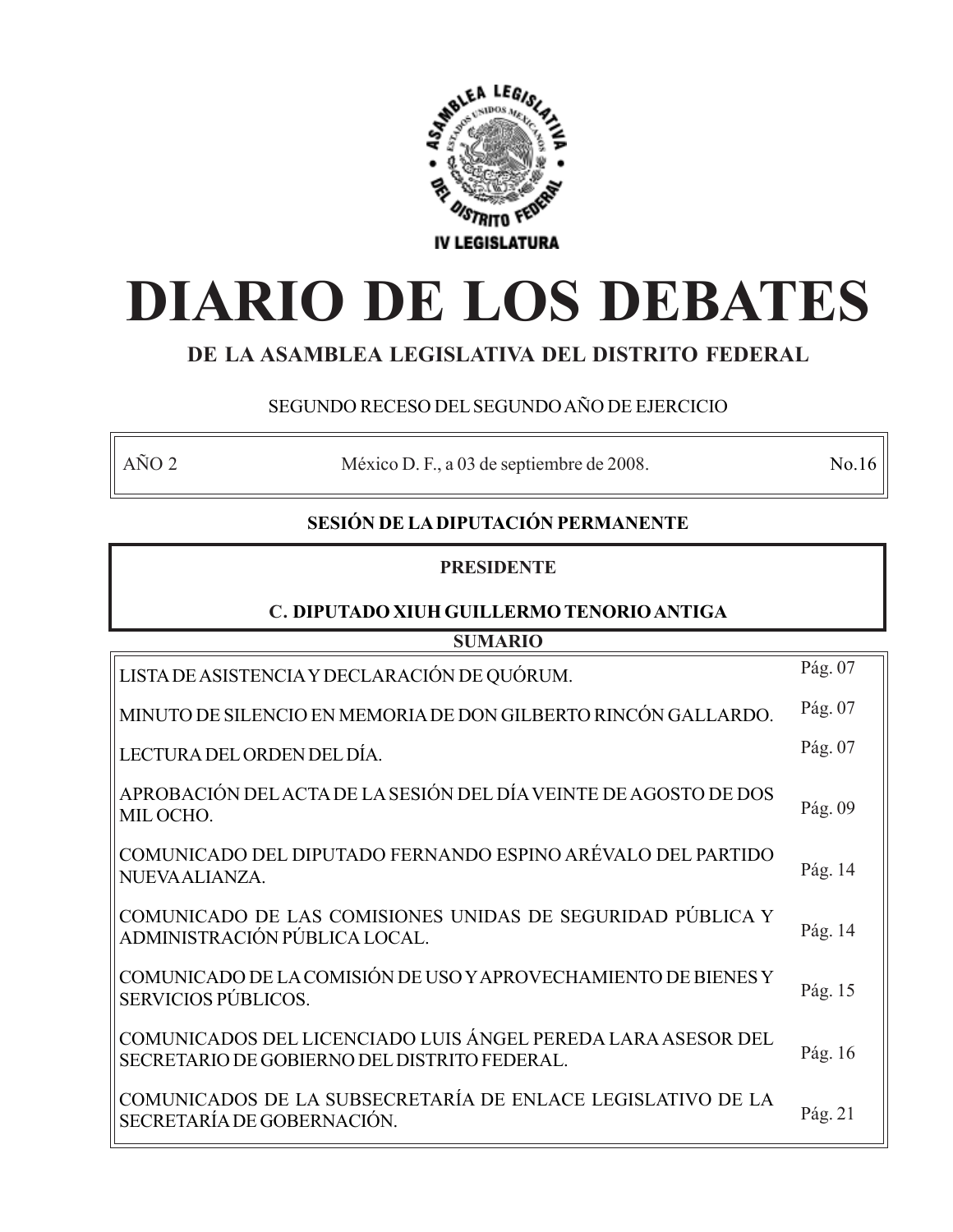PROPOSICIÓN CON PUNTO DE ACUERDO MEDIANTE LA CUAL SE LE SOLICITA AL SECRETARIO DE COMUNICACIONES Y TRANSPORTES Y AL DIRECTOR DE CAMINOS Y PUENTES FEDERALES DE INGRESOS Y SERVICIOS CONEXOS, ASIGNEN LOS RECURSOS NECESARIOS PARA COMPLETAR EL PROYECTO DE AMPLIACIÓN DE 4TO Y 5TO CARRIL DE LA AUTOPISTA MÉXICO PUEBLA Y REALIZAR LOS PROYECTOS DE AMPLIACIÓN DE ESTRUCTURAS DEL KM. 17+000 AL 22+000, Y LA CONSTRUCCIÓN DE PUENTES SUPERIORES E INFERIORES VEHICULARES, ASÍ COMO LA EXTENSIÓN DE LOS PUENTES SUPERIORES E INFERIORES PEATONALES EN LA MISMA AUTOPISTA, QUE PRESENTA EL DIPUTADO DANIEL SALAZAR NÚÑEZ DEL PARTIDO DE LA REVOLUCIÓN DEMOCRÁTICA.

PROPOSICIÓN CON PUNTO DE ACUERDO MEDIANTE LA CUAL SE EXHORTA AL SECRETARIO DE HACIENDA Y CRÉDITO PÚBLICO, AL JEFE GOBIERNO DEL D.F., AL SECRETARIO DE FINANZAS DEL GDF, AL SECRETARIO DE OBRAS Y SERVICIOS DEL GDF, Y AL SISTEMA DE AGUAS DE LA CIUDAD DE MÉXICO, PARA QUE EN EL ÁMBITO DE SU COMPETENCIA TENGAN A BIEN EN AGILIZAR LA LIBERACIÓN DE RECURSOS ECONÓMICOS Y PROYECTOS TÉCNICOS PARA LA REALIZACIÓN DEL PROYECTO HIDRÁULICO CORRESPONDIENTE A LA SIERRA DE SANTA CATARINA, DERIVADO DE LOS TRABAJOS DE AMPLIACIÓN DE LA AUTOPISTA MÉXICO-PUEBLA, QUE PRESENTA EL DIPUTADO DANIEL SALAZAR NÚÑEZ DEL PARTIDO DE LA REVOLUCIÓN DEMOCRÁTICA.

PROPOSICIÓN CON PUNTO DE ACUERDO MEDIANTE LA CUAL SE SOLICITA A LA SECRETARÍA DE SALUD DEL GOBIERNO DEL DISTRITO FEDERAL, REALICE LA CONSTRUCCIÓN DE UN CENTRO DE SALUD EN LA COLONIA SOLIDARIDAD, EN EL PREDIO UBICADO EN LAS CALLES DE AV. TEXCOCO Y PIRULES EN LA DELEGACIÓN IZTAPALAPA QUE REMITE EL DIPUTADO DANIEL SALAZAR NÚÑEZ DEL PARTIDO DE LA REVOLUCIÓN DEMOCRÁTICA.

PROPOSICIÓN CON PUNTO DE ACUERDO RELATIVO AL SECUESTRO Y SEGURIDAD EN LA CIUDAD DE MÉXICO, QUE REMITE EL DIPUTADO RAÚL ALEJANDRO CUAUHTÉMOC RAMÍREZ RODRÍGUEZ A NOMBRE PROPIO Y DE LOS DIPUTADOS LEONARDO ÁLVAREZ ROMO Y MARÍA DEL CARMEN PERALTA VAQUEIRO DE LA COALICIÓN PARLAMENTARIA SOCIALDEMÓCRATA.

PROPOSICIÓN CON PUNTO DE ACUERDO POR EL QUE SE EXHORTA RESPETUOSAMENTE AL SECRETARIO DE OBRAS Y SERVICIOS DEL GOBIERNO DEL DISTRITO FEDERAL PARA QUE EJERZA LOS RECURSOS ETIQUETADOS EN EL PRESUPUESTO DOS MIL OCHO, EN LA TERMINACIÓN DE LA GASA DEL PUENTE DE LOS POETAS, EN EL ÚLTIMO TRAMO DE INCORPORACIÓN DEL PUENTE DE LOS POETAS A LA GASA DE PROLONGACIÓN CENTENARIO; Y LA AMPLIACIÓN DE VIALIDAD DE LA COLONIA TORRES DE POTRERO, AV. LOS TANQUES, MISMA QUE ABARCA DE LA CALLE NABOR CARRILLO A LA UNIVERSIDAD ANÁHUAC DEL SUR, EN LA DELEGACIÓN ÁLVARO OBREGÓN, QUE PRESENTA EL DIPUTADO HUMBERTO MORGAN COLÓN DEL PARTIDO DE LA REVOLUCIÓN DEMOCRÁTICA.

Pág. 30

Pág. 27

Pág. 23

Pág. 32

Pág. 34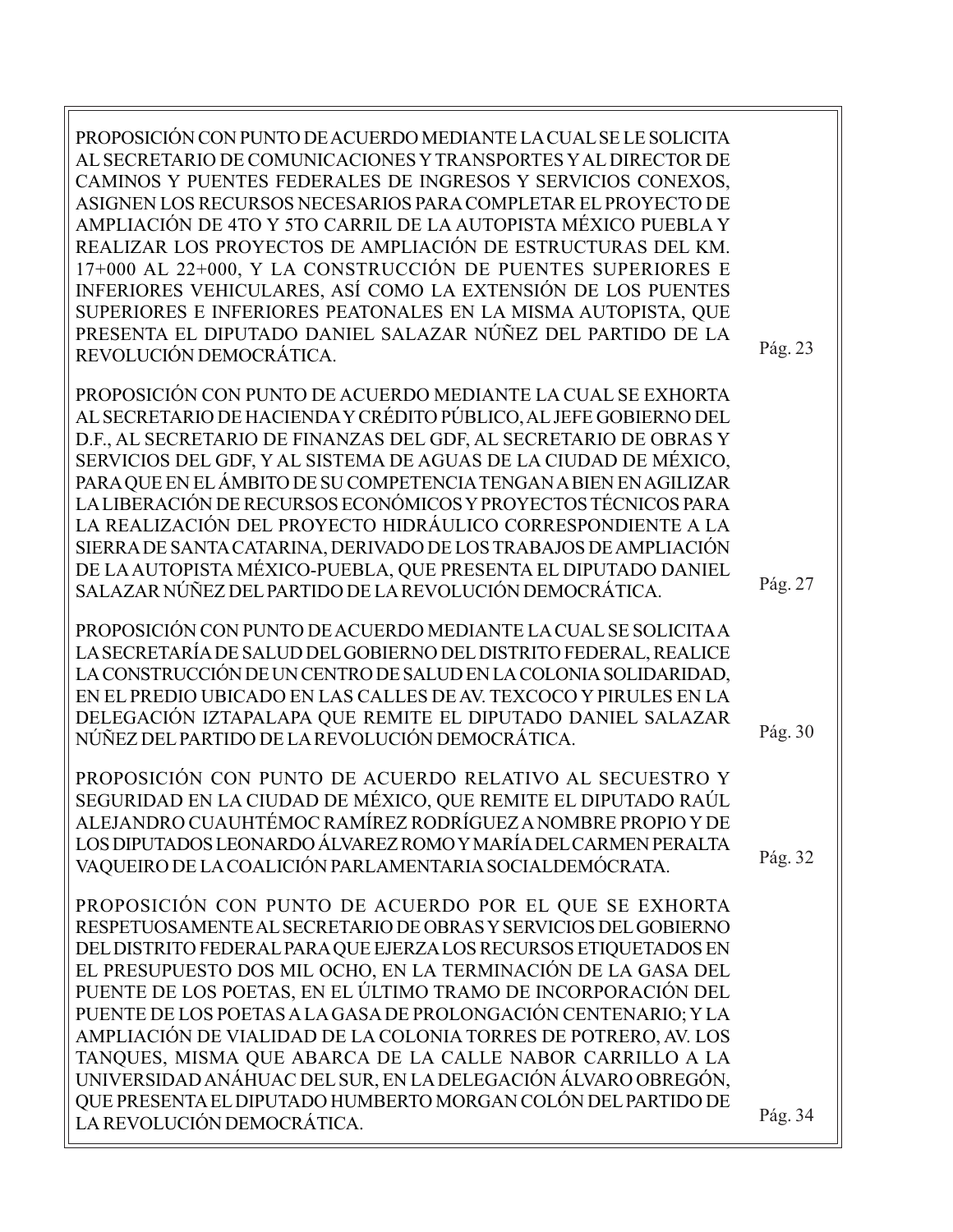| PROPOSICIÓN CON PUNTO DE ACUERDO PARA CONMEMORAR LOS 80, 40 Y<br>20 AÑOS DEL INGENIERO HEBERTO CASTILLO MARTÍNEZ, QUE PRESENTA EL<br>DIPUTADO AVELINO MÉNDEZ RANGEL DEL PARTIDO DE LA REVOLUCIÓN<br>Pág. 37<br>DEMOCRÁTICA.<br>PROPOSICIÓN CON PUNTO DE ACUERDO POR LA CUAL SE EXHORTA AL JEFE<br>DE GOBIERNO Y A LA DIRECCIÓN DEL SISTEMA DE DESARROLLO INTEGRAL<br>DE LA FAMILIA DIF DEL DISTRITO FEDERAL A RENDIR UN INFORME<br>PORMENORIZADO DEL PROGRAMA NIÑOS TALENTO, QUE PRESENTA EL<br>DIPUTADO DANIEL SALAZAR NÚÑEZ DEL PARTIDO DE LA REVOLUCIÓN<br>Pág. 40<br>DEMOCRÁTICA.<br>PROPOSICIÓN CON PUNTO DE ACUERDO POR LA QUE SE EXHORTA AL TITULAR<br>DE LA SECRETARÍA DE SALUD DEL DISTRITO FEDERAL, DR. ARMANDO AHUED<br>ORTEGA, PARA QUE LOS HOSPITALES DEL DISTRITO FEDERAL CUENTEN CON<br>EL ABASTO SUFICIENTE DE MEDICAMENTOS, QUE PRESENTA EL DIPUTADO<br>Pág. 42<br>DANIEL SALAZAR NÚÑEZ DEL PARTIDO DE LA REVOLUCIÓN DEMOCRÁTICA.<br>PROPOSICIÓN CON PUNTO DE ACUERDO POR LA QUE SE SOLICITA AL<br>GOBIERNO FEDERAL Y AL DEL DISTRITO FEDERAL QUE EN COORDINACIÓN<br>ESTABLEZCAN MECANISMOS PARA LA CONSERVACIÓN DE INMUEBLES DE<br>VALOR HISTÓRICO Y ARQUITECTÓNICO DEL CENTRO DE LA CIUDAD, QUE<br>PRESENTA EL DIPUTADO AGUSTÍN CARLOS CASTILLA MARROQUÍN DEL<br>Pág. 44<br>PARTIDO ACCIÓN NACIONAL.<br>PROPOSICIÓN CON PUNTO DE ACUERDO POR LA QUE SE SOLICITA A LA<br>SECRETARÍA DE SEGURIDAD PÚBLICA Y PROCURADURÍA GENERAL DE<br>JUSTICIA, AMBAS DEL DISTRITO FEDERAL, INFORMEN SOBRE EL PERFIL,<br>ANTECEDENTES NO DELICTIVOS Y DENUNCIAS EN CONTRA DEL PERSONAL<br>DE MANDO ADSCRITO A LAS MISMAS, QUE PRESENTA EL DIPUTADO AGUSTÍN<br>Pág. 47<br>CARLOS CASTILLA MARROQUÍN DEL PARTIDO ACCIÓN NACIONAL.<br>PROPOSICIÓN CON PUNTO DE ACUERDO MEDIANTE LA CUAL SE EXHORTA<br>AL SISTEMA DE AGUAS DE LA CIUDAD DE MÉXICO PARA QUE EN EL POA DE<br>2009 INCLUYA EL INICIO DE LA SUSTITUCIÓN DEL SISTEMA DE DRENAJE EN<br>LAS DELEGACIONES IZTAPALAPA, MIGUEL HIDALGO Y ÁLVARO OBREGÓN,<br>PRINCIPALMENTE DE LAS ZONAS DONDE EXISTEN GRIETAS Y MINAS, QUE<br>PRESENTA EL DIPUTADO DANIEL SALAZAR NÚÑEZ DEL PARTIDO DE LA<br>Pág. 52<br>REVOLUCIÓN DEMOCRÁTICA.<br>PROPOSICIÓN CON PUNTO DE ACUERDO A EFECTO DE QUE ESTE ÓRGANO<br>LEGISLATIVO SOLICITE RESPETUOSAMENTE AL SECRETARIO DE<br>GOBERNACIÓN, JUAN CAMILO MOURIÑO, LA APLICACIÓN DE LA LEY DE<br>ASOCIACIONES RELIGIOSAS Y CULTO PÚBLICO CON EL OBJETIVO DE QUE<br>PREVALEZCA EL ESTADO DE DERECHO EN NUESTRO PAÍS, QUE PRESENTA EL<br>DIPUTADO HUMBERTO MORGAN COLÓN DEL PARTIDO DE LA REVOLUCIÓN<br>Pág. 56<br>DEMOCRÁTICA. |  |
|--------------------------------------------------------------------------------------------------------------------------------------------------------------------------------------------------------------------------------------------------------------------------------------------------------------------------------------------------------------------------------------------------------------------------------------------------------------------------------------------------------------------------------------------------------------------------------------------------------------------------------------------------------------------------------------------------------------------------------------------------------------------------------------------------------------------------------------------------------------------------------------------------------------------------------------------------------------------------------------------------------------------------------------------------------------------------------------------------------------------------------------------------------------------------------------------------------------------------------------------------------------------------------------------------------------------------------------------------------------------------------------------------------------------------------------------------------------------------------------------------------------------------------------------------------------------------------------------------------------------------------------------------------------------------------------------------------------------------------------------------------------------------------------------------------------------------------------------------------------------------------------------------------------------------------------------------------------------------------------------------------------------------------------------------------------------------------------------------------------------------------------------------------------------------------------------------------------------------------------------------------------------------------------------------------------------------------------------------------------------------------------------------------------------------------------------------------------------------------------------------------------------------------------------------------------------------------------------------------------|--|
|                                                                                                                                                                                                                                                                                                                                                                                                                                                                                                                                                                                                                                                                                                                                                                                                                                                                                                                                                                                                                                                                                                                                                                                                                                                                                                                                                                                                                                                                                                                                                                                                                                                                                                                                                                                                                                                                                                                                                                                                                                                                                                                                                                                                                                                                                                                                                                                                                                                                                                                                                                                                              |  |
|                                                                                                                                                                                                                                                                                                                                                                                                                                                                                                                                                                                                                                                                                                                                                                                                                                                                                                                                                                                                                                                                                                                                                                                                                                                                                                                                                                                                                                                                                                                                                                                                                                                                                                                                                                                                                                                                                                                                                                                                                                                                                                                                                                                                                                                                                                                                                                                                                                                                                                                                                                                                              |  |
|                                                                                                                                                                                                                                                                                                                                                                                                                                                                                                                                                                                                                                                                                                                                                                                                                                                                                                                                                                                                                                                                                                                                                                                                                                                                                                                                                                                                                                                                                                                                                                                                                                                                                                                                                                                                                                                                                                                                                                                                                                                                                                                                                                                                                                                                                                                                                                                                                                                                                                                                                                                                              |  |
|                                                                                                                                                                                                                                                                                                                                                                                                                                                                                                                                                                                                                                                                                                                                                                                                                                                                                                                                                                                                                                                                                                                                                                                                                                                                                                                                                                                                                                                                                                                                                                                                                                                                                                                                                                                                                                                                                                                                                                                                                                                                                                                                                                                                                                                                                                                                                                                                                                                                                                                                                                                                              |  |
|                                                                                                                                                                                                                                                                                                                                                                                                                                                                                                                                                                                                                                                                                                                                                                                                                                                                                                                                                                                                                                                                                                                                                                                                                                                                                                                                                                                                                                                                                                                                                                                                                                                                                                                                                                                                                                                                                                                                                                                                                                                                                                                                                                                                                                                                                                                                                                                                                                                                                                                                                                                                              |  |
|                                                                                                                                                                                                                                                                                                                                                                                                                                                                                                                                                                                                                                                                                                                                                                                                                                                                                                                                                                                                                                                                                                                                                                                                                                                                                                                                                                                                                                                                                                                                                                                                                                                                                                                                                                                                                                                                                                                                                                                                                                                                                                                                                                                                                                                                                                                                                                                                                                                                                                                                                                                                              |  |
|                                                                                                                                                                                                                                                                                                                                                                                                                                                                                                                                                                                                                                                                                                                                                                                                                                                                                                                                                                                                                                                                                                                                                                                                                                                                                                                                                                                                                                                                                                                                                                                                                                                                                                                                                                                                                                                                                                                                                                                                                                                                                                                                                                                                                                                                                                                                                                                                                                                                                                                                                                                                              |  |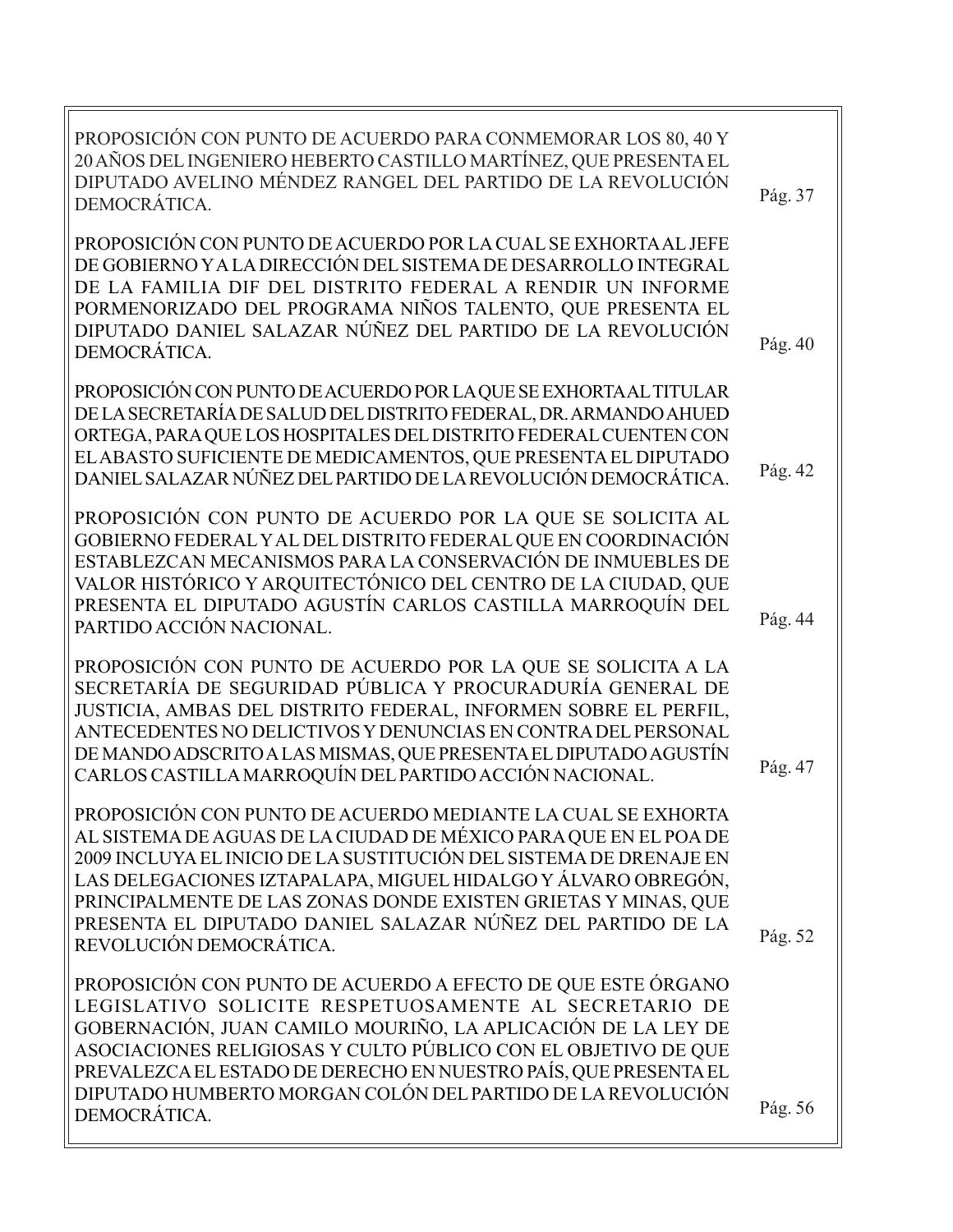| PROPOSICIÓN CON PUNTO DE ACUERDO POR EL QUE SE EXHORTA<br>RESPETUOSAMENTE AL SECRETARIO DE TRANSPORTE Y VIALIDAD DEL<br>GOBIERNO DEL DISTRITO FEDERAL PARA QUE ASIGNE UNA RUTA DE LA RED<br>DE TRANSPORTE DE PASAJEROS (RTP) DE SANTA ROSA XOCHIAC A BARRANCA<br>DEL MUERTO, EN LA DELEGACION ÁLVARO OBREGÓN, QUE PRESENTA EL<br>DIPUTADO HUMBERTO MORGAN COLÓN DEL PARTIDO DE LA REVOLUCIÓN<br>DEMOCRÁTICA.                                                                                                                                                                                                                                                                                                                                                                                   | Pág. 59 |
|------------------------------------------------------------------------------------------------------------------------------------------------------------------------------------------------------------------------------------------------------------------------------------------------------------------------------------------------------------------------------------------------------------------------------------------------------------------------------------------------------------------------------------------------------------------------------------------------------------------------------------------------------------------------------------------------------------------------------------------------------------------------------------------------|---------|
| PROPOSICIÓN CON PUNTO DE ACUERDO PARA CELEBRAR UNA SESIÓN<br>SOLEMNE EN MEMORIA Y RECONOCIMIENTO DEL POLÍTICO, IDEÓLOGO Y<br>LUCHADOR SOCIAL, GILBERTO RINCÓN GALLARDO Y MELTIS, QUE PRESENTA<br>EL DIPUTADO XIUH GUILLERMO TENORIOA ANTIGA DEL PARTIDO NUEVA<br>ALIANZA.                                                                                                                                                                                                                                                                                                                                                                                                                                                                                                                      | Pág. 63 |
| PROPOSICIÓN CON PUNTO DE ACUERDO POR EL QUE SE EXHORTA AL JEFE<br>DELEGACIONAL EN GUSTAVO A MADERO, LIC. LUIS MENESES MURILLO PARA<br>QUE HAGA DEL CONOCIMIENTO DE TODOS Y CADA UNO DE LOS SERVIDORES<br>PÚBLICOS DE LA DELEGACIÓN A SU CARGO LA OBLIGACIÓN QUE TIENEN DE<br>SERVIR CON ESTRICTO APEGO A DERECHO Y QUE SE ABSTENGAN DE ACTUAR<br>EN BENEFICIO DE UN PARTIDO O DE CORRIENTE O FRACCIÓN ALGUNA SO<br>PENA DE SER SANCIONADOS CON BASE A LO ESTABLECIDO POR LA LEY<br>FEDERAL DE RESPONSABILIDADES DE LOS SERVIDORES PÚBLICOS Y QUE<br>HAGA LLEGAR A ESTE ÓRGANO LEGISLATIVO, COPIA DE LOS ACUSES DE LAS<br>NOTIFICACIONES DE CADA UNO DE LOS SERVIDORES PÚBLICOS DE LA<br>DELEGACIÓN, QUE PRESENTA EL DIPUTADO ANTONIO LIMA BARRIOS DEL<br>PARTIDO DE LA REVOLUCIÓN DEMOCRÁTICA. | Pág. 65 |
| PROPOSICIÓN CON PUNTO DE ACUERDO PARA EXHORTAR AL SECRETARIO<br>DE EDUCACIÓN DEL DISTRITO FEDERAL, DOCTOR AXEL DIDRIKSSON<br>TAKAYANAGUI, QUE A LA BREVEDAD RESUELVA LAS NECESIDADES Y<br>PLANTEAMIENTOS DE LOS ASPIRANTES A BACHILLERATO RECHAZADOS POR<br>EL INSTITUTO DE EDUCACIÓN MEDIA SUPERIOR DEL DISTRITO FEDERAL, QUE<br>PRESENTA EL DIPUTADO SALVADOR PABLO MARTÍNEZ DELLA ROCCA DEL<br>PARTIDO DE LA REVOLUCIÓN DEMOCRÁTICA.                                                                                                                                                                                                                                                                                                                                                        | Pág. 67 |
| PROPOSICIÓN CON PUNTO DE ACUERDO POR EL QUE SE EXHORTA AL JEFE<br>DE GOBIERNO DEL DISTRITO FEDERAL, LIC. MARCELO LUIS EBRARD<br>CASAUBÓN, PARA QUE, EN EL PLAZO MAS CORTO POSIBLE, ENVÍE A ESTE<br>ÓRGANO LEGISLATIVO LAS PROPUESTAS DE MAGISTRADOS PARA CUBRIR<br>LAS VACANTES EXISTENTES, DESDE HACE VARIOS AÑOS, EN EL TRIBUNAL<br>SUPERIOR DE JUSTICIA DEL DISTRITO FEDERAL ASÍ COMO LOS MAGISTRADOS<br>ESPECIALIZADOS PARA EL FUNCIONAMIENTO DEL SISTEMA DE JUSTICIA<br>PARA ADOLESCENTES EN EL DISTRITO FEDERAL, QUE PRESENTA EL<br>DIPUTADO ANTONIO LIMA BARRIOS DEL PARTIDO DE LA REVOLUCIÓN<br>DEMOCRÁTICA.                                                                                                                                                                           | Pág. 68 |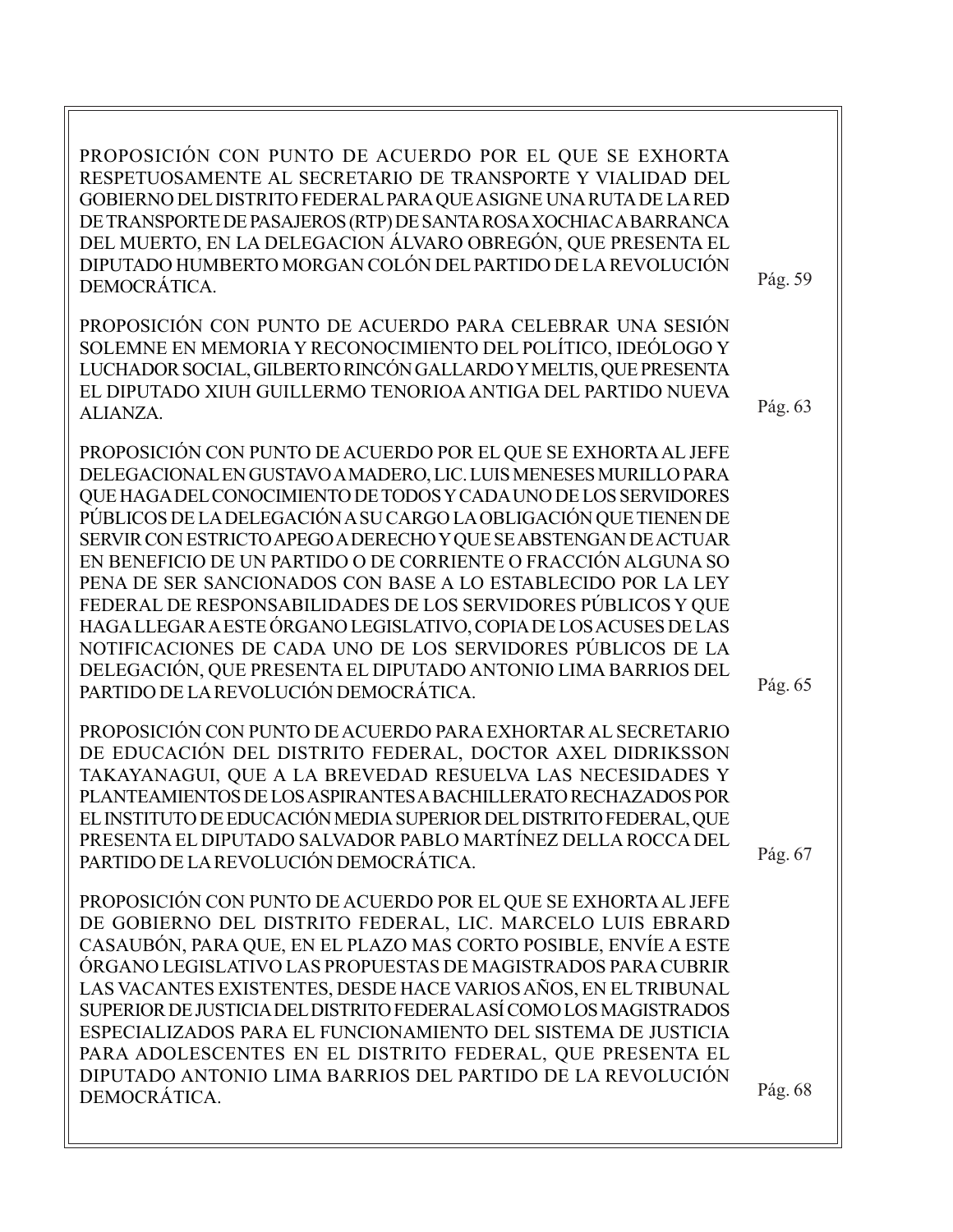PROPOSICIÓN CON PUNTO DE ACUERDO POR EL QUE SE INSISTA ANTE EL CONTRALOR GENERAL DEL DISTRITO FEDERAL, QUE RINDA EL INFORME, YA SOLICITADO POR ESTA SOBERANÍA Y NO ACATADO AÚN, SOBRE LOS EXPEDIENTES ABIERTOS A SERVIDORES PÚBLICOS RELACIONADOS CON EL CASO NEWS DIVINE, ASÍ COMO PARA QUE ABRA UNA INVESTIGACIÓN SOBRE EL POSIBLE DESVÍO DE RECURSOS POR PARTE DEL DELEGADO EN GUSTAVO A. MADERO EN UN EVENTO DE CARÁCTER PARTIDARIO CELEBRADO EL 30 DE AGOSTO EN LA DELEGACIÓN GAM, QUE PRESENTA EL DIPUTADO ANTONIO LIMA BARRIOS DEL PARTIDO DE LA REVOLUCIÓN DEMOCRÁTICA. Pág. 69

PROPOSICIÓN CON PUNTO DE ACUERDO PARA EXHORTAR A LAS 16 DELEGACIONES PARA QUE EN SU POA 2009, SE CONTEMPLEN MODIFICACIONES A LA INFRAESTRUCTURA HIDRÁULICA EN SUS EDIFICIOS E INSTALACIONES, PARA LA COSECHA DE AGUA DE LLUVIA DE ACUERDO A LAS REFORMAS APROBADAS A LA LEY DE AGUAS DEL DISTRITO FEDERAL EL PASADO 27 DE AGOSTO 2008, QUE PRESENTA EL DIPUTADO DANIEL SALAZAR NÚÑEZ DEL PARTIDO DE LA REVOLUCIÓN DEMOCRÁTICA.

PROPOSICIÓN CON PUNTO DE ACUERDO POR EL QUE SE EXHORTA AL JEFE DELEGACIONAL EN IZTACALCO PARA QUE RINDA UN INFORME DETALLADO DE LOS AVANCES QUE TIENEN AL DÍA DE HOY EN LA ORGANIZACIÓN DEL EVENTO DENOMINADO LA GUELAGUETZA EN EL ZÓCALO CAPITALINO, QUE PRESENTA EL DIPUTADO DANIEL SALAZAR NÚÑEZ DEL PARTIDO DE LA REVOLUCIÓN DEMOCRÁTICA.

PROPOSICIÓN CON PUNTO DE ACUERDO PARA EXHORTAR RESPETUOSAMENTE AL JEFE DE GOBIERNO DEL DISTRITO FEDERAL A FIN DE QUE INTEGRE EN EL EJERCICIO PRESUPUESTAL PARA 2009 LOS RECURSOS SUFICIENTES PARA QUE EL CENTRO DE SALUD COCOYOTES, UBICADO EN LA COLONIA COCOYOTES, DELEGACIÓN GUSTAVO A. MADERO, SEA HABILITADO COMO UN CENTRO DE ATENCIÓN TIPO III, QUE CUMPLA CON LAS CARACTERÍSTICAS NECESARIAS PARA BRINDAR UNA ATENCIÓN DE CALIDAD A LA POBLACIÓN, QUE PRESENTA EL DIPUTADO DANIEL SALAZAR NÚÑEZ DEL PARTIDO DE LA REVOLUCIÓN DEMOCRÁTICA.

PROPOSICIÓN CON PUNTO DE ACUERDO POR EL QUE SE EXHORTA AL JEFE DE GOBIERNO DEL DISTRITO FEDERAL, QUE EN EL ÁMBITO DE SU COMPETENCIA LLEVE A CABO TODAS LAS ACCIONES NECESARIAS PARA ACTUAR EN COORDINACIÓN CON LAS AUTORIDADES DE LOS DISTINTOS NIVELES DE GOBIERNO Y SOCIEDAD CIVIL EN EL CUMPLIMIENTO DE LOS COMPROMISOS FIRMADOS EN EL ACUERDO NACIONAL POR LA SEGURIDAD, LA JUSTICIA Y LA LEGALIDAD, FIRMADO EL PASADO 21 DE AGOSTO DEL 2008, QUE PRESENTA EL DIPUTADO AGUSTÍN CARLOS CASTILLA MARROQUÍN DEL PARTIDO ACCIÓN NACIONAL.

PROPOSICIÓN CON PUNTO DE ACUERDO POR EL QUE SE EXHORTA AL TITULAR DEL ÓRGANO POLÍTICO ADMINISTRATIVO ADSCRITO A LA DEMARCACIÓN

Pág. 76

Pág. 77

Pág. 71

Pág. 74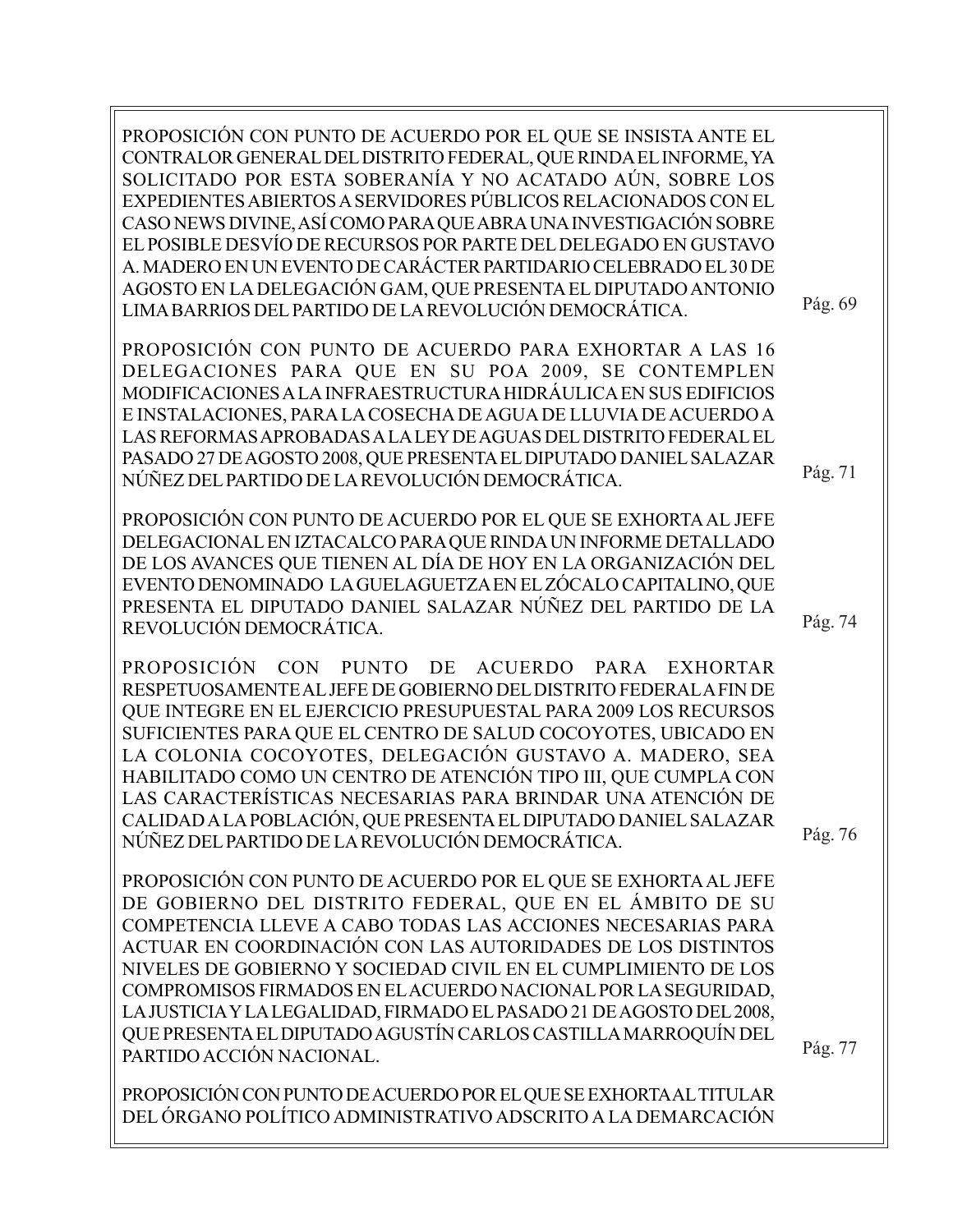TERRITORIAL DE COYOACÁN, ARQ. ANTONIO HEBERTO CASTILLO JUÁREZ, PARA QUE PRESENTE DE MANERA PRONTA Y EXPEDITA A ESTA SOBERANÍA, SU PROGRAMA INTEGRAL PARA LA REUBICACIÓN DE LOS MÁS DE 500 ARTESANOS Y COMERCIANTES DEL CENTRO HISTÓRICO DE LA DELEGACIÓN COYOACÁN, QUE PRESENTA EL DIPUTADO MIGUEL SOSA TAN DEL PARTIDO DE LA REVOLUCIÓN DEMOCRÁTICA. Pág. 80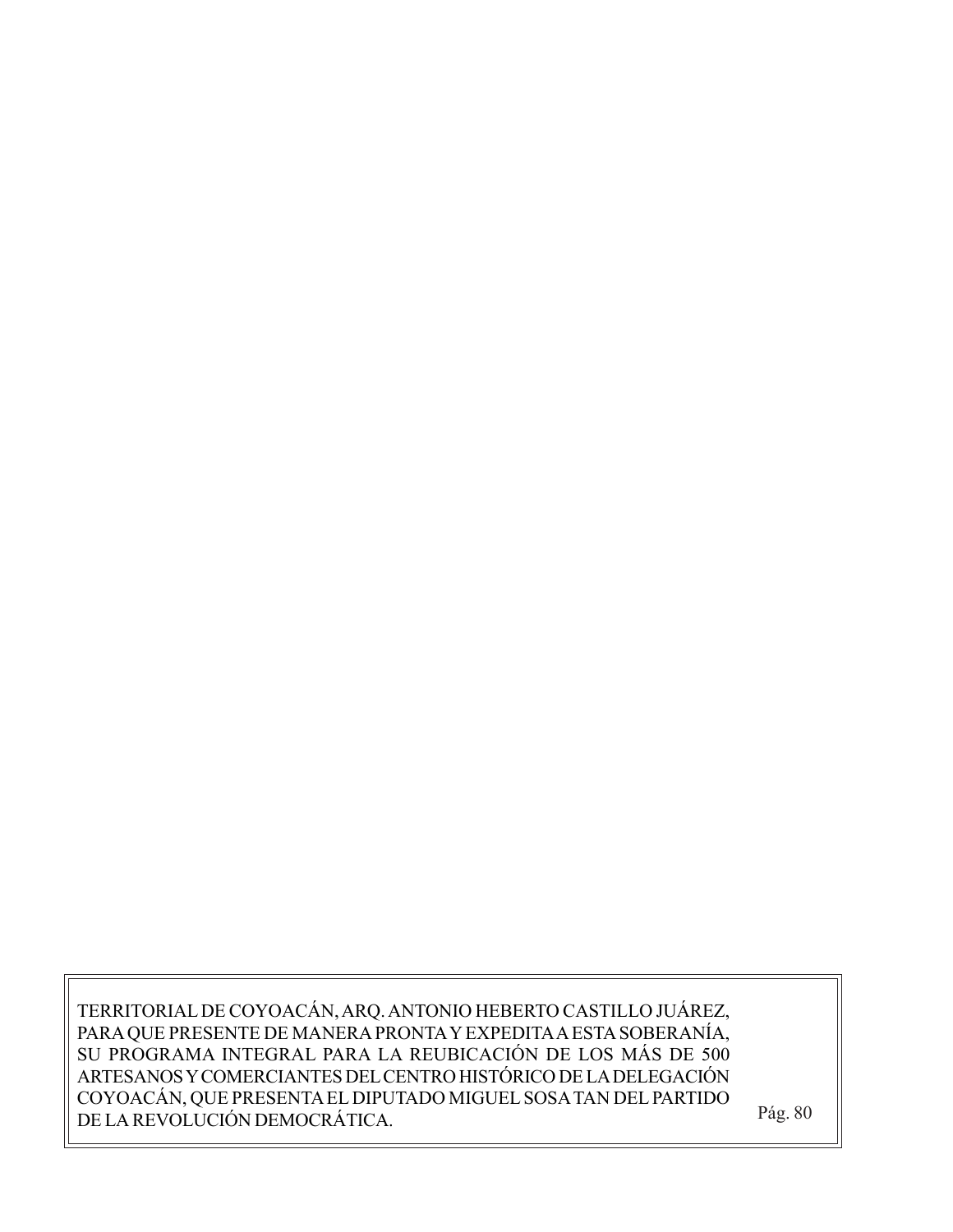#### **A las 11:30 horas.**

**EL C. PRESIDENTE DIPUTADO XIUH GUILLERMO TENORIO ANTIGA.-** Muy buenos días a todos. Proceda la Secretaría a pasar lista de asistencia a las diputadas y a los diputados.

**EL C. SECRETARIO DIPUTADO FRANCISCO XAVIER ALVARADO VILLAZÓN.-** Por instrucciones de la Presidencia se va a proceder a pasar lista de asistencia.

#### **(Lista de Asistencia)**

Diputado Presidente, hay una asistencia de 7 diputados. Hay quórum.

**EL C. PRESIDENTE.-** Gracias diputado Secretario. Se abre la sesión.

Compañeros diputados: Antes de seguir con el orden del día, no quisiera dejar pasar esta oportunidad para manifestar mis condolencias a la familia de Don Gilberto Rincón Gallardo, una pérdida irreparable acontecida la semana pasada. Soy enemigo de no reconocer en vida a quien se lo merece, como fue Don Gilberto Rincón Gallardo, sin embargo se nos adelantó de forma súbita e inesperada.

De manera que le rogaría a todos los asistentes en este Recinto que me permitieran guardar un minuto de silencio en memoria de Don Gilberto Rincón Gallardo.

#### *(Minuto de Silencio)*

**EL C. PRESIDENTE**.- Muchísimas gracias. Proceda la Secretaría a preguntar a la Diputación Permanente en votación económica si es de dispensarse el orden del día.

**EL C. SECRETARIO.-** Por instrucciones de la Presidencia se pregunta a la Diputación Permanente si es de dispensarse la lectura del orden del día.

Las y los diputados que estén por la afirmativa, sírvanse manifestarlo levantando la mano.

Los que estén por la negativa.

Dispensada la lectura, diputado Presidente.

#### **ORDEN DEL DÍA**

Diputación Permanente. 3 de septiembre de 2008.

1.- Lista de asistencia.

2.- Lectura del orden del día.

3.- Lectura y en su caso aprobación del acta de la sesión anterior.

#### Comunicados

4.- Uno del diputado Fernando Espino Arévalo, integrante del grupo parlamentario del Partido Nueva Alianza, por el cual solicita realizar una excitativa a la Comisión de Salud y Asistencia Social a efecto de que dictamine un asunto.

5.- Uno de las Comisiones Unidas de Seguridad Pública y de Administración y Procuración de Justicia, mediante el cual solicitan prórroga para analizar y dictaminar un asunto.

6.- Uno de la Comisión de Uso y Aprovechamiento de Bienes y Servicios Públicos, mediante el cual solicita la ampliación de turno de un asunto.

7.- Cinco de la Secretaría de Gobierno, mediante los cuales dan respuesta a diversos asuntos.

8.- Dos de la Subsecretaría de Enlace Legislativo de la Secretaría de Gobernación, mediante los cuales dan respuesta a diversos asuntos.

#### Proposiciones

9.- Con punto de acuerdo mediante la cual se le solicita al Secretario de Comunicaciones y Transportes y al Director de Caminos y Puentes Federales de Ingresos y Servicios Conexos, asignen los recursos necesarios para completar el proyecto de ampliación del cuarto y quinto carril de la autopista México - Puebla y realizar los proyectos de ampliación de estructuras del kilómetro 17 al 22, y la construcción de puentes superiores e inferiores vehiculares, así como la extensión de los puentes superiores e inferiores peatonales en la misma autopista, que presenta el diputado Daniel Salazar Núñez, del grupo parlamentario del Partido de la Revolución Democrática.

10.- Con punto de acuerdo mediante la cual se exhorta al Secretario de Hacienda y Crédito Público, al Jefe de Gobierno del Distrito Federal, al Secretario de Finanzas del Gobierno del Distrito Federal, al Secretario de Obras y Servicios del Gobierno del Distrito Federal y al Sistema de Aguas de la Ciudad de México, para que en el ámbito de su competencia tengan a bien agilizar la liberación de recursos económicos y proyectos técnicos para la realización del proyecto hidráulico correspondiente a La Sierra de Santa Catarina, derivado de los trabajos de ampliación de la autopista México-Puebla, que presenta el diputado Daniel Salazar Núñez, del grupo parlamentario del Partido de la Revolución Democrática.

11.- Con punto de acuerdo mediante la cual se solicita a la Secretaría de Salud del Gobierno del Distrito Federal, realice la construcción de un centro de salud en la colonia Solidaridad, en el predio ubicado en las calles de Avenida Texcoco y Pirules, que presenta el diputado Daniel Salazar Núñez, del grupo parlamentario del Partido de la Revolución Democrática.

12.- Con punto de acuerdo referente al tema del secuestro y la seguridad de la Ciudad de México, que presenta el diputado Raúl Alejandro Cuauhtémoc Ramírez Rodríguez,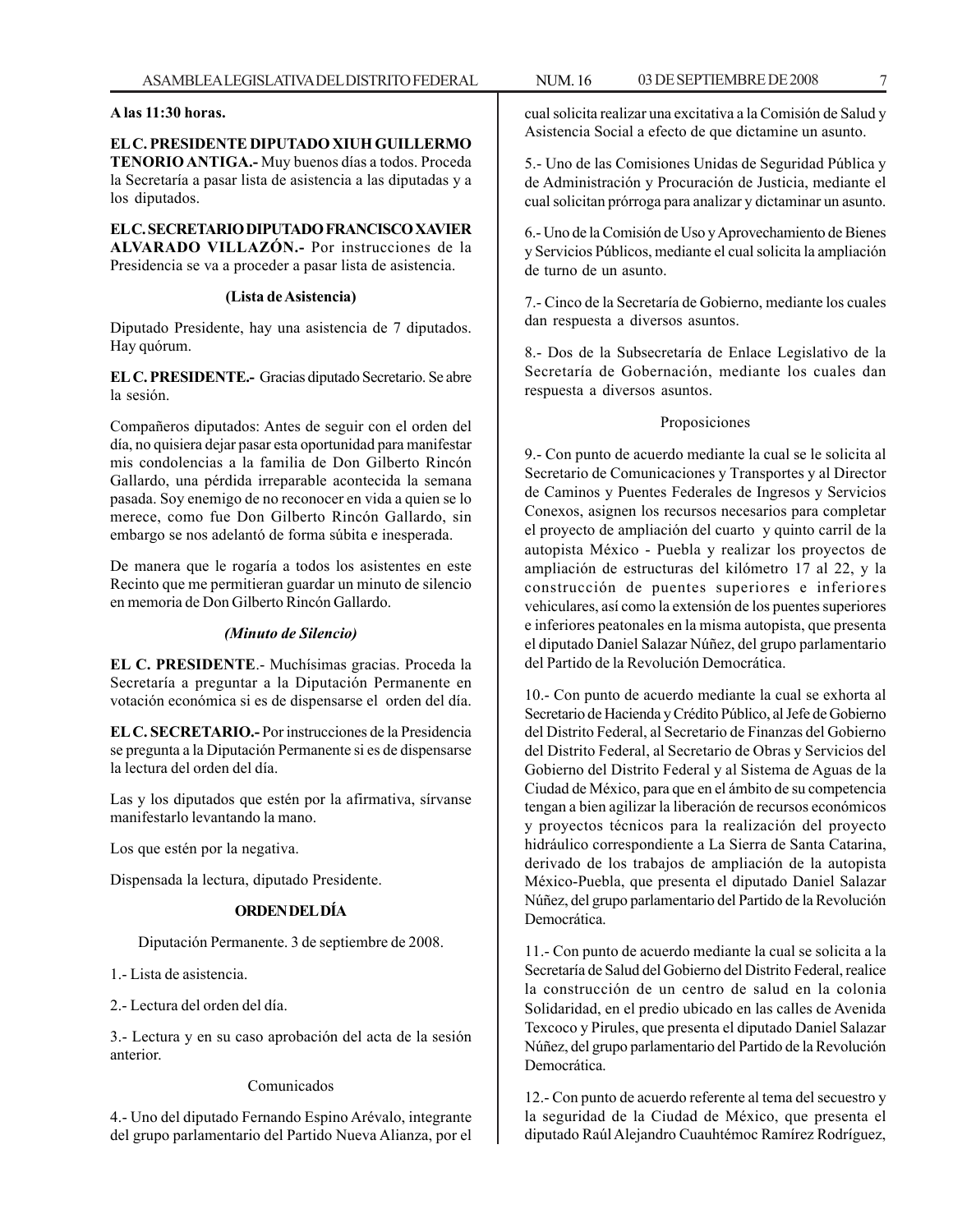a nombre propio y de los diputados Leonardo Álvarez Romo y María del Carmen Peralta Vaqueiro de la Coalición Parlamentaria Socialdemócrata.

13.- Con punto de acuerdo por el que se exhorta respetuosamente al Secretario de Obras y Servicios del Gobierno del Distrito Federal, para que ejerza los recursos etiquetados en el presupuesto 2008, en la obra de la gasa del Puente de Los Poetas, en su tramo Centenario y la ampliación de vialidad de la colonia Torres de Potrero, Avenida Los Tanques, misma que abarca de la calle Nabor Carrillo a La Universidad Anáhuac del Sur, que presenta el diputado Humberto Morgan Colón, del grupo parlamentario del Partido de la Revolución Democrática.

14.- Con punto de acuerdo por el cual se exhorta al Jefe de Gobierno y a la Dirección del Sistema de Desarrollo Integral de Familia DIF, un informe pormenorizado del programa Niños Talento, que presenta el diputado Daniel Ramírez Del Valle, del grupo parlamentario del Partido Acción Nacional.

15.- Con punto de acuerdo por el que se solicita al Titular de la Secretaría de Salud del Distrito Federal, Doctor Armando Ahued Ortega, implemente las medidas necesarias y las previsiones que garanticen el abasto de medicamentos y material médico suficiente para las clínicas y hospitales del Distrito Federal, que presenta el diputado Daniel Ramírez Del Valle, del grupo parlamentario del Partido Acción Nacional.

16.- Con punto de acuerdo por el que se solicita al Gobierno Federal y al del Distrito Federal que en coordinación establezcan mecanismos para la conservación de inmuebles de valor histórico y arquitectónico del Centro de La Ciudad, que presenta el diputado Agustín Carlos Castilla Marroquín, del grupo parlamentario del Partido Acción Nacional.

17.- Con punto de acuerdo por el que se solicita a la Secretaría de Seguridad Pública y a la Procuraduría General de Justicia, ambas del Distrito Federal, informe sobre el perfil, antecedentes no delictivos y denuncias en contra del personal de mando adscritos a las mismas, que presenta el diputado Agustín Carlos Castilla Marroquín, del grupo parlamentario del Partido Acción Nacional.

18.- Con punto de acuerdo por el que se exhorta al Sistema de Aguas de la Ciudad de México, para que en el programa operativo anual de 2009 incluya la sustitución del sistema de drenaje en las delegaciones Iztapalapa, Miguel Hidalgo y Álvaro Obregón, principalmente de las zonas donde existen grietas y minas, que presenta el diputado Daniel Salazar Núñez, del grupo parlamentario del Partido de la Revolución Democrática.

19.- Con punto de acuerdo a efecto de que este Órgano Legislativo solicite respetuosamente al Secretario de Gobernación, Juan Camilo Mouriño, la aplicación de la Ley de Asociaciones Religiosas y Culto Público con el objetivo de que prevalezca el Estado de Derecho en nuestro país, que presenta el diputado Humberto Morgan Colón, a nombre propio y del diputado Balfre Vargas Cortez, del grupo parlamentario del Partido de la Revolución Democrática.

20.- Con punto de acuerdo para conmemorar los 80, 40 y 20 años del Ingeniero Heberto Castillo Martínez, que presenta el diputado Avelino Méndez Rangel, del grupo parlamentario del Partido de la Revolución Democrática.

21.- Con punto de acuerdo por el que se exhorta respetuosamente al Secretario de Transportes y Vialidad del Gobierno del Distrito Federal, para que asigne una ruta de la Red de Transporte de Pasajeros (RTP) de Santa Rosa Xochiac a Barranca del Muerto, en la delegación Álvaro Obregón, que presenta el diputado Humberto Morgan Colón, del grupo parlamentario del Partido de la Revolución Democrática.

22.- Con punto de acuerdo para celebrar una sesión solemne en memoria y reconocimiento del político, ideólogo y luchador social, Gilberto Rincón Gallardo, que presenta el diputado Xiuh Guillermo Tenorio Antiga a nombre de la diputada Rebeca Parada Ortega, del grupo parlamentario del Partido Nueva Alianza.

23.- Con punto de acuerdo por el que se exhorta al Jefe Delegacional en Gustavo A. Madero, Licenciado Luis Meneses Murillo, para que haga del conocimiento de todos y cada uno de los servidores públicos de la delegación a su cargo la obligación que tienen de no actuar en beneficio de un partido o de corriente o fracción alguna so pena de ser sancionados con base en lo establecido en la Ley Federal de Responsabilidades de los Servidores Públicos y que haga llegar a este Órgano Legislativo, copia de los acuses de las notificaciones de cada uno de los servidores públicos de la delegación, que presenta el diputado Antonio Lima Barrios, del grupo parlamentario del Partido de la Revolución Democrática.

24.- Con punto de acuerdo para exhortar al Secretario de Educación del Distrito Federal, Doctor Áxel Didriksson Takayanagui, que a la brevedad resuelva las necesidades y planteamientos de los aspirantes a bachillerato rechazados por el Instituto de Educación Media Superior del Distrito Federal, que presenta el diputado Salvador Pablo Martínez Della Rocca, del grupo parlamentario del Partido de la Revolución Democrática.

25.- Con punto de acuerdo por el que se exhorta al Jefe de Gobierno del Distrito Federal, Marcelo Ebrard Casaubón, para que en el plazo más corto posible, envíe a este Órgano Legislativo las propuestas de magistrados para cubrir las vacantes existentes, desde hace varios años, en el Tribunal Superior de Justicia del Distrito Federal así como los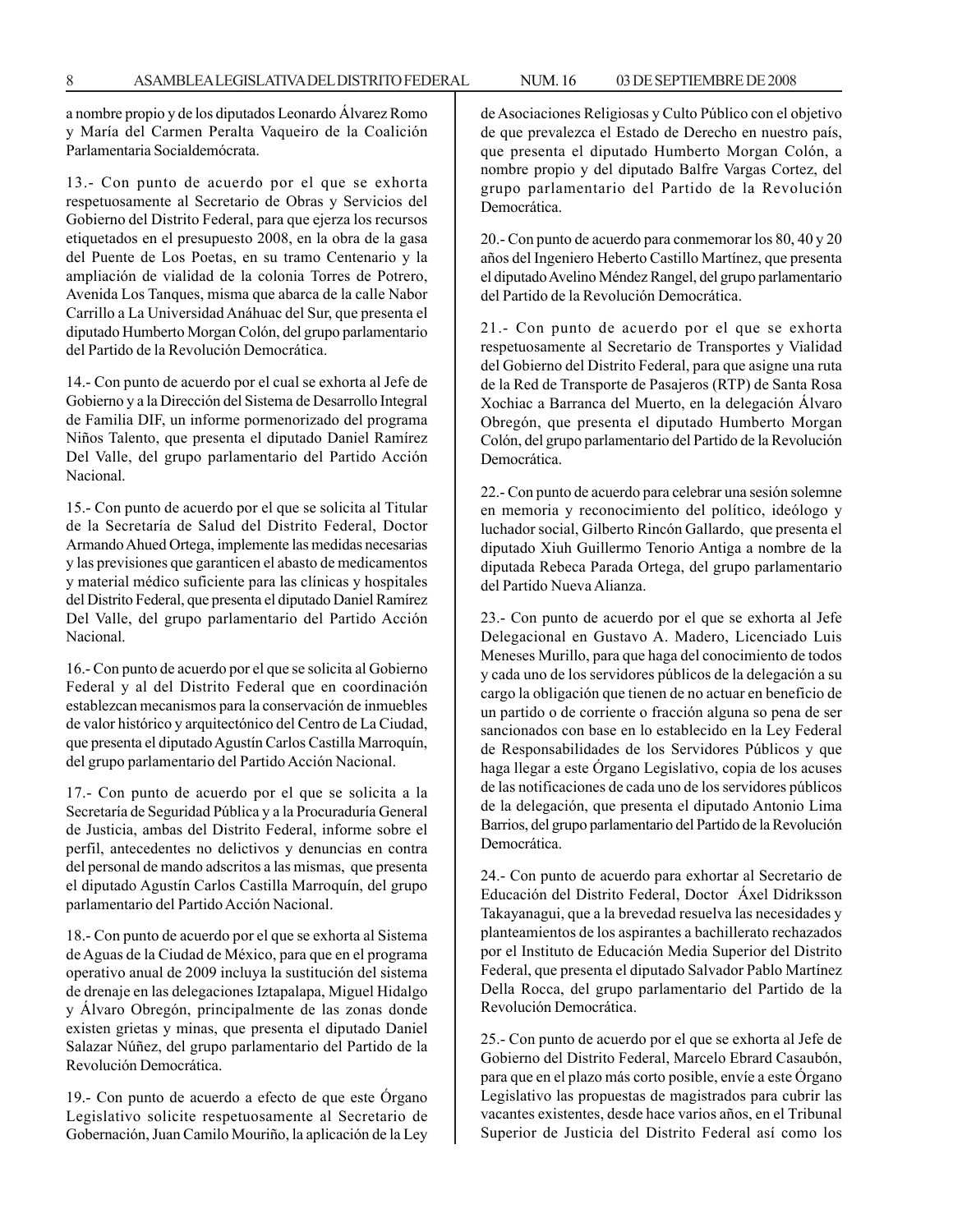magistrados especializados para el funcionamiento del sistema de justicia para adolescentes, que presenta el diputado Antonio Lima Barrios, del grupo parlamentario del Partido de la Revolución Democrática.

26.- Con punto de acuerdo por el que se insta ante el Contralor General del Distrito Federal, que rinda el informe ya solicitado sobre los expedientes abiertos a servidores públicos relacionados con el caso News Divine, así como para que abra una investigación sobre el posible desvío de recursos por parte del delegado en Gustavo A. Madero en un evento de carácter partidario celebrado el 30 de agosto en la delegación Gustavo A. Madero, que presenta el diputado Antonio Lima Barrios, del grupo parlamentario del Partido de la Revolución Democrática.

27.- Con punto de acuerdo para exhortar a las 16 delegaciones, para que en su programa operativo anual de 2009, se contemplen modificaciones a la infraestructura hidráulica en sus edificios e instalaciones, para la cosecha de agua de lluvias de acuerdo a las reformas aprobadas a la ley de aguas del Distrito Federal, el pasado 27 de agosto de 2008, que presenta el diputado Daniel Salazar Núñez, del grupo parlamentario del Partido de la Revolución Democrática.

28.- Con punto de acuerdo por el que se exhorta al Jefe Delegacional en Iztacalco, para que rinda un informe detallado de los avances que tiene al día de hoy en la organización del evento denominado ''La Guelaguetza en el Zócalo Capitalino'', que presenta el diputado Daniel Salazar Núñez, a nombre propio y del diputado Ricardo Benito Antonio León, del grupo parlamentario del Partido de la Revolución Democrática.

29.- Con punto de acuerdo para exhortar respetuosamente al Jefe de Gobierno del Distrito Federal a fin de que integre en el ejercicio presupuestal para 2009 los recursos suficientes para que el Centro de Salud Cocoyotes, ubicado en la colonia Cocoyotes, delegación Gustavo A. Madero, sea habilitado como un Centro de Atención Tipo III, que cumpla con las características necesarias para brindar una atención de calidad a la población, que presenta el diputado Daniel Salazar Núñez, a nombre propio y del diputado Ricardo Benito Antonio León, del grupo parlamentario del Partido de la Revolución Democrática.

30.- Con punto de acuerdo por el que se exhorta respetuosamente al Jefe de Gobierno del Distrito Federal, para que en el ámbito de su competencia lleve a cabo todas las acciones necesarias para actuar en coordinación con las autoridades de los distintos niveles de gobierno y sociedad civil en el cumplimiento de los compromisos firmados en el acuerdo nacional por la seguridad, la justicia y la legalidad, firmado el pasado 21 de agosto del 2008, que presenta el diputado Agustín Carlos Castilla Marroquín, a nombre propio y del diputado Ramón Miguel Hernández

Labastida, del grupo parlamentario del Partido Acción Nacional.

31.- Con punto de acuerdo por el que se exhorta al Titular del Órgano Político administrativo adscrito a la demarcación territorial de Coyoacán, Arquitecto Antonio Heberto Castillo Juárez, para que presente de manera pronta y expedita el plan, programa o solución debidamente conciliado, al conflicto que existe con los comerciantes y artesanos que desde hace mas de 25 años desarrollan dicha actividad en el Centro Histórico de Coyoacán, que presenta el diputado Miguel Sosa Tan, del grupo parlamentario del Partido de la Revolución Democrática.

**EL C. PRESIDENTE.-** Gracias diputado Secretario. Esta Presidencia deja constancia que el orden del día de hoy está integrado por 31 puntos.

Se solicita a la Secretaría dar cuenta a la Diputación Permanente con el acta de la sesión anterior.

**EL C. SECRETARIO.-** Diputado Presidente, esta Secretaría le informa que ha sido distribuida el acta de la sesión anterior a los integrantes de la Mesa Directiva, por lo que se solicita su autorización para preguntar a la Diputación Permanente si es de aprobarse.

**EL C. PRESIDENTE.-** Adelante, diputado Secretario.

**EL C. SECRETARIO.-** Está a consideración el acta.

No habiendo quien haga uso de la palabra, en votación económica se pregunta a la Diputación Permanente si es de aprobarse el acta de referencia.

Los que estén por la afirmativa, sírvanse manifestarlo levantando la mano.

Los que estén por la negativa, sírvanse manifestarlo levantando la mano.

Diputado Presidente, se aprueba el acta.

#### *SEGUNDO RECESO DEL SEGUNDO AÑO DE EJERCICIO*

*ACTA DE LA SESIÓN DE LA DIPUTACIÓN PERMANENTE VEINTE DE AGOSTO DEL DOS MIL OCHO*

#### *PRESIDENCIA DEL DIPUTADO XIUH GUILLERMO TENORIO ANTIGA*

*En la Ciudad de México Distrito Federal, siendo las once horas con cincuenta y cinco minutos del día miércoles veinte de agosto del año dos mil ocho, con una asistencia de 9 diputados, la Presidencia declaró abierta la Sesión; en votación económica se dispensó la lectura del orden del día, asimismo se aprobó el acta de la Sesión anterior y dejó constancia que el orden del día estuvo compuesto por 37 puntos.*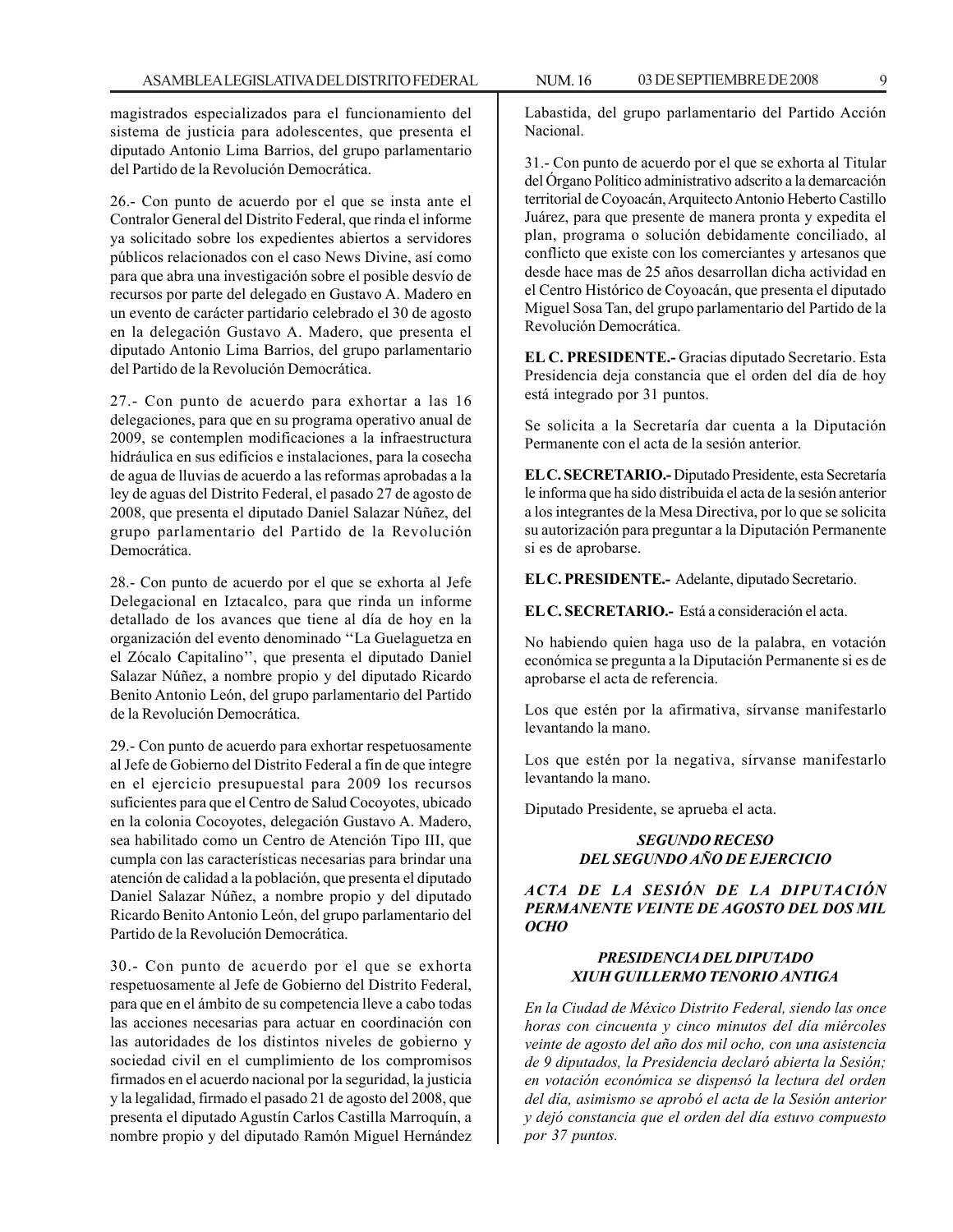*La Presidencia hizo del conocimiento de la Diputación Permanente que recibió cinco comunicados, tres de la Comisión de Desarrollo Social, uno de la Comisión de Administración y Procuración de Justicia y uno de las Comisiones Unidas de Seguridad Pública, de Fomento Económico y Administración Pública Local, mediante los cuales solicitaron prórrogas para analizar y dictaminar diversos asuntos: en votación económica se aprobaron las prórrogas y se ordenó hacerlo del conocimiento de las presidencias de las comisiones solicitantes.*

*Asimismo, hizo del conocimiento de la Diputación Permanente que recibió un comunicado de la Comisión Permanente del Honorable Congreso de la Unión e instruyó a la Secretaría darle lectura; la Diputación Permanente quedó debidamente enterada y se turnó para su atención a la Comisión de Equidad y Género.*

*De igual forma, hizo del conocimiento de la Diputación Permanente que recibió treinta y un comunicados, treinta de la Secretaría de Gobierno del Distrito Federal y uno de la Subsecretaría de Enlace Legislativo de la Secretaría de Gobernación; toda vez que los comunicados a los que se había hecho referencia contenían propuestas relativas a asuntos aprobados por este Órgano Legislativo, por economía procesal parlamentaria se tomó la determinación de hacerlo del conocimiento de los diputados promoventes, ordenó hacerlo del conocimiento de las presidencias de las comisiones solicitantes.*

*Enseguida, el Presidente informó que la siguiente semana se celebraría un Periodo Extraordinario de Sesiones del Pleno de esta Asamblea Legislativa, por tal motivo, se solicitó a la Secretaría consultar a la Diputación Permanente si era de autorizarse la suspensión de la Sesión de este órgano deliberativo programada para el miércoles 27 de agosto; en votación económica se autorizó la suspensión y con fundamento en el artículo 83 del Reglamento para dar lectura al resolutivo de la propuesta en mención; en votación económica se consideró de urgente y obvia resolución, asimismo se aprobó y se ordenó remitirla a las autoridades correspondientes para los efectos legales a que hubiere lugar.*

*Acto seguido la Presidencia informo que recibió una proposición con punto de acuerdo por el que se solicita al Jefe Delegacional en Cuajimalpa de Morelos, Remedios Ledezma García, un informe sobre el estado que guardan las barrancas de su demarcación, que remitió la Diputada Kenia López Rabadán, del grupo parlamentario del Partido Acción Nacional; toda vez que la propuesta a que se hacia referencia fue presentada durante la Sesión del pasado día 13 de Agosto de 2008, posponiéndose su discusión y en su caso aprobación para la presente y en virtud de la actualización de la hipótesis señalada por el artículo 189 del Reglamento para el Gobierno Interior* *de la Asamblea Legislativa del Distrito Federal, se solicitó a la Secretaría a dar lectura al resolutivo de la propuesta en mención; en votación económica se considero de urgente y obvia resolución, asimismo se aprobó y se ordenó remitirla a las autoridades correspondientes para los efectos legales a los que hubiere lugar.*

*Después, para presentar una proposición con punto de acuerdo para que esta Asamblea Legislativa del Distrito Federal exhorte al Titular de la Secretaría de Educación, Doctor Axel Didriksson Takayanagui a presentarse a una mesa de trabajo a la Comisión de Educación, para que frente a los diputados integrantes de dicha comisión y a los que deseen asistir, explique los objetivos, metodología, formato, imágenes, lenguaje, la distribución y cualquier cuestionamiento que esto conlleve respecto al libro de educación sobre sexualidad llamado ''Tú Futuro en Libertad'', se concedió el uso de la tribuna al Diputado Salvador Pablo Martínez Della Rocca, a nombre propio y del Diputado Tomás Pliego Calvo, del grupo parlamentario del Partido de la Revolución Democrática; en votación económica se consideró de urgente y obvia resolución, asimismo se aprobó y se ordenó remitirla a las autoridades correspondientes para los efectos legales a que hubiere lugar.*

*Acto continuo, para presentar una proposición con punto de acuerdo por el que se exhorta al Jefe de Gobierno del Distrito Federal, Licenciado Marcelo Luis Ebrard Casaubón, a que informe sobre el proyecto denominado ''Supervía Poniente'', se concedió el uso de la tribuna al Diputado Daniel Ramírez del Valle, a nombre propio y de la Diputada María de la Paz Quiñones Cornejo, del grupo parlamentario del Partido Acción Nacional; la Presidencia dio la bienvenida a Mario Pérez Sosa, representante de vecinos de la Delegación La Magdalena Contreras e hizo acuse de una serie de escritos donde manifiestan su rechazo a dicha supervía; en votación económica se consideró de urgente y obvia resolución; para hablar en contra se concedió el uso de la palabra al Diputado Humberto Morgan Colón, del grupo parlamentario del Partido de la Revolución Democrática, hasta por diez minutos; para hablar a favor, hasta por el mismo tiempo, se concedió el uso de la tribuna al diputado proponente; en votación económica se aprobó y se ordenó remitirlo a las autoridades correspondientes para los efectos legales a que hubiere lugar.*

*Acto continuo, para presentar una proposición con punto de acuerdo por el cual se solicita al Jefe de Gobierno del Distrito Federal ya la Secretaría de Salud en el Distrito Federal, rindan un informe que contenga la descripción de los programas que han ido aplicando referentes a la Ley de Protección a la Salud de los No Fumadores, así como las cantidades que han sido recaudadas derivadas del cumplimiento del citado ordenamiento, se concedió el uso de la tribuna al Diputado Daniel Ramírez del Valle,*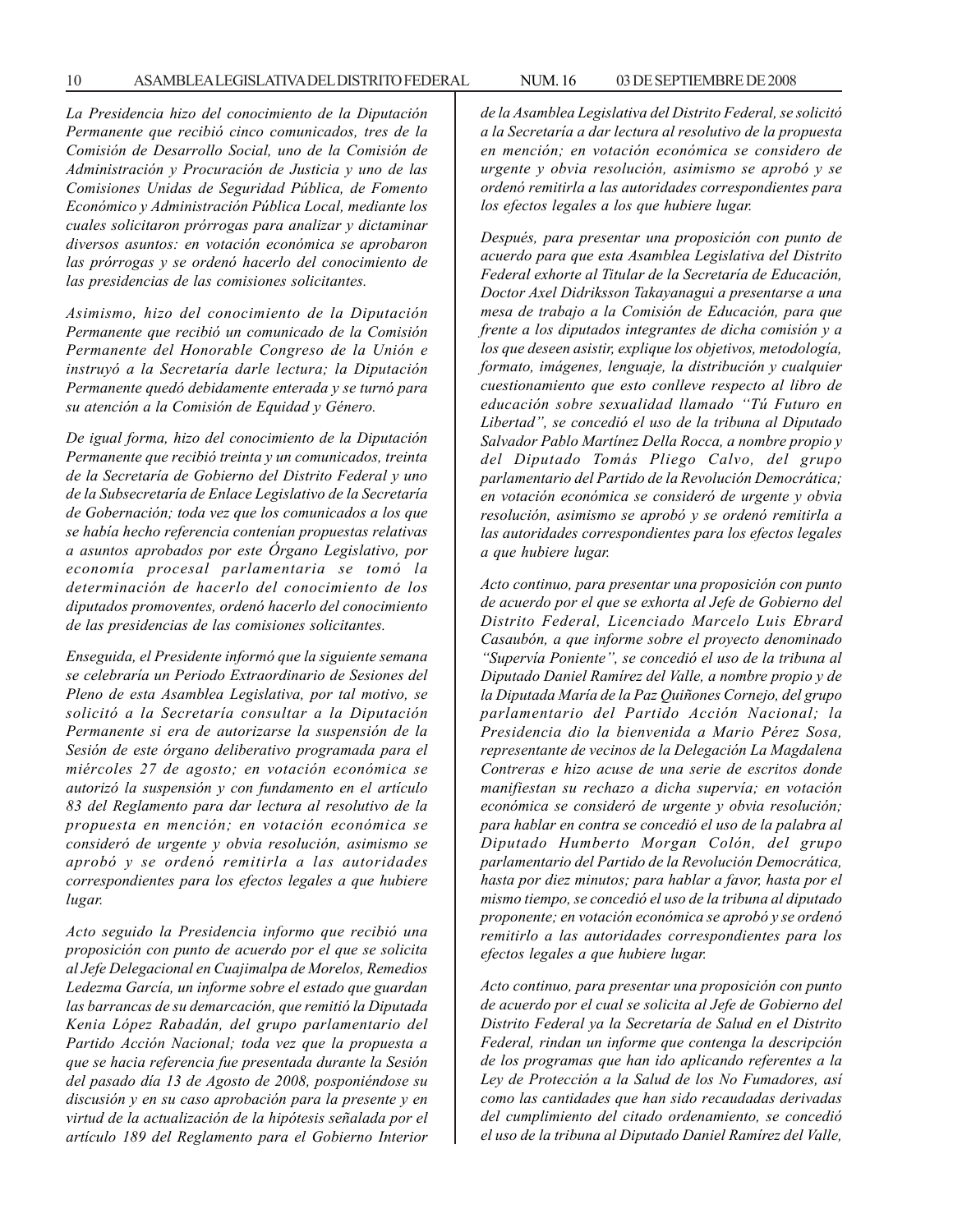*a nombre propio y del Diputado Miguel Ángel Errasti Arango, del grupo parlamentario del Partido Acción Nacional; se turnó para su análisis y dictamen a la Comisión de Salud y Asistencia Social.*

*Posteriormente, para presentar una proposición con punto de acuerdo por el cual se solicita al Jefe de Gobierno del Distrito Federal garantice la salvaguarda del patrimonio urbanístico arquitectónico del Distrito Federal, se concedió el uso de la tribuna al Diputado Daniel Ramírez del Valle, del grupo parlamentario del Partido Acción Nacional; se turnó para su análisis y dictamen a la Comisión de Cultura.*

*Como siguiente punto del orden del día, para presentar una proposición con punto de acuerdo por el que se solicita al Contralor General del Distrito Federal informe sobre los expedientes públicos abiertos a servidores públicos relacionados con el caso News Divine, se concedió el uso de la tribuna al Diputado Antonio Lima Barrios, del grupo parlamentario del Partido de la Revolución Democrática; en votación económica se consideró de urgente y obvia resolución, asimismo se aprobó y se ordenó remitirla a las autoridades correspondientes para los efectos legales a que hubiere lugar.*

#### *PRESIDENCIA DEL DIPUTADO DANIEL RAMÍREZ DEL VALLE*

*Enseguida, para presentar una proposición con punto de acuerdo mediante el cual se exhorta al Jefe de Gobierno del Distrito Federal para que instruya a las Secretarías de Seguridad Pública y de Finanzas, así como a la Oficialía Mayor del Gobierno del Distrito Federal, para que en el ámbito de sus atribuciones se ejerzan las acciones necesarias para que se realice un incremento a la pensión de los trabajadores jubilados y pensionados de la Policía Auxiliar y Preventiva de entre 3 al 5 por ciento sobre el índice de la inflación, se concedió el uso de la tribuna al Diputado Daniel Salazar Núñez, a nombre propio y de la Diputada Laura Piña Olmedo, del grupo parlamentario del Partido de la Revolución Democrática; en votación económica se consideró de urgente y obvia resolución, asimismo se aprobó y se ordenó remitirla a las autoridades correspondientes para los efectos legales a que hubiere lugar.*

#### *PRESIDENCIA DEL DIPUTADO XIUH GUILLERMO TENORIO ANTIGA*

*Acto continuo, para presentar una proposición con punto de acuerdo para que esta Asamblea Legislativa del Distrito Federal exhorte a Caminos y Puentes Federales sobre la urgencia de llevar a cabo los trabajos de ampliación del cuarto y quinto carril en el Cuerpo A ingreso a la Ciudad de México y a iniciar los trabajos de ampliación a 5*

*carriles en el Cuerpo B salida a Puebla, de la autopista en el tramo comprendido entre el distribuidor vial La Concordia y la caseta de cobro, kilómetro 17 al kilómetro 22, se concedió el uso de la tribuna al Diputado Salvador Pablo Martínez Della Rocca, a nombre propio y del Diputado Tomás Pliego Calvo, del grupo parlamentario del Partido de la Revolución Democrática; en votación económica se consideró de urgente y obvia resolución, asimismo se aprobó y se ordenó remitirla a las autoridades correspondientes para los efectos legales a que hubiere lugar.*

*Ulteriormente, para presentar una proposición con punto de acuerdo para que esta Asamblea Legislativa del Distrito Federal exhorte una vez más al Gobierno Federal para que en los procesos de la ejecución de sus obras cumplan con la mitigación de daños infringidos a los ciudadanos vecinos de la zona de impacto, así como en sus obras futuras, se concedió el uso de la tribuna al Diputado Salvador Pablo Martínez Della Rocca, a nombre propio y del Diputado Tomás Pliego Calvo, del grupo parlamentario del Partido de la Revolución Democrática; para hablar en contra se concedió el uso de la palabra a la Diputada Paula Adriana Soto Maldonado, del grupo parlamentario del Partido Acción Nacional, hasta por diez minutos; en votación económica se aprobó y se ordenó remitirlo a las autoridades correspondientes, para los efectos legales a que hubiere lugar.*

*La Presidencia informó que el punto enlistado en el numeral 20 del orden del día había sido retirado.*

*Después, para presentar una proposición con punto de acuerdo por el que se exhorta al Jefe de Gobierno, Licenciado Marcelo Luis Ebrard Casaubón, al Secretario de Educación, Doctor Axel Didriksson Takayanagui, ambos del Distrito Federal, y al Doctor Luis Ignacio Sánchez, Administrador Federal de los Servicios Educativos en el Distrito Federal para que realicen las gestiones necesarias a fin de que se integren las leyes, códigos y reglamentos que rigen a la ciudadanía como parte de los planes de estudio de las ciencias sociales en todas las escuelas de educación básica, se concedió el uso de la tribuna al Diputado Daniel Salazar Núñez, a nombre propio y del Diputado Ricardo Benito Antonio León, del grupo parlamentario del Partido de la Revolución Democrática; en votación económica se consideró de urgente y obvia resolución, asimismo se aprobó y se ordenó remitirla a las autoridades correspondientes para los efectos legales a que hubiere lugar.*

*Continuando con el orden del día, para presentar una proposición con punto de acuerdo por el que se exhorta al Jefe Delegacional en lztacalco sobre las medidas y programas que en materia de protección civil haya implementado con los vecinos y empresarios de la colonia Granjas México, donde se encuentra la terminal de*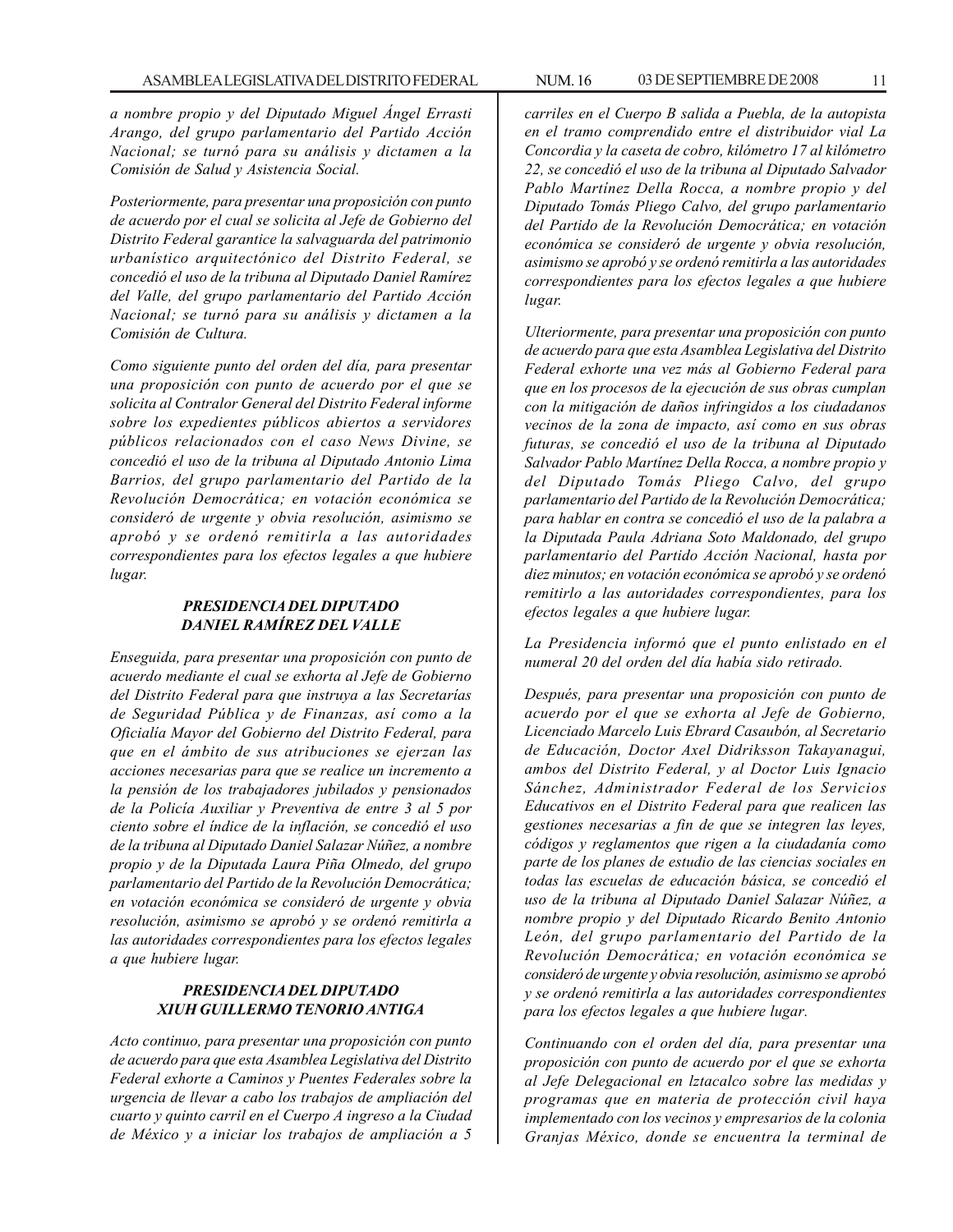*almacenamiento y distribución de PEMEX, y en el caso de que existan medidas de información y prevención éstas se lleven a cabo de manera constante y permanente, se concedió el uso de la tribuna al Diputado Daniel Salazar Núñez, a nombre propio y del Diputado Ricardo Benito Antonio León, del grupo parlamentario del Partido de la Revolución Democrática; en votación económica se consideró de urgente y obvia resolución, asimismo se aprobó y se ordenó remitirla a las autoridades correspondientes para los efectos legales a que hubiere lugar.*

*Acto seguido, para presentar una proposición con punto de acuerdo por el que se exhorta al Jefe Delegacional en lztapalapa, a fin de que institucionalice el Festival del Fuego Nuevo del 1 al 10 de diciembre de cada año, se concedió el uso de la tribuna al Diputado Daniel Salazar Núñez, a nombre propio y del Diputado Ricardo Benito Antonio León, del grupo parlamentario del Partido de la Revolución Democrática; en votación económica se consideró de urgente y obvia resolución, asimismo se aprobó y se ordenó remitirla a las autoridades correspondientes para los efectos legales a que hubiere lugar.*

*Posteriormente, para presentar una proposición con punto de acuerdo para exhortar al Secretario de Protección Civil del Distrito Federal para que capacite en esa materia a los servidores públicos encargados de las Unidades Delegaciones de Protección Civil a fin de que conozcan los requisitos que en materia de seguridad y protección civil se requieren para la apertura de establecimientos mercantiles y puedan emitir una opinión consciente, se concedió el uso de la tribuna al Diputado Daniel Salazar Núñez, a nombre propio y del Diputado Ricardo Benito Antonio León, del grupo parlamentario del Partido de la Revolución Democrática; en votación económica se consideró de urgente y obvia resolución, asimismo se aprobó y se ordenó remitirla a las autoridades correspondientes para los efectos legales a que hubiere lugar.*

*Enseguida, para presentar una proposición con punto de acuerdo relativo a la seguridad pública y al combate a la delincuencia, se concedió el uso de la tribuna a la Diputada Kenia López Rabadán, del grupo parlamentario del Partido Acción Nacional; en votación económica se consideró de urgente y obvia resolución; para hablar en contra, hasta por diez minutos, se concedió el uso de la palabra al Diputado Avelino Méndez Rangel, del grupo parlamentario del Partido de la Revolución Democrática; para hablar a favor, hasta por el mismo tiempo, se concedió el uso de la palabra, hasta por el mismo tiempo, al Diputado Daniel Ramírez del Valle, del grupo parlamentario del Partido Acción Nacional; por alusiones, se concedió el uso de la palabra al Diputado* *Avelino Méndez Rangel, hasta por cinco minutos; en votación económica se aprobó y se ordenó remitirla a las autoridades correspondientes para los efectos legales a que hubiere lugar.*

*Asimismo, para presentar una proposición con punto de acuerdo para exhortar a la Secretaría de Finanzas del Gobierno del Distrito Federal para que rinda un informe pormenorizado a los procesos y procedimientos de licitaciones de la Administración Pública del Gobierno del Distrito Federal, se concedió el uso de la tribuna a la Diputada Paula Adriana Soto Maldonado, del grupo parlamentario del Partido Acción Nacional; en votación económica se consideró de urgente y obvia resolución; para hablar en contra se concedió el uso de la palabra al Diputado Avelino Méndez Rangel, del grupo parlamentario del Partido de la Revolución Democrática, hasta por diez minutos; para hablar a favor, hasta por el mismo tiempo, se concedió el uso de la palabra, hasta por el mismo tiempo, al Diputado Daniel Ramírez del Valle, del grupo parlamentario del Partido Acción Nacional; en votación económica se aprobó y se ordenó remitirla a las autoridades correspondientes para los efectos legales a que hubiere lugar.*

*De la misma forma, para presentar una proposición con punto de acuerdo por la cual se solicita al titular de la Secretaría de Transportes y Vialidad del Distrito Federal remita a esta Asamblea Legislativa un informe pormenorizado de los resultados de la aplicación del Programa de Inversiones en Materia de Validad, que debe estar vigente de acuerdo al artículo 7 fracción VIII de la Ley de Transporte para el Distrito Federal, se concedió el uso de la tribuna al Diputado Daniel Ramírez del Valle, del grupo parlamentario del Partido Acción Nacional; en votación económica se consideró de urgente y obvia resolución, asimismo se aprobó y se ordenó remitirla a las autoridades correspondientes para los efectos legales a que hubiere lugar.*

*Acto continuo, la Presidencia informó que recibió una proposición con punto de acuerdo para exhortar a la Secretaría de Transportes y Vialidad y a la de Obras y Servicios Públicos, ambas del Gobierno del Distrito Federal, para que rindan un informe pormenorizado respecto al mantenimiento dado al segundo piso del Periférico. En términos de lo dispuesto por el artículo 132 del Reglamento para el Gobierno Interior de la Asamblea, se turnó para su análisis y dictamen a la Comisión de Uso y Aprovechamiento de Bienes y Servicios Públicos.*

*Después, para presentar una proposición con punto de acuerdo por la cual se exhorta al Jefe de Gobierno y a la Secretaría de Seguridad Pública del Distrito Federal al reordenamiento de las motocicletas y motonetas que circulan en el Distrito Federal, se concedió el uso de la*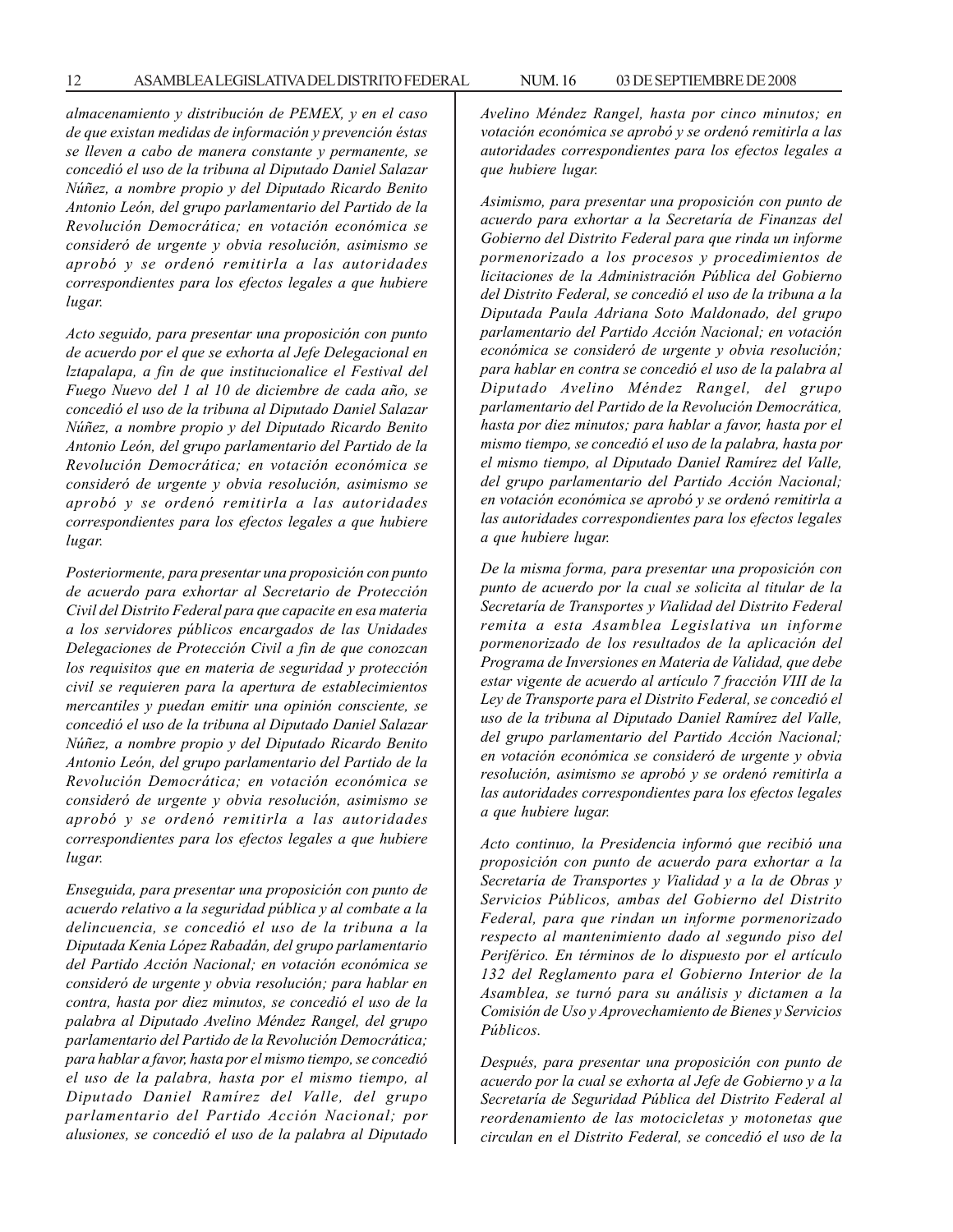*tribuna al Diputado Daniel Ramírez del Valle, del grupo parlamentario del Partido Acción Nacional; para hablar en contra se concedió el uso de la palabra al Diputado Humberto Morgan Colón, del grupo parlamentario del Partido de la Revolución Democrática, hasta por diez minutos; en votación económica se aprobó y se ordenó remitirla a las autoridades correspondientes para los efectos legales a que hubiere lugar.*

*Como siguiente punto del orden del día, para presentar una proposición con punto de acuerdo relativo a la demarcación territorial de Cuajimalpa, se concedió el uso de la tribuna a la Diputada Kenia López Rabadán, del grupo parlamentario del Partido Acción Nacional; en votación económica se consideró de urgente y obvia resolución, asimismo se aprobó y se ordenó remitirla a las autoridades correspondientes para los efectos legales a que hubiere lugar.*

*La Presidencia informó que recibió una proposición con punto de acuerdo para exhortar a la Secretaría de Finanzas del Gobierno del Distrito Federal a que rinda un informe pormenorizado respecto de la recaudación obtenida por el impuesto predial, presentada por la Diputada Paula Adriana Soto Maldonado, del grupo parlamentario del Partido Acción Nacional. Con fundamento en lo dispuesto por los artículos 50 fracciones IV y V de la Ley Orgánica de la Asamblea Legislativa del Distrito Federal y 28 y 132 del Reglamento para su Gobierno Interior, se turnó para su análisis y dictamen a la Comisión de Hacienda. .*

*Retomando el desahogo de los asuntos enlistados; para presentar una proposición con punto de acuerdo a efecto de que esta Honorable Asamblea Legislativa del Distrito Federal solicite a las autoridades de la Secretaría de Hacienda y Crédito Público el combate a fondo de la impunidad y corrupción en todos los niveles directivos y operativos del Sistema de Administración Tributaria (SAT) del país, con la finalidad de erradicar el tráfico de armas y estupefacientes en las 49 aduanas de la República, como medidas básicas para contribuir eficazmente a mejorar la seguridad pública y prevenir el delito en beneficio de la ciudadanía del Distrito Federal y en general del país, y al Consejo Nacional de Seguridad para que en su próxima reunión discuta y proponga políticas gubernamentales para afrontar el agudo problema de las aduanas, se concedió el uso de la tribuna al Diputado Humberto Morgan Colón, a nombre propio y del Diputado Balfre Vargas Cortéz, del grupo parlamentario del Partido de la Revolución Democrática; al existir petición escrita, en votación nominal, con 8 votos a favor, 0 votos en contra y 0 abstenciones, se consideró de urgente y obvia resolución; en votación económica se aprobó y se ordenó remitirla a las autoridades correspondientes para los efectos legales a que hubiere lugar.*

*Después, para presentar una proposición con punto de acuerdo para exhortar al Gobierno del Distrito Federal y a la Asamblea Legislativa del Distrito Federal realizar y apoyar la consulta pública sobre derechos y cultura indígena en el Distrito Federal, se concedió el uso de la tribuna al Diputado Humberto Morgan Colón, a nombre del Diputado Sergio Ávila Rojas, del grupo parlamentario del Partido de la Revolución Democrática; en votación económica se consideró de urgente y obvia resolución, asimismo se aprobó y se ordenó remitirla a las autoridades correspondientes para los efectos legales a que hubiere lugar.*

*Asimismo, para presentar una proposición con punto de acuerdo para exhortar a la Secretaría de Educación Pública federal a que instruya a las autoridades correspondientes a efecto de que autorice la distribución del libro ''Tu futuro en libertad por una sexualidad y una salud reproductiva con responsabilidad'', editado por el Gobierno del Distrito Federal, se concedió el uso de la tribuna al Diputado Humberto Morgan Colón, a nombre propio y del Diputado Sergio Ávila Rojas, del grupo parlamentario del Partido de la Revolución Democrática; en votación económica se consideró de urgente y obvia resolución; al existir petición escrita, en votación nominal, con 7 votos a favor, 2 votos en contra y 0 abstenciones, se aprobó y se ordenó remitirla a las autoridades correspondientes para los efectos legales a que hubiere lugar.*

*La Presidencia instruyó a la Secretaría dar lectura a la proposición con punto de acuerdo por el que se exhorta atentamente al Secretario de Salud del Distrito Federal, Doctor José Armando Ahued Ortega, para que implemente y fortalezca los programas destinados a la salud de los adultos mayores, de la Diputada Rebeca Parada Ortega, del grupo parlamentario del Partido Nueva Alianza; en votación económica se consideró de urgente y obvia resolución, asimismo se aprobó y se ordenó remitirla a las autoridades correspondientes para los efectos legales a que hubiere lugar.*

*De igual forma, se instruyó a la Secretaría dar lectura a la proposición con punto de acuerdo por el que la Asamblea Legislativa del Distrito Federal exhorta atentamente al Secretario de Turismo, Licenciado Alejandro Rojas Díaz Durán, para que informe a esta representación respecto a los programas institucionales que tienen por objeto brindar certeza y seguridad al turismo que vista la Ciudad de México, de la Diputada Rebeca Parada Ortega, del grupo parlamentario del Partido Nueva Alianza; en votación económica se consideró de urgente y obvia resolución, asimismo se aprobó y se ordenó remitirla a las autoridades correspondientes para los efectos legales a que hubiere lugar.*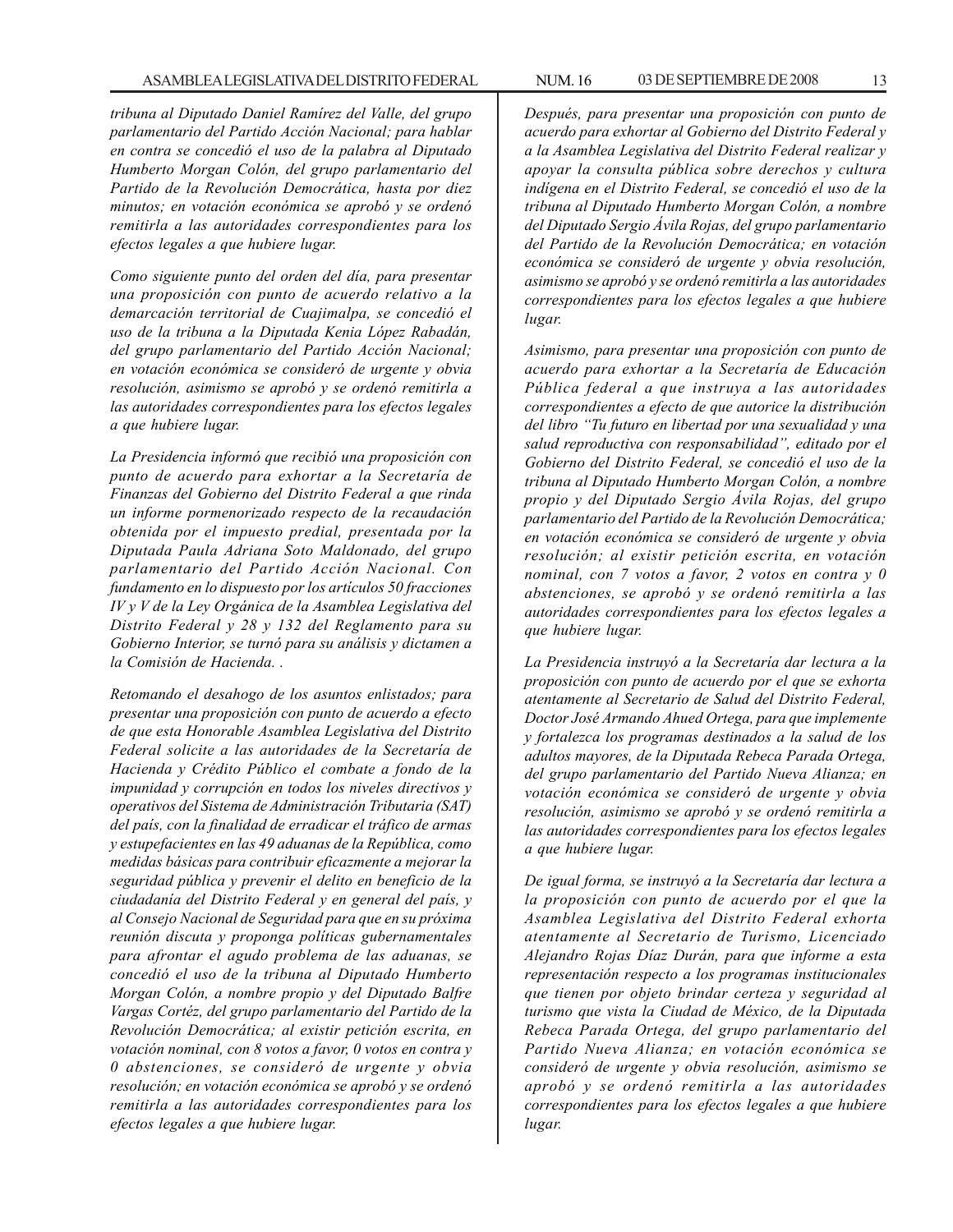*Enseguida, para presentar una proposición con punto de acuerdo por el que se exhorta al Doctor Manuel Mondragón y Kalb, Secretario de Seguridad Pública del Gobierno del Distrito Federal, a efecto de que de conformidad con sus facultades y atribuciones se brinde de manera ágil, expedita, suficiente el apoyo que solicite a la Secretaría de Seguridad Pública las autoridades tanto a nivel central como delegacional para la realización de las acciones u operativos en el ámbito de su jurisdicción requiera para el ejercicio de sus atribuciones legales y el mantenimiento del orden y seguridad pública, se concedió el uso de la tribuna al Diputado Antonio Lima Barrios, del grupo parlamentario del Partido de la Revolución Democrática; en votación económica se consideró de urgente y obvia resolución, asimismo se aprobó y se ordenó remitirla a las autoridades correspondientes para los efectos legales a que hubiere lugar.*

*Acto seguido, para presentar una proposición con punto de acuerdo para exhortar a la Secretaría del Medio Ambiente y Recursos Naturales a que autorice una prórroga de 24 meses para el cierre definitivo del sitio de disposición final denominado Bordo Poniente, con el fin de que el Gobierno del Distrito Federal de cabal cumplimiento a la Norma Oficial Mexicana NOM 083 SEMARNAT 2003, referente a las especificaciones de protección ambiental para la selección del sitio, diseño, construcción, operación, monitoreo, clausura y obras complementarias de un sitio de disposición final de residuos sólidos urbanos y de manejo especial, se concedió el uso de la tribuna al Diputado Humberto Morgan Colón, a nombre propio y de los diputados Raúl Alejandro Ramírez Rodríguez, de la Coalición Parlamentaria Socialdemócrata, y del Diputado Enrique Vargas Anaya, del grupo parlamentario del Partido de la Revolución Democrática; para hablar en contra se concedió el uso de la palabra al Diputado Xiuh Guillermo Tenorio Antiga, hasta por diez minutos; en votación económica se aprobó y se ordenó remitirla a las autoridades correspondientes para los efectos legales a que hubiere lugar.*

*Habiéndose agotado los asuntos en cartera y siendo las quince horas con cinco minutos, se levantó la Sesión y se citó para la que tendría lugar el miércoles 3 de septiembre de 2008, rogando a todos su puntual asistencia.*

**EL C. PRESIDENTE.-** Gracias diputado Secretario. Esta Presidencia hace del conocimiento de la Diputación Permanente que se recibió un comunicado del diputado Fernando Espino Arévalo. Proceda la Secretaría a dar lectura al comunicado.

**EL C. SECRETARIO.-** Por instrucciones de la Presidencia procederá a dar lectura al comunicado de referencia.

*México, D. F., a 21 de Agosto de 2008 Oficio No. FEA/022/08*

*Presidente de la Mesa Directiva de la Asamblea Legislativa del Distrito Federal, IV Legislatura*

#### *P R E S E N T E*

*El suscrito, diputado Fernando Espino Arévalo integrante de la IV Legislatura de la Asamblea Legislativa del Distrito Federal, presente la Iniciativa con proyecto de decreto por el que se expide la Nueva Ley de Salud para el Distrito Federal, presentada en Sesión Ordinaria correspondiente al primer periodo del segundo año de ejercicio de la Asamblea Legislativa del Distrito Federal, el día 29 de Noviembre del año 2007.*

*Asimismo la citada Iniciativa fue turnada para su análisis, estudio y dictamen a la Comisión de Salud y Asistencia Social y hasta la fecha no ha sido dictaminada y dado a las condiciones en las que vivimos en el Distrito Federal en materia de salud es necesaria su atención inmediata a través de una legislación actualizada que permita solventar las demandas de los ciudadanos.*

*Por lo que conforme a lo dispuesto en el Artículo 32 y demás relativos del Reglamento para el Gobierno Interior de la Asamblea Legislativa del Distrito Federal, respetuosamente le solicito que en uso de sus facultades excite en nombre de la Asamblea Legislativa a la Comisión de Salud y Asistencia Social, a que realice el dictamen de la Iniciativa con proyecto de decreto por el que se expide la nueva Ley de Salud para el Distrito Federal.*

*Le reitero mi reconocimiento y consideración distinguida.*

#### *ATENTAMENTE*

*Dip. Fernando Espino Arévalo.*

Cumplida su instrucción, diputado Presidente.

**EL C. PRESIDENTE.-** Gracias, diputado Secretario. En términos del párrafo tercero del artículo 32 del Reglamento para el Gobierno de nuestro Órgano Legislativo, se realiza una excitativa a la Comisión de Salud y Asistencia Social para que dictamine la iniciativa motivo del presente comunicado.

Remítase a la Comisión antes referida.

Esta Presidencia hace del conocimiento de la Diputación Permanente que se recibió un comunicado de las Comisiones Unidas de Seguridad Pública y de Administración y Procuración de Justicia mediante la cual solicitan prórroga para analizar y dictaminar un asunto.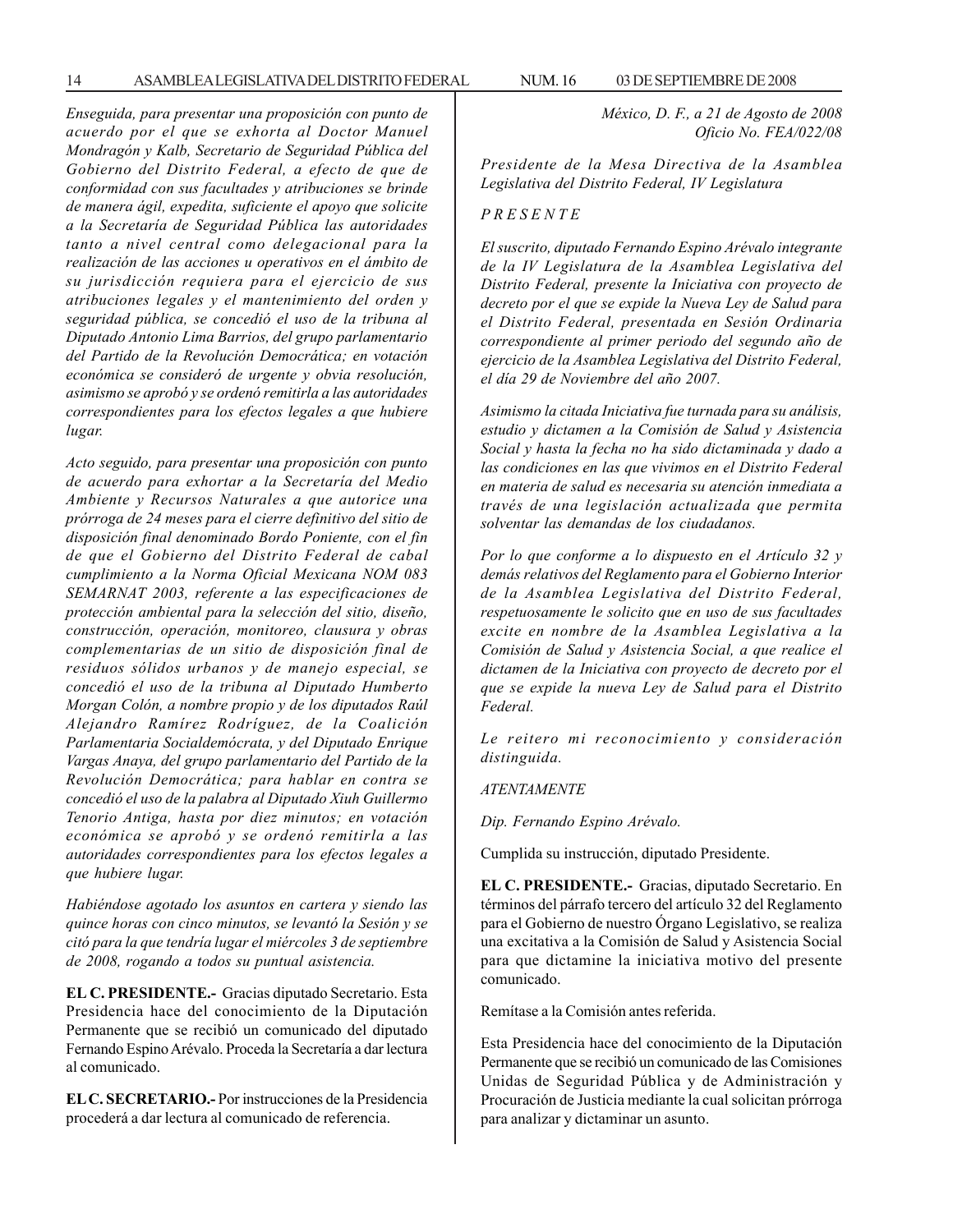#### *COMISIONES UNIDAS DE SEGURIDAD PÚBLICA Y ADMINISTRACIÓN Y PROCURACIÓN DE JUSTICIA*

*México, D. F., a 25 de agosto 2008. Oficio ALDF/CSP/304/08.*

*DIP. XIUH GUILLERMO TENORIO ANTIGA PRESIDENTE DE LA MESA DIRECTIVA DE LA DIPUTACIÓN PERMANENTE DE LA ASAMBLEA LEGISLATIVA DEL DISTRITO FEDERAL, IV LEGISLATURA*

#### *PRESENTE*

*Con fundamento en lo dispuesto por el artículo 32, segundo párrafo del Reglamento para el Gobierno Interior de la Asamblea Legislativa del Distrito Federal, nos permitimos solicitarle someta a consideración del Pleno de esta H. Asamblea Legislativa, la solicitud de prórroga para dictaminar la proposición con punto de acuerdo por el que se solicita a la Procuraduría General de Justicia del Distrito Federal diversas acciones sobre el caso New's Divine, en virtud a la necesidad de realizar un trabajo de investigación más profundo respecto el tema a tratar.*

*Sin otro particular por el momento, le reiteramos nuestra más atenta y distinguida consideración.*

#### *ATENTAMENTE*

*DIP. MARÍA DEL CARMEN SEGURA RANGEL PRESIDENTA DE LA COMISIÓN DE SEGURIDAD PÚBLICA*

*DIP. DANIEL ORDOÑEZ HERNÁNDEZ PRESIDENTE DE LA COMISIÓN DE ADMINISTRACIÓN Y PROCURACIÓN DE JUSTICIA*

Después de revisar la solicitud recibida, esta Presidencia considera que se actualiza la hipótesis establecida por los párrafos segundo y tercero del artículo 32 del Reglamento para el Gobierno Interior de la Asamblea Legislativa del Distrito Federal.

En tal virtud, proceda la Secretaría a consultar a la Diputación Permanente, en votación económica, si es de aprobarse la solicitud presentada por las Comisiones señaladas.

**EL C. SECRETARIO.-** Por instrucciones de la Presidencia y en votación económica, se pregunta a la Diputación Permanente si es de autorizarse la solicitud de prórroga de las Comisiones de referencia.

Los que estén por la afirmativa, sírvanse manifestarlo levantando la mano.

Los que estén por la negativa, sírvanse manifestarlo levantando la mano.

Diputado Presidente, se autoriza.

**EL C. PRESIDENTE -** Gracias, diputado Secretario. Hágase del conocimiento de las Presidencias de las Comisiones de Seguridad Pública y de Administración y Procuración de Justicia.

Esta Presidencia hace del conocimiento de la Asamblea que se recibió un comunicado de la Comisión de Uso y Aprovechamiento de Bienes y Servicios Públicos mediante el cual solicitan la ampliación de turno de la proposición con punto de acuerdo por el cual se solicita al Jefe de Gobierno del Distrito Federal garantice la salvaguarda del patrimonio urbanístico arquitectónico del Distrito Federal, presentada por el diputado Daniel Ramírez del Valle a nombre propio y del diputado Miguel Ángel Errasti Arango, en sesión celebrada el 20 de agosto de 2008.

#### *COMISIÓN DE USO Y APROVECHAMIENTO DE BIENES Y SERVICIOS PÚBLICOS*

*México, D. F., a 22 de agosto de 2008. ATG/093/08*

#### *DIP. XIUH GUILLERMO TENORIO ANTIGA PRESIDENTE DE LA MESA DIRECTIVA DE LA DIPUTACIÓN PERMANENTE DE LA ALDF*

#### *P R E S E N T E*

*Sirvan estas líneas para saludarlo, al tiempo que le informo que en el Pleno de la Asamblea Legislativa del Distrito Federal en Sesión celebrada el 20 de agosto de 2008, el Dip. Daniel Ramírez del Valle presentó a nombre propio y del Dip. Miguel Ángel Errastí Arango del grupo parlamentario del Partido Acción Nacional, Punto de Acuerdo por el cual solicita al Jefe de Gobierno del Distrito Federal, garantice las salvaguarda del patrimonio urbanístico arquitectónico del Distrito Federal.*

*Asimismo, le comento que el Punto de Acuerdo mencionado es de competencia de Comisión de Uso y Aprovechamiento de Bienes y Servicios Públicos, por lo que de la manera más atenta le solicito lo turne a la Comisión que preside un servidor.*

*Sin otro particular. Hago propicia la ocasión para reiterarle las muestras de mi respeto y consideración distinguida.*

*Atentamente.*

*Dip. Armando Tonatiuh González Case*

En atención a lo expresado por el Presidente de la Comisión de Uso y Aprovechamiento de Bienes y Servicios Públicos y en virtud de que dicha proposición contiene las disposiciones que se refieren y afectan a la materia que conoce la Comisión, con fundamento en los artículos 50 fracciones IV y V y 58 fracción XVI de la Ley Orgánica de la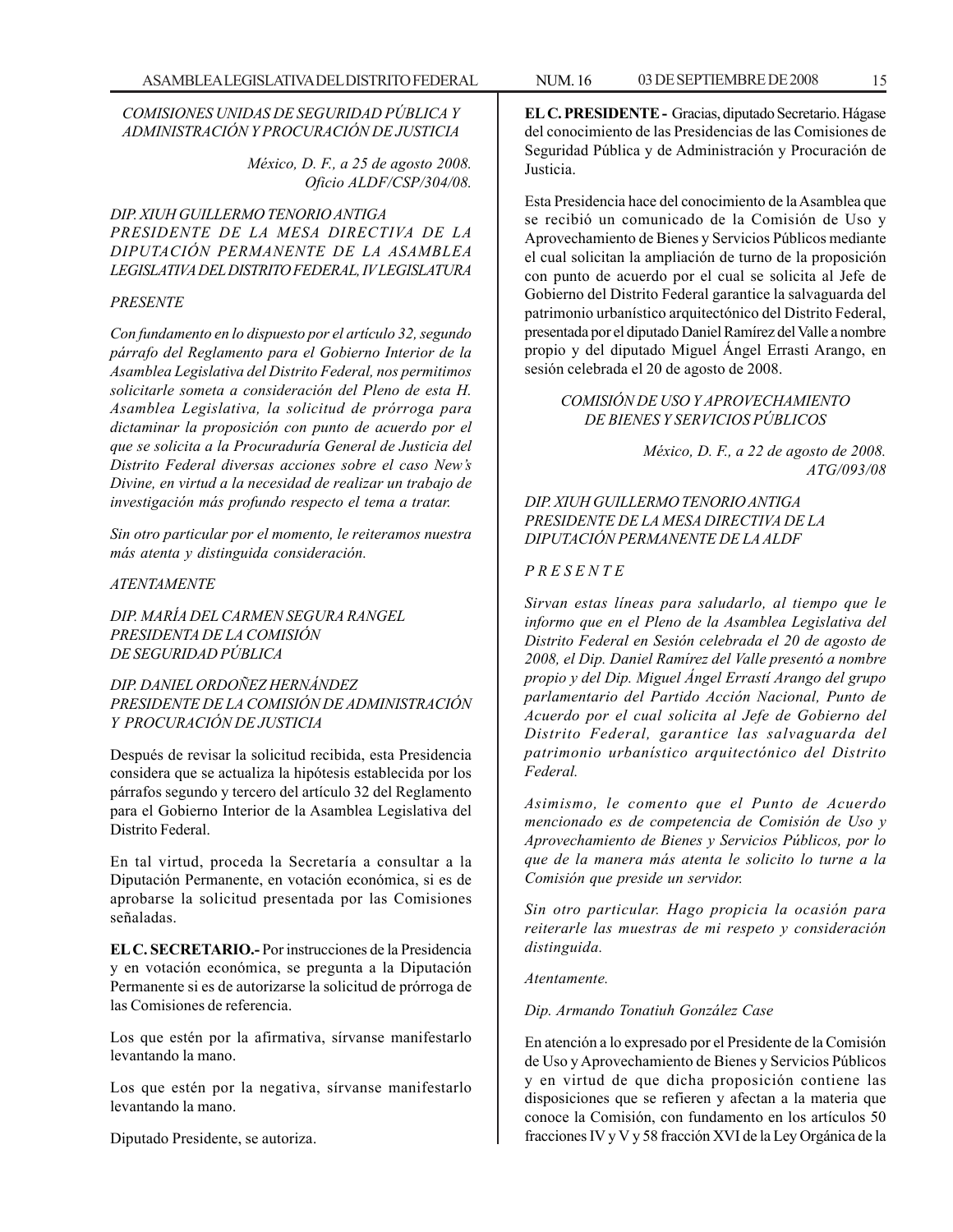Asamblea Legislativa del Distrito Federal, se autoriza la ampliación de turno a la Comisión solicitante.

Tome nota la Secretaría y se instruye a la Coordinación de Servicios Parlamentarios para que elaboren las comunicaciones correspondientes.

Esta Presidencia hace del conocimiento de la Diputación Permanente que se recibieron 7 comunicados, 5 de la Secretaría de Gobierno del Distrito Federal y 2 de la Subsecretaría de Enlace Legislativo de la Secretaría de Gobernación. Asimismo, se informa esta Diputación Permanente que toda vez que los comunicados a los que ha hecho referencia contienen respuestas relativas a asuntos aprobados por este Órgano Legislativo, por economía procesal parlamentaria se toma la siguiente determinación:

Primer Comunicado

*Ciudad de México Capital en Movimiento*

#### *SECRETARÍA DE GOBIERNO*

*SG/LAPL/819/2008. México, Distrito Federal, 22 de agosto de 2008.* *DIP. VÍCTOR HUGO CÍRIGO VÁSQUEZ PRESIDENTE DE LA COMISIÓN DE GOBIERNO DE LA ASAMBLEA LEGISLATIVA DEL DISTRITO FEDERAL*

#### *P R E S E N T E*

*Por instrucciones del Secretario de Gobierno, Lic. José Ángel Ávila Pérez, adjunto oficio SSP/00032/2008, mediante el cual el Secretario de Seguridad Pública del Gobierno del Distrito Federal, informa aspectos relacionados a operativos de seguridad pública en el Pueblo de Santa Catarina de la Demarcación de Azcapotzalco.*

*Lo anterior, en relación con el oficio MDDPSRSA/CSP/ 1101/2008, en donde se comunicó por parte del Presidente de la Mesa Directiva de la Diputación Permanente de ese órgano legislativo, la aprobación de un punto de acuerdo relacionado con el asunto antes citado.*

*Aprovecho la oportunidad para enviarle un cordial saludo.*

*ATENTAMENTE*

*''SUFRAGIO EFECTIVO. NO REELECCIÓN'' LIC. LUIS ÁNGEL PEREDA LARA ASESOR DEL SECRETARIO DE GOBIERNO*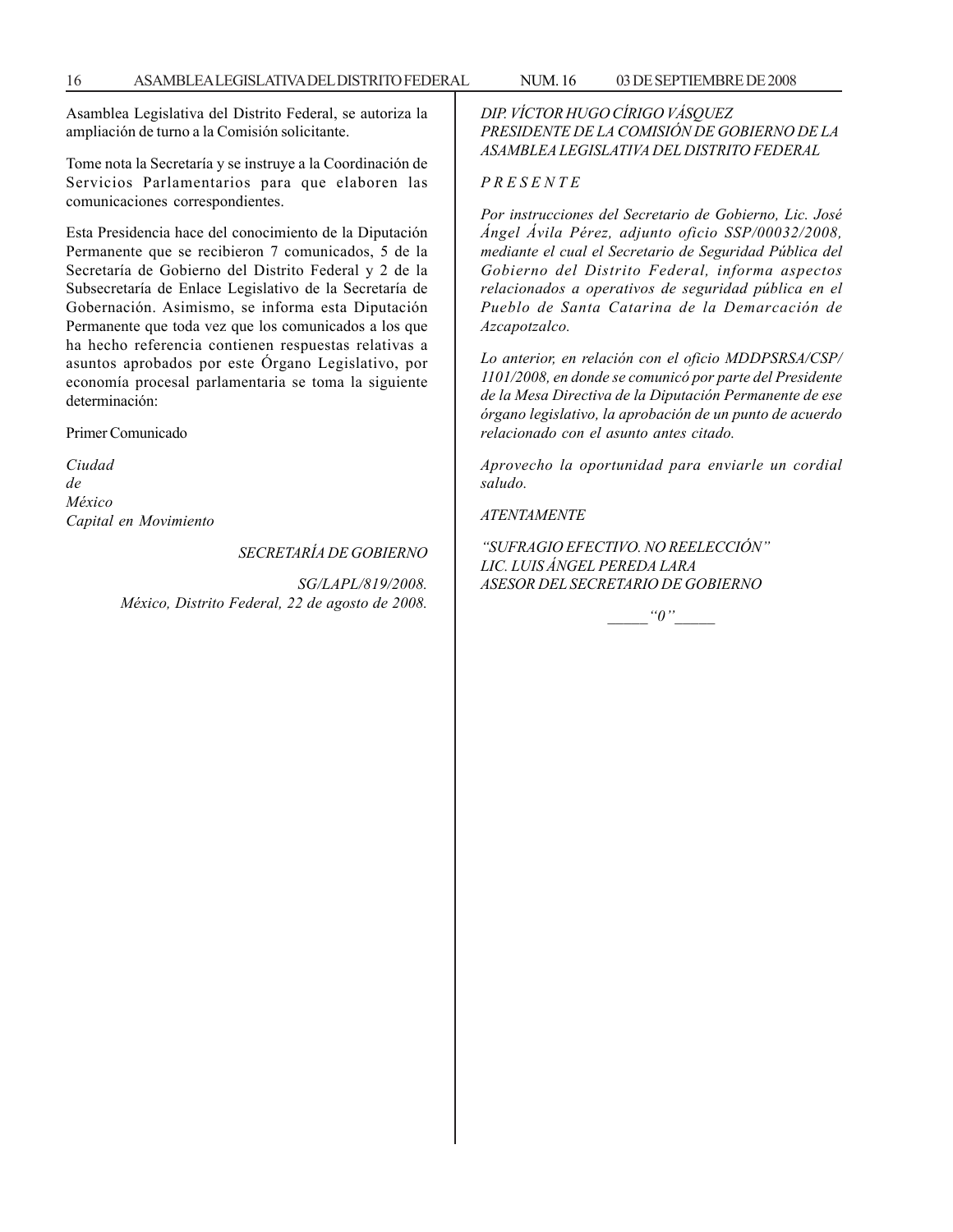#### Segundo Comunicado

*Ciudad de México Capital en Movimiento*

*SECRETARÍA DE GOBIERNO*

*SG/LAPL/822/2008. México, Distrito Federal, 22 de agosto de 2008.*

*DIP. VÍCTOR HUGO CÍRIGO VÁSQUEZ PRESIDENTE DE LA COMISIÓN DE GOBIERNO DE LA ASAMBLEA LEGISLATIVA DEL DISTRITO FEDERAL*

#### *P R E S E N T E*

*Por instrucciones del Secretario de Gobierno, Lic. José Ángel Ávila Pérez, adjunto oficio GDF/SOS/642/2008, mediante el cual el Secretario de Obras y Servicios del*

*Gobierno del Distrito Federal, informa aspectos relacionados con los trabajos de desazolve en las redes primarias y secundarias de drenaje, así como en las lagunas de regulación y presas en el Distrito Federal.*

*Lo anterior, en relación con el oficio MDDPSRSA/CSP/ 587/2008, en donde se comunicó por parte del Presidente de la Mesa Directiva de la Diputación Permanente de ese órgano legislativo, la aprobación de un Punto de Acuerdo relacionado con el asunto antes citado.*

*Aprovecho la oportunidad para enviarle un cordial saludo.*

#### *ATENTAMENTE*

*''SUFRAGIO EFECTIVO. NO REELECCIÓN'' LIC. LUIS ÁNGEL PEREDA LARA ASESOR DEL SECRETARIO DE GOBIERNO*

*\_\_\_\_\_''0''\_\_\_\_\_*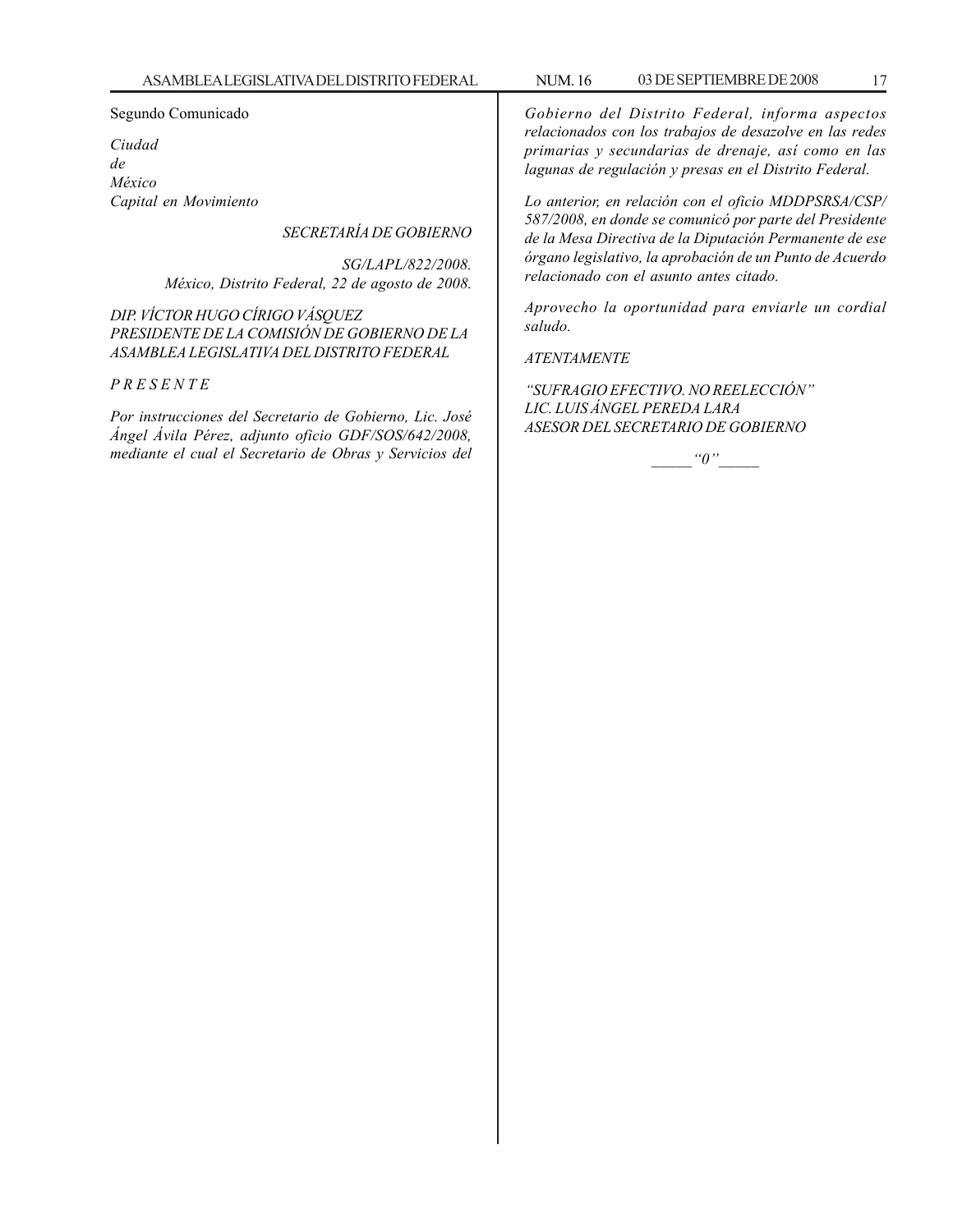#### Tercer Comunicado

*Ciudad de México Capital en Movimiento*

*SECRETARÍA DE GOBIERNO*

*SG/LAPL/820/2008. México, Distrito Federal, 22 de agosto de 2008.*

*DIP. VÍCTOR HUGO CÍRIGO VÁSQUEZ PRESIDENTE DE LA COMISIÓN DE GOBIERNO DE LA ASAMBLEA LEGISLATIVA DEL DISTRITO FEDERAL*

*P R E S E N T E*

*Por instrucciones del Secretario de Gobierno, Lic. José Ángel Ávila Pérez, adjunto oficio PAOT/100/91/2008, mediante el cual la Procuradora Ambiental y del* *Ordenamiento Territorial del Distrito Federal, informa aspectos relacionados a la situación que guarda la plaga del muérdago.*

*Lo anterior, en relación con el oficio MDDPSRSA/CSP/ 524/2008, en donde se comunicó por parte del Presidente de la Mesa Directiva de la Diputación Permanente de ese órgano legislativo, la aprobación de un Punto de Acuerdo relacionado con el asunto antes citado.*

*Aprovecho la oportunidad para enviarle un cordial saludo.*

*ATENTAMENTE*

*''SUFRAGIO EFECTIVO. NO REELECCIÓN'' LIC. LUIS ÁNGEL PEREDA LARA ASESOR DEL SECRETARIO DE GOBIERNO*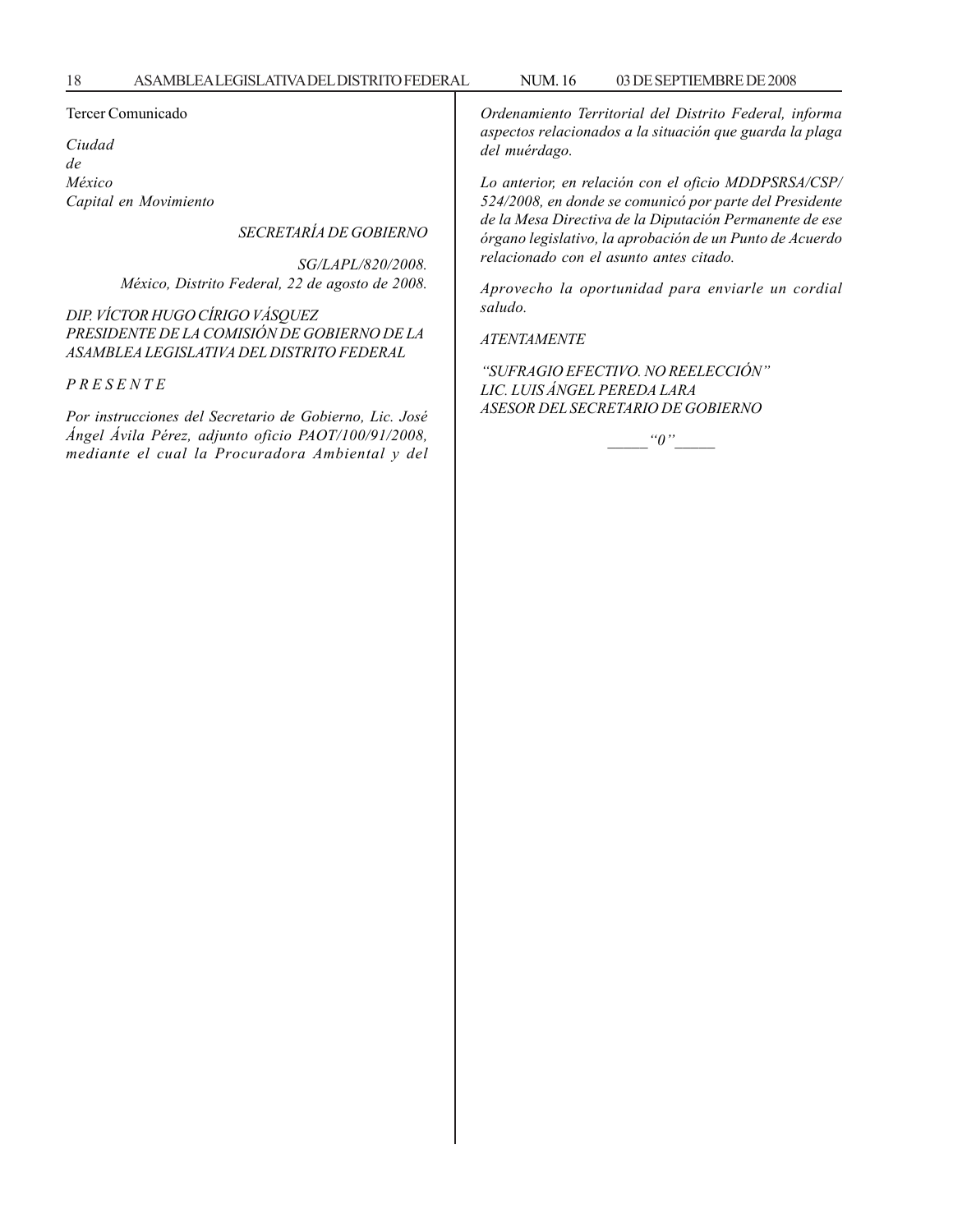#### Cuarto Comunicado

*Ciudad de México Capital en Movimiento*

#### *SECRETARÍA DE GOBIERNO*

*SG/LAPL/812/2008. México, Distrito Federal, 22 de agosto de 2008.*

*DIP. VÍCTOR HUGO CÍRIGO VÁSQUEZ PRESIDENTE DE LA COMISIÓN DE GOBIERNO DE LA ASAMBLEA LEGISLATIVA DEL DISTRITO FEDERAL*

#### *P R E S E N T E*

*Por instrucciones del Secretario de Gobierno, Lic. José Ángel Ávila Pérez, adjunto oficio 10000/D.G/000991/* *2008 y anexos del mismo, mediante el cual el Director General del Sistema de agua dentro de las estaciones Aculco y Apatlaco.*

*Lo anterior, en relación con el oficio MDDPSRSA/CSP/ 861/2008, en donde se comunicó por parte del Presidente de la Mesa Directiva de la Diputación Permanente de ese órgano legislativo, la aprobación de un Punto de Acuerdo relacionado con el asunto antes citado.*

*Aprovecho la oportunidad para enviarle un cordial saludo.*

#### *ATENTAMENTE*

*''SUFRAGIO EFECTIVO. NO REELECCIÓN'' LIC. LUIS ÁNGEL PEREDA LARA ASESOR DEL SECRETARIO DE GOBIERNO*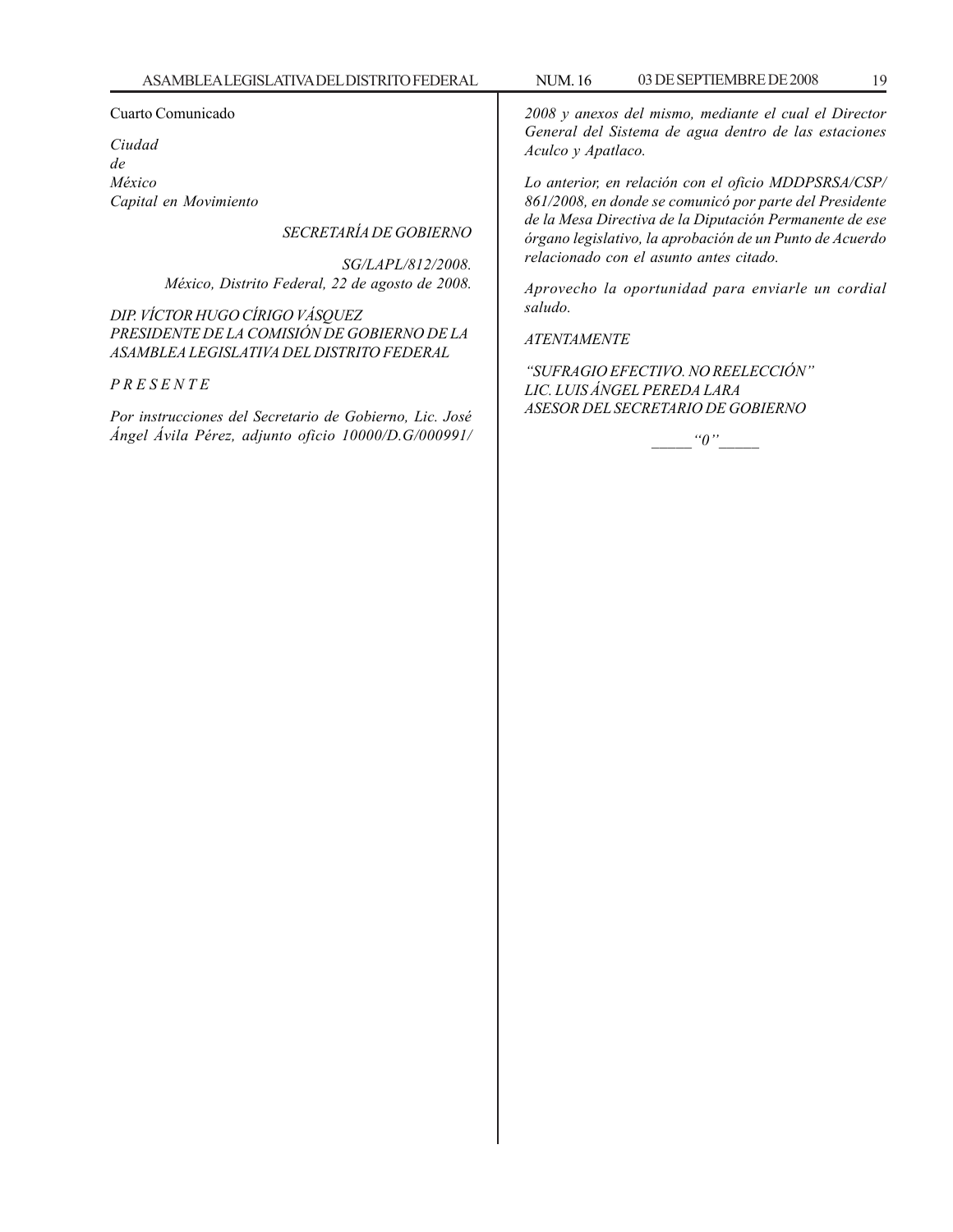#### Quinto Comunicado

*Ciudad de México Capital en Movimiento*

*SECRETARÍA DE GOBIERNO*

*SG/LAPL/823/2008. México, Distrito Federal, 22 de agosto de 2008.*

*DIP. VÍCTOR HUGO CÍRIGO VÁSQUEZ PRESIDENTE DE LA COMISIÓN DE GOBIERNO DE LA ASAMBLEA LEGISLATIVA DEL DISTRITO FEDERAL*

*P R E S E N T E*

*Por instrucciones del Secretario de Gobierno, Lic. José Ángel Ávila Pérez, adjunto oficio StyFE/375/08 y anexos del mismo, mediante el cual el Secretario de Trabajo y* *Fomento al Empleo del Gobierno del Distrito Federal, informa diversos aspectos relacionados con las mujeres que realizan actividades de trabajo doméstico.*

*Lo anterior, en relación con el oficio MDDPSRSA/CSP/ 862/2008, en donde se comunicó por parte del Presidente de la Mesa Directiva de la Diputación Permanente de ese órgano legislativo, la aprobación de un Punto de Acuerdo relacionado con el asunto antes citado.*

*Aprovecho la oportunidad para enviarle un cordial saludo.*

*ATENTAMENTE*

*''SUFRAGIO EFECTIVO. NO REELECCIÓN'' LIC. LUIS ÁNGEL PEREDA LARA ASESOR DEL SECRETARIO DE GOBIERNO*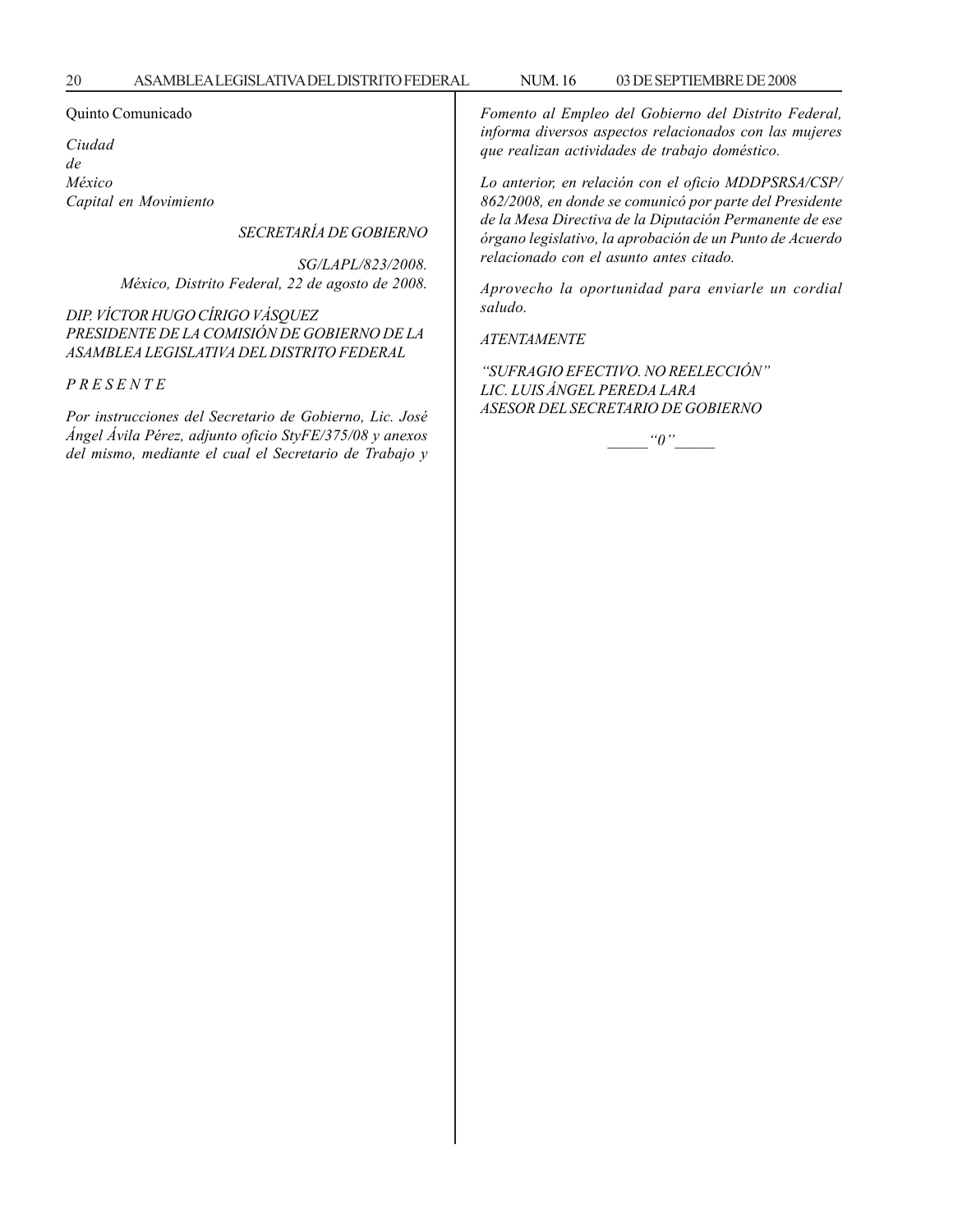#### Sexto Comunicado

*''2008, Año de la Educación Física y el Deporte''*

*SUBSECRETARÍA DE ENLACE LEGISLATIVO Oficio No. SEL/300/3310/08 México, D. F., a 18 de agosto de 2008*

*SECRETARIA DE GOBERNACIÓN*

*Secretarios de la H. Asamblea Legislativa del Distrito Federal*

*P r e s e n t e s*

*En respuesta al atentos oficios números MDDPSRSA/CSP/ 776/2005 y MDDPSRSA/CSP/777/2008 signados por el* *Dip. Xiuh Guillermo Tenorio Antiga, Presidente de la Mesa Directiva de la Diputación Permanente de ese Cuerpo Colegiado, me permito remitir para los fines procedentes, copia del escrito signado por el Dr. José Ángel Córdova Villalobos, Secretario de Salud, así como los anexos que en el mismo se mencionan, mediante los cuales responde el Punto de Acuerdo relativo al Hospital Psiquiátrico Infantil Juan N. Navarro.*

 *Sin otro particular, reciban un cordial saludo.*

*A T E N T A M E N T E*

*El Subsecretario CUAUHTÉMOC CARDONA BENAVIDES*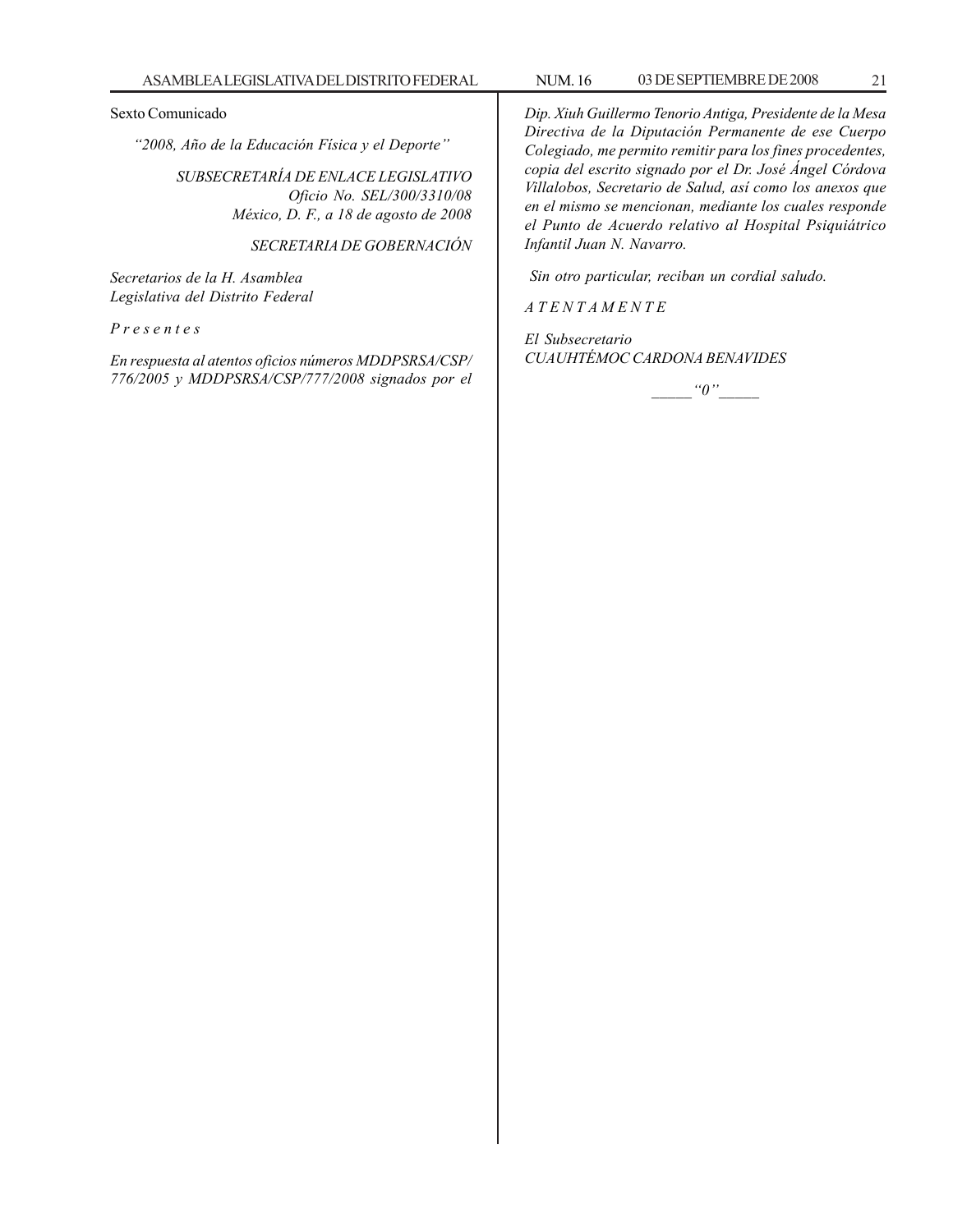Séptimo Comunicado

*''2008, Año de la Educación Física y el Deporte''*

*SUBSECRETARÍA DE ENLACE LEGISLATIVO Oficio No. SEL/300/3307/08 México, D. F., a 18 de agosto de 2008*

*SECRETARIA DE GOBERNACIÓN*

*Secretarios de la H. Asamblea Legislativa del Distrito Federal*

*P r e s e n t e s*

*En respuesta al atento oficio número MDDPSRSA/CSP/ 979/2008 signado por el Dip. Xiuh Guillermo Tenorio Antiga, Presidente de la Mesa Directiva de la Diputación*

*Permanente de ese Cuerpo Colegiado, me permito remitir para los fines procedentes, copia del similar número SNM/ 289/08 suscrito por la Lic. Irma Pía González Luna Corvera, Subsecretaría de Normatividad de Medios, así como el anexo que en el mismo se menciona, mediante los cuales responde el Punto de Acuerdo relativo a la campaña en medios de comunicación de la reforma energética.*

*Sin otro particular, reciban un cordial saludo.*

*A T E N T A M E N T E*

*El Subsecretario CUAUHTÉMOC CARDONA BENAVIDES*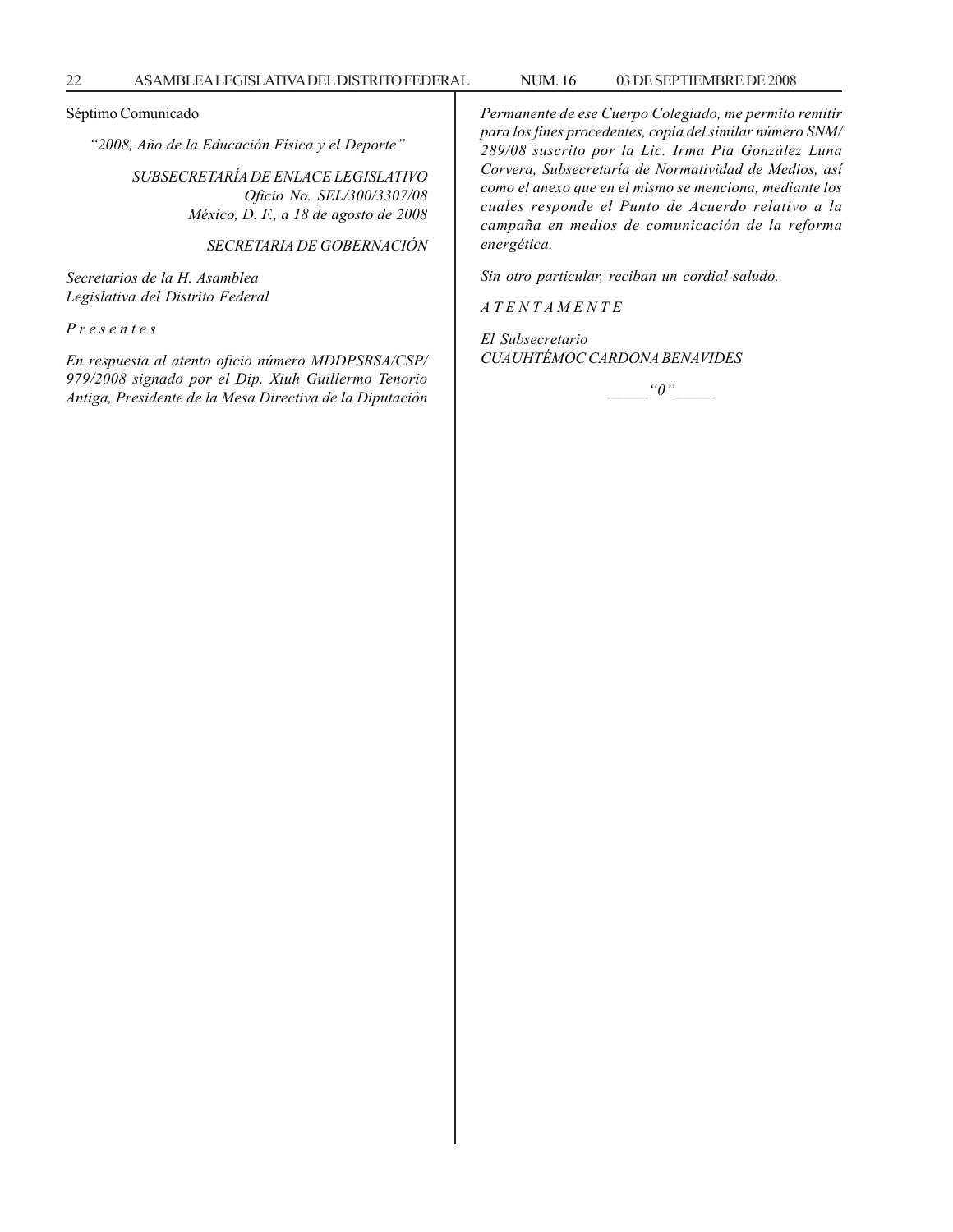Hágase del conocimiento de los diputados promoventes y tome nota la Secretaría.

Para presentar una proposición con punto de acuerdo mediante la cual se le solicita al Secretario de Comunicaciones y Transportes y al Director de Caminos y Puentes Federales de Ingresos y Servicios Conexos asignen los recursos necesarios para completar el proyecto de ampliación del cuarto y quinto carril de la Autopista México-Puebla y realizar los proyectos de ampliación de las estructuras del kilómetro 17 al 22 y la construcción de puentes superiores e inferiores vehiculares, así como la extensión de los puentes superiores e inferiores peatonales en la misma autopista, se concede el uso de la Tribuna al diputado Daniel Salazar Núñez, del grupo parlamentario del Partido de la Revolución Democrática.

#### **EL C. DIPUTADO DANIEL SALAZAR NÚÑEZ.-** Con su venia, diputado Presidente.

Venimos a esta tribuna para presentar el punto de acuerdo ya señalado por el diputado Presidente, haciendo la aclaración de que un punto semejante se había presentado ya por parte de nuestro compañero el diputado Salvador Martínez Della Rocca a nombre propio y del diputado Tomás Pliego Calvo, sólo que ese punto, y eso es para aclarar, que no haya confusión de que se está duplicando, se refiere a la construcción del cuarto y quinto carril de la ampliación de la autopista de Puebla, pero en el sentido orienteponiente.

Sin embargo, este punto versa sobre las obras necesarias para concluir en la primera etapa la ampliación del cuarto y quinto carril pero en su sentido poniente-oriente, y que no ha podido iniciarse la construcción de la etapa que ya había solicitado anteriormente el diputado Salvador Martínez Della Rocca y el diputado Tomás Pliego por varias razones que voy a exponer de manera muy breve.

Tiene que ver con la falta de coordinación de carácter metropolitano entre el Gobierno del Estado de México y del Distrito Federal y la Federación sobre todo, por lo siguiente.

La Autopista de Puebla cuando originalmente se construyó evidentemente en su conexión con la calzada Ignacio Zaragoza era una zona prácticamente rural, era zona periférica, no estaba urbanizada y evidentemente el derecho de vía no generaba ninguna afectación ni molestia a nadie, puesto que nadie vivía en esa zona.

Al paso de los años y conforme se fue urbanizando la periferia de la autopista de Puebla de ambos lados, tanto del lado de Iztapalapa como del lado de Los Reyes, del Estado de México, evidentemente empezaron a generarse los problemas.

La construcción del distribuidor vial Heberto Castillo se genera como una necesidad de agilizar el tráfico en el entronque de la avenida Ermita Iztapalapa, la calzada Ignacio Zaragoza, la autopista de Pueblo, la carretera México-Texcoco y la autopista o la vía a Puebla pero por parte federal, por la vía libre.

**EL C. PRESIDENTE.-** Gracias por su comprensión, diputado Salazar. Disculpe. Le ruego continúe por favor con su exposición.

**EL C. DIPUTADO DANIEL SALAZAR NÚÑEZ.-** Muchas gracias, diputado Presidente.

Señalaba que este distribuidor vial se hizo con la necesidad de agilizar el tráfico y a partir de que se concluyeron los trabajos, que fue inaugurada la obra y que se presentaron las temporadas de lluvias se han percatado las autoridades, pero sobre todo los vecinos de ambos lados de la autopista lo han padecido, que las lluvias, que inclusive ahora son diferentes a las que se daban en anteriores temporadas de lluvias, más intensas, con periodos de tiempo muy corto y con volúmenes muy grandes de precipitación, están provocando afectaciones importantes porque hay una serie de microcuencas que existen en la parte norte de la Sierra de Santa Catarina y cuya precipitación y cuyas avenidas precisamente van a dar a donde ahora se encuentra la ampliación del cuarto y quinto carril de la autopista de Puebla en su sentido poniente-oriente, y esto además de generar afectaciones en la medida en la que el agua entra a los domicilios, también está provocando una situación de riesgo.

Ya vivimos hace una semana, un poquito más, un episodio en donde 50 caballos perdieron la vida por una venida de agua muy fuerte, por fortuna dentro de los males fueron equinos los que perdieron la vida pero bien pudieron haber sido personas.

Ya el diputado Avelino Méndez lo ha planteado en otras ocasiones, esto puede ocurrir en otros sitios de la ciudad y no descartamos que esto pueda ocurrir precisamente en donde se está ampliando la autopista de Puebla.

Por esa razón es que estimamos necesario que la Federación, en este caso CAPUFE, Caminos y Puentes Federal, el Gobierno del Distrito Federal y el Gobierno del Estado de México asignen el presupuesto necesario para que en la medida que avance la ampliación de la autopista de Puebla y ahora sí en sus dos sentidos, oriente-poniente y ponienteoriente cuarto y quinto carril, haya las obras necesarias desde el punto de vista vial, desde el punto de vista peatonal, que sería el sentido más importante de este punto de acuerdo, porque evidentemente los vecinos de ambas demarcaciones, pero de manera particular los vecinos de las colonias que están en la Sierra de Santa Catarina han impedido que se avance en dichas obras., porque nada más para que nos demos una idea, los puentes peatonales que actualmente están en operación sólo cubren seis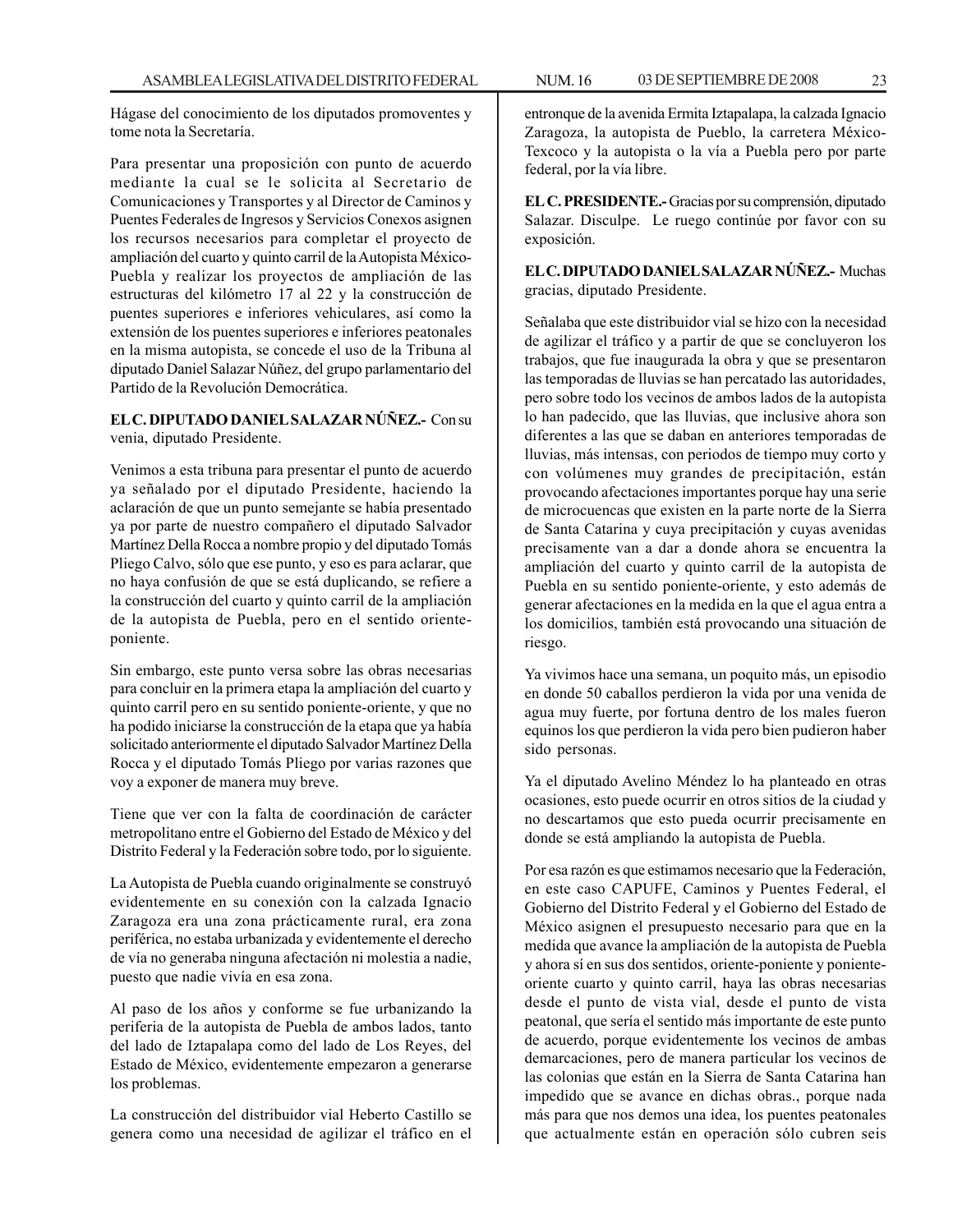carriles, con la ampliación la autopista pasaría a 10 carriles y entonces quienes atraviesen a la autopista se juegan la vida tratando de cruzar 4 carriles más.

Por otro lado, hay una serie de pasos a desnivel que originalmente permitían la avenida de agua de las microcuencas que ya he señalado y que ahora son utilizadas para que los vehículos puedan pasar por debajo de la autopista, no hay puentes vehiculares suficientes para que haya agilidad en el cruce de Iztapalapa hacia Los Reyes; inclusive, estos pasos a desnivel se ha constituido en lo que les han llamado los propios vecinos como los narcotúneles, porque ahí se aprovecha para vender droga.

Entonces, una serie de problemas se ha desatado a partir de tratar de generar una mejor fluidez vial a quienes utilizan la Autopista de Puebla, pero esto ha contraído problemas o ha conllevado problemas para los vecinos de Los Reyes e Iztapalapa y particularmente la Sierra de Santa Catarina.

Por tales razones, proponemos a consideración, compañeros diputados, el siguiente punto de Acuerdo.

Único.- La Asamblea Legislativa del Distrito Federal le solicita al Secretario de Comunicaciones y Transportes y al Director de Caminos y Puentes Federales de Ingresos y Servicios y Servicios Conexos, asignar los recursos necesarios para completar el proyecto de ampliación de cuarto y quinto carril de la Autopista México Puebla y realizar los proyectos de ampliación de estructura del kilómetro 17 al kilómetro 22 y la construcción de puentes superiores e inferiores vehiculares, así como la extensión de los puentes superiores e inferiores peatonales en la misma Autopista:

*PROPOSICIÓN CON PUNTO DE ACUERDO MEDIANTE LA CUAL SE LE SOLICITA AL* **SECRETARIO DE COMUNICACIONES** *TRANSPORTES Y AL DIRECTOR DE CAMINOS Y PUENTES FEDERALES DE INGRESOS Y SERVICIOS CONEXOS, ASIGNEN LOS RECURSOS NECESARIOS PARA COMPLETAR EL PROYECTO DE AMPLIACIÓN DE 4TO Y 5TO CARRIL DE LA AUTOPISTA MÉXICO PUEBLA Y REALIZAR LOS PROYECTOS DE AMPLIACIÓN DE ESTRUCTURAS DEL KM. 17+000 AL 22+000, Y LA CONSTRUCCIÓN DE PUENTES SUPERIORES E INFERIORES VEHICULARES, ASÍ COMO LA EXTENSIÓN DE LOS PUENTES SUPERIORES E INFERIORES PEATONALES EN LA MISMA AUTOPISTA.*

*03 de septiembre de 2008*

#### *DIP. XIUH GUILLERMO TENORIO ANTIGA C. PRESIDENTE DE LA MESA DIRECTIVA DE LA DIPUTACIÓN PERMANENTE DE LA ASAMBLEA LEGISLATIVA DEL DISTRITO FEDERAL, IV LEGISLATURA*

#### *PRESENTE*

*El suscrito Diputado Daniel Salazar Núñez, integrante del grupo parlamentario del Partido de la Revolución Democrática, en la Asamblea Legislativa del Distrito Federal, IV Legislatura, con fundamento en los artículos 17 fracción VI, 18 fracción VII, 36 fracción V, VII de la Ley Orgánica de la Asamblea Legislativa del Distrito Federal; 133 del Reglamento Interior de la Asamblea Legislativa del Distrito Federal, someto a consideración de este órgano legislativo por urgente y obvia resolución la PROPOSICIÓN CON PUNTO DE ACUERDO MEDIANTE LA CUAL SE LE SOLICITA AL SECRETARIO DE COMUNICACIONES Y TRANSPORTES Y AL DIRECTOR DE CAMINOS Y PUENTES FEDERALES DE INGRESOS Y SERVICIOS CONEXOS, ASIGNEN LOS RECURSOS NECESARIOS PARA COMPLETAR EL PROYECTO DE AMPLIACIÓN DE 4TO Y 5TO CARRIL DE LA AUTOPISTA MÉXICO PUEBLA Y REALIZAR LOS PROYECTOS DE AMPLlACION DE ESTRUCTURAS DEL KM. 17+000 AL 22+000, Y LA CONSTRUCCIÓN DE PUENTES SUPERIORES E INFERIORES VEHICULARES, ASÍ COMO LA EXTENSIÓN DE LOS PUENTES SUPERIORES E INFERIORES PEATONALES EN LA MISMA AUTOPISTA, al tenor de la siguiente:*

#### *EXPOSICIÓN DE MOTIVOS*

*1.- La Ciudad de México ha tenido un incremento poblacional desproporcional en comparación con los servicios que presta el Estado, tan es así, que la zona oriente de la metrópoli requiere de mayores servicios tanto en drenaje, agua Luz, incluso ha rebasado su capacidad vial e infraestructura por la rápida expansión de la mancha urbana y el crecimiento poblacional, por lo que, es necesario realizar sistemas viales para que den cause al tránsito vehicular en la zona; a la fecha se encuentran en operación el distribuidor vial a nivel entre la Calzada Ignacio Zaragoza, Calzada Ermita Iztapalapa, Autopista México-Puebla y Carretera México-Texcoco, siendo esta intersección una de las más importantes puertas de acceso y salida de la Ciudad de México, tanto para el transporte público y privado de pasajeros, como para el de carga; sin embargo, resulta ineficiente por la saturación vehicular que se incrementará por la ampliación a 6 carriles de la Autopista México-Puebla, aunado a que en tiempo de lluvias se generan serios encharcamientos en las laterales de la autopista.*

*2.- Respecto de las obras de ampliación a 4 y 5 carriles de la autopista México Puebla, les da seguimiento el Comité Interinstitucional conformado por Caminos y Puentes Federales de Ingresos y Servicios Conexos (CAPUFE), y las diferentes áreas del Gobierno del Distrito Federal, del Estado de México, y esta soberanía, con la participación de la Delegación Iztapalapa y del*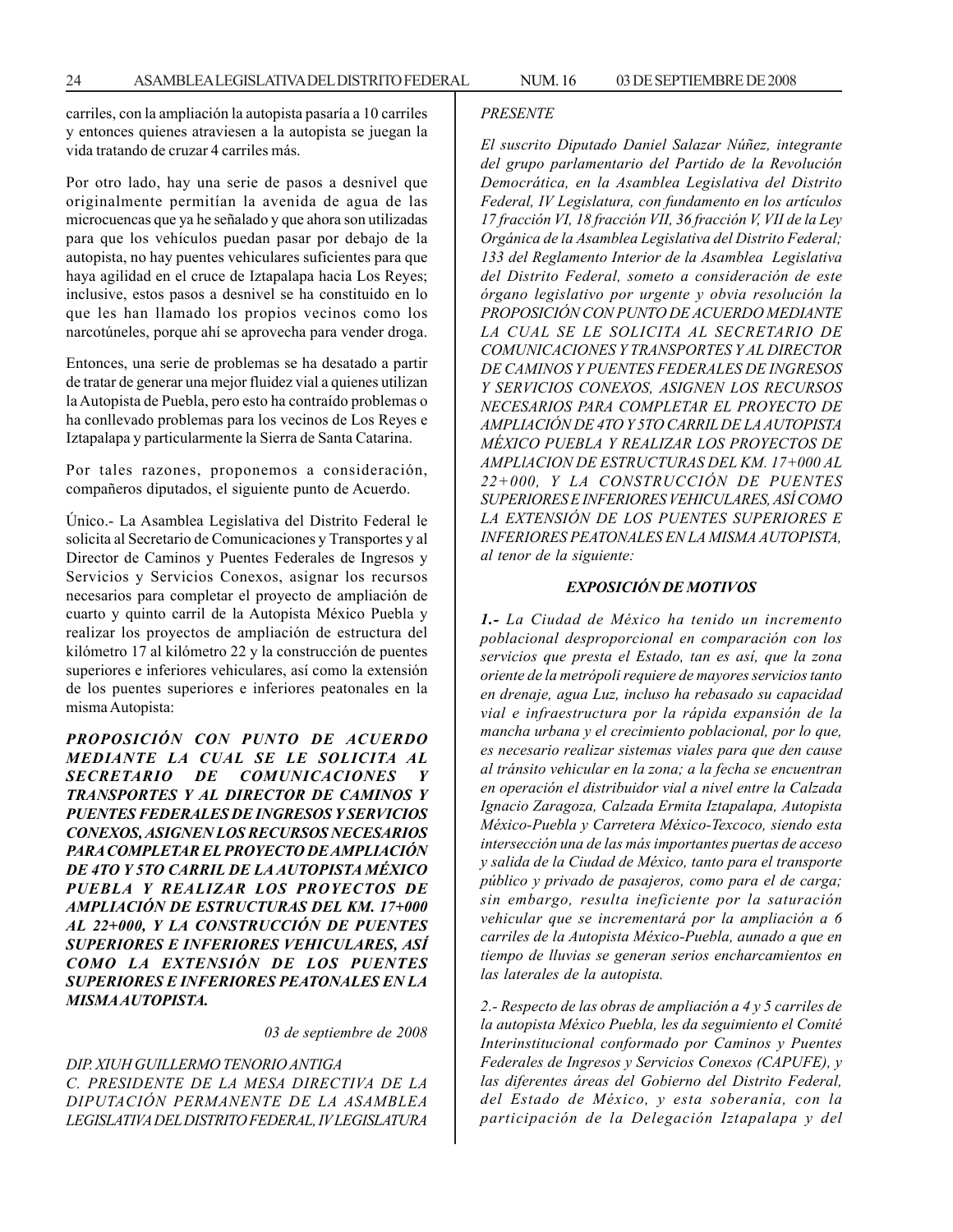*Municipio de La Paz, en ese sentido se le ha solicitado al Ing. Oscar de Buen Richkarda, Subsecretario de Infraestructura, de la Secretaría de Comunicaciones y Transportes, su intervención para que se libere la autorización presupuestal que permita la ejecución de las obras de estructura (construcción y ampliación de los pasos vehiculares y de los seis puentes peatonales), a la altura del kilómetro 19+746 de la Colonia Ampliación Emiliano Zapata y del Kilómetro 17+526 aproximadamente a la altura de la colonia San Miguel Teotongo, lo anterior, atendiendo la petición y queja que hicieran los integrantes del Comité Vecinal de la Colonia Ampliación Emiliano Zapata, quienes han manifestado su oposición a la puesta en marcha del carril 4 y 5 a la altura de la Virgen, en tanto no se construya la ampliación del puente peatonal en esa zona.*

*3.- CAPUFE tiene contemplado un Proyecto para la Zona Iztapalapa, que consiste en: a) La ampliación de estructuras del km. 17+000 AL 22+000, considerando 3 Puentes Superiores Vehiculares (PSV) y 1 Puentes Inferior Vehiculares (PIV) a realizarse entre 2008 y 2009; b) la puesta en operación del 40, y 50. Carril Cuerpo ''A'' en julio 2009; c) la construcción del 40, y 50, carril del KM. 17+000 al 22+000 Cuerpo ''B'', así como la construcción de pasos peatonales entre 2009 y 2010; y d) la construcción 40, y 50, carril del KM. 22+000 AL 32+000 Cuerpo ''8'' para el 2009-2010.*

*4.- Existe molestia por parte de los vecinos de Santa Catarina, por la falta de puentes peatonales que garanticen su seguridad y derecho de libre transito, de igual forma se han presentado diversas quejas para la realización de las obras de ampliación de los carriles 4 y 5 en la Autopista México-Puebla, toda vez que, al realizar dichas obras no consideraron la extensión de puentes peatonales superiores ni inferiores, lo que ha ocasionado accidentes, incluso la perdida de vidas por atropellamiento.*

*5.- Es urgente que CAPUFE cuente y destine con los recursos económicos necesarios, para completar el proyecto de ampliación de 4to y 5to carril de la Autopista México Puebla, así como, para realizar los proyectos de ampliación de estructuras del km. 17+000 al 22+000, y la construcción de puentes superiores e inferiores vehiculares, así como la extensión de los puentes superiores e inferiores peatonales en la misma autopista, para garantizar la seguridad de las personas que ahí habitan.*

*6.- Es importante resaltar que se han generado problemas sociales por la falta de ampliación de los puentes peatonales ya existentes ya que solo llegan al tercer carril y no hasta la guarnición del quinto carril, esto ha provocado la perdida de dos vidas humanas por falta de la ampliación de los puentes peatonales.*

*Por lo anterior, el grupo parlamentario del Partido de la Revolución Democrática, en atención a las diversas solicitudes de los habitantes de dicha zona, y en busca de que se obtenga una verdadera solución a su problema, estima que es importante exhortar al Lic. Luís Téllez Kuenzler, Secretario de Comunicaciones y Transportes y al lng. José Guadalupe Tarcisio Rodríguez Martínez, Director de Caminos y Puentes Federales de Ingresos y Servicios Conexos, para que asignen los recursos económicos necesarios para la construcción y ampliación de los puentes peatonales y vehiculares, superiores e inferiores en los tramos de ampliación de la Autopista México-Puebla, valorando los siguientes:*

#### *CONSIDERANDOS*

*Primero.- Que la Asamblea Legislativa del Distrito Federal tiene como faculta la de realizar todas aquellas gestiones requeridas para satisfacer las necesidades sociales de la población de la Ciudad de México, garantizando su seguridad y procurando la sustentabilidad ecológica y económica de su población. De igual forma puede realizar las acciones necesarias y establecer normas claras para garantizar la utilización y aplicación de los recursos disponibles en beneficio de la ciudadanía.*

*Segundo.- Que Caminos y Puentes Federales de Ingresos y Servicios Conexos (CAPUFE) es un organismo público descentralizado del Gobierno Federal de México, con personalidad jurídica y patrimonio propio, que opera y da mantenimiento mayor y menor a los caminos y puentes federales. También participa en proyectos de inversión y coinversión para la construcción y operación de vías generales de comunicación. Su cabeza de sector es la Secretaría de Comunicaciones y Transportes (SCT). El máximo órgano rector de CAPUFE lo constituye un consejo de administración presidido por el Secretario de Comunicaciones y Transportes.*

*Tercero.- Que dentro de los objetivos del CAPUFE se contempla el operar en un marco de transparencia, legalidad y ética, y atender los requerimientos asociados con el medio ambiente y las necesidades sociales derivadas de la operación, en razón de ello, es imprescindible que se atiendan las solicitudes de los habitantes de la Sierra de Santa Catarina y de las personas que se ven afectadas por las obras de ampliación de los carriles 4 y 5 en la Autopista México-Puebla.*

*Cuarto.- Que actualmente se encuentra pendiente la ampliación de estructuras del KM. 17+000 al 22+000, consistentes en 3 Puentes Superiores Vehicular y 1 P Inferior Vehicular, en el cuerpo ''B'', la construcción de pasos peatonales, adicionalmente hace falta realizar y construir lo siguiente:*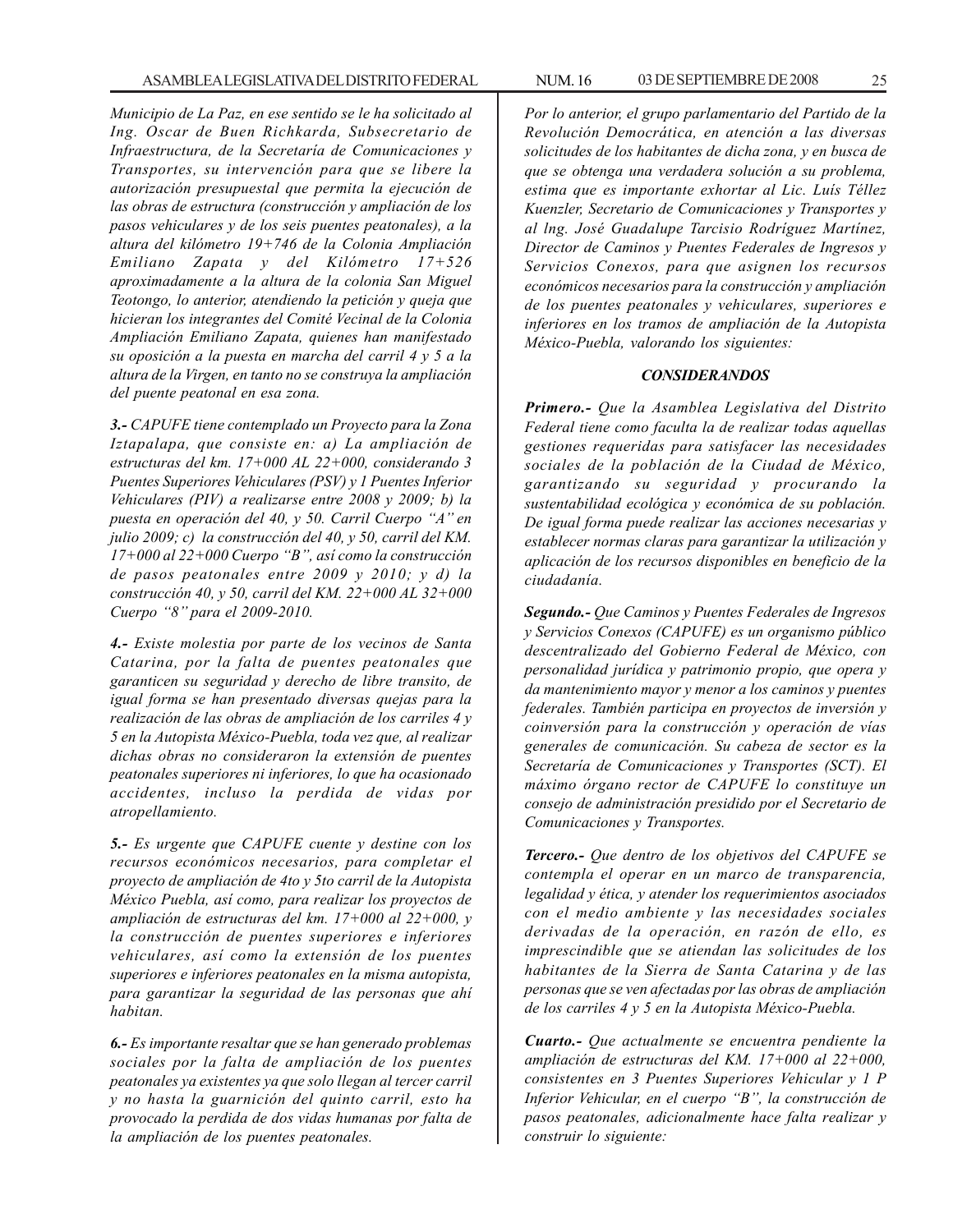#### 26 ASAMBLEA LEGISLATIVA DEL DISTRITO FEDERAL NUM. 16 03 DE SEPTIEMBRE DE 2008

- *En el Cuerpo ''A''; el acondicionamiento de rampas provisionales de entrada y salida para desincorporación de transito suburbano desde ''La Virgen'' Km. 19+746 hasta el Paso del ferrocarril Km. 21+778; Ampliación de 17 Estructuras (4 principales) para alojar 4° y 5° carril; Puesta en Operación del 4° y 5° Carril en el sentido México - Puebla, desincorporando al tránsito suburbano de los carriles centrales de la autopista.*
- *En el Cuerpo ''B''; la ampliación del 40, y 50. Carril km. 17+000 al 22+000 En cuanto a los pasos superiores vehiculares y pasos inferiores vehiculares, se requieren:*

*Estructuras de PSV's y PIV.*

*PSV km 17+546, nuevo (la alcantarilla actual en el km 17+526 se queda igual).*

*PIV km 19+090, eje 5, extensión del PIV*

*PSV km 19+746, Puente de la Virgen, ampliación*

*PSFFCC km 21+574, del ferrocarril, extensión*

*Respecto de puentes peatonales (Pasos inferiores peatonales) se requiere:*

*km 18+256, extensión*

*km 19+051, extensión*

*km 19+210, extensión*

*km 19+521, extensión*

*km 21+133, extensión*

*km 21+527, extensión*

*Quinto.- Que derivado de la ampliación de los carriles 4 y 5 en la Autopista México Puebla; en materia hidráulica, se requiere que CAPUFE considere y lleve a cabo la construcción de 2 pozos de absorción en Av. Principal Col. Ampliación Emiliano Zapata, Delegación Iztapalapa para poder aliviar el Colector Teotongo, ya que en temporadas de lluvias se satura y se generan serios problemas de encharcamiento.*

*Por las consideraciones antes expuestas, el suscrito Diputado Daniel Salazar Núñez del grupo parlamentario del Partido de la Revolución Democrática en la Asamblea Legislativa del Distrito Federal, IV Legislatura, someto a su consideración el presente:*

### *PUNTO DE ACUERDO*

*ÚNICO.- LA ASAMBLEA LEGISLATIVA DEL DISTRITO FEDERAL, LE SOLICITA AL SECRETARIO DE COMUNICACIONES Y TRANSPORTES Y AL DIRECTOR* *DE CAMINOS Y PUENTES FEDERALES DE INGRESOS Y SERVICIOS CONEXOS, ASIGNAR LOS RECURSOS NECESARIOS PARA COMPLETAR EL PROYECTO DE AMPLIACIÓN DE 4TO Y 5TO CARRIL DE LA AUTOPISTA MÉXICO PUEBLA Y REALIZAR LOS PROYECTOS DE AMPLlACION DE ESTRUCTURAS DEL KM. 17+000 AL 22+000, Y LA CONSTRUCCIÓN DE PUENTES SUPERIORES E INFERIORES VEHICULARES, Así COMO LA EXTENSIÓN DE LOS PUENTES SEPERIORES E INFERIORES PEATONALES EN LA MISMA AUTOPISTA.*

*Dado en el Recinto Legislativo de Donceles, a los tres días del mes de septiembre del dos mil ocho.*

*Atentamente*

*Dip. Daniel Salazar Núñez.*

Es cuanto, diputado Presidente.

**EL C. PRESIDENTE.-** Gracias, diputado Salazar. En términos de lo dispuesto por el artículo 133 del Reglamento para el Gobierno Interior de la Asamblea Legislativa del Distrito Federal, consulte la Secretaría a la Diputación Permanente en votación económica si la propuesta presentada por el diputado Salazar Núñez se considera de urgente y obvia resolución.

**EL C. SECRETARIO.-** Por instrucciones de la Presidencia y en votación económica, se consulta a la Diputación Permanente si la propuesta de referencia se considera de urgente y obvia resolución.

Los que estén por la afirmativa, sírvanse manifestarlo levantando la mano.

Los que estén por la negativa, sírvanse manifestarlo levantando la mano.

Diputado Presidente, se considera de urgente y obvia resolución la propuesta

**EL C. PRESIDENTE**.- Gracias, diputado Secretario. Compañera diputada, compañeros diputados, está a discusión la propuesta. ¿Existen oradores en contra?

De no ser así, proceda la Secretaría a preguntar a la Diputación Permanente en votación económica si es de aprobarse la propuesta a discusión.

**EL C. SECRETARIO.-** Por instrucciones de la Presidencia y en votación económica, se pregunta a la Diputación Permanente si está a favor o en contra de la propuesta sometida a su consideración.

Los que estén por la afirmativa, sírvanse manifestarlo levantando la mano.

Los que estén por la negativa, sírvanse manifestarlo levantando la mano.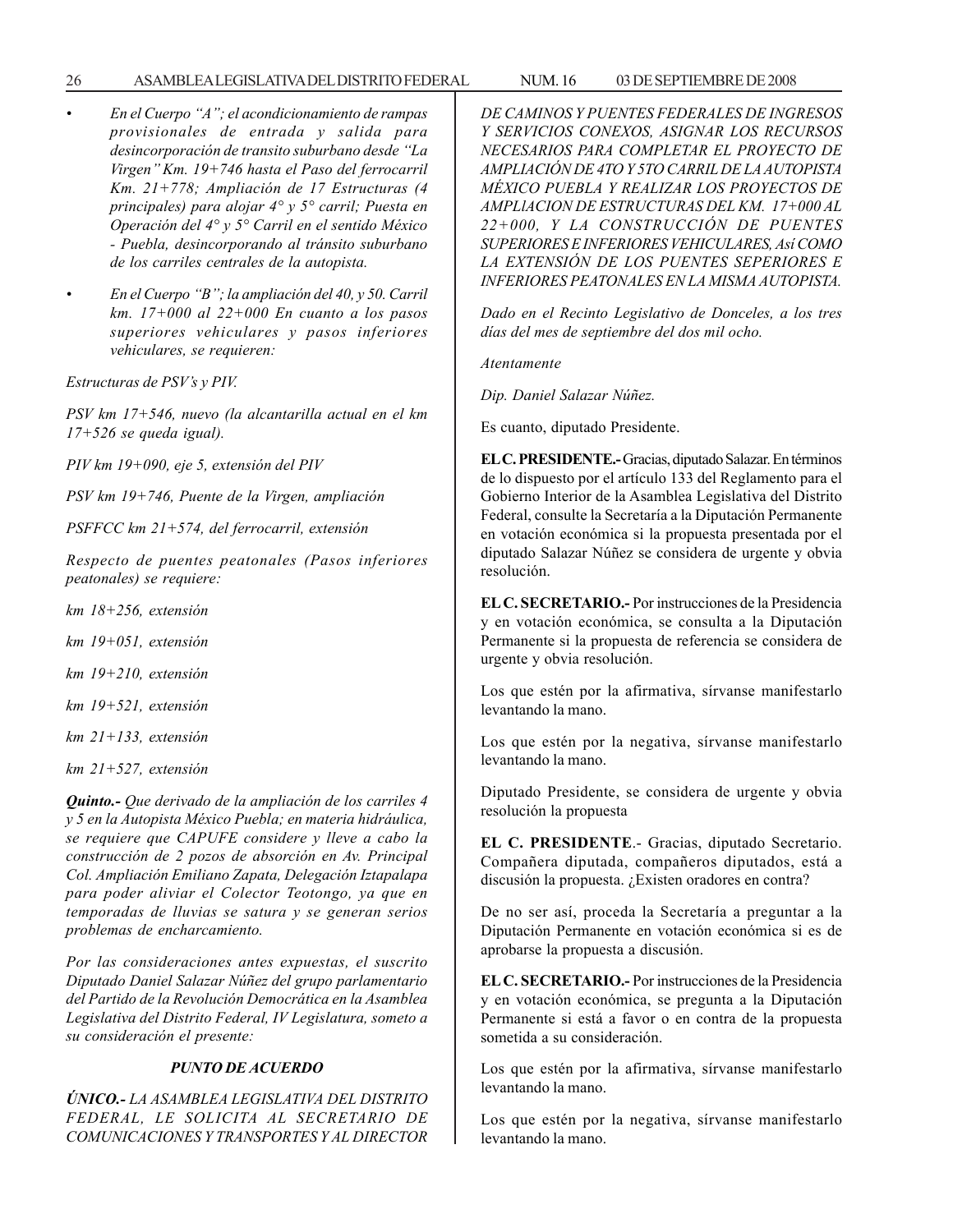Diputado Presidente, se aprueba la propuesta.

**EL C. PRESIDENTE.-** Gracias, diputado Secretario. Remítase a las autoridades correspondientes para los efectos legales a que haya lugar.

Esta Presidencia da la más cordial bienvenida a representantes vecinales de las colonias Torres de Potrero, La Era, La Florida y el Pueblo de Santa Rosa Xochiac en la Delegación Álvaro Obregón. Sean ustedes muy bienvenidos a este Recinto Legislativo.

Del mismo modo también, no sé si todavía se encuentran por acá, esta representación da la más cordial bienvenida al senador Legorreta y entiendo que hay algunos legisladores federales más del Partido Verde Ecologista, también sean bienvenidos a este Recinto.

Para presentar una proposición con punto de acuerdo mediante la cual se exhorta al Secretario de Hacienda y Crédito Público, al Jefe de Gobierno del Distrito Federal, al Secretario de Finanzas del Gobierno del Distrito Federal, al Secretario de Obras y Servicios del Gobierno del Distrito Federal y al Sistema de Aguas de la Ciudad de México para que en el ámbito de competencia tengan a bien agilizar la liberación de los recursos económicos y proyectos técnicos para la realización del proyecto hidráulico correspondiente a la Sierra de Santa Catarina, derivado de los trabajos de la ampliación Autopista México Puebla, se concede el uso de la Tribuna al diputado Daniel Salazar Núñez, del grupo parlamentario del Partido de la Revolución Democrática.

**EL C. DIPUTADO DANIEL SALAZAR NÚÑEZ.-** Muchas gracias, diputado Presidente. Con su venia.

*PROPOSICIÓN CON PUNTO DE ACUERDO MEDIANTE LA CUAL SE EXHORTA AL SECRETARIO DE HACIENDA Y CRÉDITO PÚBLICO, AL JEFE GOBIERNO DEL D.F., AL SECRETARIO DE FINANZAS DEL GDF, AL SECRETARIO DE OBRAS Y SERVICIOS DEL GDF, Y AL SISTEMA DE AGUAS DE LA CIUDAD DE MÉXICO, PARA QUE EN EL ÁMBITO DE SU COMPETENCIA TENGAN A BIEN EN AGILIZAR LA LIBERACIÓN DE RECURSOS ECONÓMICOS Y PROYECTOS TÉCNICOS PARA LA REALIZACIÓN DEL PROYECTO HIDRÁULICO CORRESPONDIENTE A LA SIERRA DE SANTA CATARINA, DERIVADO DE LOS TRABAJOS DE AMPLIACIÓN DE LA AUTOPISTA MÉXICO – PUEBLA.*

*03 de septiembre de 2008*

*DIP. XIUH GUILLERMO TENORIO ANTIGA C. PRESIDENTE DE LA MESA DIRECTIVA DE LA DIPUTACIÓN PERMANENTE DE LA ASAMBLEA LEGISLATIVA DEL DISTRITO FEDERAL, IV LEGISLATURA*

*PRESENTE*

*El suscrito Diputado Daniel Salazar Núñez, integrante del grupo parlamentario del Partido de la Revolución Democrática, en la Asamblea Legislativa del Distrito Federal, IV Legislatura, con fundamento en los artículos 17 fracción VI, 18 fracción VII, 36 fracción V, VII de la Ley Orgánica de la Asamblea Legislativa del Distrito Federal; 133 del Reglamento Interior de la Asamblea Legislativa del Distrito Federal, someto a consideración de este órgano legislativo por urgente y obvia resolución la PROPOSICIÓN CON PUNTO DE ACUERDO MEDIANTE LA CUAL SE EXHORTA AL SECRETARIO DE HACIENDA Y CRÉDITO PÚBLICO, AL JEFE GOBIERNO DEL D.F., AL SECRETARIO DE FINANZAS DEL GDF, AL SECRETARIO DE OBRAS Y SERVICIOS DEL GDF, Y AL SISTEMA DE AGUAS DE LA CIUDAD DE MÉXICO, PARA QUE EN EL ÁMBITO DE SU COMPETENCIA TENGAN A BIEN EN AGILIZAR LA LIBERACIÓN DE RECURSOS ECONOMICOS y PROYECTOS TÉCNICOS PARA LA REALIZACIÓN DEL PROYECTO HIDRÁULICO CORRESPONDIENTE A LA SIERRA DE SANTA CATARINA, DERIVADO DE LOS TRABAJOS DE AMPLIACIÓN DE LA AUTOPISTA MÉXICO - PUEBLA, al tenor de la siguiente:*

#### *EXPOSICIÓN DE MOTIVOS*

*1.- Con el crecimiento poblacional desmedido, se hace necesario contar con más servicios públicos que permitan satisfacer las necesidades básicas de la población, pero garantizando la sustentabilidad de la ciudad.*

*2.- Ante la necesidad de contar con vías de comunicación más ágiles, se desarrolla la obra de ampliación de los carriles 4 y 5 en la Autopista México-Puebla, sin embargo, con ello se ha generado una serie de contratiempos, tales como la proliferación de accidentes y en época de lluvias una serie de encharcamientos o inundaciones, derivado de la falta de programación y por no considerar un proyecto hidrológico que le de viabilidad a la obras.*

*3.- En mayo de 2007, familias de las colonias Ampliación Emiliano Zapata, San Miguel Teotongo, Cañada, Huitzico, San Francisco Apolocalco, Las Cruces, Palmillas, Campestre Potrero y Lomas de Zaragoza en la delegación Iztapalapa, presentaron diversas quejas, mediante las que se denuncian afectaciones ocasionados por la ampliación de la Autopista México-Puebla, manifestando que ante la próxima temporada de lluvias más de 300 mil familias se verán afectadas por las obras, pues no se tiene una adecuada infraestructura para que el agua de lluvia fluya, lo que lIevaria al riesgo de inundaciones.*

*4.- Con la ampliación de los carriles 4 y 5 en la Autopista México-Puebla; en materia hidráulica, se requiere que CAPUFE considere y lleve a cabo la construcción de 2 pozos de absorción en Av. Principal Col. Ampliación*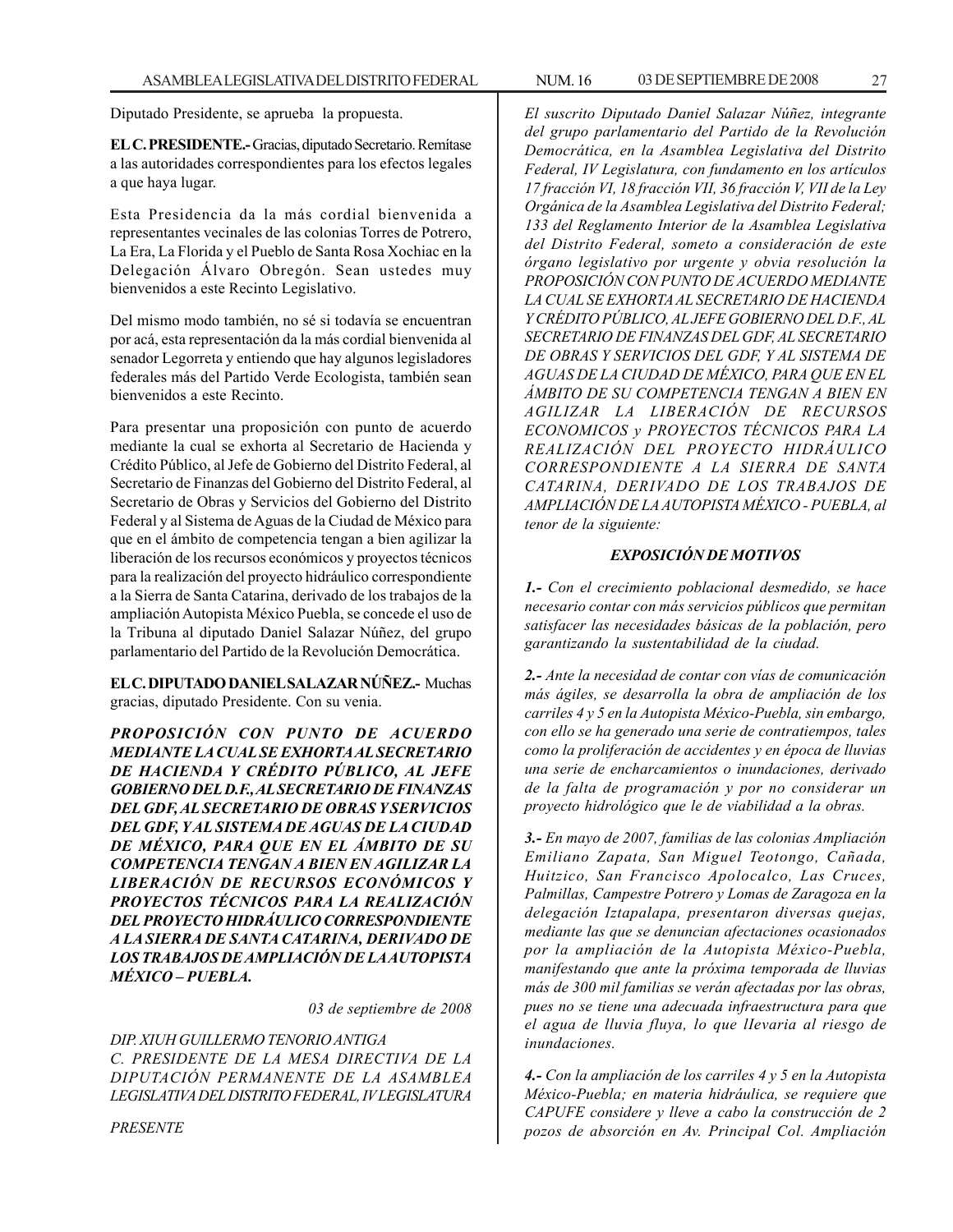*Emiliano Zapata, Delegación Iztapalapa para poder aliviar el Colector Teotongo, ya que en temporadas de lluvias se satura y se generan serios problemas de encharcamiento.*

*Aunado a ello, se requieren \$5 mdp, mismos que serian liberados y provenientes del Fondo Metropolitano, y con ello realizar proyecto hidráulico requerido en dicha zona.*

*5.- Las Colonias más afectadas en las temporadas de lluvias son: Ampliación Emiliano Zapata, San Miguel Teotongo, Cañada, Huitzico, San Francisco Apolocalco, Las Cruces, Palmillas, Campestre Potrero Cañada y Lomas de Zaragoza, de la Delegación Iztapalapa, sin embargo, también se presentan afectaciones a los municipios de Valle de Chalco y los Reyes la Paz, Estado de México, ante esta problemática, la Subsecretaría de Programas Metropolitanos y Enlace Gubernamental y el Sistema de Aguas de la Ciudad de México, señalaron que realizarán estudios hidrológicos en la sierra de Santa Catarina, mismos que serán con recursos del Fondo Metropolitano dado que diversas ''obras de mitigación'' fueron financiadas por los gobiernos locales o con apoyo de Caminos y Puentes Federales, responsable de la ampliación de la autopista.*

*Con la ampliación de carriles en la Autopista, se tendrá que reubicar el colector Teotongo, lo anterior se debe a que una vez ampliada la Autopista, este colector se alojara bajo la carretera quedando fuera de servicio; aunado a lo anterior y debido a las condiciones topográficas de la zona, parte de los excedentes pluviales de la Sierra de Santa Catarina (San Miguel Teotongo) y del Cerro de la Caldera, escurren superficialmente hacia las márgenes de la Autopista, provocando problemas de inundación en varias colonias de la Delegación Iztapalapa, Distrito Federal y del Municipio la Paz, Estado de México.*

*Las concentraciones de los escurrimientos pluviales en la zona correspondiente a la Delegación Iztapalapa se deben por una parte, a los escasos puentes alcantarilla existentes para cruzar las redes de drenaje, así como a los reducidos tiempos de concentración, originados por las fuertes pendientes topográficas de la zona, a la falta de capacidad de conducción del colector Teotongo y de la infraestructura de drenaje existente, a las fallas geológicas, a la modificación de las condiciones de uso del suelo (coeficiente de escurrimiento) y al crecimiento de la mancha urbana, aspectos que se conjugan para provocar la saturación e insuficiencia de la red de drenaje localizada en las inmediaciones de la Autopista México Puebla.*

*6.- Con la Ampliación de la Autopista México-Puebla, no se han realizado los proyectos ejecutivos de obras inducidas que den solución a los problemas de encharcamientos e inundaciones, que en temporada* *pluvial generan afectación al tránsito vehicular y por consiguiente a la población.*

*La red primaria de drenaje existente, denominada ''Colector Teotongo'', de 0.91 a 1.83 m. de diámetro, que se localiza en el derecho de vía de la Autopista México - Puebla y posteriormente sobre la Calzada Ignacio Zaragoza, descarga a la Laguna de Regulación ''El Salado'' a través de la Planta de Bombeo del mismo nombre, las cuales tienen una capacidad de 245,000 m'. y 20 m'/s respectivamente; resulta insuficiente para captar, conducir y desalojar el volumen de aguas negras y pluviales que confluyen por la red secundaria de drenaje y vialidades que se ubican desde las partes altas de la Sierra Santa Catarina y Volcán La Caldera, concentrándose grandes volúmenes de agua en las vialidades del lado sur de la Autopista y del Municipio la Paz, en los sitios topográficamente mas bajos de la zona, afectando predios particulares, red vial primaria y secundaria, túneles a desnivel para paso vehicular y peatonal para cruzar la Autopista, incrementándose en los últimos años las dimensiones de los encharcamientos, por la expansión de la mancha urbana y la ampliación de la Autopista.*

*Por lo anterior y en busca de una verdadera solución a la problemática que les aqueja a los vecinos de la Sierra de Santa Catrina, y de las Colonias Ampliación Emiliano Zapata y San Miguel Teotongo de la Delegación Iztapalapa, se estima que es de singular importancia hacer atento exhorto al Secretario de Hacienda y Crédito Público, al Jefe Gobierno del D.F., al Secretario de Finanzas del GDF, al Secretario de Obras y Servicios del GDF, y al Sistema de Aguas de la Ciudad de México, para que en el ámbito de su competencia, realicen las acciones pertinentes que conlleven agilizar la liberación de recursos económicos y de proyectos técnicos para la realización del proyecto hidráulico correspondiente a la Sierra de Santa Catarina, derivado de los trabajos de ampliación de la Autopista México - Puebla, valorando los siguientes:*

#### *CONSIDERANDOS*

*Primero.- Que esta Asamblea Legislativa tiene la facultad de realizar aquellas gestiones requeridas para satisfacer las necesidades sociales de la población de la Ciudad de México, garantizando con ello su seguridad y procurando la sustentabilidad ecológica y económica de su población. De igual forma puede realizar las acciones necesarias y establecer normas claras para garantizar la utilización y aplicación de los recursos disponibles en beneficio de la ciudadanía.*

*Segundo.- Que el artículo 40 del Decreto de Presupuesto de Egresos de la Federación para el Ejercicio Fiscal 2008, estableció un Fondo Metropolitano para financiar la ejecución de estudios, programas, proyectos, acciones y*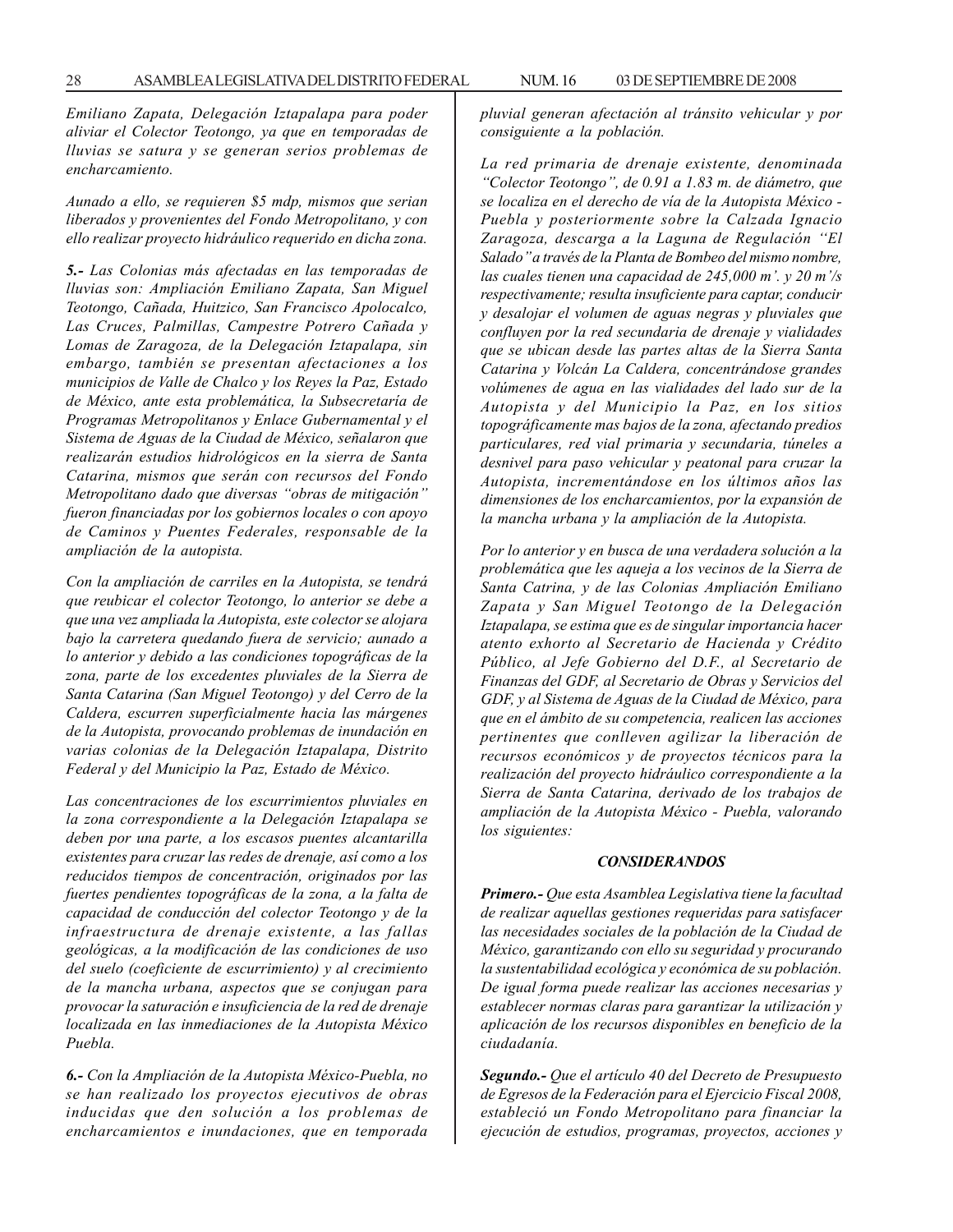*obras públicas de infraestructura y su equipamiento, que: a) impulsen la competitividad económica y las capacidades productivas de las zonas metropolitanas; b) coadyuven a su viabilidad y a mitigar su vulnerabilidad o riesgo por fenómenos naturales, ambientales y los propiciados por la dinámica demográfica y económica; y c) incentiven la consolidación urbana y el aprovechamiento óptimo de las ventajas competitivas de funcionamiento regional, urbano y económico del espacio territorial de las zonas metropolitanas.*

*Tercero.- Que los recursos del Fondo Metropolitano se asignarán a los programas, proyectos, obras y acciones que acrediten su beneficio económico y social, así como la evaluación de su impacto ambiental.*

*Que todos los estudios, programas, proyectos, acciones y obras de infraestructura y su equipamiento que se apoyen con recursos del Fondo Metropolitano, son públicos y ajenos a cualquier partido político; son recursos federales y queda prohibido su uso, difusión y promoción con fines políticos, electorales y otros distintos al desarrollo metropolitano.*

*Cuarto.- Que con la finalidad de dar solución a la problemática descrita, la Delegación de Iztapalapa con apoyo del Gobierno del Distrito Federal ha llevado a cabo la construcción de 72 pozos de absorción, con una capacidad de infiltración parcial y total de 200 y 14,400 litros por segundo respectivamente, distribuidos estratégicamente en el área urbana de la Sierra Santa Catarina, para disminuir el gasto hacia las zonas conflictivas de encharcamiento en los sitios más bajos de Las Colonias de la Zona Oriente de la Delegación Iztapalapa, así mismo el Gobierno del Estado de México, coordinó con la construcción de la Línea ''A'' del metro, la instalación de un colector de 0.91 y 1.83 m. de diámetro con descarga por gravedad al canal La Compañía, operando actualmente al 50% de su capacidad ya que mantienen el mismo nivel que el cauce a cielo abierto, incrementándose los tirantes en temporada pluvial y por consiguiente se forman tapones hidráulicos impidiendo la libre descarga del colector.*

*Con la modificación de las características fisiográficas, escurrimiento e infiltración, se genera que los tiempos traslado y de concentración de los escurrimientos pluviales sean cortos, provocando la saturación de la infraestructura de drenaje, aunado a ello, se ha observado la presencia de fallas geológicas sobre el trazo del colector Teotongo de 1.83 metros de diámetro, aspecto que ha ocasionado la existencia de contrapendientes en ese colector, disminuyendo aún más su capacidad de desalojo.*

*Quinto.- Que a efecto de atender la problemática que representan los encharcamientos e inundaciones en la*

*zona en la que se realiza la ampliación de 4 y 5 carriles de la Autopista México-Puebla, y para garantizar la seguridad de los habitantes de la zona, es urgente realizar atento exhorto al Secretario de Hacienda y Crédito Público, al Jefe Gobierno del D.F., al Secretario de Finanzas del GDF, al Secretario de Obras y Servicios del GDF, y al Sistema de Aguas de la Ciudad de México, para que en el ámbito de su competencia, realicen las acciones pertinentes que conlleven a agilizar la liberación de recursos económicos y de proyectos técnicos para la realización del proyecto hidráulico correspondiente a la Sierra de Santa Catarina, derivado de los trabajos de ampliación de la Autopista México - Puebla.*

*No se omite señalar que el proyecto técnico hidráulico conlleva la erogación de 5 millones de pesos.*

*Por las consideraciones antes expuestas, el suscrito Diputado Daniel Salazar Núñez del grupo parlamentario del Partido de la Revolución Democrática en la Asamblea Legislativa del Distrito Federal, IV Legislatura, someto a su consideración el presente:*

#### *PUNTO DE ACUERDO*

*ÚNICO.- SE EXHORTA AL SECRETARIO DE HACIENDA Y CRÉDITO PÚBLICO, AL JEFE DE GOBIERNO DEL D.F., AL SECRETARIO DE FINANZAS DEL GDF, AL SECRETARIO DE OBRAS Y SERVICIOS DEL GDF, Y AL SISTEMA DE AGUAS DE LA CIUDAD DE MÉXICO, PARA QUE EN EL ÁMBITO DE SU COMPETENCIA TENGAN A BIEN EN AGILIZAR LA LIBERACIÓN DE RECURSOS ECONOMICOS y PROYECTOS TÉCNICOS PARA LA REALIZACIÓN DEL PROYECTO HIDRÁULICO CORRESPONDIENTE A LA SIERRA DE SANTA CATARINA, DERIVADO DE LOS TRABAJOS DE AMPLIACIÓN DE LA AUTOPISTA MÉXICO – PUEBLA.*

*Dado en el Recinto Legislativo de Donceles, a los tres días del mes de septiembre del dos mil ocho.*

*Atentamente*

*Dip. Daniel Salazar Núñez.*

Es cuanto, diputado Presidente.

**EL C. PRESIDENTE.-** Gracias, diputado Salazar. En términos de lo dispuesto por el artículo 133 del Reglamento para el Gobierno Interior de la Asamblea Legislativa del Distrito Federal, consulte la Secretaría a la Diputación Permanente en votación económica si la propuesta presentada por el diputado Daniel Salazar Núñez, se considera de urgente y obvia resolución.

**EL C. SECRETARIO.-** Por instrucciones de la Presidencia y en votación económica, se consulta a la Diputación Permanente si la propuesta de referencia se considera de urgente y obvia resolución.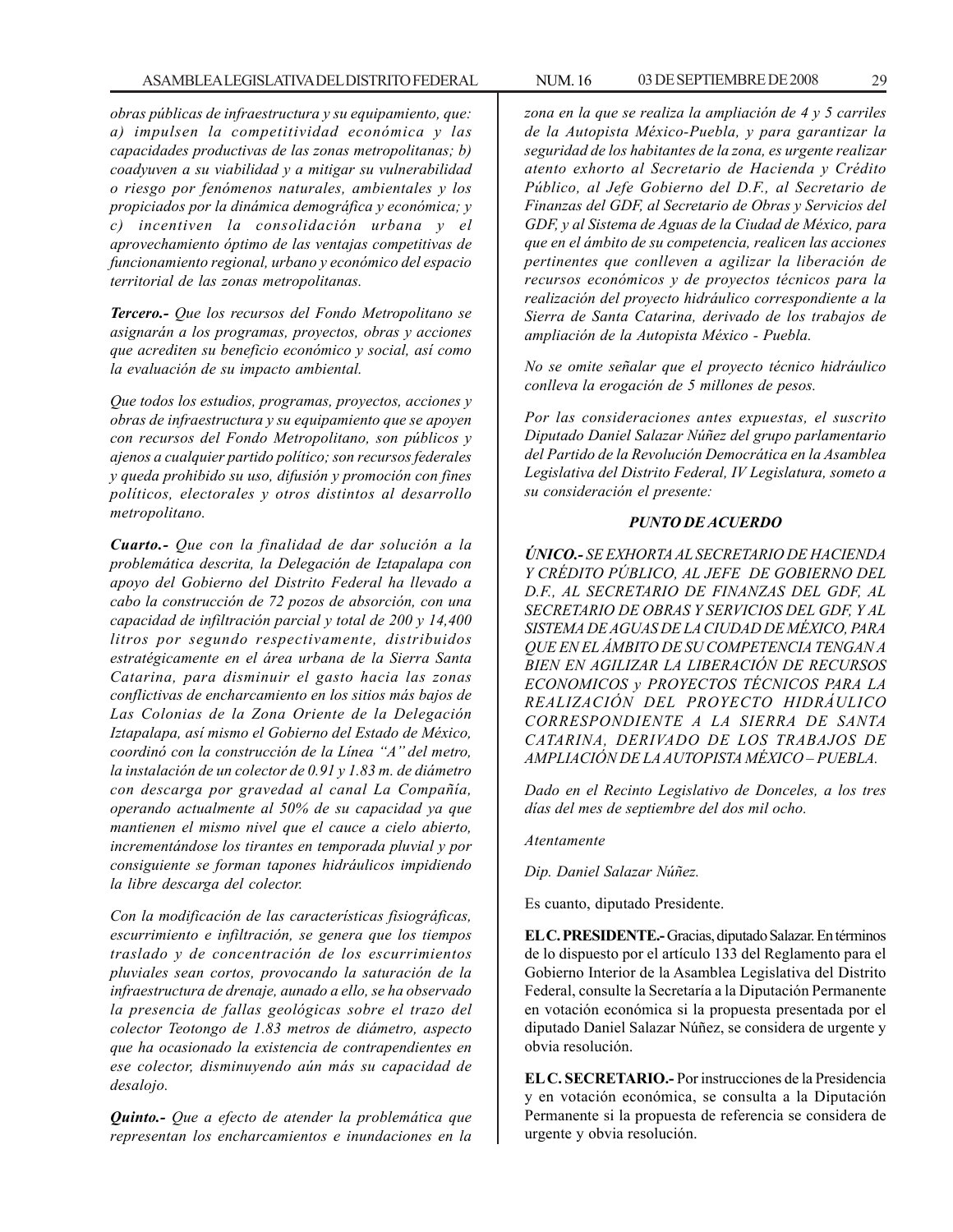Los que estén por la afirmativa, sírvanse manifestarlo levantando la mano.

Los que estén por la negativa, sírvanse manifestarlo levantando la mano.

Diputado Presidente, se considera de urgente y obvia resolución.

**EL C. PRESIDENTE.-** Gracias, diputado Secretario. Compañera diputada, compañeros diputados, está a discusión la propuesta. ¿Existen oradores en contra?

De no ser así, le rogaría a la Secretaría preguntar a la Diputación Permanente en votación económica si es de aprobarse la propuesta a discusión.

**EL C. SECRETARIO.-** Por instrucciones de la Presidencia y en votación económica se pregunta a la Diputación Permanente si está a favor o en contra de la propuesta sometida a su consideración.

Los que estén por la afirmativa, sírvanse manifestarlo levantando la mano.

Los que estén por la negativa, sírvanse manifestarlo levantando la mano.

Diputado Presidente, se aprueba la propuesta.

**EL C. PRESIDENTE.-** Gracias diputado Secretario. Remítase a las autoridades correspondientes para los efectos legales a que haya lugar.

Esta Presidencia informa que se recibió una proposición con punto de acuerdo mediante el cual se solicita a la Secretaría de Salud del Gobierno del Distrito Federal realice la construcción de un Centro de Salud en la Colonia ''Solidaridad'' en el predio ubicado en las calles de Avenida Texcoco y Pirules, suscrita por el diputado Daniel Salazar Núñez, del grupo parlamentario del Partido de la Revolución Democrática.

*PROPOSICIÓN CON PUNTO DE ACUERDO MEDIANTE LA CUAL SE SOLICITA A LA SECRETARÍA DE SALUD DEL GOBIERNO DEL DISTRITO FEDERAL, REALICE LA CONSTRUCCIÓN DE UN CENTRO DE SALUD EN LA COLONIA SOLIDARIDAD, EN EL PREDIO UBICADO EN LAS CALLES DE AV. TEXCOCO Y PIRULES EN LA DELEGACIÓN IZTAPALAPA*

*03 de septiembre de 2008*

*DlP. XIUH GUILLERMO TENORIO ANTIGA C. PRESIDENTE DE LA MESA DIRECTIVA DE LA DIPUTACIÓN PERMANENTE DE LA ASAMBLEA LEGISLATIVA DEL DISTRITO FEDERAL, IV LEGISLATURA* *El suscrito Diputado Daniel Salazar Núñez, integrante del grupo parlamentario del Partido de la Revolución Democrática, en la Asamblea Legislativa del Distrito Federal, IV Legislatura, con fundamento en los artículos 17 fracción VI, 18 fracción VII, 36 fracción V, VII de la Ley Orgánica de la Asamblea Legislativa del Distrito Federal; 132 del Reglamento Interior de la Asamblea Legislativa del Distrito Federal, someto a consideración de este órgano legislativo por urgente y obvia resolución la PROPOSICIÓN CON PUNTO DE ACUERDO MEDIANTE LA CUAL SE SOLICITA A LA SECRETARÍA DE SALUD DEL GOBIERNO DEL DISTRITO FEDERAL, REALICE LA CONSTRUCCIÓN DE UN CENTRO DE SALUD EN LA COLONIA SOLIDARIDAD, EN EL PREDIO UBICADO EN LAS CALLES DE AV. TEXCOCO y PIRULES EN LA DELEGACIÓN IZTAPALAPA, al tenor de la siguiente:*

#### *EXPOSICIÓN DE MOTIVOS*

*1.- Para la Ciudad de México, como para muchas ciudades del país y del mundo, uno de los temas más complejos y de observancia en el desarrollo de la sociedad, es sin duda el de la salud; requisito prioritario para alcanzar una adecuada calidad de vida.*

*La salud entendida no sólo como la atención al enfermo, sino como un conjunto en el que se brinde atención clínica (médica, quirúrgica, terapéutica, etc.); que sea capaz de brindar información coherente, concisa y clara por medio de campañas de prevención y promoción a la salud (como las campañas de vacunación o las de divulgación sobre algún riesgo de epidemia o enfermedad); capaz de garantizar un correcto desenvolvimiento y reincorporación a la vida social; un enorme cúmulo de recursos físicos, materiales, técnicos y humanos dedicados a la salud; que sea una estructura fiable y que su cobertura y alcances sean universales.*

*2.- La Organización Mundial de la Salud (OMS) en su Constitución de 1946, define salud como el estado de completo bienestar físico, mental, espiritual, emocional y social, y no solamente la ausencia de afecciones o enfermedades. La salud implica que todas las necesidades fundamentales de las personas estén cubiertas: afectivas, sanitarias, nutricionales, sociales y culturales.*

*La salud, en términos físicos, forma parte de uno de los pilares de la calidad de vida, bienestar y en definitiva de la felicidad; cuyo objetivo, no solamente corresponde a la medicina, sino también a los políticos, a la sociedad y al individuo. En los países en vías; de desarrollo, la salud empezaría a conseguirse cuando se satisfagan sus necesidades de alimentación, infecciones, vivienda, trabajo y, en definitiva, sus problemas económicos, mientras que, en los países desarrollados, la salud consigue previniendo los efectos secundarios que la riqueza produce como la obesidad, la ausencia de*

*PRESENTE*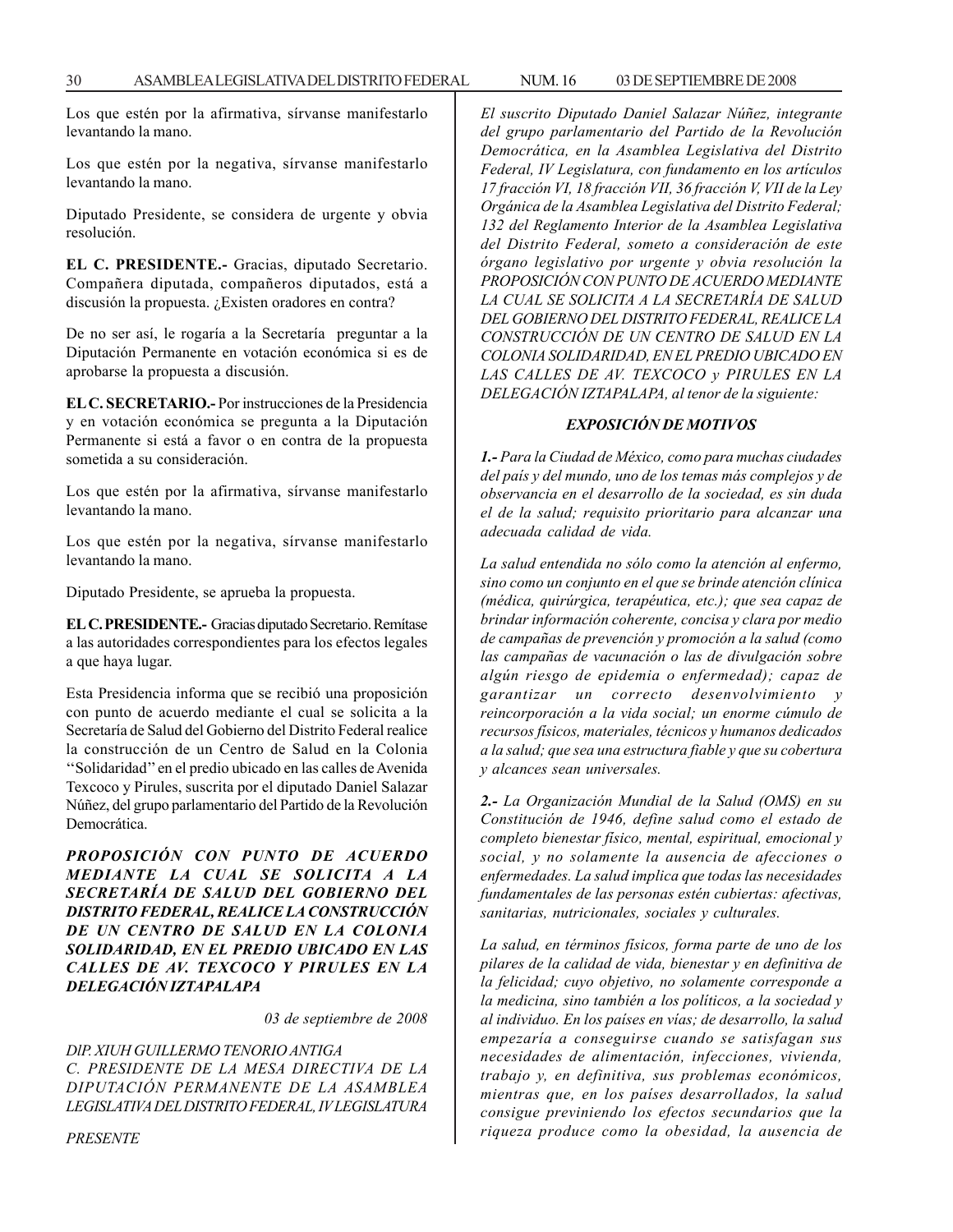*ejercicio físico, los accidentes de tráfico, el tabaquismo, la depresión, la contaminación.*

*3.- Debido a que nuestra sociedad es de composición heterogénea, cambiante, creciente y complicada, no sólo por sus habitantes, sino por sus costumbres y religiones, resulta sumamente complicado establecer una política de salud uniforme que trate de homogenizar lo desigual; las líneas generales de las que parte ésta, tan especial atención poblacional, debe de preocuparse más que por los obstáculos por las necesidades de todos los habitantes.*

*4.- Ante la creciente demanda de atención médica, principalmente en la Delegación Iztapalapa que resulta ser la más poblada, en la que se presenta demanda mayor de atención médica, es por ello que en la Colonia Solidaridad, los habitantes de la zona solicitan la creación de un Centro de Salud, señalando para una mejor ubicación y acceso a los habitantes de esa colonia y de las circunvecinas, el predio ubicado en la esquina Av. Texcoco y Pirules de la Unidad Habitacional Solidaridad el Salado, Delegación Iztapalapa.*

*Por lo anterior, el grupo parlamentario del Partido de la Revolución Democrática; considera que a efecto de garantizar el acceso al derecho a la salud, es necesaria solicitar al Jefe de Gobierno y al Secretario de Salud del GDF, realicen el estudio de viabilidad y en su caso se construya un Centro de Salud en el predio ubicado en esquina Av. Texcoco y Pirules de la Unidad Habitacional Solidaridad el Salado en Delegación Iztapalapa, valorando los siguientes:*

#### *CONSIDERANDOS*

*Primero.- Que de acuerdo a lo dispuesto por el artículo 4 de la Constitución Política de los Estados Unidos Mexicanos, toda persona tiene derecho a la protección de la salud.*

*La Ley definirá las bases y modalidades para el acceso a los servicios de salud y establecerá la concurrencia de la Federación y las entidades federativas en materia de salubridad general, conforme a lo que dispone la fracción XVI del artículo 73 de esta Constitución.*

*Segundo.- Que es importante reconocer que en la mayoría de las ciudades de este país se reconocen a la salud como un derecho humano que el Estado debe proteger, sin embargo, no se garantiza el verdadero acceso a este derecho y mucho menos se contemplan las condiciones necesarias óptimas para vivir.*

*No se omite señalar que las condiciones generales de salud no se han modificado sustancialmente en los últimos años, ya que en un amplio sector de la población persisten condiciones muy desfavorables, derivados de la falta de empleos y con ello la carencia de servicios sociales.*

*Tercero.- Que en la actualidad los Centros de Salud representan una forma sencilla de tener acceso a la atención médica, sin embargo, los servicios que se prestan en ellos, debido a su bajo costo, corresponden esencialmente a una atención médica limitada y qué solo cubre las necesidades básicas de salud*.

*Cuarto.- Que el artículo 1 de la Ley de Salud del Distrito Federal, establece que esta Ley tiene por objeto regular las bases y modalidades para garantizar el acceso a los servicios de salud por parte de la población en el Distrito Federal y la competencia del Jefe de Gobierno del Distrito Federal en materia de salubridad local.*

*Que el artículo 1 bis de la misma Ley, dispone que el derecho a la protección de la salud tiene las siguientes finalidades: el bienestar físico, mental y social del hombre para contribuir al ejercicio pleno de sus capacidades; fomentando una cultura de salud físico nutricional, y de combate al consumo de drogas, estupefacientes, psicotrópicos, alcohol, tabaquismo y cualquier otra sustancia dañina para la salud humana, dentro y fuera de los Planteles Educativos.*

*Quinto.- Que en el artículo 2 de la Ley de Salud se establece que los servicios de salud, son todas aquellas acciones que se realizan en beneficio del individuo y de la sociedad en general, dirigidas a proteger, promover y restaurar la salud de la persona y de la colectividad; éstos se considerarán como servicios públicos de salud a la población en general, cuando se presten por establecimientos públicos de salud a la población en el Distrito Federal que así lo requiera, regidos por criterios de universalidad, equidad y gratuidad.*

*Sexto.- Que atendiendo lo dispuesto en la Ley de Salud, y al ser un derecho que debe garantizar el Estado, resulta necesario solicitar a las autoridades del Gobierno del Distrito Federal la construcción de un Centro de Salud en la Colonia Solidaridad el Salado.*

*Séptimo.- Que de acuerdo a datos del INEGI, se tiene que solo 53% de la población total del Distrito Federal tiene acceso a servicios de salud. En ese sentido se exhorta al Gobierno del Distrito Federal y a la Secretaría de Salud para que realicen los estudios de viabilidad correspondientes y de no haber inconveniente construyan un Centro de Salud en la Colonia Solidaridad el Salado, en el predio ubicado en las calles de Av. Texcoco y Pirules, Delegación Iztapalapa.*

*Por las consideraciones antes expuestas, el suscrito Diputado Daniel Salazar Núñez del grupo parlamentario del Partido de la Revolución Democrática en la Asamblea Legislativa del Distrito Federal, IV Legislatura, someto a su consideración el presente:*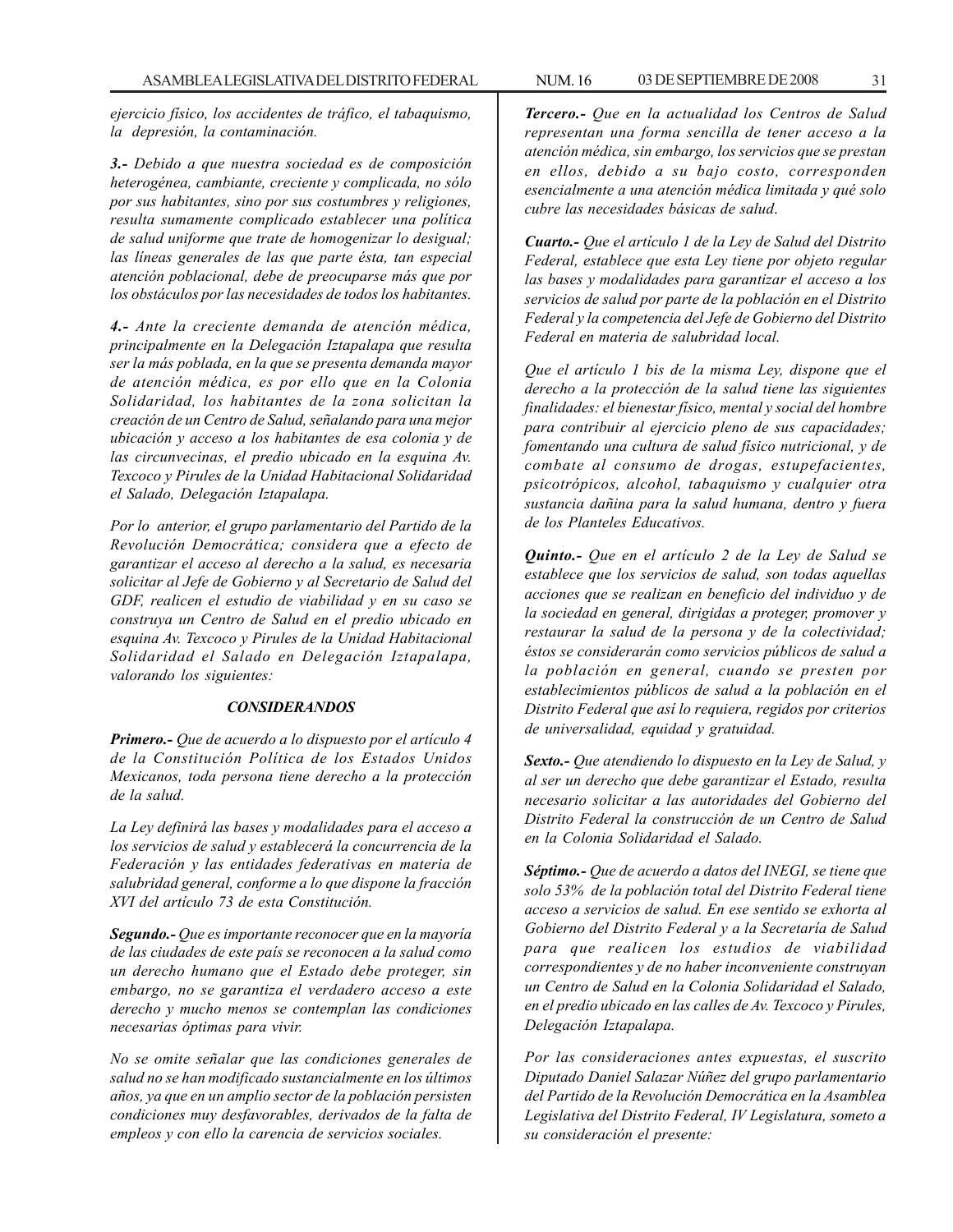#### *PUNTO DE ACUERDO*

*ÚNICO.- SE SOLlCITA A LA SECRETARÍA DE SALUD DEL GOBIERNO DEL DISTRITO FEDERAL, REALICE LA CONSTRUCCIÓN DE UN CENTRO DE SALUD EN LA COLONIA UNIDAD HABITACIONAL SOLIDARIDAD EL SALADO, EN EL PREDIO UBICADO EN LAS CALLES DE AV. TEXCOCO y PIRULES EN LA DELEGACIÓN IZTAPALAPA.*

*Dado en el Recinto Legislativo de Donceles, a los tres días del mes de septiembre del dos mil ocho.*

*Atentamente.*

*Dip. Daniel Salazar Núñez.*

Con fundamento en lo dispuesto por los Artículos 50, fracciones IV y V de la Ley Orgánica de la Asamblea Legislativa del Distrito Federal; 28 y 132 del Reglamento para su Gobierno Interior, se turna para su análisis y dictamen a las Comisiones de Salud y Asistencia Social y de Presupuesto y Cuenta Pública.

Esta Presidencia de igual forma informa que se recibió una proposición con punto de acuerdo referente al tema del secuestro y la seguridad de la Ciudad de México del diputado Raúl Alejandro Cuauhtémoc Ramírez Rodríguez, a nombre de los diputados Leonardo Álvarez Romo y María del Carmen Peralta Vaqueiro, de la Coalición Parlamentaria Socialdemócrata.

#### *PROPOSICIÓN CON PUNTO DE ACUERDO RELATIVO AL SECUESTRO Y SEGURIDAD EN LA CIUDAD DE MÉXICO.*

#### *COALICIÓN PARLAMENTARIA SOCIALDEMÓCRATA H. ASAMBLEA*

*El suscrito diputado LEONARDO ÁLVAREZ ROMO, del Partido Verde e integrante de la Coalición Parlamentaria Socialdemócrata en este órgano de Gobierno, de conformidad con lo dispuesto por los artículos 17, fracción VI de la Ley Orgánica de la Asamblea Legislativa del Distrito Federal y 132 del Reglamento para el Gobierno Interior de la Asamblea Legislativa del Distrito Federal, someto a la consideración de esta diputación permanente, la siguiente proposición con PUNTO DE ACUERDO RELATIVO AL SECUESTRO Y SEGURIDAD EN LA CIUDAD DE MÉXICO, bajo la siguiente:*

#### *EXPOSICIÓN DE MOTIVOS*

*Actualmente, México ocupa el primer lugar en el delito del secuestro y en lo que va de este 2008 los secuestros han sumado más de 400 casos.*

*En estos días los delincuentes han encontrado en el secuestro una actividad de poco riesgo que genera* *grandes ganancias. La diversificación de operaciones de los grupos delictivos se ha perfeccionado en los últimos años, de manera que los secuestradores maniobran ahora de una forma mas violenta, utilizando organización y tecnologías modernas, ante los cuales el Estado ha quedado impotente.*

*Ante estas circunstancias alarmantes, el pasado 21 de agosto del presente año, autoridades federales, estatales y municipales, se reunieron para firmar el Acuerdo Nacional por la Seguridad, la Justicia y la Legalidad, en donde uno de los compromisos adquiridos por el Poder Legislativo fue precisamente dar trámite a las iniciativas que en materia de justicia y seguridad pública sean presentadas antes del primero de octubre de este año, en cualquiera de las dos cámaras del Congreso de la Unión (PRIMER PERIODO ORDINARIO DEL TERCER AÑO DE LA LX LEGISLATURA FEDERAL), compromiso alentador frente a la situación en que nos encontramos al día de hoy los Mexicanos; Estar secuestrados por la impunidad y la inseguridad.*

*En este sentido, resulta urgente y oportuno que esta Asamblea Legislativa del Distrito Federal, presente ante el Congreso de la Unión la opinión de los mas de 7 millones de ciudadanos del Distrito Federal, respecto a un tema trascendental que será estudiado y en su caso aprobado en el Congreso Federal, como lo es la pena de muerte como sanción al delito de secuestro.*

*La participación ciudadana en políticas públicas o en acciones de beneficio comunitario implica un alto sentido de responsabilidad y solidaridad, y por tanto es generadora y recreadora de la cultura cívica.*

*Así al promover la participación ciudadana estamos fortaleciendo las percepciones, los valores, las actitudes y las expectativas políticas y democráticas. Por tanto, este ejercicio, es un factor potencializador de la cultura democrática, que al recoger la opinión de los ciudadanos a través de una Consulta Publica, resultaría eficaz, ya que la Asamblea Legislativa es competente y se encuentra legitimada para convocarla de conformidad con lo que establece el artículo 42 de la Ley de Participación Ciudadana, instrumento mediante el cual se somete a consideración de la ciudadanía por medio de preguntas directas, foros, o cualquier otro instrumento de consulta, cualquier tema que tenga impacto trascendental en los distintos ámbitos temáticos y territoriales en el Distrito Federal, cuyos resultados serán elementos de juicio para el ejercicio de las funciones de la autoridad convocante.*

*La participación de los ciudadanos del Distrito Federal, por medio de la consulta propuesta permitirá revertir la tendencia individualista impulsada por el modelo neoliberal de los últimos veinte años. Esta forma de participación es un proceso sobre el que debemos ser muy*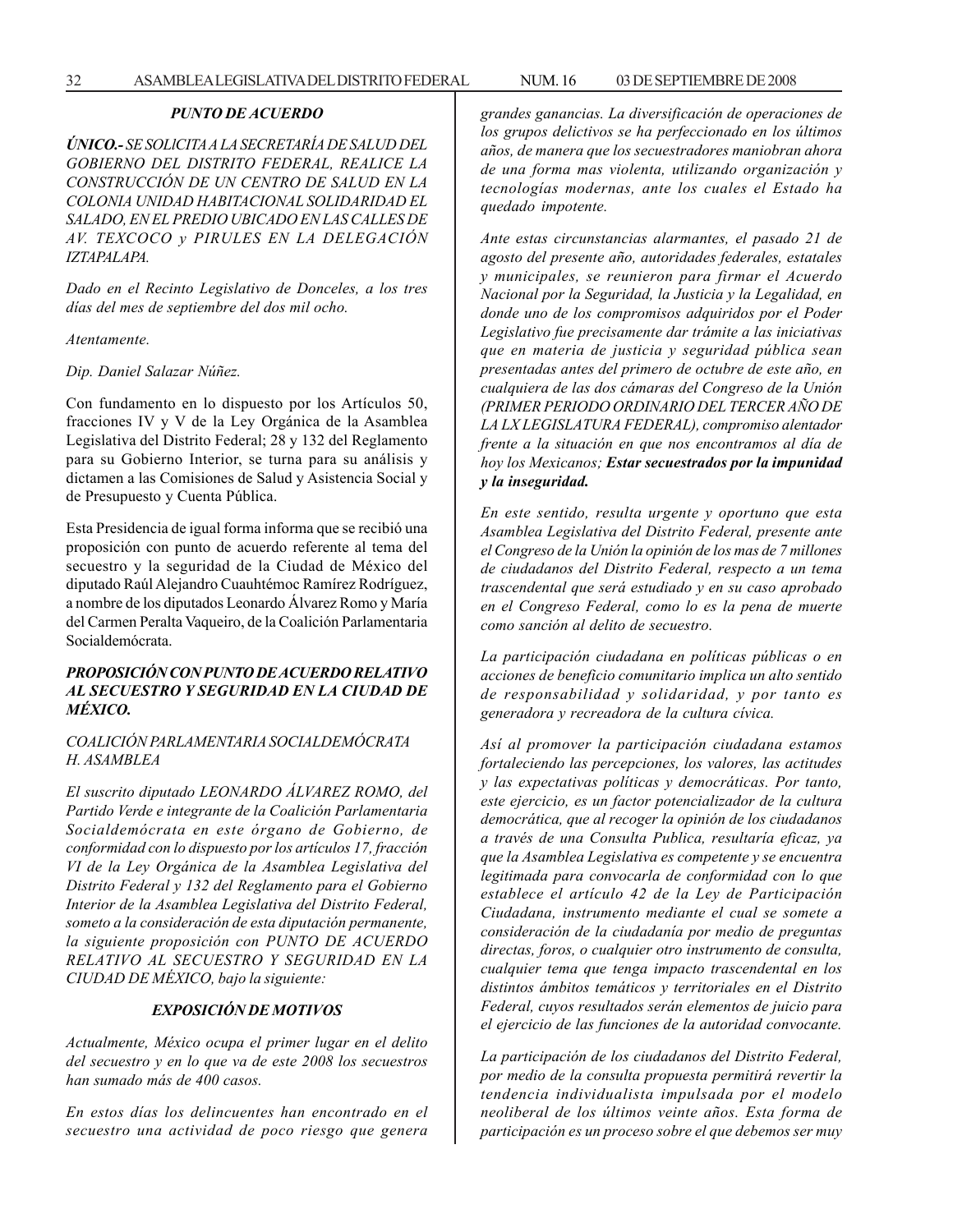*insistentes, ya que como lo señala Peschard ''los códigos valorativos se modifican muy lentamente'' y de producirse una reforma de tal magnitud sería catastrófico no escuchar a los ciudadanos del Distrito Federal, pues como se dijo, esta situación no se volverá a repetir en muchos años.*

*La pena de muerte es un tema de gran relevancia y de impacto trascendental para los capitalinos, ya que por la naturaleza de la pena, los habitantes del Distrito Federal pueden ser sujetos de su aplicación, por lo tanto, debe ser sometido a la consideración de los capitalinos, de las victimas y sobrevivientes de delitos graves como el secuestro, que consideran que la cadena perpetua es poco castigo y a aquellos que piensan que la pena de muerte no es una medida adecuada que tenga que ser aplicada como sanción.*

*Por lo anterior, solicitamos su apoyo y sensibilidad para aprobar el presente punto de acuerdo y convocar a los mas de 7 millones de ciudadanos del Distrito Federal a expresar su opinión, a que la sociedad organizada, la que es consciente de la problemática que vive, la que cree firmemente que es posible mejorar y en consecuencia asume un compromiso al expresar su aprobación o rechazo sobre la pena de muerte.*

*Proponemos que para dar cumplimiento a lo establecido en el artículo 45 de la Ley de Participación Ciudadana del Distrito Federal relativo a que ''Los resultados de la Consulta Ciudadana serán elementos de juicio para el ejercicio de las funciones de la autoridad convocante'', la Asamblea Legislativa, al emitir su opinión de manera simbólica, como si formara parte del Constituyente y en caso de ser reformada la Constitución para incorporar la pena de muerte como sanción en la comisión del delito de secuestro, contenga como escencia principal, los resultados obtenidos en dicha consulta, pues reiteramos, la ventaja que se obtiene con la consulta ciudadana sobre la pena de muerte es que una vez transformados los parámetros de la cultura política, la opinión de los ciudadanos se convierte a su vez en el propio sustento del desarrollo de la sociedad y de las instituciones.*

*Ahora bien, de conformidad con lo que establece el artículo 135 de nuestra Carta Magna, para que las adiciones o reformas que se realicen a la Constitución lleguen a ser parte de la misma, se requiere que el Congreso de la Unión, por el voto de las dos terceras partes de los individuos presentes acuerden las reformas o adiciones, y que éstas sean aprobadas por la mayoría de las legislaturas de los Estados, excluyendo de esta participación al Distrito Federal.*

*Es la oportunidad del Distrito Federal; de esta Asamblea Legislativa, para que a través de esta Consulta Ciudadana la entidad sede de los poderes de la Unión emita su opinión* *sobre la aplicación de la pena de muerte en el delito del secuestro.*

*No olvidemos que el año pasado, de igual manera se pronunció de manera simbólica esta Asamblea Legislativa del Distrito Federal a favor de las reformas constitucionales que estaban siendo sometidas a las Legislaturas Estatales y de las cuales fuimos excluidos por no formar parte del Constituyente.*

*No olvidemos también, los ejercicios de participación ciudadana que desde el año de 1986 fueron realizados a través de la consulta popular a efecto de buscar la manera de darle al Distrito Federal un status jurídico de mayor relevancia frente a los poderes de la Unión, teniendo como resultado la iniciativa de reforma constitucional del 28 de diciembre de 1986 en el que se prevé la posibilidad de formar un gobierno local para este territorio.*

*Tampoco olvidemos las consultas ciudadanas realizadas por el Gobierno del Distrito Federal relativas al horario de verano en 2001, las tarifas del transporte público 2002, la permanencia del ex jefe de gobierno 2002 así como la llamada consulta Verde (2007) y las propuestas que los diputados de los diversos Grupos parlamentarios y Coaliciones representados en esta ALDF han presentado para que sea consultada la Ciudadanía sobre algún tema.*

*Ante tal realidad, víctimas, sociedad y autoridades, debemos unirnos, para tomar decisiones objetivas a través de todos los medios y recursos, que hagan posible recuperar nuestro país y devolverle la paz y tranquilidad a nuestras familias, tomando las decisiones y acciones necesarias para reforzar con la opinión de los habitantes del Distrito Federal las acciones u opiniones que las autoridades emitan sobre el tema y por supuesto los habitantes del resto de la República Mexicana.*

*Creemos y estamos seguros que la sociedad merece ser consultada sobre la forma en que el Congreso de la Unión pretende disuadir los delitos que mas han lacerado a la sociedad, como el secuestro.*

*Estamos seguros que la sociedad habrá de participar activamente, como lo ha hecho en otros ejercicios de participación ciudadana, para manifestar su opinión con respecto a la aplicación de la pena de muerte.*

*Sigamos el ejemplo de los tres ordenes de gobierno que se han unido y comprometido ante la sociedad, propiciemos la colaboración entre los tres ordenes de gobierno, los tres poderes y los gobernados.*

*Nuestro reto es diseñar y poner en marcha instrumentos y políticas que demuestren que realmente nos interesa que los ciudadanos participen en los asuntos y en las decisiones públicas, por lo anterior, se hace necesario repensar si corresponde a esta Legislatura impedir a los*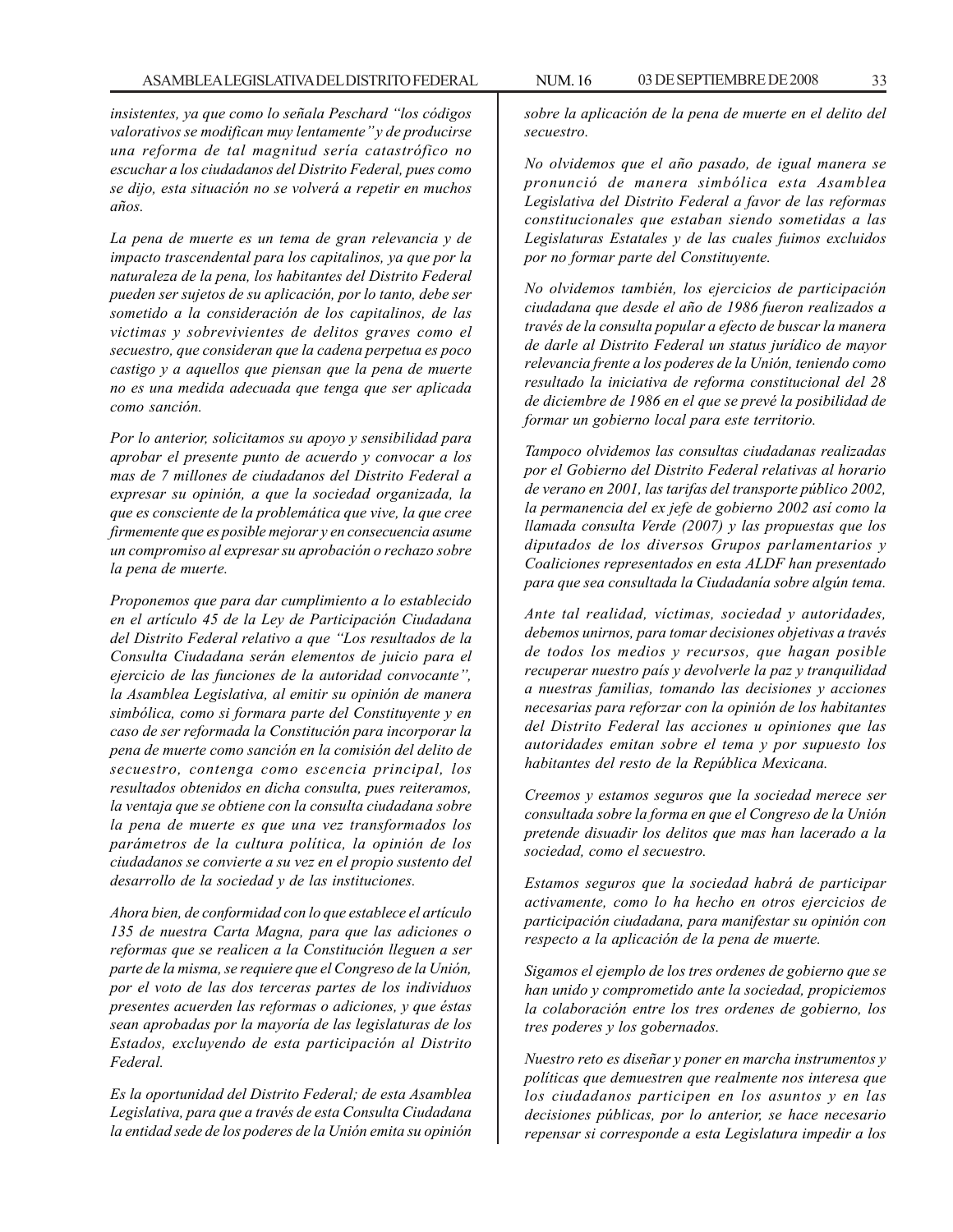34 ASAMBLEA LEGISLATIVA DEL DISTRITO FEDERAL NUM. 16 03 DE SEPTIEMBRE DE 2008

*ciudadanos que emitan su opinión por medio de la consulta ciudadana que se propone, pasando a la historia como aquéllos que impidieron que la ciudadanía se manifestara a favor o en contra de la pena de muerte o podemos por el contrario, pasar a la historia como aquella Legislatura que tomó en cuenta los mecanismos de participación ciudadana contemplados en la Ley, para que la participación ciudadana trascienda del mero discurso político que pretende ganar legitimidad, para convertirse en un mecanismo preciso de enriquecimiento cognitivo de las políticas públicas y de su implementación, sobre todo en un tema tan trascendental como la pena de muerte, ya que para decidir responsablemente los cambios que queremos en nuestra sociedad resulta fundamental aprender a identificar nuestras preferencias y participar en los distintos espacios donde los cambios se generan.*

*Por lo anteriormente expuesto, con fundamento por lo dispuesto en el artículo 132 del Reglamento para el Gobierno Interior de la Asamblea Legislativa del Distrito Federal, someto a consideración de esta Diputación Permanente, el siguiente:*

#### *PUNTO DE ACUERDO*

*PRIMERO. Se exhorta a la Comisión de Gobierno de esta IV Legislatura de la Asamblea Legislativa del Distrito Federal, para que realice una consulta ciudadana mediante la cual pida la opinión de los habitantes del Distrito Federal, para saber si están o no de acuerdo con la aplicación de la pena de muerte como sanción en el delito de secuestro.*

*SEGUNDO. Se solicita a la Comisión de Gobierno de esta IV legislatura de la Asamblea Legislativa del Distrito Federal, para que a través del Instituto Electoral del Distrito Federal y de conformidad con sus atribuciones, celebre un convenio de colaboración con dicho órgano electoral, a efecto de que le sea proporcionado asesoría, préstamo de material, apoyo para el computo y logística y demás apoyo, que de acuerdo a las atribuciones del propio instituto pueda proporcionar.*

*TERCERO. Se solicita a la Comisión de Gobierno de esta IV legislatura de la Asamblea Legislativa del Distrito Federal, que la consulta ciudadana sea realizada con oportunidad para estar en condiciones de emitir una opinión en tiempo ante el Congreso de la Unión.*

*CUARTO. Se solicita a la Comisión de Gobierno de esta IV legislatura de la Asamblea Legislativa del Distrito Federal. emitir los resultados en términos de lo dispuesto por la Ley de Participación Ciudadana y se envíen los resultados como la opinión que la Asamblea Legislativa del Distrito Federal emite ante el H. Congreso de la Unión, en relación a la aplicación de la pena de muerte en el delito del secuestro.*

*QUINTO. Se solicita a la Diputación Permanente sea turnado el presente Punto de Acuerdo a la Comisión de Participación Ciudadana de esta IV Legislatura, de la Asamblea Legislativa del Distrito Federal.*

#### *Por la Coalición Parlamentaria Socialdemócrata: DIP. LEONARDO ÁLVAREZ ROMO*

*Dado en el Recinto Legislativo a los 3 días del mes septiembre del año dos mil ocho.*

Con fundamento en lo dispuesto por los Artículos 50 fracciones IV y V de la Ley Orgánica de la Asamblea Legislativa del Distrito Federal, 28 y 132 del Reglamento para su Gobierno Interior, se turna para su análisis y dictamen a las Comisiones de Participación Ciudadana y de Administración y Procuración de Justicia.

Para presentar una proposición con punto de acuerdo por el que se exhorta respetuosamente al Secretario de Obras y Servicios del Gobierno del Distrito Federal para que ejerza los recursos etiquetados en el presupuesto 2008 en la obra de la Gasa del Puente de los Poetas en su tramo Centenario y la ampliación de la vialidad de la Colonia Torres de Potrero, Avenida de los Tanques, misma que abarca la Calle Nabor Carrillo, a la Universidad Anáhuac del Sur, se concede el uso de la tribuna al diputado Humberto Morgan Colón, del grupo parlamentario del Partido de la Revolución Democrática.

**EL C. DIPUTADO HUMBERTO MORGAN COLÓN.-** Con su venia diputado Presidente.

*PROPOSICIÓN CON PUNTO DE ACUERDO POR EL QUE SE EXHORTA RESPETUOSAMENTE AL SECRETARIO DE OBRAS Y SERVICIOS DEL GOBIERNO DEL DISTRITO FEDERAL PARA QUE EJERZA LOS RECURSOS ETIQUETADOS EN EL PRESUPUESTO DOS MIL OCHO, EN LA TERMINACIÓN DE LA GASA DEL PUENTE DE LOS POETAS, EN EL ÚLTIMO TRAMO DE INCORPORACIÓN DEL PUENTE DE LOS POETAS A LA GASA DE PROLONGACIÓN CENTENARIO; Y LA AMPLIACIÓN DE VIALIDAD DE LA COLONIA TORRES DE POTRERO, AV. LOS TANQUES, MISMA QUE ABARCA DE LA CALLE NABOR CARRILLO A LA UNIVERSIDAD ANÁHUAC DEL SUR, EN LA DELEGACIÓN ÁLVARO OBREGÓN.*

*PRESIDENTE DE LA MESA DIRECTIVA DE LA DIPUTACIÓN PERMANENTE DE LA ASAMBLEA LEGISLATIVA DEL DISTRITO FEDERAL. DISTINGUIDAS COMPAÑERAS Y COMPAÑEROS DIPUTADOS El suscrito diputado Humberto Morgan Colón integrante del grupo parlamentario del Partido de la Revolución Democrática, con fundamento en lo dispuesto por los artículos 122, Apartado C, Base Primera, fracción V, inciso j), de la Constitución Política de los Estados Unidos Mexicanos;*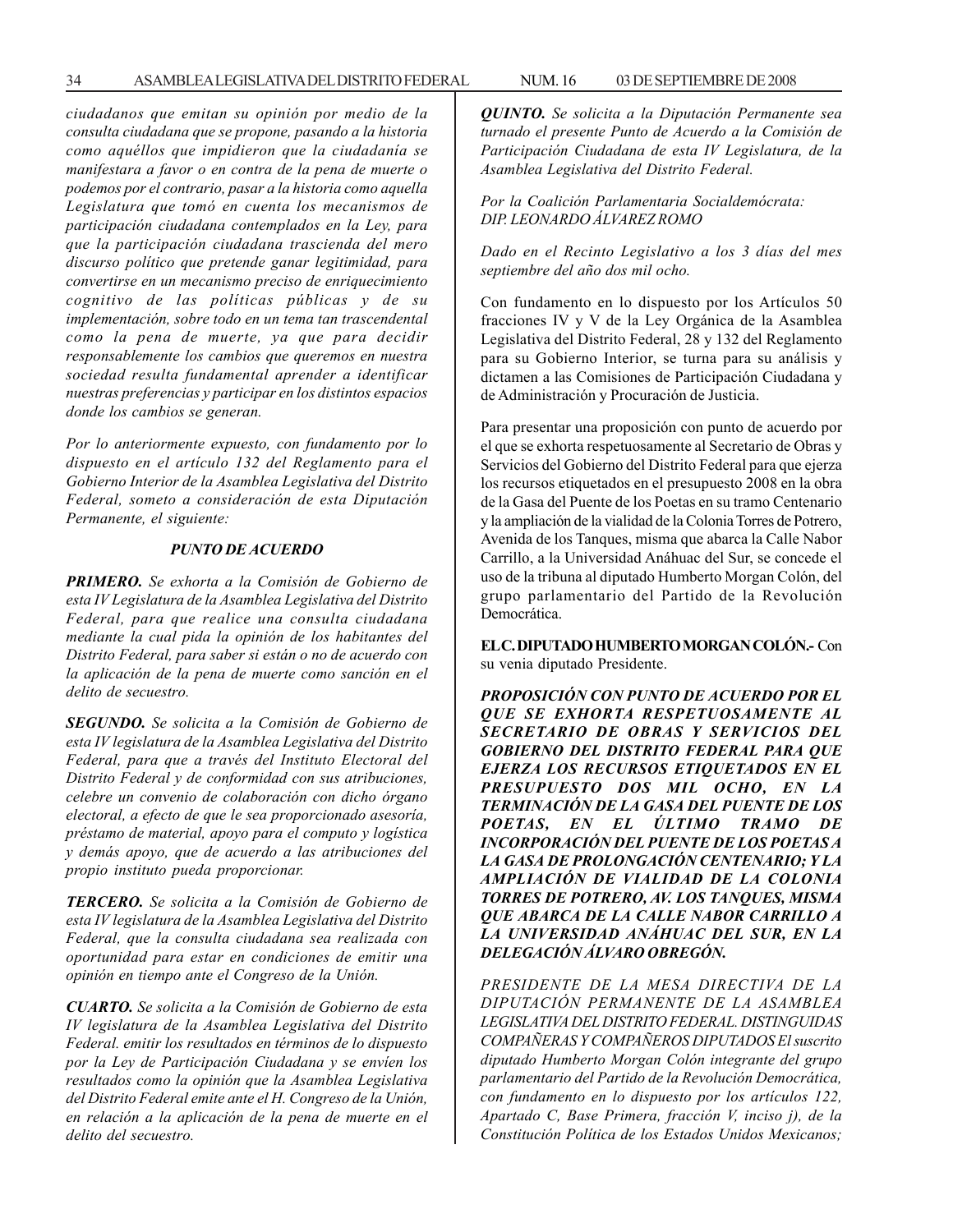*1, 42 fracción XIV, del Estatuto de Gobierno del Distrito Federal; 1, 10 fracción I y 17 fracciones VI y VII, de la Ley Orgánica de la Asamblea Legislativa del Distrito Federal, y; 133 del Reglamento para el Gobierno Interior de la Asamblea Legislativa del Distrito Federal; sometemos a la consideración de esta Honorable Diputación Permanente de la Asamblea Legislativa del Distrito Federal la proposición con PUNTO DE ACUERDO DE URGENTE Y OBVIA RESOLUCIÓN POR EL QUE SE EXHORTA RESPETUOSAMENTE AL SECRETARIO DE OBRAS Y SERVICIOS DEL GOBIERNO DEL DISTRITO FEDERAL PARA QUE EJERZA LOS RECURSOS ETIQUETADOS EN EL PRESUPUESTO DOS MIL OCHO, EN LA TERMINACIÓN DE LA GASA DEL PUENTE DE LOS POETAS, EN EL ÚLTIMO TRAMO DE INCORPORACIÓN DEL PUENTE DE LOS POETAS A LA GASA DE PROLONGACIÓN CENTENARIO; Y LA AMPLIACIÓN DE VIALIDAD DE LA COLONIA TORRES DE POTRERO, AV. LOS TANQUES, MISMA QUE ABARCA DE LA CALLE NABOR CARRILLO A LA UNIVERSIDAD ANÁHUAC DEL SUR, EN LA DELEGACIÓN ÁLVARO OBREGÓN, al tenor de los siguientes:*

#### *A N T E C E D EN T ES*

*1. Con fecha 27 de diciembre del año de dos mil seis, esta Asamblea Legislativa aprobó el Punto de Acuerdo en el que se exhortaba al Jefe de Gobierno del Distrito Federal, para que dentro de los primeros meses del ejercicio fiscal 2007 se diera lugar la terminación de la obra de la gasa del Puente de los Poetas en su tramo Centenario, y la ampliación de vialidad de la Colonia Torres de Potrero, Avenida los Tanques, misma que abarca de la calle Nabor Carrillo a la Universidad Anáhuac del Sur, en la Delegación Álvaro Obregón. Lo anterior, considerando los argumentos siguientes:*

- *a) La edificación del polígono de Santa Fe en la delegación Álvaro Obregón, se ha convertido en una vasta fuente de empleo para miles de habitantes de esta Capital, sin que ello signifique estrictamente que la población beneficiada sea la que reside en la propia demarcación. Por el contrario, según datos de la Dirección de Desarrollo Económico de la Delegación Álvaro Obregón, solo 14 por ciento del total de trabajadores de la zona viven en la Delegación, los restantes provienen de distintas demarcaciones como Coyoacán, Tlalpan, Benito Juárez, Magdalena Contreras, Miguel Hidalgo, entre otras, ello conlleva a intensificar el tránsito y los flujos vehiculares en las insuficientes arterias primarias y secundarias de la Delegación en comento.*
- *b) Álvaro Obregón cuenta con múltiples Instituciones Educativas, como son a Universidad Anáhuac del*

*Sur, el Tecnológico de Monterrey, la Universidad Iberoamericana y decenas de escuelas de nivel básico y medio en el polígono de referencia, a las que concurren miles de estudiantes y que requieren para su traslado entre una y dos horas de camino.*

- *c) El Gobierno del Distrito Federal, consiente del conflicto vial y atendiendo el reclamo social de decenas de miles de personas que habitan y que se benefician de las fuentes de empleo y educación que se generan en esta demarcación, ha elaborado un proyecto de vías adecuadas de comunicación, como lo son la construcción del segundo piso del Periférico, el Distribuidor Vial San Antonio, el Eje 5 Poniente y los Fuentes de los Poetas.*
- *d) En el año 2004, fue inaugurada la avenida Puente de Los Poetas, a pesar de que dicha obra es un gran esfuerzo para conectar al resto del Distrito Federal con la zona sur poniente de esta ciudad, los habitantes de colonias aledañas como Las Águilas, Centenario, Lomas de Tarango, entre otras, han padecido de un severo congestionamiento vehicular.*

*2. Recientemente el Gobierno del Distrito Federal concluyó una parte de los trabajos de la Gasa de los Puentes de los Poetas y un Par Vial, que si bien no resolvió en su totalidad el conflicto de circulación de automóviles, sí contribuyó en descongestionar el cuello de botella que se presenta en la zona.*

*3. El pasado 31 de octubre de dos mil siete la Asamblea Legislativa aprobó de nueva cuenta el Punto de Acuerdo por la que se exhorta al Jefe de Gobierno del Distrito Federal, para que dentro del presupuesto de egresos para el ejercicio 2008, contemple la ampliación de la vialidad de la colonia Torres de Potrero, Avenida de los Tanques, misma que abarca de la Calle Nabor Carrillo a la Universidad Anáhuac del Sur en la Delegación Álvaro Obregón.*

*La presente proposición con punto de acuerdo de evidente y obvia resolución se sustenta bajo los siguientes:*

#### *CONSIDERANDOS*

*PRIMERO.- Que el 17 de diciembre de 2007 fue publicado el Presupuesto de Egresos del Distrito Federal para el ejercicio fiscal 2008.*

*SEGUNDO.- Que el 4 de diciembre de dos mil siete, el Secretario de Finanzas del Gobierno del Distrito Federal, Doctor Mario Delgado Carrillo, durante la comparecencia en la que expuso el paquete financiero para el ejercicio 2008 a esta Asamblea Legislativa, externo lo siguiente:*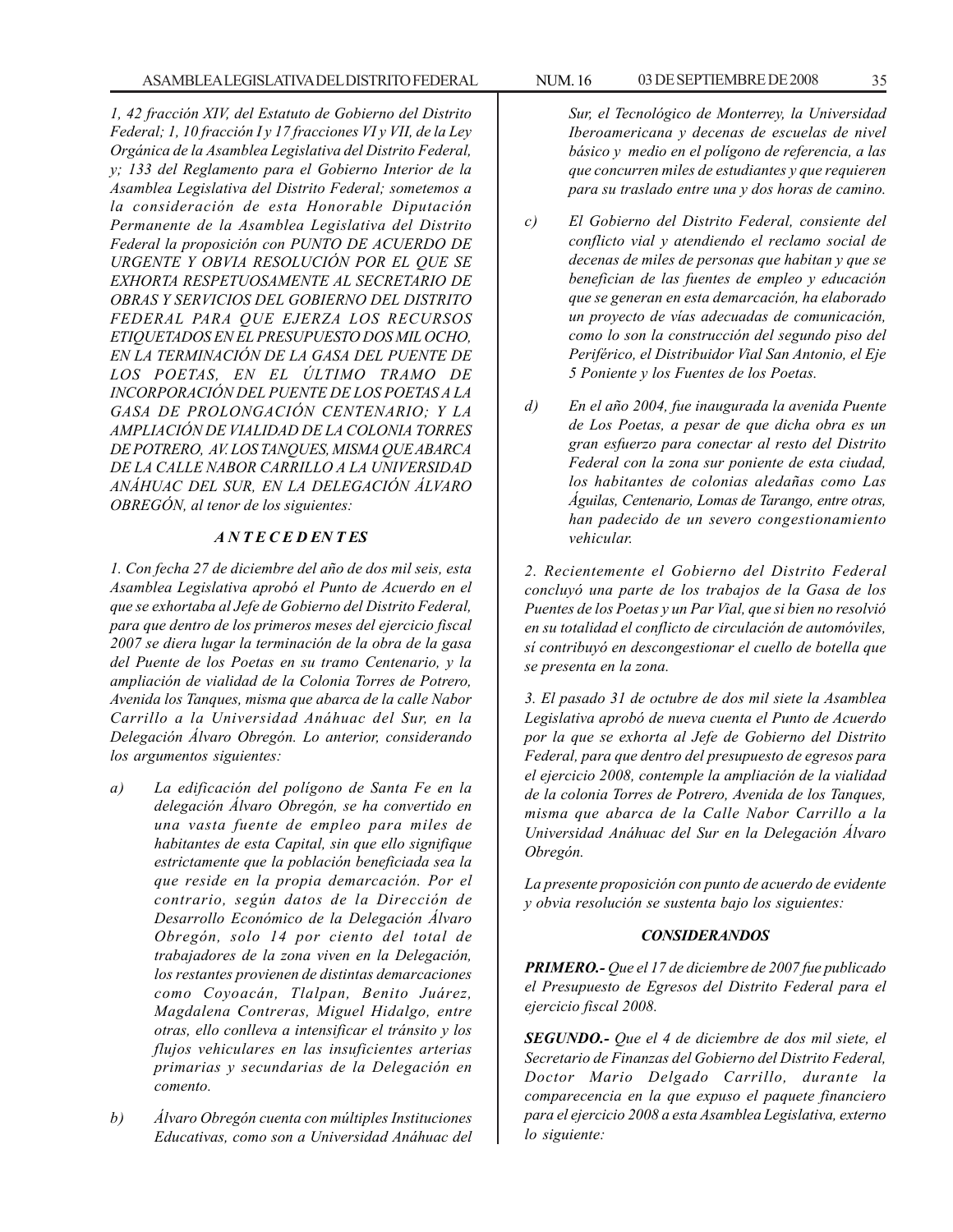*''El cuarto eje estratégico de nuevo orden urbano, se propone asignar un monto de 20 mil 487 millones de pesos, lo que representa un incremento en términos reales de 13 por ciento con respecto al presupuesto de 2007.*

*……..*

*Dentro de este mismo eje también se tiene prevista la realización de proyectos de inversión en vialidades que suman 963 millones de pesos, de los cuales destacan la repavimentación de vialidades, la construcción de los puentes vehiculares, Anillo Periférico, Calle 7, Chimalhuacan y Pantitlán, el Puente Periférico Sur Muyuguarda, el Eje Vial 3 Oriente, dos deprimidos vehiculares en Constituyentes y el deprimido de Palmas y Reforma, la Avenida de los Tanques, y el Puente Noche de Paz, entre otros.''*

*Lo anterior significa que el Presupuesto de Egresos del ejercicio 2008 contempla los recursos necesarios para ejecutar la obra de la gasa del Puente de los Poetas, en su tramo Centenario y la ampliación de vialidad de la Colonia Torres de Potrero, Av. los Tanques, misma que abarca de la Calle Nabor Carrillo a la Universidad Anáhuac del Sur.*

*TERCERO.- Que con base en lo dispuesto en el artículo 18 del Presupuesto de Egresos del Distrito Federal para el ejercicio 2008, los titulares de las dependencias que ejerzan recursos aprobados en este Decreto, y los servidores públicos encargados de la administración de los mismos, serán los responsables del manejo y aplicación de éstos; del cumplimiento de los objetivos y metas de los programas contenidos en su presupuesto autorizado.*

*CUARTO.- Que con base en el artículo 27 de la Ley Orgánica de la Administración Pública del Distrito Federal, compete a la Secretaría de Obras y Servicios el despacho de las materias relativas a la normatividad de obras públicas y servicios urbanos; la construcción y operación hidráulica; los proyectos y construcción de las obras del sistema de transporte colectivo; los proyectos y construcción de obras públicas.*

*QUINTO.- Que en materia de administración pública le corresponde a este Órgano Legislativo, de acuerdo a lo dispuesto por el artículo 13 fracción I de la Ley Orgánica de la Asamblea Legislativa del Distrito Federal, atender las peticiones y quejas que formulen los habitantes del Distrito Federal, respecto al cumplimiento de las obligaciones que les señalan los ordenamientos jurídicos en materia administrativa, de obras y servicios a las dependencias, órganos desconcentrados y entidades.*

*Por lo demás resulta, obvia e incuestionable la necesidad de atender sin demora alguna la problemática descrita en este Punto de Acuerdo, porque la misma deviene injustamente en la búsqueda lógica de alternativas por*

*parte de los afectados, y se extiende día tras día a las Águilas, corporativo Santa Fe, Avenida Desierto de los Leones, Puente de los Poetas, Camino Real a Toluca, la Mexicana y Avenida Centenario, entre otras avenidas y colonias afectadas.*

*Por lo anteriormente expuesto y fundado, se propone al Pleno de esta diputación permanente de la Asamblea Legislativa del Distrito Federal con carácter de urgente y obvia resolución la siguiente:*

#### *PROPOSICIÓN CON PUNTO DE ACUERDO*

*ÚNICO: PUNTO DE ACUERDO DE URGENTE Y OBVIA RESOLUCIÓN POR EL QUE SE EXHORTA RESPETUOSAMENTE AL SECRETARIO DE OBRAS Y SERVICIOS DEL GOBIERNO DEL DISTRITO FEDERAL PARA QUE EJERZA LOS RECURSOS ETIQUETADOS EN EL PRESUPUESTO DOS MIL OCHO, EN LA TERMINACIÓN DE LA GASA DEL PUENTE DE LOS POETAS, EN EL ÚLTIMO TRAMO DE INCORPORACIÓN DEL PUENTE DE LOS POETAS A LA GASA DE PROLONGACIÓN CENTENARIO; Y LA AMPLIACIÓN DE VIALIDAD DE LA COLONIA TORRES DE POTRERO, AV. LOS TANQUES, MISMA QUE ABARCA DE LA CALLE NABOR CARRILLO A LA UNIVERSIDAD ANÁHUAC DEL SUR, EN LA DELEGACIÓN ÁLVARO OBREGÓN.*

*Atentamente.*

*Dip. Humberto Morgan Colón.*

Es cuanto, diputado Presidente.

**EL C. PRESIDENTE.-** Gracias, diputado Morgan. En términos de lo dispuesto por el artículo 133 del Reglamento para el Gobierno Interior de la Asamblea Legislativa del Distrito Federal, consulte la Secretaría a la Diputación Permanente, en votación económica, si la propuesta presentada por el diputado Humberto Morgan Colón se considera de urgente y obvia resolución.

**EL C. SECRETARIO.-** Por instrucciones de la Presidencia y en votación económica, se consulta a la Diputación Permanente si la propuesta de referencia se considera de urgente y obvia resolución.

Los que estén por la afirmativa, sírvanse manifestarlo levantando la mano.

Los que estén por la negativa, sírvanse manifestarlo levantando la mano.

Diputado Presidente, se considera de urgente y obvia resolución.

**EL C. PRESIDENTE.-** Gracias, diputado Secretario. Compañera diputada, compañeros diputados, está a discusión la propuesta. ¿Existen oradores en contra?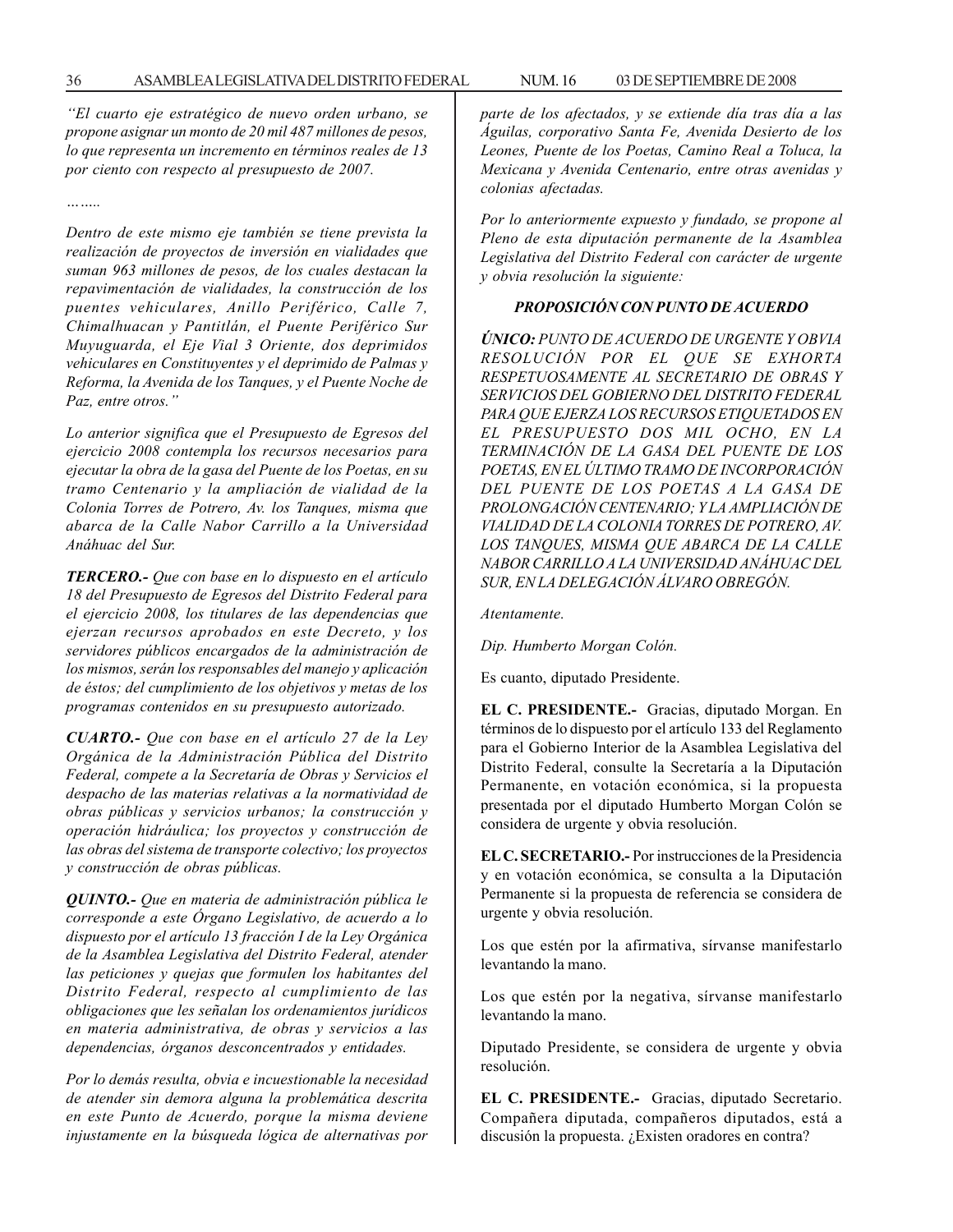De no ser así, le rogaría a la Secretaría preguntar a la Diputación Permanente, en votación económica, si es de aprobarse la propuesta puesta a discusión.

**EL C. SECRETARIO.-** Por instrucciones de la Presidencia y en votación económica, se pregunta a la Diputación Permanente si está a favor o en contra de la propuesta sometida a su consideración.

Los que estén por la afirmativa, sírvanse manifestarlo levantando la mano.

Los que estén por la negativa, sírvanse manifestarlo levantando la mano.

Diputado Presidente, la propuesta está aprobada.

**EL C. PRESIDENTE.-** Gracias, diputado Secretario. Remítase a las autoridades correspondientes para los efectos legales a que haya lugar.

Esta Presidencia da la más cordial bienvenida a la Maestra María Teresa Juárez Carranza de Castillo, así como a la Arquitecta Laura Itzel Castillo Juárez. Sean ustedes bienvenidas a este Recinto Legislativo.

Para presentar una proposición con punto de acuerdo para conmemorar los 80, 40 y 20 años del Ingeniero Heberto Castillo Martínez, se concede el uso de la tribuna al diputado Avelino Méndez Rangel, del grupo parlamentario del Partido de la Revolución Democrática.

**EL C. DIPUTADO AVELINO MÉNDEZ RANGEL.-** Con su permiso, señor Presidente.

*PROPOSICIÓN CON PUNTO DE ACUERDO PARA CONMEMORAR LOS 80, 40 Y 20 AÑOS DEL INGENIERO HEBERTO CASTILLO MARTÍNEZ.*

*Recinto Legislativo, Donceles 1º de Septiembre de 2008*

*DIP. XIUH GUILLERMO TENORIO ANTIGA PRESIDENTE DE LA MESA DIRECTIVA DE LA DIPUTACIÓN PERMANENTE*

### *PRESENTE*

*Honorable Asamblea Legislativa del Distrito Federal:*

*El suscrito Diputado Avelino Méndez Rangel, del grupo parlamentario del Partido de la Revolución Democrática de esta H. Asamblea Legislativa del Distrito Federal, IV Legislatura, con fundamento en lo dispuesto por los Artículos 122, Apartado C, Base Primera, Fracción V, Inciso l) de la Constitución Política de los Estados Unidos Mexicanos; 42, Fracción XIV del Estatuto de Gobierno del Distrito Federal; 10, Fracción I, XXI y XXXV de la Ley Orgánica de la Asamblea Legislativa del Distrito Federal; y 92, Numerales 10, 93, 121 y 133 del Reglamento para el Gobierno Interior de la Asamblea Legislativa del Distrito*

*Federal, someto respetuosamente a la consideración del Pleno de esta diputación Permanente, la siguiente Proposición con Punto de Acuerdo de urgente y obvia resolución, para conmemorar los 80, 40 y 20 años del Ingeniero Heberto Castillo Martínez, al tenor de los siguientes:*

### *ANTECEDENTES*

*1. El 23 de agosto de 1928, o sea hace casi ochenta años, nació el hijo de Don Gregorio y Doña Graciana, en el pueblo de Ixhuatlán de Madero, estado de Veracruz.*

*2. Este niño gozó de su pueblo natal en la montaña de la huasteca veracruzana, hasta que en 1936 su familia se trasladó a esta Ciudad de México, en cuya Alma Mater, la UNIVERSIDAD NACIONAL AUTÓNOMA DE MÉXICO (UNAM), estudió la carrera de ingeniería civil, misma que concluyó en el ya lejano 1951.*

*3. En 1961, junto al General Lázaro Cárdenas, al Maestro Genaro Vázquez Rojas, al escritor Ermilo Abreu Gómez y una pléyade de mexicanas y mexicanos críticos, participó activamente en la formación del MOVIMIENTO DE LIBERACIÓN NACIONAL (MLN), insertándose así pública y definitivamente en la que fuera su razón de vida, junto con la ingeniería, las matemáticas, la pintura y su amor, Tere: la participación política abierta por un cambio social radical en nuestro país.*

*4. Como ingeniero, como investigador, encontró en su propio país las condiciones para desarrollarse profesionalmente y como investigador realizó importantes aportaciones a la ingeniería civil, siendo la más conocida de ellas su manejo tridimensional de estructuras, patentado bajo el nombre de ''TRIDILOSA''.*

*5. En 1968, hace por estos días, unos cuarenta años, y ya como catedrático de las dos instituciones educativas más importantes del país, la UNIVERSIDAD NACIONAL AUTÓNOMA DE MÉXICO (UNAM) y el INSTITUTO POLITÉCNICO NACIONAL (IPN) formó parte de la COALICIÓN DE PROFESORES DE ENSEÑANZA MEDIA Y SUPERIOR PRO-LIBERTADES DEMOCRÁTICAS, fue entonces que cambió de nombre, sus amigos y compañeros de estudios hasta entonces le decían ''FLACO CASTILLO''. La prensa progobiernista de entonces y la ''gente bien'' comenzaron a acusarlo de ''agitador'', ''rojo'', ''subversivo'', ''¡comunista!''; sus alumnos, sus compañeros de lucha, los obreros, campesinos, los desposeídos de ayer y siempre, los innombrables, los intelectuales progresistas, comenzaron a llamarlo por su nombre: ''INGENIERO CASTILLO'' o simplemente ''HEBERTO''.*

*6. Su participación en el Movimiento Estudiantil Popular de 1968 le valió golpizas, amenazas, persecución, denuestos, difamaciones y cárcel por parte del gobierno*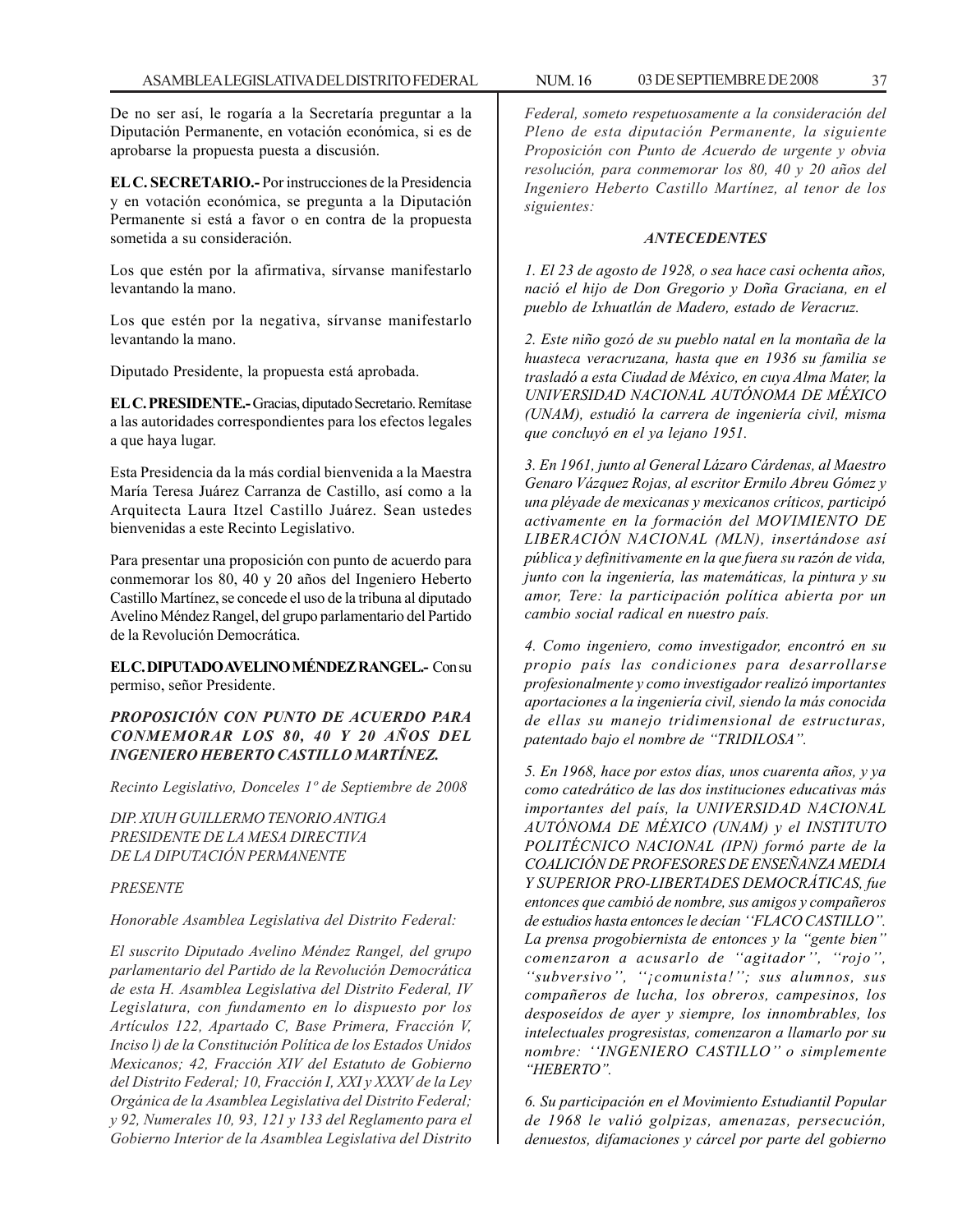*y sus seguidores; simultáneamente el reconocimiento de su pueblo, del pueblo de México, por ser un intelectual comprometido con las causas y aspiraciones populares, que siempre se apagaba a los principios de la Constitución Política de los Estados Unidos Mexicanos, texto que siempre llevó bajo el brazo, para citarlo profusamente y hacer valer las libertades democráticas en él contenidas:*

*''Las armas de que hice acopio durante los meses de mi persecución quedaron en mi último refugio de Coyoacán: la Constitución General de la República Mexicana, sin lomos que destruyó la lluvia que cayó durante las noches que pasé en los pedregales de la Ciudad Universitaria, cuando en septiembre Ia mancilla el Ejército, los Planes Políticos de México; algunos libros sobre la Reforma Agraria y sobre Emiliano Zapata, y un libro que me gusta leer y releer: ''El Ingenioso Hidalgo Don Quijote de la Mancha'' Se me informó que dichas armas fueron anexadas a mi expediente como pruebas de mis delitos.'' 1*

*7. En el mes de mayo de 1969, después de vivir y trabajar varios meses en la indefinición jurídica, ya que no había orden de aprehensión en su contra, pero era buscado por la policía; dedicándose a supervisar las obras del ''Hotel de México'', hoy ''World Trade Center'', a la vez que tratando de retomar la lucha por la libertad de los presos políticos, Heberto fue arrestado en la Ciudad de México y encarcelado, bajo la acusación de ser, junto con José Revueltas, líder del Movimiento Estudiantil-Popular, que para entonces ya había sido ahogado en sangre.*

*8. Desde su liberación en mayo de 1971 sumó esfuerzos con el dirigente ferrocarrilero y expreso político del movimiento ferrocarrilero, Demetrio Vallejo; con el dirigente del CNH y expreso político del 68, Eduardo Valle ''El Búho''; el intelectual, Luís Villoro y tantas mexicanas y mexicanos que conformaron la COMISIÓN NACIONAL DE AUSCULTACIÓN Y ORGANIZACIÓN (CNAO), preámbulo para la conformación de un nuevo Partido de Izquierda, nacionalista, democrático, con un claro proyecto basado en el ideario de Don Benito Juárez García, retomando las propuestas del Comité Organizador del Partido Liberal Mexicano de los Hermanos Flores Magón, Práxedis Guerrero y Librado Rivera; así como, naturalmente de los Generales de la Revolución: Pancho Villa (a) ''Doroteo Arango'', Emiliano Zapata, Salvador Alvarado y Lázaro Cárdenas del Río.*

*9. Desde esa perspectiva encabeza los esfuerzos para la creación y el crecimiento a nivel nacional del PARTIDO MEXICANO DE LOS TRABAJADORES (PMT), que se* *constituyó en 1975, obteniendo su registro legal hasta 1985, como una opción política diferente, frente a los sectores de izquierda tradicional existentes, ni colaboracionista, ni necesariamente rupturista, sin por ello claudicar en los principios de libertad, igualdad, tolerancia, respeto, justicia, democracia, control estatal de la economía, profunda reforma agraria nacional a favor de los campesinos pobres, las comunidades y los ejidos, nacionalización de la banca, reconocimiento del trabajo como única fuente creadora de riqueza y contra su explotación, inherentes al cuerpo teórico de toda organización que se precie de ubicarse en dicha posición del espectro político.*

Me voy a extender, señor Presidente.

**EL C. PRESIDENTE**.- Adelante, diputado.

## **EL C. DIPUTADO AVELINO MÉNDEZ RANGEL.-**

*10. En 1985 accedió a la Cámara de Diputados, LIII Legislatura, por el PMT. Dos años después, encabezó, como dirigente indiscutido del PMT, el proceso de fusión con el PARTIDO SOCIALISTA UNIFICADO DE MÉXICO (PSUM), para constituir el PARTIDO MEXICANO SOCIALISTA (PMS), instituto político de breve, pero intensa existencia, que lo postuló como su candidato a la presidencia de la República en las elecciones de 1988.*

*11. 1988, hace ya veinte años, México vivió una encrucijada más en su, de por si compleja historia, el Ing. Cuauhtémoc Cárdenas Solórzano, Porfirio Muñoz Ledo, Andrés Manuel López Obrador, Ifigenia Martínez de Navarrete, entre muchos más encabezaron la creación de la CORRIENTE DEMOCRÁTICA (CD) del PARTIDO REVOLUCIONARIO INSTITUCIONAL (PRI) y ante la cerrazón en sus propias filas, deciden abandonarlo y comenzar la creación del FRENTE DEMOCRÁTICO NACIONAL (FDN) nucleado en torno a la candidatura presidencial del Ing. Cárdenas.*

*12. 1988, hace ya algo más de veinte años, Heberto toma una decisión trascendental para la historia de la izquierda mexicana y para el país, con visión estratégica de largo plazo, tal y como ha quedado demostrado con el paso del tiempo: Heberto declina su candidatura a favor de la del Ing. Cárdenas Solórzano, sumando los esfuerzos del PMS al FRENTE DEMOCRÁTICO NACIONAL (FDN) en la contienda electoral del 6 de julio de ese año.*

*13. 1988/89 después de la ''caída del sistema'' y el descomunal fraude electoral, que nos impuso la presidencia espuria de Carlos Salinas de Gortari, y buscando consolidar los avances logrados por el movimiento democrático, Heberto, junto a la mayor parte de los sectores del nacionalismo revolucionario radicalizado, de las izquierdas nacionalistas, socialistas y comunistas, dan un paso más hacia delante. El PARTIDO*

<sup>1</sup> CF. CASTILLO MARTÍNEZ, HEBERTO '*'CÓMO Y POR QUÉ FUI APREHENDIDO''*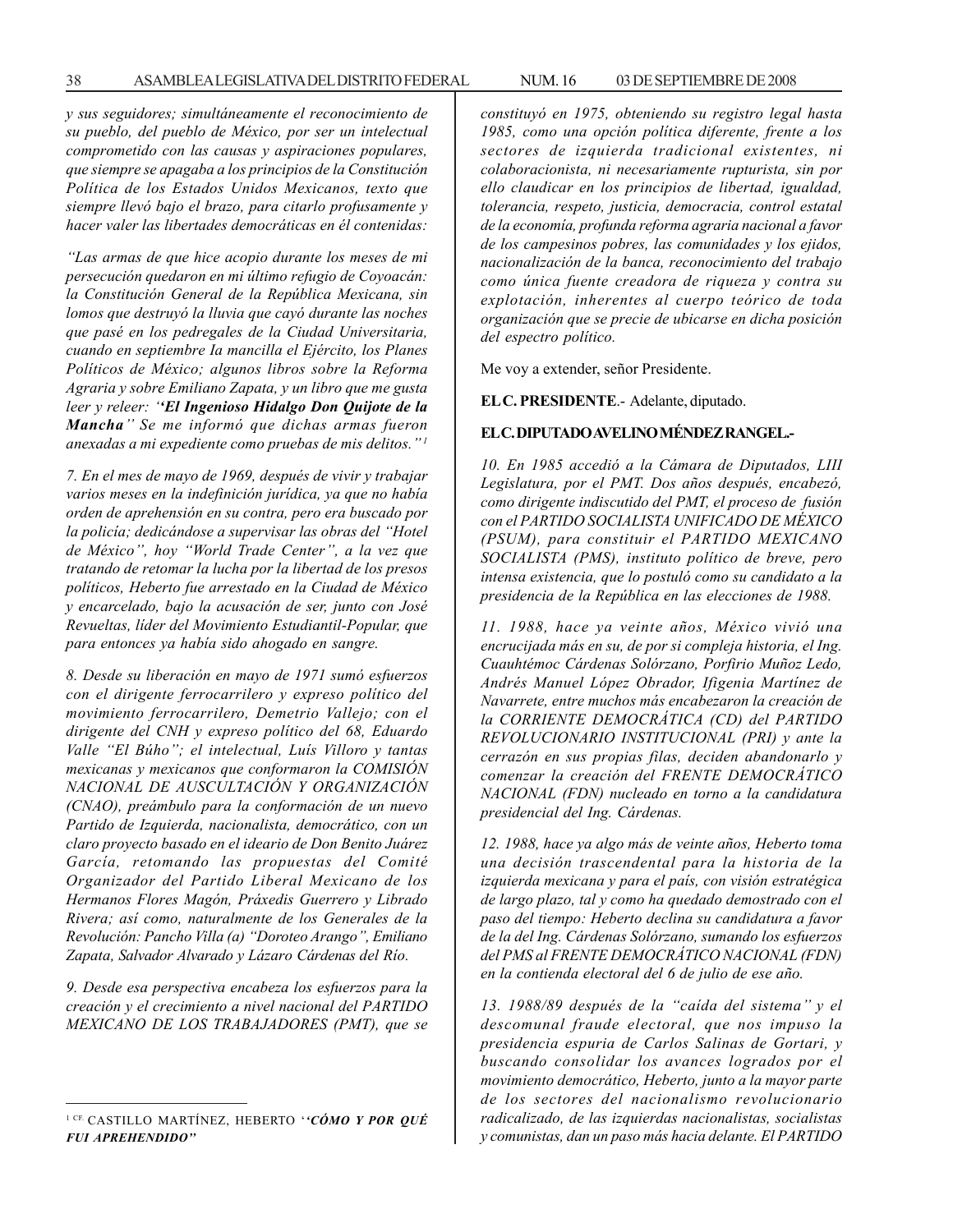*MEXICANO SOCIALISTA (PMS), heredero de los registros electorales del PSUM y PMT, decide ceder su registro a una nueva organización plural de las izquierdas en México, surgiendo así el 5 de mayo de 1989 el PARTIDO DE LA REVOLUCIÓN DEMOCRÁTICA, nuestro PRD.*

*14. Como candidato del PRD, Heberto llegó en 1994 al Senado de la República, por su estado natal, Veracruz; ahí fue decisiva su participación en la Comisión de Concordia y Pacificación (COCOPA), donde en todo momento mantuvo una posición de defensa de las legítimas demandas enarboladas por las comunidades indígenas insurrectas desde el mes de enero y aportó todo su peso moral y trabajo para buscar una salida favorable al conflicto, durante las negociaciones de San Andrés Sacamchen de los Pobres, hasta su muerte en 1997.*

*15. Con fecha 28 de abril de 1998, hace ya poco más de diez años, a este Salón, hasta entonces conocido como ''Salón Verde'', le fue otorgado el nombre de ''Salón Heberto Castillo'', por unanimidad del Pleno de la Asamblea Legislativa del Distrito Federal, I Legislatura.*

### *CONSIDERANDOS*

*1. Que las aportaciones científicas y técnicas del Ingeniero Heberto Castillo Martínez le fueron reconocidas durante su paso por esta tierra, lo cual no obsta para seguir reivindicándolas en aras de promover, a partir de mantener viva su presencia, la investigación científica y técnica en nuestro país.*

*2. Que en la persona del Ing. Heberto Castillo Martínez esta Asamblea Legislativa del Distrito Federal, IV Legislatura, le rinde homenaje a todas y todos los participantes y mártires del Movimiento Estudiantil-Popular de 1968, más allá de la inscripción que orgullosamente ostenta nuestro Salón de Plenos.*

*3. Que a lo largo de la década de los ochenta, Heberto, en tanto dirigente político y articulista, abordó, en su trabajo periodístico dos ejes centrales de la discusión política actual en el país: La Cuestión Energética y la Cuestión Agraria, desde una perspectiva democrática y nacionalista, retomando las posiciones de los actores populares de la Revolución de 1910: Pancho Villa, Emiliano Zapata, los Flores Magón y, naturalmente, el Gral. Lázaro Cárdenas.*

*4. Que en el momento político actual resultan más importantes que nunca reconocer y debatir las propuestas del Ing. Heberto Castillo Martínez acerca de la política energética nacional, acerca de la cual ya se ha debatido en esta tribuna y se seguirá debatiendo.*

*5. Que en el momento político actual resultan más importantes que nunca conocer y debatir las propuestas del Ing. Heberto Castillo Martínez acerca de la política económica orientada hacia el campo nacional, acerca de la cual esta Diputación Permanente acaba de*

*pronunciarse por unanimidad, desde un planteamiento convergente con las propuestas difundidas hace poco más de veinte años por él.*

*6. Que reivindicar la vida, obra y aportaciones del Ing. Heberto Castillo Martínez en torno a la lucha por las Libertades Democráticas, por la defensa y plena vigencia de la legalidad emanada de los principios de la Constitución Política de los Estados Unidos Mexicanos, es una tarea cotidiana, que nunca pasará de moda, para quienes realmente luchamos por una transición a la democracia en nuestro país.*

*7. Que como bien dice el refrán, ''los grandes hombres no mueren, siembran su ejemplo'', dicha siembra requiere del abono y cuidado de todas y todos los mexicanos.*

*8. Que, aún cuando después de 40 años, la imaginación sigue sin llegar al poder, para quienes creemos firmemente en la democracia, la justicia, la igualdad, la tolerancia, el respeto, para quienes nada humano nos es ajeno, seguiremos exigiendo lo imposible y seguiremos enarbolando en alto las pancartas de ''PROHIBIDO PROHIBIR''.*

*Por lo anteriormente expuesto la Asamblea Legislativa del Distrito Federal aprueba:*

*Primero.- Realizar un sentido homenaje al Ing. Heberto Castillo Martínez mediante una exposición fotográfica, en el vestíbulo del Recinto Legislativo de Donceles de la Asamblea Legislativa del Distrito Federal, con motivo de los 80 (ochenta) años de su nacimiento, los 40 (cuarenta) de su participación en el Movimiento Estudiantil-Popular de 1968 y los 20 (veinte) de su participación como candidato presidencial del PMS.*

*Segundo.- Como homenaje al Ing. Heberto Castillo Martínez, la Asamblea Legislativa del Distrito Federal acuerda la publicación, en un tomo, de una selección de artículos del Ing. Heberto Castillo Martínez, un ensayo introductoria del Dr. Enrique Semo Calev, así como la entrevista realizada por el periodista Luís Suárez. Dicha publicación se hará en coordinación con la ''Fundación Heberto Castillo Martínez AC'', con un tiraje total de 5,000 (cinco mil) ejemplares, que se distribuirán de común acuerdo con la mencionada Fundación, titular de los derechos de autor de toda la obra intelectual del Ing. Heberto Castillo Martínez. Esta publicación deberá estar disponible para su distribución durante la Sesión Solemne, que con motivo de los 40 años del Movimiento Estudiantil-Popular de 1968 realizará esta Soberanía en el próximo mes de octubre.*

*Atentamente.*

*Dip. Avelino Méndez Rangel.*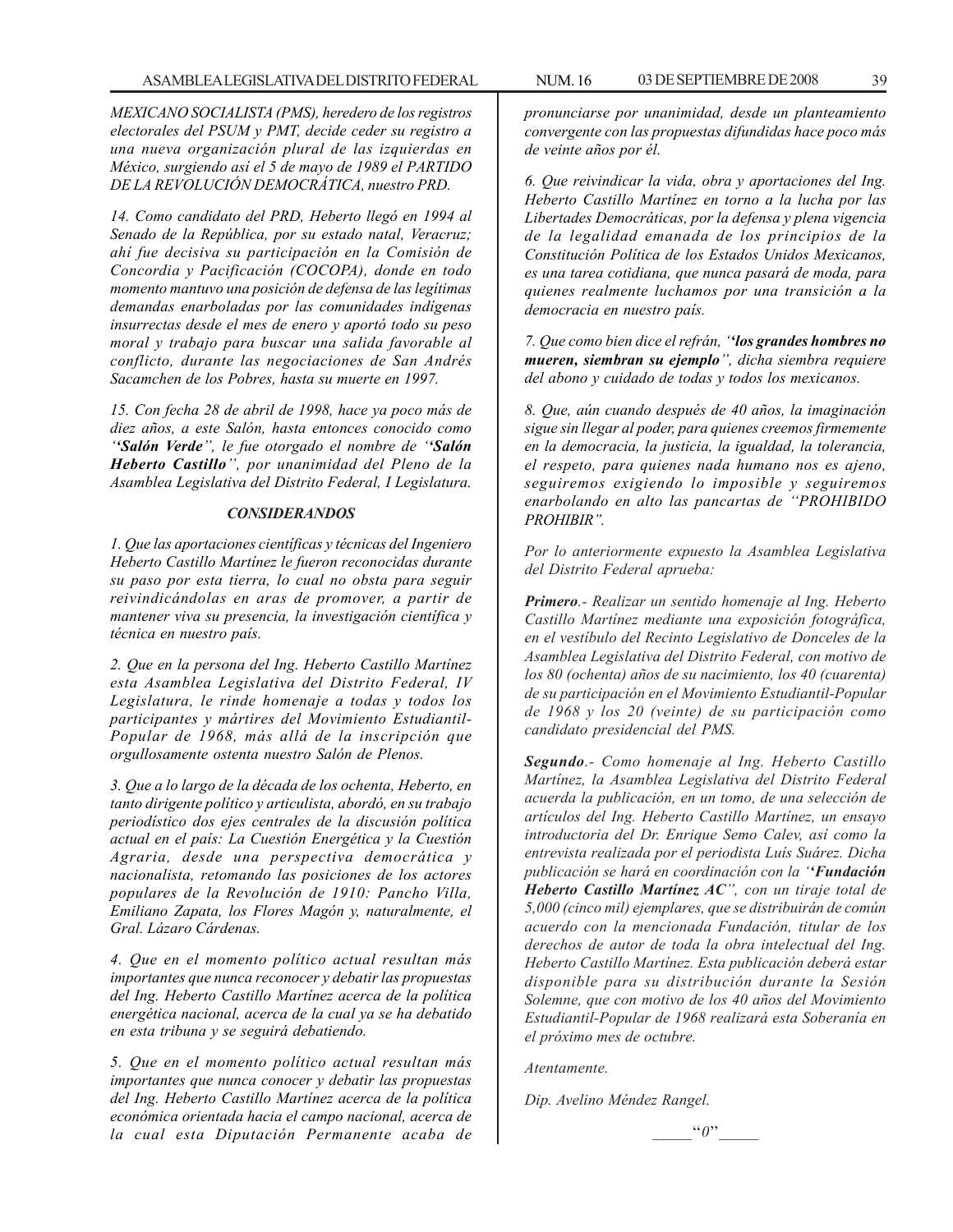Muchas gracias.

**EL C. PRESIDENTE.-** Gracias, diputado Avelino Méndez Rangel. En términos de lo dispuesto por el artículo 133 del Reglamento para el Gobierno Interior de la Asamblea Legislativa del Distrito Federal, consulte la Secretaría a la Diputación Permanente en votación económica si la propuesta presentada por el diputado Avelino Méndez Rangel se considera de urgente y obvia resolución.

**EL C. SECRETARIO.-** Por instrucciones de la Presidencia y en votación económica, se consulta a la Diputación Permanente si la propuesta de referencia se considera de urgente y obvia resolución.

Los que estén por la afirmativa, sírvanse manifestarlo levantando la mano.

Los que estén por la negativa, sírvanse manifestarlo levantando la mano.

Diputado Presidente, se considera de urgente y obvia resolución.

**EL C. PRESIDENTE.-** Gracias, diputado Secretario. Compañera diputada, compañeros diputados, está a discusión la propuesta. ¿Existen oradores en contra?

De no ser así, le rogaría a la Secretaría preguntar a la Diputación Permanente en votación económica si es de aprobarse la propuesta a discusión.

**EL C. SECRETARIO.-** Por instrucciones de la Presidencia y en votación económica se pregunta a la Diputación Permanente si está a favor o en contra de la propuesta sometida a su consideración.

Los que estén por la afirmativa, sírvanse manifestarlo levantando la mano.

Los que estén por la negativa, sírvanse manifestarlo levantando la mano.

Aprobada la propuesta, diputado Presidente.

**EL C. PRESIDENTE.-** Gracias, diputado Secretario. Remítase a las autoridades correspondientes para los efectos legales a que haya lugar.

Para presentar una proposición con punto de acuerdo por el cual se exhorta al Jefe de Gobierno y a la Dirección del Sistema de Desarrollo Integral de la Familia, DIF, un informe pormenorizado del Programa Niños Talento, se concede el uso de la Tribuna al diputado Daniel Ramírez del Valle, del grupo parlamentario del Partido Acción Nacional.

**EL C. DIPUTADO DANIEL RAMÍREZ DEL VALLE.-**

Gracias diputado Presidente, con su permiso.

*PROPOSICIÓN CON PUNTO DE ACUERDO POR LA CUAL SE EXHORTA AL JEFE DE GOBIERNO Y A LA DIRECCIÓN DEL SISTEMA DE DESARROLLO INTEGRAL DE LA FAMILIA DIF DEL DISTRITO FEDERAL A RENDIR UN INFORME PORMENORIZADO DEL PROGRAMA NIÑOS TALENTO.*

*DIP. XIUH GUILLERMO TENORIO ANTIGA PRESIDENTE DE LA COMISIÓN PERMANENTE DE LA ASAMBLEA LEGISLATIVA DEL DISTRITO FEDERAL IV LEGISLATURA*

### *PRESENTE*

*El suscrito Diputado a la Asamblea Legislativa del Distrito Federal, integrante del grupo parlamentario del Partido Acción Nacional, en ejercicio de esta IV Legislatura, con fundamento en los artículos 17 fracción VI, 67 de la Ley Orgánica de la Asamblea Legislativa del Distrito Federal; 34 párrafo segundo, 35 y 133 del Reglamento para el Gobierno Interior de la Asamblea Legislativa del Distrito Federal; presento a esta Honorable Soberanía la siguiente: PROPOSICIÓN CON PUNTO DE ACUERDO POR LA CUAL SE EXHORTA AL JEFE DE GOBIERNO Y A LA DIRECCIÓN DEL SISTEMA DE DESARROLLO INTEGRAL DE LA FAMILIA DIF DEL DISTRITO FEDERAL A RENDIR UN INFORME PORMENORIZADO DEL PROGRAMA NIÑOS TALENTO, al tenor de los siguientes:*

## *ANTECEDENTES*

*I.- En la Ciudad de México existen más de 1500 escuelas de educación básica oficiales, en las cuales el promedio de alumnos es de 500. De lo anterior, podemos deducir que existen alrededor de 750 mil niños inscritos en el sistema educativo público en el Distrito Federal. Lamentablemente, existe un alto porcentaje de estos estudiantes que no cuentan con los elementos que les permitan desarrollar sus potenciales y frecuentemente carecen de servicios de salud, buena alimentación y vestido, incluso muchos de ellos no tienen siquiera para comprar los útiles escolares básicos.*

*Todo lo anterior provoca bajo rendimiento en los alumnos y un alto índice de deserción, lo que inevitablemente tiene como consecuencia que la educación en nuestra ciudad no responda a los estándares mínimos en calidad a nivel mundial. Otro de los resultados de la deserción es la drogadicción y que nuestros niños se vean secuestrados por un sin fin de hechos que violentan su dignidad y su posibilidad de desarrollarse plenamente, afectando y lacerando finalmente a la sociedad capitalina en su conjunto.*

*II.- Ante ésta realidad, el Gobierno del Distrito Federal ha implementado algunos programas sociales orientados a atender a éste sector de la sociedad, un ejemplo de esto*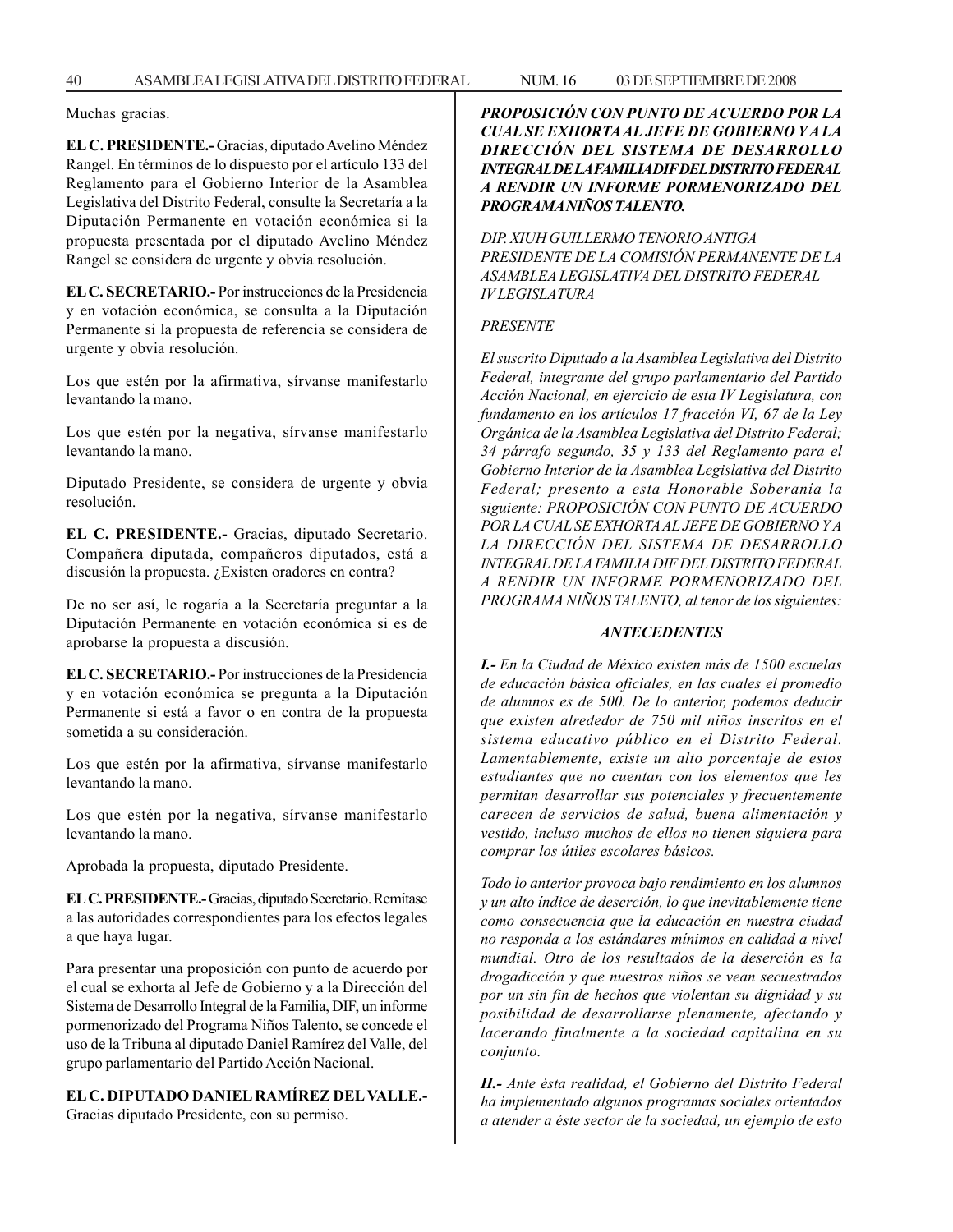*se da en el Sistema para el Desarrollo Integral de la Familia DIF en el Distrito Federal, ''NIÑOS TALENTO'', un programa en el cual se incluye a los niños y niñas con un promedio mínimo de 9.0, el cual consiste en apoyar con una beca de \$150.00 MN cada mes y proporcionándoles clase extra-muros en los diferentes centros DIF del la Ciudad de México, donde se imparten clases de computación e ingles, lo anterior de acuerdo a la propia reglamentación que al efecto diseñó el DIF del DF, para todas las demarcaciones políticas de la ciudad.*

*III.- En lo que respecta a las clases extra-muros de los niños y niñas en la demarcación política en Iztapalapa, ha trascendido que no existe capacidad para proporcionar las clases de computación ofertadas por el DIF y en lo que respecta al apoyo económico, no se ha entregado en la gran mayoría de los inscritos a este programa, dado que sólo se hizo durante los dos primeros meses del ciclo escolar inmediato anterior 2007-2008. Lo anterior, sin duda es un desaliento para los niños que creen que su esfuerzo pude ser meritorio para obtener clases de computación fuera del alcance de la economía familiar.*

*IV.- La adecuada planeación de este y otro tipo de programas debe de contemplar todas las directrices y contar con la capacidad tanto material como económica para sufragar este tipo de gastos ya que deben de ser planeados y ejecutados de acuerdo a una realidad y no solo a las expectativas existentes en los escritorios de algunos funcionarios.*

### *CONSIDERANDOS*

*UNO.- Que uno de los objetivos primordiales de la administración pública del DF, en este caso el Sistema para el Desarrollo Integral de la Familia del Distrito Federal, es mantener su carácter de institución de asistencia social con sólidas bases de transparencia y legalidad, en un marco de calidad y equidad para atender problemas sociales de la población más vulnerable, procurando siempre un desarrollo basado en la oportunidad, calidad humana, la ética y la mejora continua.*

*DOS.- Que de acuerdo a los principios de la política de desarrollo social del DF, establecidos en la propia Ley de Desarrollo Social, se deben garantizar: la universalidad, igualdad, equidad de género, equidad social, justicia distributiva, diversidad, territorialidad, transparencia y efectividad, en la aplicación de todos los programas sociales que implemente el GDF.*

*TRES.- Que de acuerdo al artículo 25 de la Ley de Desarrollo Social del DF, la planeación de los programas sociales, es el proceso a través del cual deberán fijarse las prioridades, los objetivos, las previsiones básicas y* *los resultados que se pretenden alcanzar por el Programa de Desarrollo Social.*

*CUATRO.- Que conforme al artículo 30 de la propia Ley de desarrollo Social, Los criterios de ejecución del Programa de Desarrollo Social especificarán anualmente las estrategias para alcanzar sus objetivos y serán la base para la ejecución y control presupuestario del gasto público destinado al Desarrollo Social, el cual se ejercerá de conformidad con lo establecido en el Código Financiero para el Distrito Federal y el Decreto de Presupuesto de Egresos del Distrito Federal aplicable al ejercicio fiscal que corresponda.*

*QUINTO.- Que el Artículo 38 de la Ley de Desarrollo Social para el Distrito Federal, establece que: Quien haga uso indebido de los recursos del programa de Desarrollo Social en el Distrito Federal, será sancionado de acuerdo con la ley aplicable ante la autoridad competente.*

*Por lo anteriormente expuesto y fundado se somete a la consideración de esta Honorable Soberanía la siguiente:*

## *PUNTO DE ACUERDO*

*ÚNICO.- SE EXHORTA AL JEFE DE GOBIERNO DEL DISTRITO FEDERAL, LIC. MARCELO LUIS EBRARD CASAUBÓN, Y AL DIRECTOR GENERAL DEL SISTEMA PARA EL DESARROLLO INTEGRAL DE LA FAMILIA DEL DISTRITO FEDERAL, LIC. JESÚS SALVADOR VALENCIA GUZMÁN, A RENDIR UN INFORME POR ESCRITO Y PORMENORIZADO DE LA APLICACIÓN DEL PROGRAMA NIÑOS TALENTO EN LAS DIECISÉIS DEMARCACIONES POLÍTICO-ADMINISTRATIVAS*

### *DEL DISTRITO FEDERAL.*

*Leído en el Recinto Legislativo a los 03 días del mes de Septiembre de 2008.*

*Atentamente.*

*Dip. Daniel Ramírez del Valle.*

Es cuanto, diputado Presidente.

**EL C. PRESIDENTE.-** Gracias, diputado Ramírez del Valle. En términos de lo dispuesto por el artículo 133 del Reglamento para el Gobierno Interior de la Asamblea Legislativa del Distrito Federal, consulte la Secretaría a la Diputación Permanente, en votación económica, si la propuesta presentada por el diputado Ramírez del Valle se considera de urgente y obvia resolución.

**EL C. SECRETARIO.-** Por instrucciones de la Presidencia y en votación económica, se consulta a la Diputación Permanente si la propuesta de referencia se considera de urgente y obvia resolución.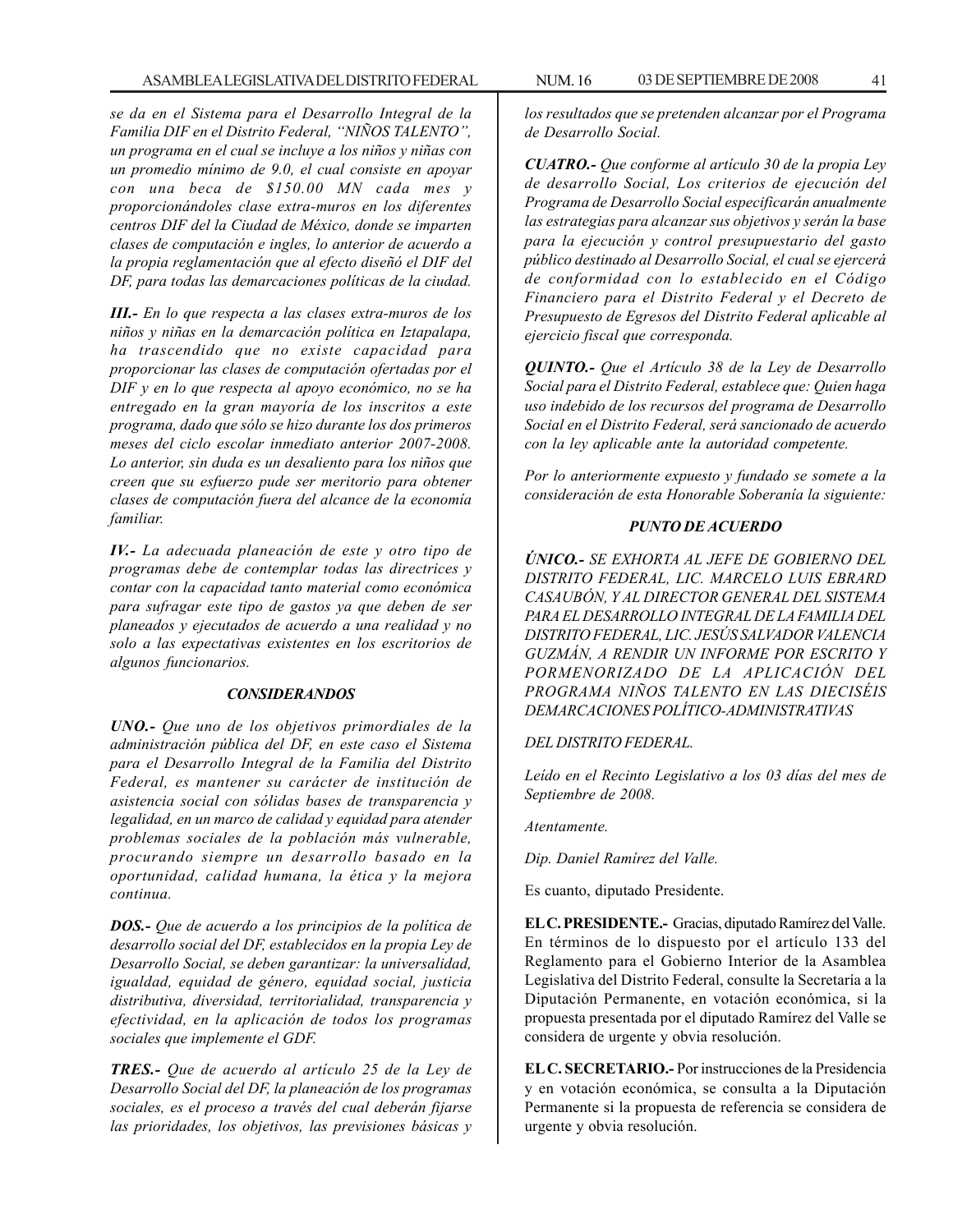Los que estén por la afirmativa, sírvanse manifestarlo levantando la mano.

Los que estén por la negativa, sírvanse manifestarlo levantando la mano.

Diputado Presidente, se considera de urgente y obvia resolución.

**EL C. PRESIDENTE.-** Gracias, diputado Secretario. Compañera diputada, compañeros diputados, está a discusión la propuesta. ¿Existen oradores en contra?

De no ser así, le rogaría a la Secretaría preguntar a la Diputación Permanente, en votación económica, si es de aprobarse la propuesta puesta a discusión.

**EL C. SECRETARIO.-** Por instrucciones de la Presidencia y en votación económica, se pregunta a la Diputación Permanente si está a favor o en contra de la propuesta sometida a su consideración.

Los que estén por la afirmativa, sírvanse manifestarlo levantando la mano.

Los que estén por la negativa, sírvanse manifestarlo levantando la mano.

Aprobada la propuesta, diputado Presidente.

**EL C. PRESIDENTE.-** Gracias, diputado Secretario. Remítase a las autoridades correspondientes para los efectos legales a que haya lugar.

Para presentar una proposición con punto de acuerdo por el que se solicita al titular de la Secretaría de salud del Distrito Federal, Doctor Armando Ahued Ortega, implemente las medidas necesarias y las previsiones que garanticen el abasto de medicamentos y material médico suficiente para las clínicas y hospitales del Distrito Federal, se concede el uso de la tribuna al diputado Daniel Ramírez del Valle, del grupo parlamentario del Partido Acción Nacional.

**EL C. DIPUTADO DANIEL RAMÍREZ DEL VALLE.-** Gracias, diputado Presidente, con su permiso.

## *PROPOSICIÓN CON PUNTO DE ACUERDO POR LA QUE SE EXHORTA AL TITULAR DE LA SECRETARÍA DE SALUD DEL DISTRITO FEDERAL, DR. ARMANDO AHUED ORTEGA, PARA QUE LOS HOSPITALES DEL DISTRITO FEDERAL CUENTEN CON EL ABASTO SUFICIENTE DE MEDICAMENTOS.*

*El suscrito Diputado de la Asamblea Legislativa del Distrito Federal, integrante del grupo parlamentario del Partido Acción Nacional, en ejercicio de esta IV Legislatura, con fundamento en los artículos 17 fracción VI, 67 de la Ley Orgánica de la Asamblea Legislativa del Distrito Federal: 34 párrafo segundo, 35 y 133 del Reglamento para el Gobierno Interior de la Asamblea*

*Legislativa del Distrito Federal; presenta a esta Honorable Soberanía la siguiente: PROPOSICIÓN CON PUNTO DE ACUERDO POR LA QUE SE EXHORTA AL TITULAR DE LA SECRETARÍA DE SALUD DEL DISTRITO FEDERAL, DR. ARMANDO AHUED ORTEGA, PARA QUE LOS HOSPITALES DEL DF CUENTEN CON EL ABASTO SUFICIENTE DE MEDICAMENTOS, al tenor de los siguientes:*

#### *ANTECEDENTES*

*UNO.- El mejoramiento en la calidad de vida, el bienestar físico de los pobladores del Distrito Federal y la garantía de tener acceso a la salud, es una obligación de las Autoridades a quienes se les ha encomendado ese deber, aunque tristemente encontramos una realidad que dista del objetivo fundamental.*

*Actualmente la carencia de medicamentos e insumos en hospitales de la Secretaría de Salud del gobierno capitalino, abarca desde materiales básicos, hasta medicamentos indispensables, como aquellos para las salas de Urgencias donde día a día se lucha por salvar vidas.*

*Desde hace tiempo y a la fecha, han sido frecuentes las demandas ciudadanas que manifiestan que no se les surte la receta de los medicamentos del cuadro básico del Programa de Servicios Médicos y Medicamentos gratuitos (PSM y MG) de la Secretaría de Salud local, por lo que se ven obligados a comprar los medicamentos en diferentes comercios, ya sean de patente (pagando por estos muy altos costos), Genéricos intercambiables (Gl) y hasta en Farmacias similares.*

*DOS. Algunas de las respuestas al problema citado con antelación son: inadecuada distribución, corrupción y tráfico de medicamentos, entre otros, ya que encontramos la venta ilícita de medicinas de la Secretaría de Salud a las afueras de estaciones del metro Candelaria, Fray Servando y Morelos, con costos que van de los 20 a los 100 pesos, y se sabe que son puestos a la venta tanto medicamentos regulares como de alta especialidad, por personas que se dedican a distribuir estos medicamentos. Por tanto, el recurso y esfuerzo destinado por esta Secretaría, para dotar de medicamentos gratuitamente a los ciudadanos que así lo requieran, no llega a cumplir su cometido.*

*TRES Si bien, en el ámbito nacional, la Secretaría de Salud Federal reporta índices de abasto en medicamentos de hasta el 95%, el porcentaje de la Secretaría de Salud del ramo local, no debería ser menor al anterior, debiendo inclusive acercarse al 100% de abasto; en primer lugar, porque los ciudadanos del D. F., lo merecen, y en segundo, porque esta la Secretaría es la tercera dependencia del Gobierno del D. F. que más recursos recibe.*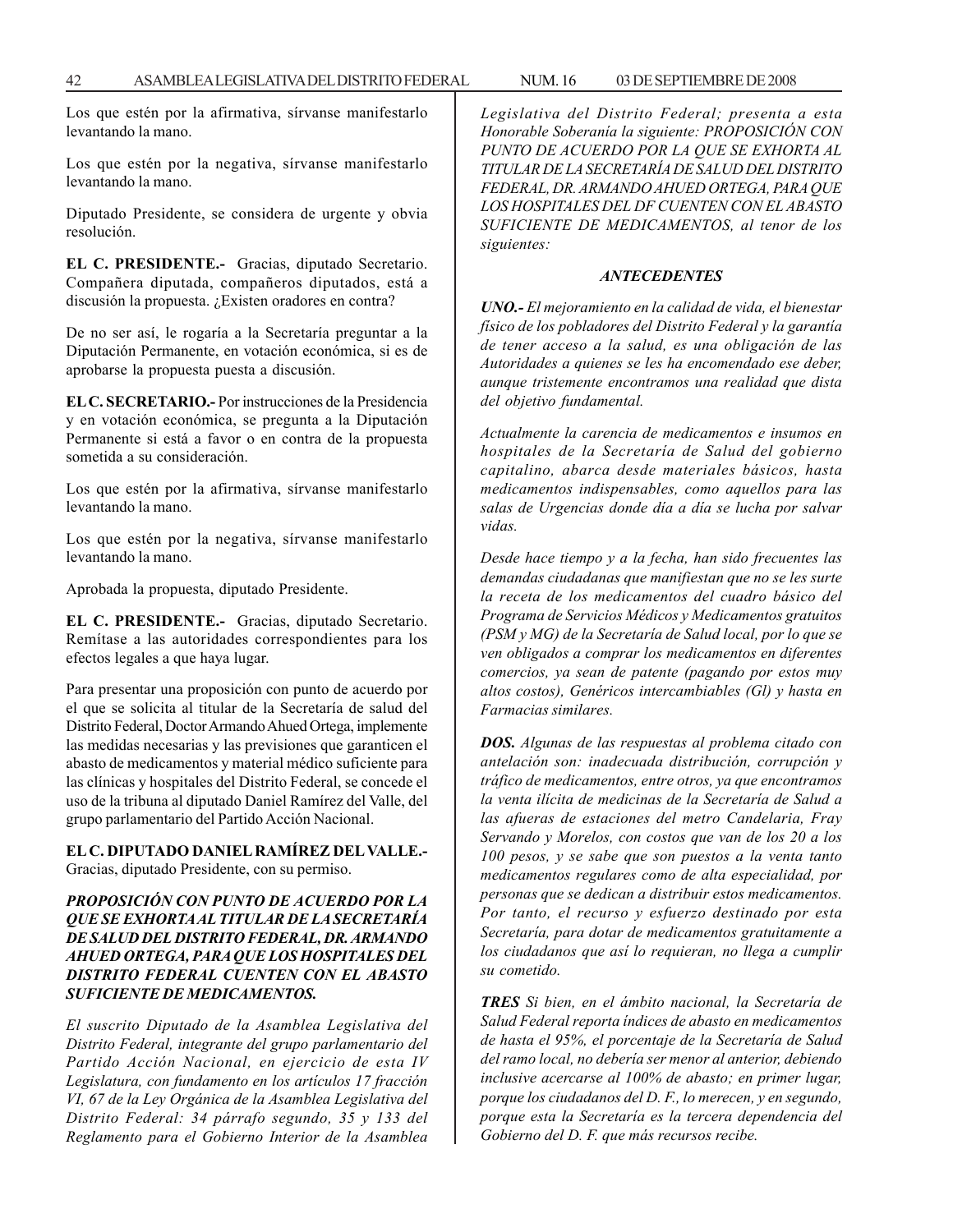### *CONSIDERANDOS*

*l. Que demandamos sea garantizado un abasto del 100% en medicamentos e insumos en hospitales y clínicas del Distrito Federal, ya que si dejamos escapar un margen de siquiera el 1%, estaremos negándole el derecho a la salud y quizá a la vida, a un alto número de pacientes; pero a la vez, es necesario tomar acciones de vigilancia sanitaria que salvaguarden la correcta distribución de los mismos, ya que no podemos permitir, ni tolerar el mal manejo de éstos significativos productos para la vida y salud de los capitalinos.*

*II. Que la Secretaría de Salud del Distrito Federal, a través de 28 hospitales, 210 centros de salud y 10 clínicas de especialidades, atiende a una población de casi 4 millones de ciudadanos que va en aumento, y que demandan la atención y el cumplimiento oportunos de cada uno de ellos.*

*III. Que sustentado en la Ley de Salud para el Distrito Federal, se desprende que: ''Las personas tienen derecho a acceder de forma gratuita a los servicios médicos disponibles y medicamentos asociados en las unidades médicas de atención primaria y hospitalaria del Gobierno del Distrito Federal''.*

*IV. Que el mismo ordenamiento, en su numeral 8, fracciones XII, XIII, se enuncia que: ''La Secretaría de Salud tendrá a su cargo; Garantizar la existencia permanente y disponibilidad del cuadro básico de insumos, determinado por la Secretaría y su disponibilidad a la población en general''; así como también, ''Vigilar los establecimientos de los sectores público, social y privado dedicados al expendio de medicamentos y a la provisión de insumas para la salud''*

*V. Que toda vez que los Hospitales del Gobierno del D. F. se encuentran certificados en calidad en salud, éstos deben contar de acuerdo con dichos criterios de certificación, ''con una farmacia propia o subrogada, con los Insumos y recursos suficientes para atender necesidades de hospitalización, así como verificar el inventario y su congruencia con la demanda de servicios que presta el hospital y su movimiento de los últimos tres meses''*

*VI. Que ya que algunos hospitales de la Secretaría de Salud del Gobierno del D. F., han implementado el Programa ''Seguro Popular'', se tiene la obligatoriedad de proporcionar a estos derechohabientes el manejo médico y/o los medicamentos correspondientes a su padecimiento y que se encuentren dentro del Cuadro Básico Institucional (CBI).*

*VII. Que se tiene conocimiento que varios medicamentos inscritos en el CBI del año 2007, fueron exceptuados en el del año 2008, con lo que se redujeron así, opciones terapéuticas tanto para los Prestadores como para los usuarios de los Servicios de Salud capitalinos.*

*Por lo anteriormente expuesto y fundado, someto a consideración de este Honorable Pleno el siguiente:*

### *PUNTO DE ACUERDO*

*PRIMERO. Se exhorta a la Secretaría de Salud del Distrito Federal a cubrir los 100% de abasto de medicamentos en los centros, clínicas y hospitales de la Ciudad de México, con el fin de proporcionar las medicinas al total de ciudadanos que bajo instrucción y supervisión médica que así lo requieran.*

*SEGUNDO Se exhorta al titular de la Secretaría de Salud del Distrito Federal, Dr. Armando Ahued Ortega, a que coordine esfuerzos con la Secretaría de Seguridad e inclusive, con la Procuraduría Capitalina, con el fin de salvaguardar la distribución y el destino de los mismos, a fin de no ser objeto de lucro, así como sancionar a todo aquel que comercialice ilegalmente con medicamentos de la Secretaría de Salud Pública*

*Leído en el Recinto Legislativo a los días del mes de de 2008.*

*Dip. Daniel Ramírez del Valle.*

Es cuanto, diputado Presidente.

**EL C. PRESIDENTE.-** Gracias, diputado Ramírez del Valle. En términos de lo dispuesto por el artículo 133 del Reglamento para el Gobierno Interior de la Asamblea Legislativa del Distrito Federal, consulte la Secretaría a la Diputación Permanente en votación económica si la propuesta presentada por el diputado Ramírez del Valle se considera de urgente y obvia resolución.

**EL C. SECRETARIO.-** Por instrucciones de la Presidencia y en votación económica, se consulta a la Diputación Permanente si la propuesta de referencia se considera de urgente y obvia resolución.

Los que estén por la afirmativa, sírvanse manifestarlo levantando la mano.

Los que estén por la negativa, sírvanse manifestarlo levantando la mano.

Se considera de urgente y obvia resolución, diputado Presidente.

**EL C. PRESIDENTE.-** Gracias, diputado Secretario. Compañera diputada, compañeros diputados, está a discusión la propuesta. ¿Existen oradores en contra?

De no ser así, proceda la Secretaría a preguntar a la Diputación Permanente en votación económica si es de aprobarse la propuesta a discusión.

**EL C. SECRETARIO.-** Por instrucciones de la Presidencia y en votación económica, se pregunta a la Diputación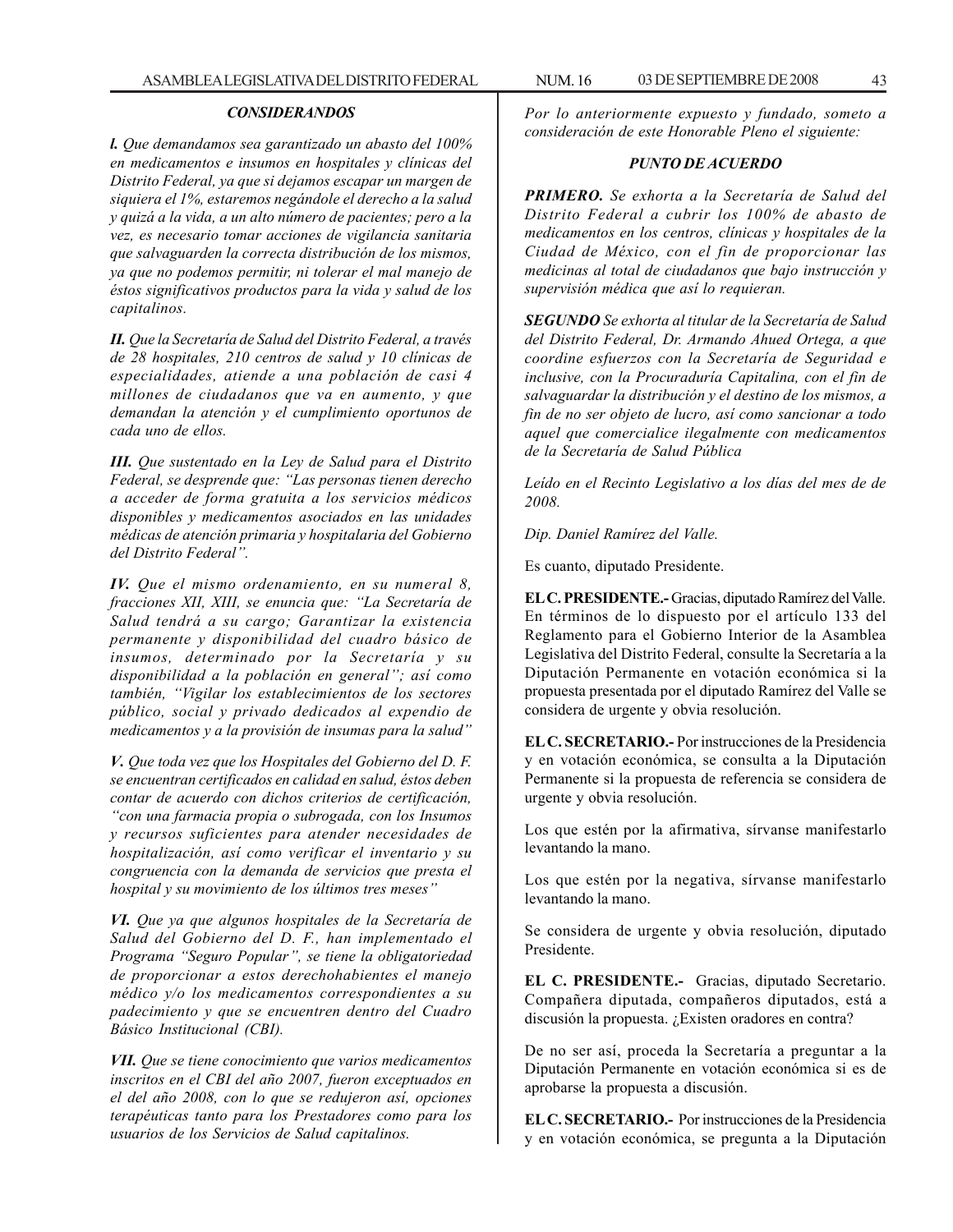Permanente si está a favor o en contra de la propuesta sometida a consideración.

Los que estén por la afirmativa, sírvanse manifestarlo levantando la mano.

Los que estén por la negativa, sírvanse manifestarlo levantando la mano.

Aprobada la propuesta, diputado Presidente.

**EL C. PRESIDENTE.-** Gracias diputado Secretario. Remítase a las autoridades correspondientes para los efectos legales a que haya lugar.

Para presentar una proposición con punto de acuerdo por el que se solicita al Gobierno Federal y al del Distrito Federal que en coordinación establezcan mecanismos para la conservación de inmuebles de valor histórico y arquitectónico del Centro de la Ciudad, se concede el uso de la Tribuna al diputado Agustín Carlos Castilla Marroquín, del grupo parlamentario del Partido Acción Nacional.

## **EL C. DIPUTADO AGUSTÍN CARLOS CASTILLA MARROQUÍN.-** Con su venia, diputado Presidente.

*PROPOSICIÓN CON PUNTO DE ACUERDO POR LA QUE SE SOLICITA AL GOBIERNO FEDERAL Y AL DEL DISTRITO FEDERAL QUE EN COORDINACIÓN ESTABLEZCAN MECANISMOS PARA LA CONSERVACIÓN DE INMUEBLES DE VALOR HISTÓRICO Y ARQUITECTÓNICO DEL CENTRO DE LA CIUDAD.*

### *DIP. XIUH GUILLERMO TENORIO ANTIGA*

*PRESIDENTE DE LA MESA DIRECTIVA DE LA DIPUTACIÓN PERMANENTE,DE LA ASAMBLEA LEGISLATIVA DEL DISTRITO FEDERAL, IV LEGISLATURA.*

*El suscrito Diputado Agustín Castilla Marroquín, integrante del grupo parlamentario del Partido Acción Nacional, con fundamento en lo dispuesto por los*

*artículos, 17, fracción VI, de la Ley Orgánica de la Asamblea Legislativa del Distrito Federal y 133 del Reglamento para el Gobierno Interior de la Asamblea Legislativa del Distrito Federal, someto a consideración da esta Honorable Asamblea Legislativa, la presente PROPOSICIÓN CON PUNTO DE ACUERDO DE URGENTE Y OBVIA RESOLUCIÓN POR LA QUE SE SOLICITA AL GOBIERNO FEDERAL Y AL DEL DISTRITO FEDERAL QUE EN COORDINACIÓN ESTABLEZCAN MECANISMOS PARA LA CONSERVACIÓN DE INMUEBLES DE VALOR HISTÓRICO Y ARQUITECTÓNICO DEL CENTRO DE LA CIUDAD, de conformidad con los siguientes:*

### *ANTECEDENTES*

*1. La Ciudad de México cuenta desde 1987 con dos sitios inscritos en la Lista de Patrimonio Mundial de la UNESCO: el Centro Histórico-donde están catalogados más de 1,436 inmuebles históricos por el INAH-· y la zona de chinampas de Xochimilco y recientemente el 28 de junio de 2007, la Ciudad Universitaria de la Universidad Nacional Autónoma de México fue inscrita por la UNESCO en la lista de sitios que son Patrimonio Cultural de la Humanidad.*

*2. Por los acontecimientos históricos que ahí se llevaron y se llevan a cabo, por contener monumentos y edificios de alto valor arquitectónico y cultural, y por dar cabida a Importantes actividades políticas, económicas, culturales y religiosas, dicha zona se constituye como símbolo de los valores nacionales y contribuye al fortalecimiento de nuestras raíces e identidad nacional.*

*3. Ejemplo de esto, y ante el grave deterioro y las deplorables condiciones que ha venido sufriendo algunos inmuebles del Centro Histórico, ya sea por la ubicación geográfica, el transcurso del tiempo o por vandalismo, 15 Parroquias del centro histórico presentan innumerables fallas estructurales poniendo en riesgo la vida de los ciudadanos que habitan en dichos inmuebles o asisten a los mismos, así como los inmuebles contiguos.*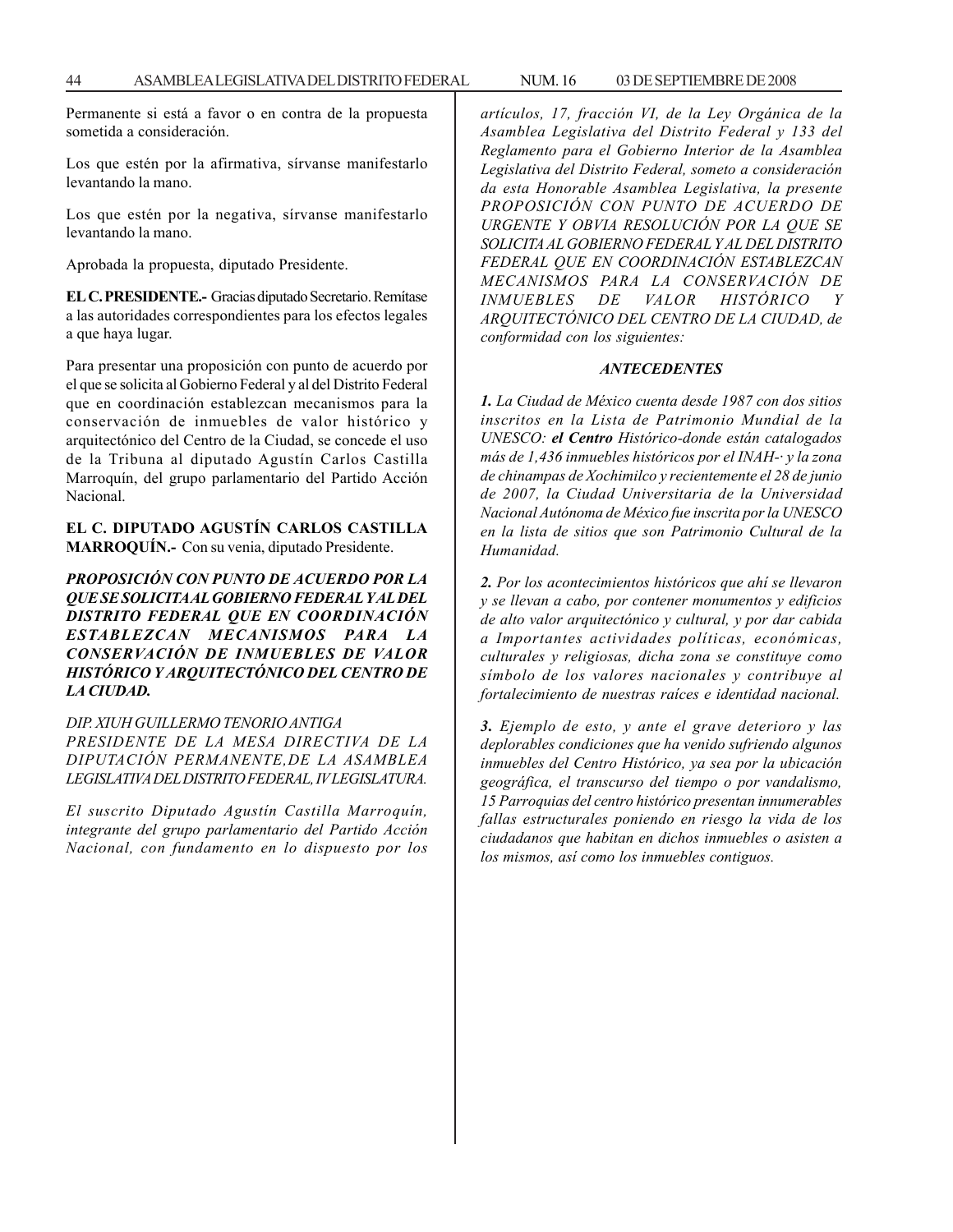# *PARROQUIAS*

| <b>PARROQUIAS</b>                            |                                                    |  |  |  |
|----------------------------------------------|----------------------------------------------------|--|--|--|
| Parroquia de la Santa Veracruz               | Parroquia de San Pablo                             |  |  |  |
| Av Hidalgo No 51                             | Jesús María 152                                    |  |  |  |
| Colonia Guerrero                             | Colonia Centro                                     |  |  |  |
| Parroquia de la Santísima Trinidad           | Rectoría de Santa María de Guadalupe del Buen Tono |  |  |  |
| Santísima y Zapata 96                        | Plaza de San Juan 15                               |  |  |  |
| Colonia Centro                               | Colonia Centro Buen Tono                           |  |  |  |
| Parroquia de de San Lorenzo Diácono y Mártir | Rectoría de Santoa Inés                            |  |  |  |
| Belisario Domínguez 28                       | Moneda 24 y 26 Esq. Academia y Correo Mayor        |  |  |  |
| Colonia Centro Histórico                     | Colonia Centro                                     |  |  |  |
| Rectoría de Nuestra Señora de Loreto         | Convento de San Agustín                            |  |  |  |
| San Idelfonso, Esq. Rodríguez Puebla 80      | República del Salvador o 76                        |  |  |  |
| Colonia Centro Histórico                     | Colonia Centro                                     |  |  |  |
| Parroquia Jesús María                        | Rectoría de Nuestra Señora del Carmen México       |  |  |  |
| Jesús María No 39                            | Plaza del Estudiante 8                             |  |  |  |
| Colonia Centro                               | Colonia Centro                                     |  |  |  |
| Parroquia San Fernando                       | Rectoría de San Felipe Neri                        |  |  |  |
| Guerrero 39                                  | Isabel la Católica 21                              |  |  |  |
| Colonia Guerrero                             | Colonia Centro                                     |  |  |  |
|                                              |                                                    |  |  |  |
| Parroquia San Sebastian Mártir               | Parroquia Regina Coeli                             |  |  |  |
| Rodríguez Puebla y Bolivia 46                | Regina 3                                           |  |  |  |
| Colonia Centro                               | Colonia Centro                                     |  |  |  |
| Rectoría de la Inmaculada Concepción         |                                                    |  |  |  |
| Belisario Domínguez 7                        |                                                    |  |  |  |
| Colonia Centro                               |                                                    |  |  |  |

*4. Por lo anterior, es necesario que estos inmuebles sean revisados a la brevedad posible ya que muchos pueden colapsarse al presentar graves deterioros como son: fracturación y desprendimiento de muros y techos, inclinación afectando a los inmuebles contiguos, hundimientos que ha provocado múltiples inundaciones y afectaciones a los sistemas de drenaje y fauna nociva, la pérdida irreparable de gran valor del acervo cultural artístico como son los retablos y los murales.*

*5. Asimismo, es importante señalar que el robo de arte sacro cada vez ha ido en aumento, el Instituto Nacional de Antropología e Historia (INAH) reportó que de 1999 a junio de 2006, 964 objetos religiosos han sido robados, de los cuales, sólo 190 se han recuperado. Situación que recientemente se ha venido agudizando en el Distrito Federal.*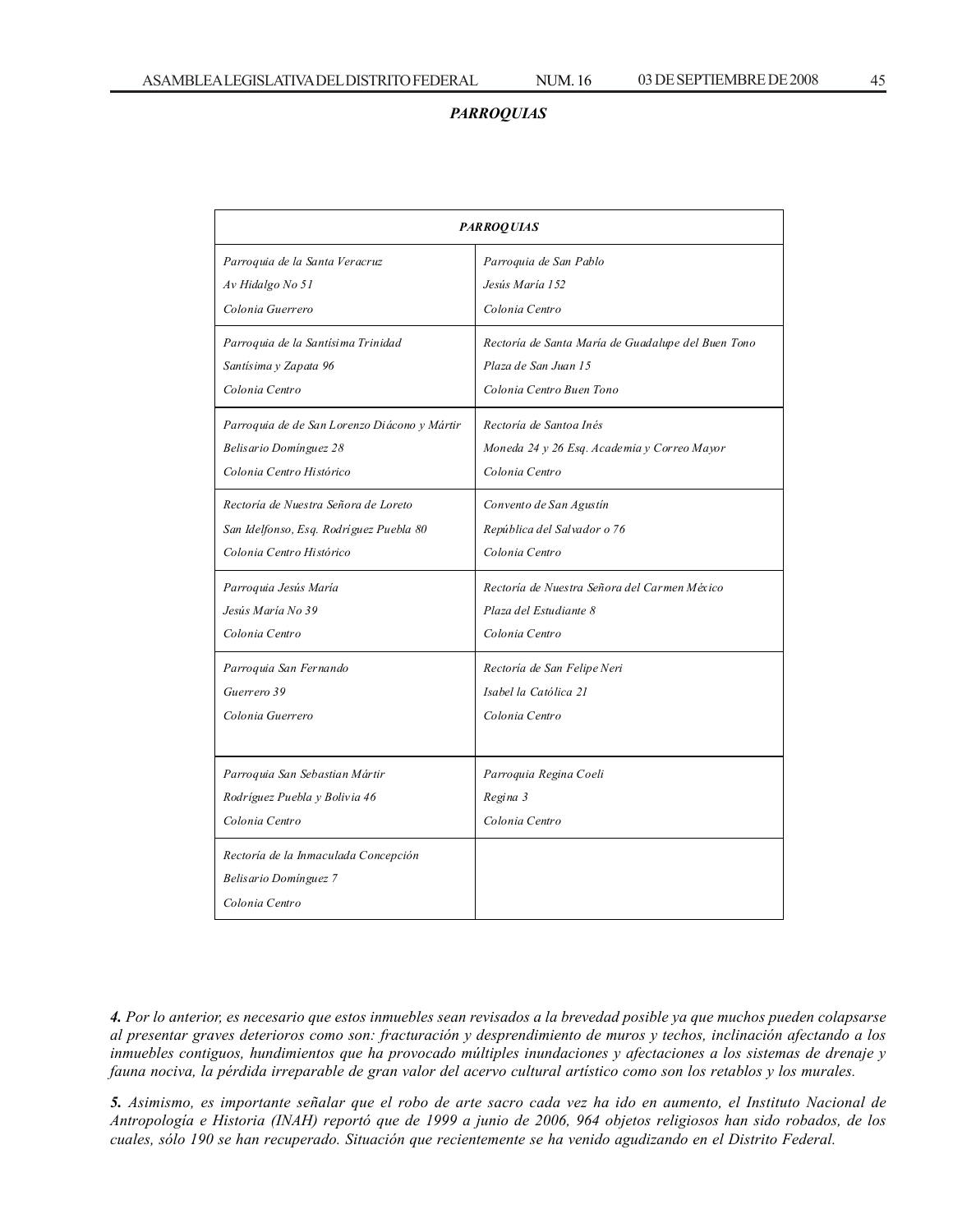*6. En este sentido, es necesario que el Gobierno Federal y el Gobierno del Distrito Federal establezcan en coordinación las acciones necesarias para su recuperación, mejoramiento, conservación, aprovechamiento y seguridad de estos inmuebles de gran valor histórico y arquitectónico.*

### *CONSIDERANDOS*

*PRIMERO. Que el propio artículo 2° de la Ley Orgánica del Instituto Nacional de Antropología e Historia, es el facultado para realizar la protección, conservación, restauración y recuperación del patrimonio cultural, arqueológico e histórico.*

*SEGUNDO. Que la propia Ley Orgánica de la Administración Pública del Distrito Federal en su artículo 32 Bis, fracción IV señala como atribución de la Secretaría de Cultura la de: Conservar, administrar y acrecentar los bienes, históricos, arqueológicos y artísticos ubicados en la Ciudad de México, a excepción de los que sean competencia de la federación, en los términos de las leyes relativas.*

*TERCERO. Que las Reglas de Operación del Fideicomiso Centro Histórico de la Ciudad de México, establece dentro de sus fines promover, gestionar y coordinar ante particulares y las autoridades competentes la ejecución de acciones, obras y servicios que propicien la recuperación, protección y conservación del Centro Histórico de la Ciudad de México, buscando la simplificación de trámites para su consecución.*

*CUARTO. Que las mismas Reglas de Operación, establece promover y gestionar recursos y apoyos financieros a favor de los propietarios, promotores, arrendadores, ocupantes, prestadores de servicios y/o usuarios de inmuebles localizados dentro del perímetro de la zona del Centro Histórico de la Ciudad de México, definido según decreto publicado el 11 de abril de 1980 en el Diario Oficial de la Federación, para la ejecución de obras relacionadas con la conservación, restauración, mantenimiento y remodelación del Centro Histórico de la Ciudad de México. Como el diseñar acciones y proyectos específicos para el mejoramiento del Centro Histórico de la Ciudad de México y promover su ejecución y financiamiento.*

*Asimismo, promover y concertar con las autoridades competentes las facilidades que se requieran para la ejecución de acciones, obras o servicios en el Centro Histórico de la Ciudad de México.*

*QUINTO. Que el artículo 23 Bis fracción XIV de la Ley Orgánica de la Administración Pública del Distrito Federal, señala como atribución de la Secretaría de Protección Civil del Distrito Federal la de: Fomentar y realizar estudios, investigaciones, análisis y opiniones* *de carácter técnico, científico y académico, en materia de protección civil.*

### *PUNTO DE ACUERDO*

*PRIMERO.- SE SOLICITA AL GOBIERNO FEDERAL Y AL GOBIERNO DEL DISTRITO FEDERAL QUE EN COORDINACIÓN ESTABLEZCAN MECANISMOS PARA LA CONSERVACIÓN DE INMUEBLES DE VALOR HISTÓRICO Y ARQUITECTÓNICO DEL CENTRO DE LA CIUDAD ENTRE LOS QUE SE ENCUENTRAN LOS YA DESCRITOS EN EL PRESENTE PUNTO DE ACUERDO.*

*SEGUNDO.- SE SOLICITA AL INSTITUTO NACIONAL DE ANTROPOLOGÍA E HISTORIA, ESTABLEZCA ACCIONES PARA LA PROTECCIÓN, CONSERVACIÓN, RESTAURACIÓN Y RECUPERACIÓN DEL PATRIMONIO CULTURAL, ARQUEOLÓGICO E HISTÓRICO EN EL CENTRO DE LA CIUDAD ENTRE LOS QUE SE ENCUENTRAN LOS INMUEBLES ANTES CITADOS.*

*TERCERO.- SE SOLICITA A LA SECRETARÍA DE PROTECCIÓN CIVIL DEL DISTRITO FEDERAL, EMITA UN DICTAMEN DE RIESGO DE LAS 15 PARROQUIAS Y REMITA LA INFORMACIÓN A LA COMISIÓN DE PROTECCIÓN CIVIL.*

*CUARTO.- SE SOLICITA A LA SECRETARÍA DE SEGURIDAD PÚBLICA DEL DISTRITO FEDERAL INTENSIFIQUE LAS LABORES DE VIGILANCIA EN LA ZONA, PARTICULARMENTE DONDE SE ENCUENTRAN LOS INMUEBLES DE REFERENCIA.*

*Es cuanto.*

*Dado en el Recinto de la Asamblea Legislativa del Distrito Federal, a los 03 días del mes de septiembre del año 2008.*

*Dip. Agustín Castilla Marroquín.*

Es cuanto, diputado Presidente.

**EL C. PRESIDENTE.-** Gracias, diputada Castilla. En términos de lo dispuesto por el artículo 133 del Reglamento para el Gobierno Interior de la Asamblea Legislativa del Distrito Federal, consulte la Secretaría a la Diputación Permanente en votación económica si la propuesta presentada por el diputado Agustín Carlos Castilla Marroquín se considera de urgente y obvia resolución.

**EL C. SECRETARIO.-** Por instrucciones de la Presidencia y en votación económica, se consulta a la Diputación Permanente si la propuesta de referencia se considera de urgente y obvia resolución.

Los que estén por la afirmativa, sírvanse manifestarlo levantando la mano.

Los que estén por la negativa, sírvanse manifestarlo levantando la mano.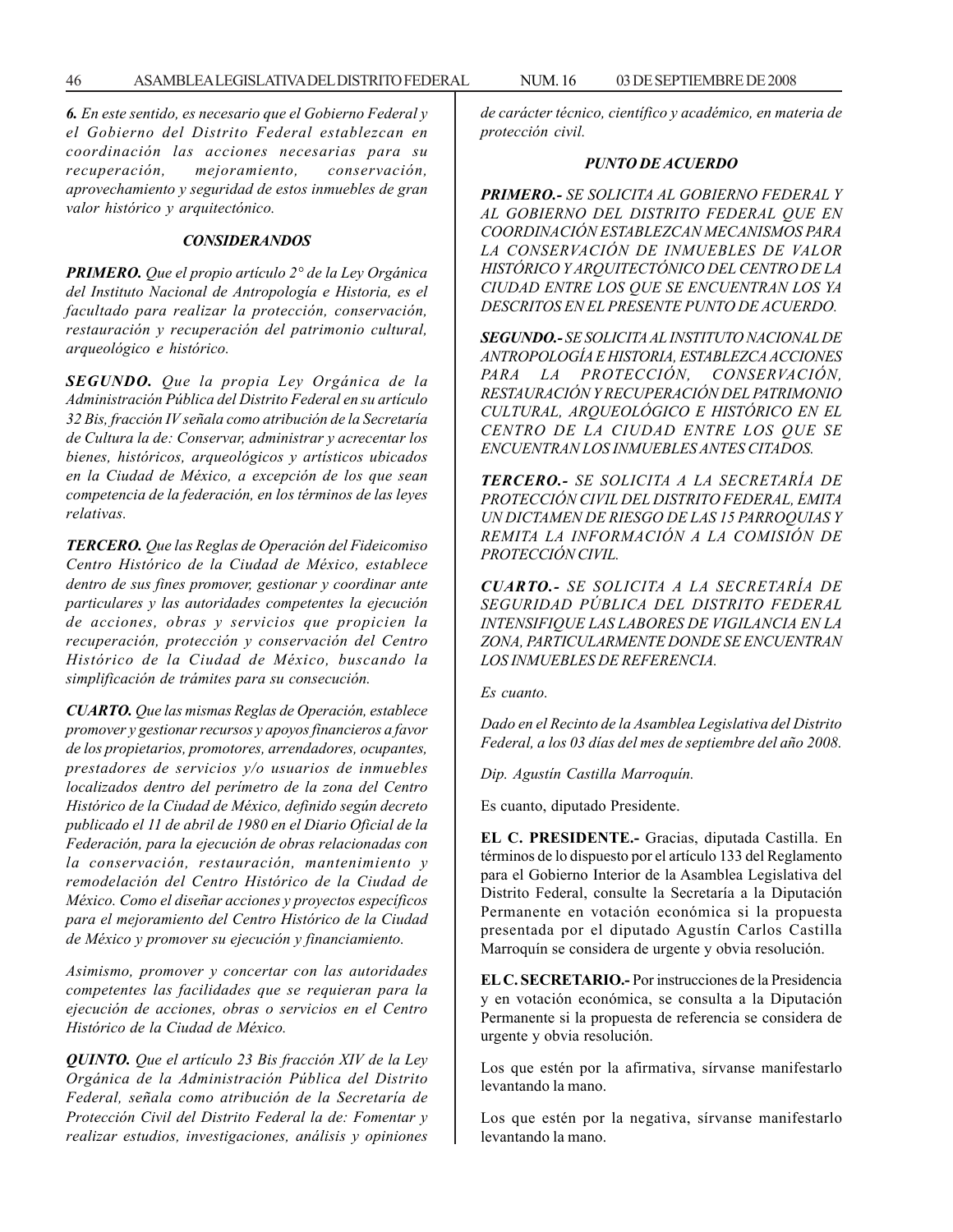Se considera de urgente y obvia resolución, diputado Presidente.

**EL C. PRESIDENTE**.- Gracias, diputado Secretario. Compañera diputada, compañeros diputados, está a discusión la propuesta. ¿Existen oradores en contra?

De no ser así, proceda la Secretaría a preguntar a la Diputación Permanente en votación económica si es de aprobarse la propuesta a discusión.

**EL C. SECRETARIO.-** Por instrucciones de la Presidencia y en votación económica, se pregunta a la Diputación Permanente si está a favor o en contra de la propuesta sometida a su consideración.

Los que estén por la afirmativa, sírvanse manifestarlo levantando la mano.

Los que estén por la negativa, sírvanse manifestarlo levantando la mano.

Aprobada la propuesta, diputado Presidente.

**EL C. PRESIDENTE.-** Gracias, diputado Secretario. Remítase a las autoridades correspondientes para los efectos legales a que haya lugar.

Para presentar una proposición con punto de Acuerdo por el que se solicita a la Secretaría de Seguridad Pública y a la Procuraduría General de Justicia, ambas del Distrito Federal, informe sobre el perfil antecedentes no delictivos y denuncias contra el personal de mando adscrito a las mismas, se concede el uso de la Tribuna al diputado Agustín Carlos Castilla Marroquín, del grupo parlamentario del Partido Acción Nacional.

## **EL C. DIPUTADO AGUSTÍN CARLOS CASTILLA MARROQUÍN.-** Con su permiso, diputado Presidente.

*PROPOSICIÓN CON PUNTO DE ACUERDO POR LA QUE SE SOLICITA A LA SECRETARÍA DE SEGURIDAD PÚBLICA Y PROCURADURÍA GENERAL DE JUSTICIA, AMBAS DEL DISTRITO FEDERAL, INFORMEN SOBRE EL PERFIL, ANTECEDENTES NO DELICTIVOS Y DENUNCIAS EN CONTRA DEL PERSONAL DE MANDO ADSCRITO A LAS MISMAS.*

## *DIP. XIUH GUILLERMO TENORIO ANTIGA*

*PRESIDENTE DE LA MESA DIRECTIVA DE LA DIPUTACIÓN PERMANENTE, DE LA ASAMBLEA LEGISLATIVA DEL DISTRITO FEDERAL, IV LEGISLATURA.*

*El suscrito Diputado Agustín Castilla Marroquín, integrante del grupo parlamentario del Partido Acción Nacional, con fundamento en lo dispuesto por los artículos, 17, fracción VI, de la Ley Orgánica de la Asamblea Legislativa del Distrito Federal y 133 del* *Reglamento para el Gobierno Interior de la Asamblea Legislativa del Distrito Federal, someto a consideración de esta Honorable Asamblea Legislativa, la presente PROPOSICIÓN CON PUNTO DE ACUERDO DE URGENTE Y OBVIA RESOLUCIÓN POR LA QUE SE SOLICITA A LA SECRETARÍA DE SEGURIDAD PÚBLICA Y PROCURADURÍA GENERAL DE JUSTICIA, AMBAS DEL DISTRITO FEDERAL, INFORMEN SOBRE EL PERFIL, ANTECEDENTES NO DELICTIVOS Y DENUNCIAS EN CONTRA DEL PERSONAL DE MANDO ADSCRITO A LAS MISMAS, de conformidad con los siguientes:*

### *ANTECEDENTES*

*1. Hace 4 años se efectúo una marcha en contra de la delincuencia, denominada ''Rescatemos México'', en donde la exigencia ciudadana se centró en pedir a las autoridades un combate real a la impunidad, prevención del delito, entre muchas otras enfocadas a pedir mayor seguridad para la población.*

*2. El pasado 30 de agosto del presente año, se realizó una segunda marcha por la seguridad y en contra de la violencia, denominada ''Iluminemos México'', efectuada simultáneamente en el Distrito Federal, en diversas Entidades Federativas e incluso en el extranjero, a la que acudieron miles de mexicanos, en donde la exigencia primordial es la seguridad y combate a la delincuencia.*

*3. Entre los puntos petitorios que expusieron los organizadores de la marcha, destacan, entre otros, la rendición de cuentas y programas de depuración, dignificación y profesionalización de los cuerpos policíacos y de los encargados de administrar y procurar justicia.*

*4. Lamentablemente, no sólo en el Distrito Federal, sino en todas las Entidades Federativas, el crimen organizado se ha infiltrado en las Instituciones encargadas de combatirlo, e incluso los mandos operativos de las mismas se han involucrado, cuestión que debe ser erradicada.*

*5. Uno de los factores que han propiciado la creciente inseguridad que vivimos es la negligencia y corrupción de los cuerpos policíacos que se ha traducido en altos niveles de impunidad, por lo que no importa que tan altas sean las penas si el delincuente sabe de antemano que el riesgo de ser detenido y castigado es mínimo.*

*Por ello, es importante supervisar el perfil, antecedentes y conductas de los mandos, tanto de la Secretaría de Seguridad Pública, como de la Procuraduría General de Justicia del Distrito Federal, particularmente de aquellos encargados de la prevención y persecución de los delitos que más agravian a la sociedad como homicidio, secuestro, delitos sexuales y robo con violencia.*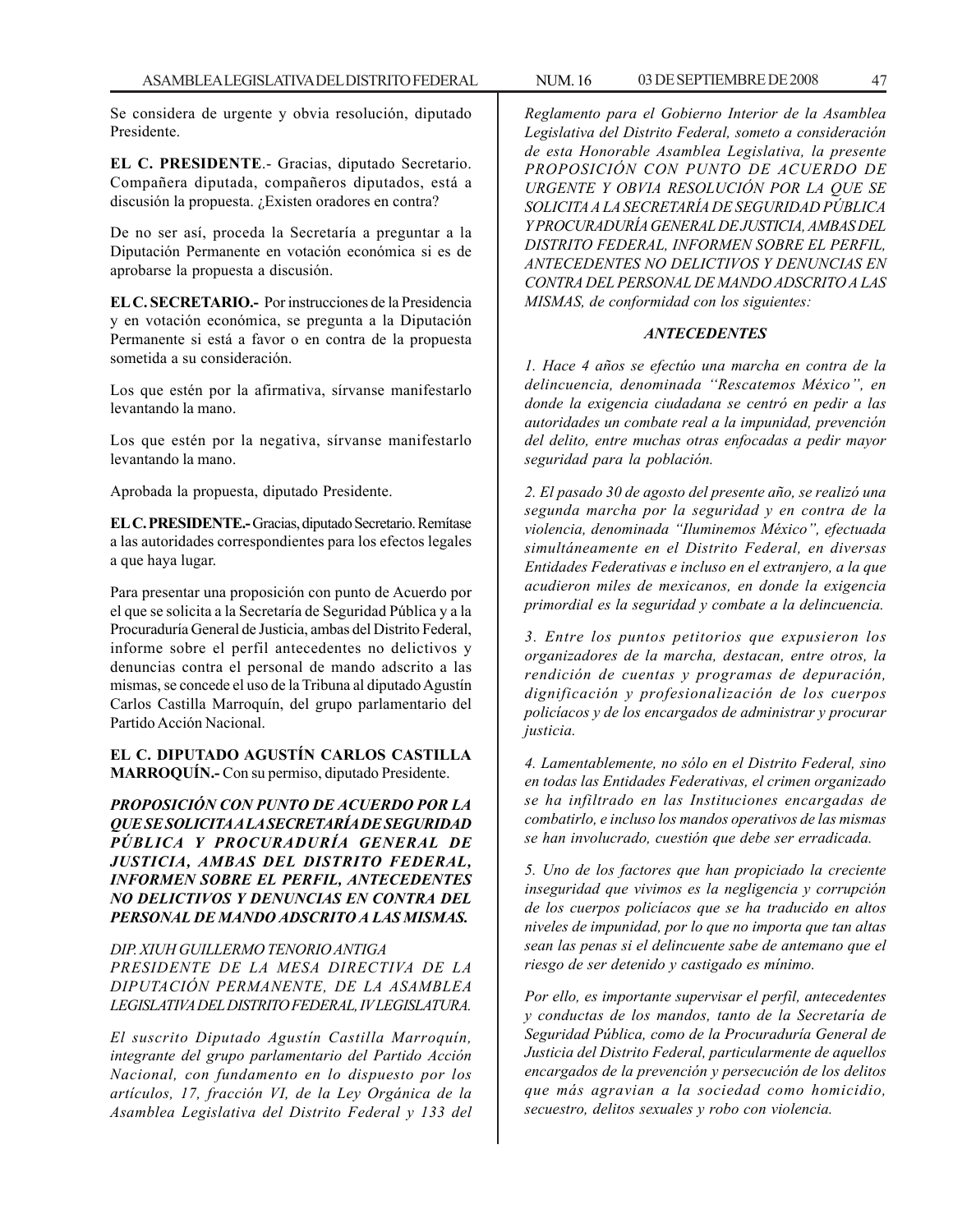## *CONSIDERANDOS*

*PRIMERO. Que ante el reclamo social de una mayor seguridad y prevención del delito, las instituciones encargadas de ello deben de contar con los mejores servidores públicos que efectivamente sirvan a la población, que garanticen un eficiente desempeño y que la misma ciudadanía pueda saber quienes son los encargados de esta vital tarea.*

*SEGUNDO. Que ante la exigencia ciudadana de contar con servidores públicos probos y eficientes, se solicita a la Secretaría de Seguridad Pública y Procuraduría General de Justicia del Distrito Federal, para que remitan información relativa a antecedentes penales, denuncias en contra de servidores públicos y perfil en general de los mismos.*

*TERCERO. Que conforme al artículo 18 fracción VII de la Ley Orgánica de la Asamblea Legislativa del Distrito Federal, es obligación de los Diputados representar los intereses de los ciudadanos y promover y gestionar la solución de los problemas y necesidades colectivas ante las autoridades competentes, como en la especie lo es la exigencia colectiva que significó la marcha del pasado 30 de agosto, en donde se solicita transparencia y profesionalismo en los encargados de la seguridad pública y la administración de justicia.*

*CUARTO. Que con las facultades que otorga el artículo 13 fracción VII de la Ley Orgánica de la Asamblea Legislativa del Distrito Federal, este Órgano Legislativo puede solicitar a la Administración Pública del Distrito Federal para el mejor desempeño de sus funciones, la información y documentación que considere necesaria.*

*QUINTO. Que como representantes populares, debemos garantizar a la ciudadanía el combate frontal a la corrupción e impunidad que pudiese estar inserto en las instituciones encargadas de combatir la delincuencia, por lo que resulta un contrasentido que se hayan dado casos en que los propios mandos de la policía preventiva o judicial, son quienes operan bandas delictivas, razón por la cual es necesario conocer el perfil de los encargados de esta tarea.*

*SEXTO. Que después de 4 años de realizarse una primer marcha multitudinaria en contra de la inseguridad, y a unos días de haberse efectuado otra similar, no se han dado respuestas claras por parte de la autoridad, entendiendo de antemano que esta problemática rebasa todo tinte político y partidista, por lo que es necesario realizar un frente común para combatir este flagelo social y dar pasos concretos más allá de discursos.*

*SÉPTIMO. Que de conformidad con el artículo 6° de la Constitución Política de los Estados Unidos Mexicanos, 3, 8, 11 y demás relativos de la Ley de Transparencia y* *Acceso a la Información Pública del Distrito Federal, se solicita la información pública que se detalla en el presente punto de acuerdo.*

*Por lo anterior, someto a consideración de ésta Asamblea Legislativa, la siguiente proposición con carácter de urgente y obvia resolución, al tenor del siguiente:*

### *PUNTO DE ACUERDO*

*ÚNICO.- SE SOLICITA A LA SECRETARÍA DE SEGURIDAD PÚBLICA Y A LA PROCURADURIA GENERAL DE JUSTICIA, AMBAS DEL DISTRITO FEDERAL, REMITAN A ESTA REPRESENTACION LA INFORMACIÓN QUE ADELANTE SE SOLICITA, RESPECTO DE LOS SIGUIENTES SERVIDORES PÚBLICOS: DE LA PROCURADURÍA GENERAL DE JUSTICIA, LOS TITULARES DE:*

- *SUBPROCURADURÍAS*
- *CONTRALORÍA INTERNA*
- *JEFATURA GENERAL DE LA POLICÍA JUDICIAL*
- *DIRECCIÓN GENERAL DE INVESTIGACIÓN CRIMINAL EN FISCALIAS CENTRALES y COMANDANCIAS DE INVESTIGACIONES ESPECIALES*
- *DIRECCIÓN GENERAL DE INVESTIGACIÓN CRIMINAL EN FISCALÍAS DESCONCENTRADAS Y COORDINADORES DE POLlCÍA JUDICIAL DESCONCENTRADAS*
- *COORDINACIÓN DE AGENTES DEL MINISTERIO PÚBLICO AUXILIARES DEL C. PROCURADOR*
- *FISCALÍAS CENTRALES (DE INVESTIGACIÓN PARA DELITOS SEXUALES; PARA HOMICIDIO; PARA ROBO DE VEHÍCULOS Y TRANSPORTE; PARA LA SEGURIDAD DE PERSONAS E INSTITUCIONES; ETC.)*
- *FISCALÍAS DESCONCENTRADAS*
- *MINISTERIOS PÚBLICOS*
- *AGENCIA INVESTIGADORA DE SEGURIDAD DE LAS PERSONAS*
- *DIRECCIÓN DE ATENCIÓN A DELITOS RELATIVOS A LA PRIVACIÓN ILEGAL DE LA LIBERTAD*
- *DIRECCIÓN GENERAL DEL ESTADO MAYOR DE LA POLlCÍA JUDICIAL DE LA SECRETARÍA DE SEGURIDAD PÚBLICA, LOS TITULARES DE:*
- *DIRECCIÓN GENERAL DE ASUNTOS INTERNOS*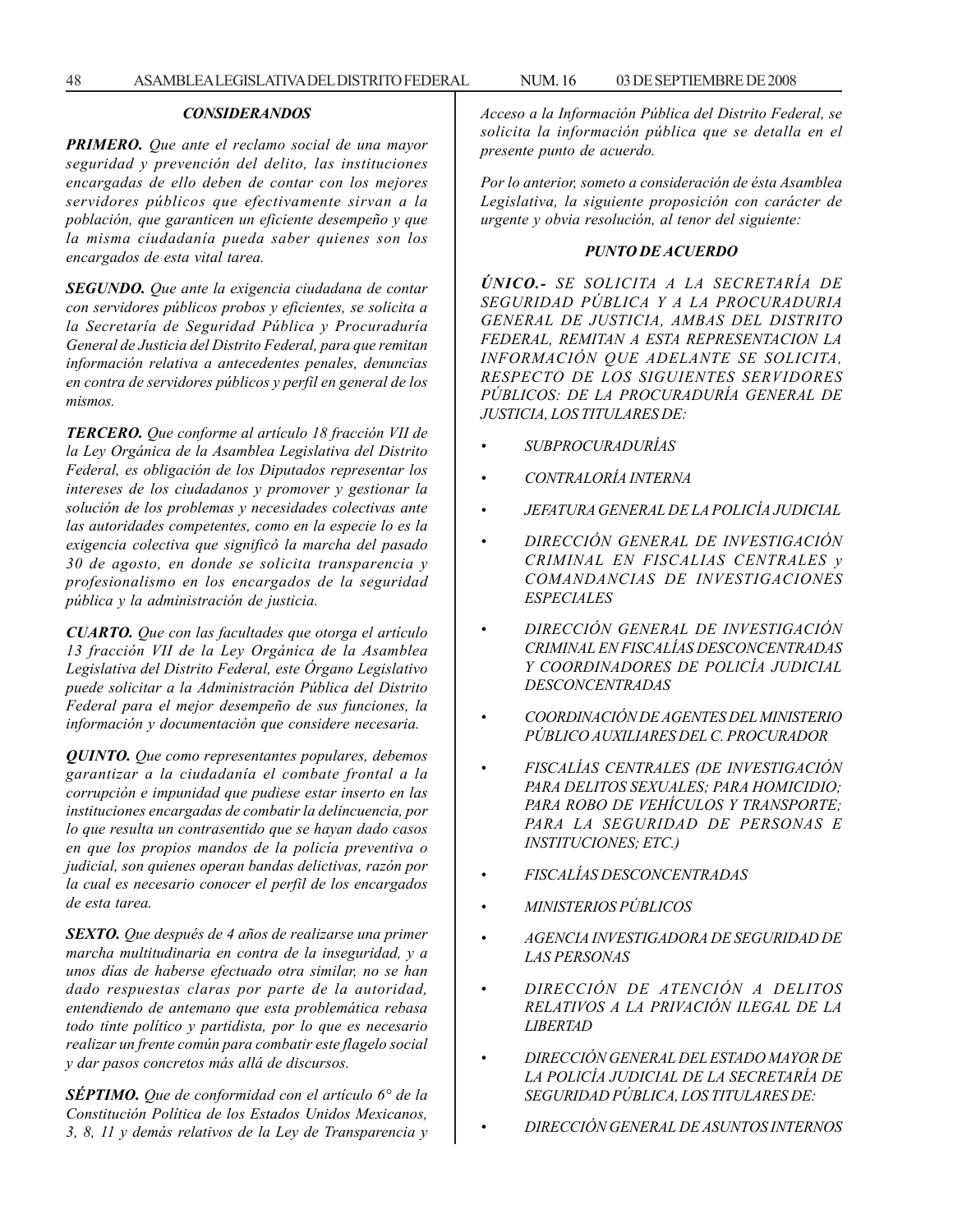- *DIRECCIÓN GENERAL DE LA POLICÍA SECTORIAL*
- *COORDINACIONES TERRITORIALES*
- *DIRECCIÓN GENERAL DE TRÁNSITO*
- *DIRECCIÓN DEL CONSEJO DE HONOR Y JUSTICIA E INTEGRANTES DEL MISMO*
- *DIRECCIÓN GENERAL DE AGRUPAMIENTOS*
- *DIRECCIÓN EJECUTIVA DE AGRUPAMIENTOS ''A''*
- *DIRECCIÓN DE LA POLICÍA METROPOLITANA GRUPO FUERZA DE TAREA, LOS SUBDIRECTORES Y J.U.D. DE LA MISMA*
- *DIRECCIÓN DE UNIDAD DE POLICÍA METROPOLITANA FEMENIL*
- *DIRECCIÓN EJECUTIVA DE AGRUPAMIENTOS ''B''*
- *DIRECCIÓN DE UNIDAD DE POLICÍA METROPOLITANA MONTADA*
- *DIRECCIÓN DE UNIDAD DE POLICÍA METROPOLITANA GRANADEROS ORIENTE, SUBDIRECTORES Y J.U.D. DE LA MISMA*
- *DIRECCIÓN DE UNIDAD DE POLICÍA METROPOLITANA GRANADEROS PONIENTE, SUBDIRECTORES Y J.U.D. DE LA MISMA*
- *DIRECCIÓN GENERAL DE PREVENCIÓN DEL DELITO*
- *DIRECCIÓN GENERAL DE ACCIONES PREVENTIVAS*
- *DIRECCIÓN OPERATIVA DE LA POLICÍA AUXILIAR, Y SUBDIRECTORES DE LA MISMA INFORMACION QUE SE SOLICITA:*

*1. SI HAN SIDO DENUNCIADOS:*

- *POR DELITO ANTE EL MINISTERIO PÚBLICO,*
- *POR FALTA ADMINISTRATIVA ANTE LA CONTRALORÍA,*
- *POR VIOLACIÓN A DERECHOS HUMANOS ANTE LA COMISIÓN DE DERECHOS HUMANOS DEL DISTRITO FEDERAL, O*
- *DENUNCIADOS ANTE EL CONSEJO DE HONOR Y JUSTICIA O ASUNTOS INTERNOS DE LAS MISMAS,*

*2. ESTADO PROCESAL DE LAS DENUNCIAS O QUEJAS, Y SUS RESOLUCIONES RESPECTIVAS*

*3. SISTEMA DE EVALUACION DE CONFIANZA QUE SE LE HAYA APLICADO, ASÍ COMO ÚLTIMA EVALUACION Y RESULTADOS*

- *4. CARTA DE NO ANTECEDENTES PENALES*
- *5. HOJA DE SERVICIOS*

*6. EXPERIENCIA EN LA MATERIA*

*7. PRÁCTICA DE EXÁMENES TOXICOLÓGICOS Y RESULTADOS ASIMISMO, SE SOLICITA A LA PROCURADURÍA GENERAL DE LA REPÚBLICA Y A LA SECRETARÍA DE SEGURIDAD PÚBLICA FEDERAL, LA INFORMACIÓN SOLICITADA EN EL PRESENTE PUNTO DE ACUERDO, RESPECTO A LOS ELEMENTOS ADSCRITOS EN EL DISTRITO FEDERAL LA INFORMACIÓN OBTENIDA SERÁ REMITIDA POR ESTA REPRESENTACIÓN A LAS COMISIONES DE ADMINISTRACIÓN Y PROCURACIÓN DE JUSTICIA Y DE SEGURIDAD PÚBLICA DE ESTE ÓRGANO LEGISLATIVO PARA SU CONOCIMIENTO Y ANALISIS.*

*Dado en el Recinto de la Asamblea Legislativa del Distrito Federal, a los 3 días del mes de Septiembre del año 2008.*

*Dip. Agustín Carlos Castilla Marroquín.*

Es cuanto, diputado Presidente.

**EL C. PRESIDENTE.-** Gracias, diputado Castilla. En términos de lo dispuesto por el artículo 133 del Reglamento para el Gobierno Interior de la Asamblea Legislativa del Distrito Federal, consulte la Secretaría a la Diputación Permanente en votación económica si la propuesta presentada por el diputado Agustín Carlos Castilla Marroquín se considera de urgente y obvia resolución.

**EL C. SECRETARIO.-** Por instrucciones de la Presidencia y en votación económica, se consulta a la Diputación Permanente si la propuesta de referencia se considera de urgente y obvia resolución.

Los que estén por la afirmativa, sírvanse manifestarlo levantando la mano.

Los que estén por la negativa, sírvanse manifestarlo levantando la mano.

Se considera de urgente y obvia resolución, diputado Presidente.

**EL C. PRESIDENTE.-** Gracias, diputado Secretario. Compañera diputada, compañeros diputados, está a discusión la propuesta. ¿Existen oradores en contra?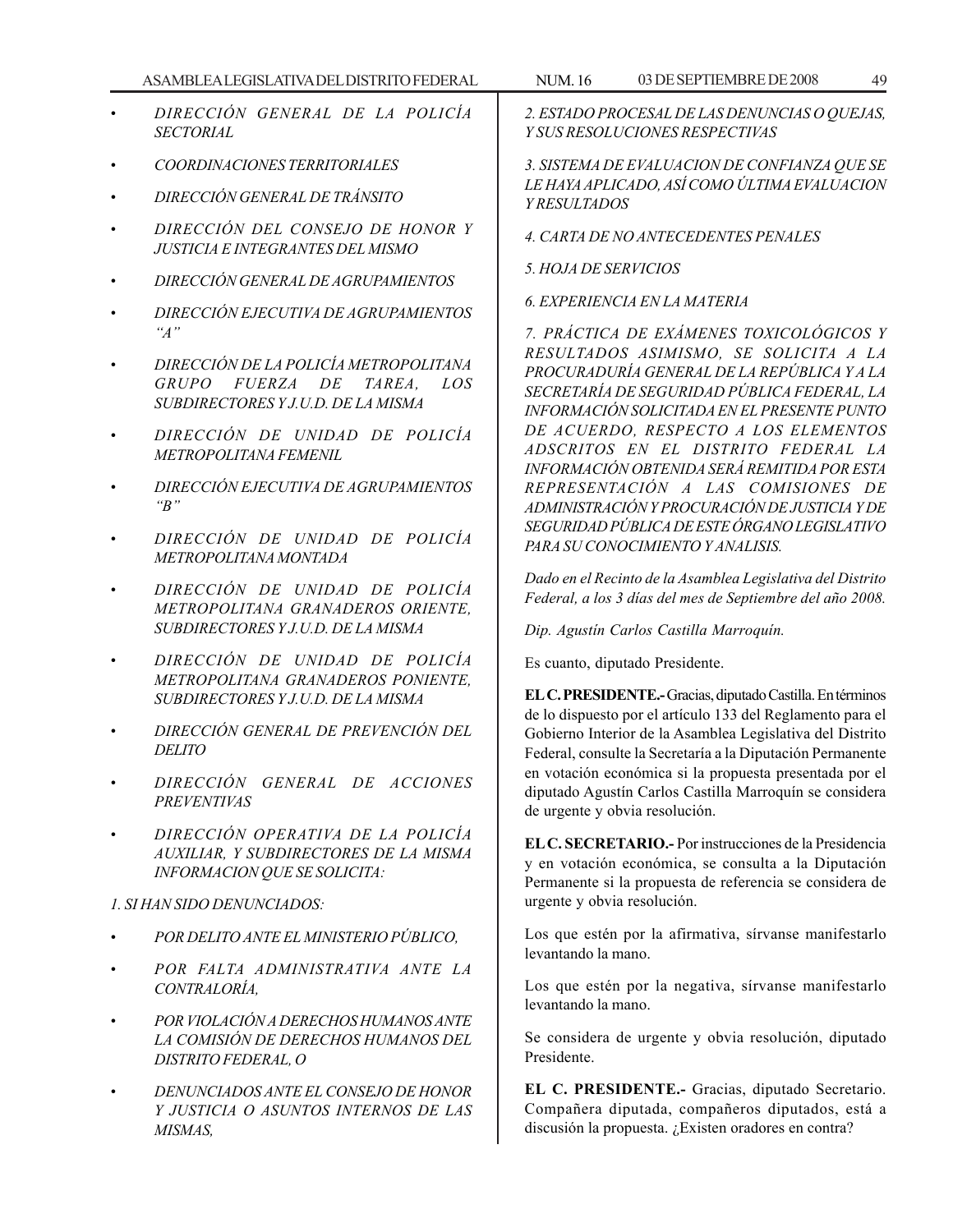El diputado Martínez Della Rocca y el diputado Humberto Morgan Colón.

### ¿Oradores en pro?

El diputado Castilla Marroquín y la diputada Kenia López Rabadán.

En consecuencia se concede el uso de la Tribuna al diputado Martínez Della Rocca, hasta por 10 minutos para hablar en contra de la propuesta.

## **EL C. DIPUTADO SALVADOR PABLO MARTÍNEZ DELLA ROCCA.-** Compañeros:

Obviamente me apunto como orador en contra para poder hablar. En realidad no estoy en contra de la propuesta, sólo tengo algunas observaciones, observaciones fraternales.

Miren ustedes, decía Max Weber, un gran sociólogo, que el Estado, así definía al Estado, ''el Estado, decía Max Weber, es el monopolio de la violencia legítima'', y cuando hablaba del concepto de legitimidad estaba implícito el concepto de cultura y educación. No hay legitimidad si no hay dirección cultural; no hay legitimidad si no hay dirección educativa.

Incluso si ustedes ven La Jornada, de hoy, en la contraportada, viene Lula con las manos manchadas de petróleo, o llenas de petróleo, diciendo que está muy contento y que le da gracias a Dios por haber descubierto un gran yacimiento petrolero en aguas profundas, pero lo importante es lo que dice, ''estos recursos serán utilizados para combatir la pobreza y apoyar la educación''.

En nuestro país a educación y a cultura no le cae una sola gota de petróleo. No le cae. Es más de los excedentes petroleros siempre se meten en complicaciones los Secretarios de Hacienda cuando van a la Cámara Federal a que uno les pregunte a dónde se van los excedentes petroleros y los excedentes petroleros que hemos tenido en los últimos años han roto toda la historia de ingresos a este país por ingresos petroleros. Sin embargo no cae nada a educación y a cultura.

¿Por qué lo digo? Porque el problema de la delincuencia como lo sabe muy bien nuestros compañeros, está directamente relacionado con el problema de la cultura y el problema de la educación. Un pueblo educado, un pueblo culto, es un pueblo que, como decía y lo dije la vez pasada, haciendo alusión a una carta que le mandaba Albert Einstein a Sigmund Freud y le preguntaba ¿Por qué el hombre siempre está en guerra? Y Sigmund Freud le contestaba, será por el animal que llevamos dentro y decía Sigmun Freud a Albert Einstein una frase extraordinaria, por eso, Albert, todo lo que trabaja por educación y cultura labora contra la guerra.

Lo que estamos viviendo en este país, compañeros y compañeras, por desgracia, no es la definición weberiana de Estado de que el Estado es el monopolio de la violencia legítima. Parece que lo que estamos viviendo aquí es el monopolio de la violencia ilegítima lo cual traería por consecuencia una discusión muy de fondo de cómo restituir al Estado Mexicano en términos de la definición weberiana.

Miren ustedes, el compañero que me antecedió dijo una frase ''la violencia no se va a combatir con discursos''. Estoy totalmente de acuerdo con usted, pero también le voy a decir una cosa con todo el respeto que me merece, ''tampoco se combate con manifestaciones''. Le voy a explicar por qué.

Porque si a los narcos y al crimen organizado no les importa los cientos y cientos de soldados, miles de soldados, tanques, operativos militares en casi todo el país, si no les importa eso, ¿usted cree, la verdad, que les va a importar una manifestación ciudadana?

Ahora ¿por qué apoyo la marcha? Porque es una manifestación de la ciudadanía que repudia a estos narcotraficantes y repudia al crimen organizado. Es una manifestación de la ciudadanía justa, correcta, de expresarse entre miles y miles de ciudadanos, plural, etcétera, y apoyo la marcha como la apoyé hace 4 años. Sin embargo, si nos ponemos y retomamos el señalamiento que hace el diputado que me antecedió, no se combate con discursos, tampoco con marchas, pero las marchas son una manifestación de la ciudadanía de que está harta, de que está harta.

En consecuencia yo no estoy en contra del punto de acuerdo. Yo simplemente quiero dar una argumentación en términos de que necesitamos urgentemente destinar más dinero a educación, a cultura, a salud, a generación de empleo, en un país con, dice Julio Boltvinik y el Banco Mundial, que tenemos 70 por ciento de pobres y más de 40 millones en pobreza extrema, cuando tenemos tantos rechazados en las universidades, rechazados en el bachillerato, cuál es el futuro de los jóvenes que no tienen educación y no tienen empleo, uno de esos es precisamente delinquir, es precisamente incorporarse a ganar dinero fácil haciendo actos verdaderamente terroríficos.

Como decía en La Jornada una leyenda ''este país'', en la rayuela de La Jornada, ''este país está descabezado''. Salió cuando los 12 descabezados que encontraron en Yucatán.

Entonces sí el problema es extraordinariamente grave, extraordinariamente grave, pero yo le pediría a los compañeros del Partido Acción Nacional que retomemos lo que pasó la semana antepasada.

La semana antepasada votamos aquí una propuesta que decía que todas las personas, empresarios, restauranteros, etcétera, que se veían afectados por las obras que se hacían en el Gobierno Federal que fueran de alguna manera recompensados, y ustedes dijeron que estaban de acuerdo siempre y cuando se incorporara también a las obras que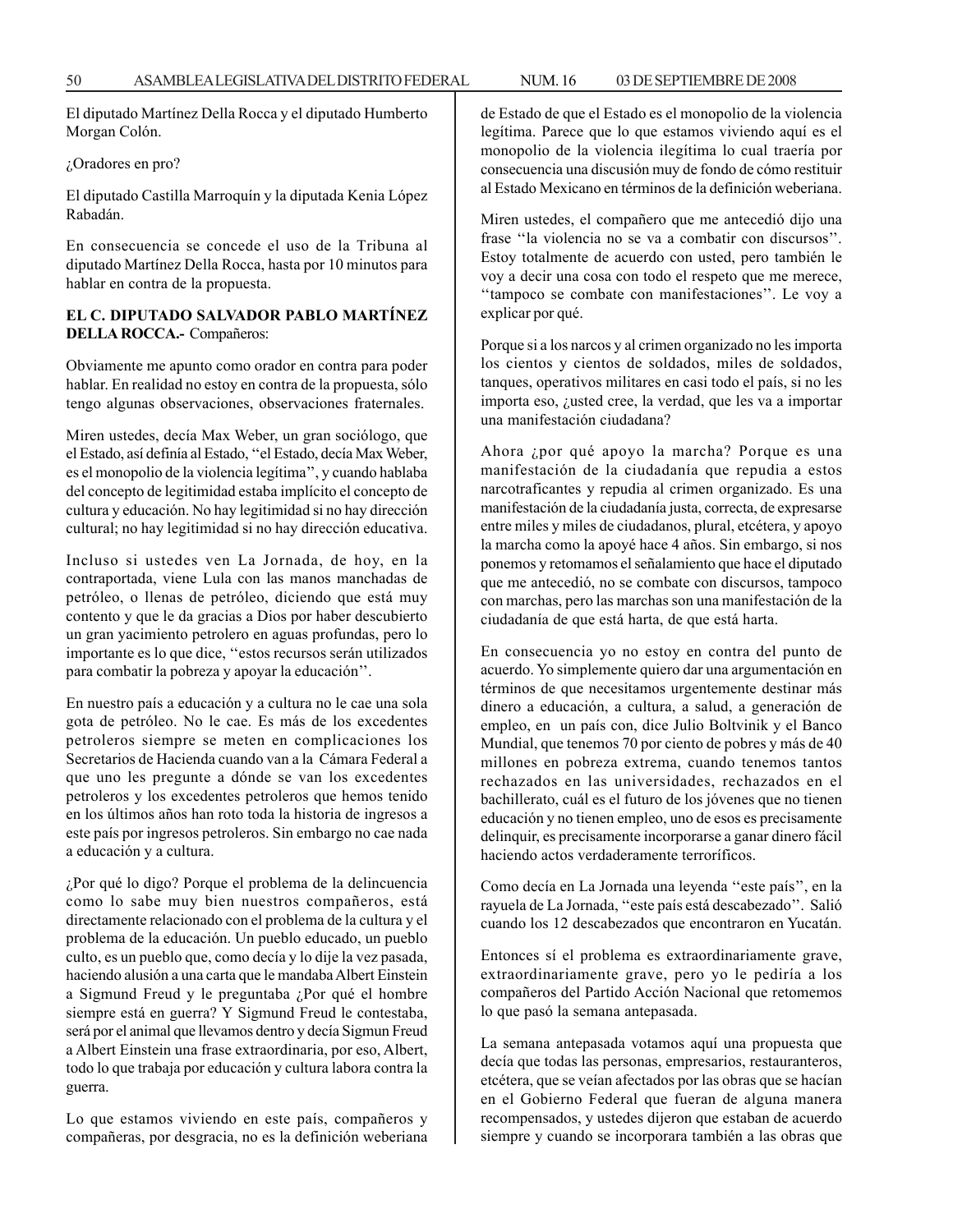se hacen en el Distrito Federal, y nosotros apoyamos la propuesta.

En esta ocasión yo voy a hacer la propuesta al revés, estoy de acuerdo con lo que usted plantea, pero también exijamos que el Gobierno Federal, exactamente como usted lo plantea para el Gobierno del Distrito Federal nos mande la información detallada de qué gente es la que está trabajando en la Procuraduría, qué gente está trabajando en la Seguridad y con eso creo que tenemos derecho a tener esa información y estoy de acuerdo en lo que usted plantea.

Eso es todo.

**EL C. PRESIDENTE.-** Gracias, diputado Martínez Della Rocca. Para hablar en pro de la propuesta, tiene el uso de la tribuna el diputado Agustín Carlos Castilla Marroquín, hasta por 10 minutos.

## **EL C. DIPUTADO AGUSTÍN CARLOS CASTILLA MARROQUÍN.-** Con su permiso, diputado Presidente.

Sin duda para combatir la inseguridad, para combatir la delincuencia se requieren acciones en el corto y en el largo plazo y debemos hacerlas desde todos esos frentes y coincido plenamente con el diputado Martínez Della Rocca en que uno de los elementos fundamentales es el impulso a la educación y a la cultura. Creo que en eso no hay discrepancia alguna, por el contrario.

Sin embargo esta marcha es una expresión legítima de la ciudadanía que ha repudiado las acciones delincuenciales que se han dado con mayor recurrencia en los últimos meses, pero también es una marcha de reclamo y de exigencia a todos nosotros, y no podemos hacer caso omiso de ello.

Necesitamos dar respuestas claras porque estamos cerca de que la ciudadanía en su conjunto, más allá de ideologías, más allá de situaciones particulares, nos digan que se larguen todos, como ha pasado en otros países. Necesitamos honrar el cargo y necesitamos dar respuesta a los justos reclamos de la ciudadanía.

En este sentido la petición es muy simple, tenemos derecho a conocer a quiénes hemos contratado para cuidarnos, y comparto, no solamente a nivel local, también a nivel federal, y en este sentido, si no, de lo contrario sería difícil procesar la información, porque la intención no solamente es obtenerla, sino que en las Comisiones respectivas, como es la Comisión de Seguridad Pública y la Comisión de Administración y Procuración de Justicia, podamos analizar la información que nos proporcionen, que adicionemos también a los elementos de la Secretaría de Seguridad Pública Federal y de la Procuraduría General de la República adscritos al Distrito Federal, de lo contrario sería verdaderamente imposible procesar la información a nivel nacional.

No sé si esté de acuerdo el diputado Martínez Della Rocca.

Gracias, diputado Presidente.

**EL C. PRESIDENTE.-** Gracias, diputado Agustín Castilla. Esta Presidencia le preguntaría al diputado Morgan si desea mantenerse en el uso de la Tribuna.

Para hablar en contra de la propuesta, se concede el uso de la tribuna al diputado Morgan, hasta por 10 minutos.

**EL C. DIPUTADO HUMBERTO MORGAN COLÓN.-** Gracias, diputado Presidente.

En realidad me he inscrito en contra de la propuesta bajo su concepción original. Hoy que el diputado Salvador Martínez ha hecho esta propuesta y la ha aprobado también el diputado Agustín Castilla, sólo me gustaría primero coincidir en ella, creo que es algo muy importante que pudiéramos retomar.

El diputado Agustín Castilla de manera muy clara, me parece, precisa y además adecuada ha comentado que hay un reclamo y una exigencia a todos nosotros, y eso nos implica a todos los partidos políticos, a todos los diputados, a todos los servidores públicos, y evidentemente esta intención de sentirnos comprometidos es el ánimo de la gente, no quiere más controversias, no quiere más indisposiciones en un tema tan difícil para todos nosotros.

Sí me gustaría mucho destacar que no sólo con la información que vamos a solicitar y que seguramente será entrega por los Ejecutivos, de manera particular por el Ejecutivo Federal en cuanto a los servidores públicos para el Distrito Federal y el Ejecutivo Local en cuanto hace a las policías y procuradurías, sí sería muy interesante destacar que no sólo vamos a erradicar la violencia o los asesinatos o los ajusticiamientos o el narcotráfico con propuestas o con información, tenemos que empezar a trabajar en disminuir la brecha de disparidad que tenemos en este país.

Tenemos que empezar a trabajar con base en que los 300 mil jóvenes que se quedan anualmente sin ingreso a una universidad tengan un espacio para hacerlo.

Tenemos que trabajar en la lógica de que hoy más de 19 millones de personas se encuentran en una crisis alimentaria, al iniciar este sexenio en el año 2006 había sólo 14, hemos crecido de manera exponencial.

Hoy México tiene el presupuesto federal más grande y más importante de toda la historia, tenemos subejercicio federal en los rubros del campo, de programas de desarrollo social, y en ese sentido también pudiéramos enfocar nuestras baterías y pudiéramos también limitar esta brecha.

Ustedes saben que los diez hombres más ricos o los emporios más ricos de este país, encabezados por Carlos Slim, para finalizar con los dueños de Soriana, tienen una cantidad impresionante de dinero y una disparidad impresionante con estos 19 millones de personas.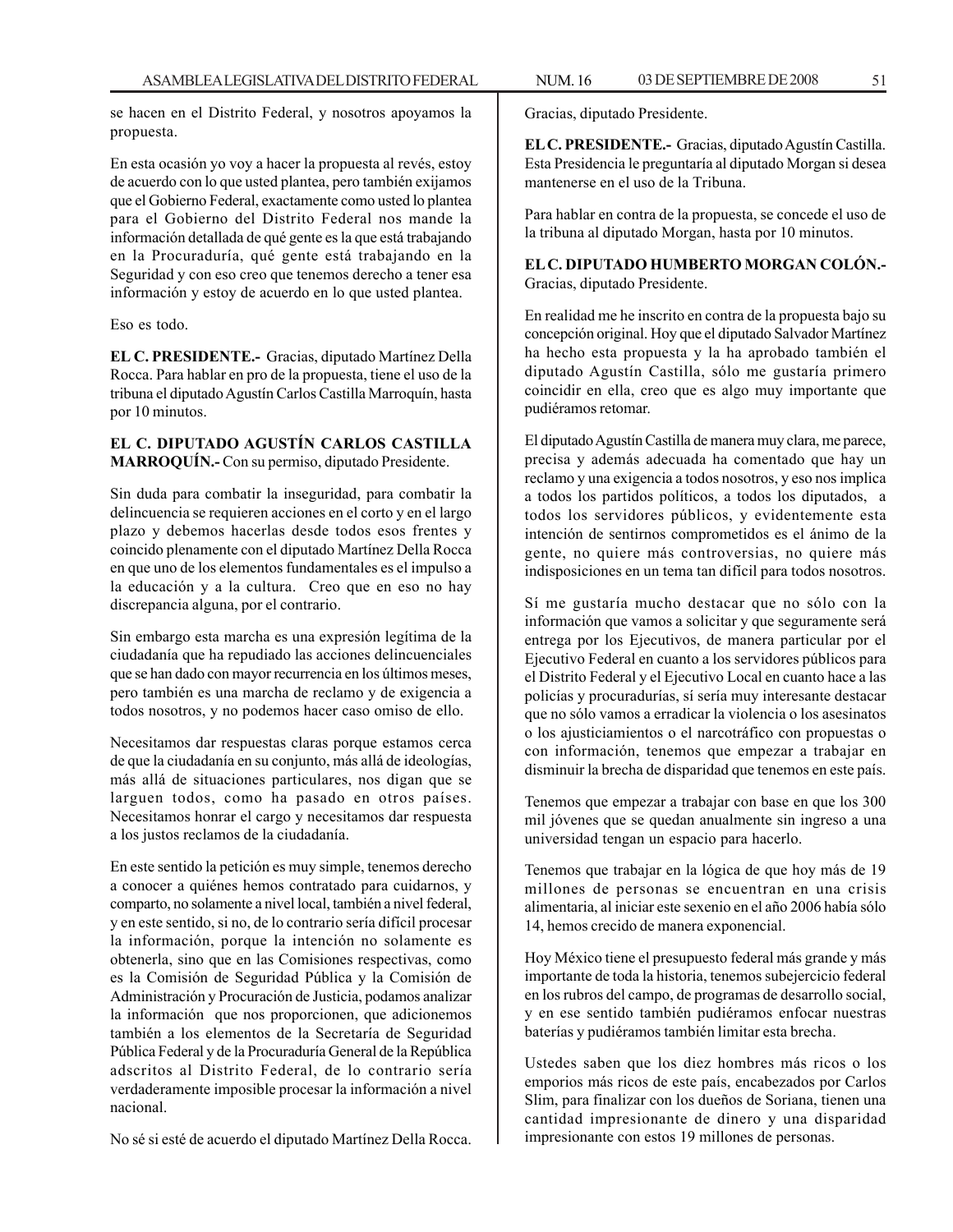Mientras no podamos generar recursos del petróleo y de otros insumos y otros impuestos a la educación, a la alimentación, a la oportunidad, una nueva construcción de una política de jóvenes seguiremos inmersos.

Mientras siga esta denuncia de los propios narcotraficantes con mantas en todo el país, que el titular del Ejecutivo Federal está asumiendo contubernio con un grupo de narcotraficantes, tampoco vamos a poder.

Por eso es que apoyamos la propuesta bajo esta situación que han comentado los diputados Salvador y Agustín Castilla, y de esta manera estaremos votando a favor.

Es cuanto, diputado Presidente.

**EL C. PRESIDENTE.-** Gracias, diputado Morgan. Le preguntaría a la diputada Kenia López si desea hacer uso de la tribuna.

**LA C. DIPUTADA KENIA LÓPEZ RABADÁN (Desde su curul).-** Declino.

**EL C. PRESIDENTE.-** En consecuencia el rogaría al diputado Ramírez del Valle si me puede ayudar con las funciones de Secretario.

Proceda la Secretaría a preguntar a la Diputación Permanente en votación económica si es de aprobarse la propuesta a discusión.

## **EL C. SECRETARIO DIPUTADO DANIEL RAMÍREZ DEL**

**VALLE.-** Por instrucciones de la Presidencia y en votación económica, se pregunta a la Diputación Permanente si está a favor o en contra de la propuesta sometida a consideración.

Los que estén por la afirmativa, sírvanse manifestarlo levantando la mano.

Los que estén por la negativa, sírvanse manifestarlo levantando la mano.

Aprobada la propuesta, diputado Presidente.

**EL C. PRESIDENTE.-** Gracias diputado Secretario. Remítase a las autoridades correspondientes para los efectos legales a que haya lugar.

Para presentar una proposición con punto de acuerdo por el que se exhorta al Sistema de Aguas de la Ciudad de México para que en el Programa Operativo Anual de 2009 incluya la sustitución del sistema de drenaje en las delegaciones Iztapalapa, Miguel Hidalgo y Álvaro Obregón, principalmente en las zonas donde existen grietas y minas, se concede el uso de la tribuna al diputado Daniel Salazar Núñez, del grupo parlamentario del Partido de la Revolución **Democrática** 

**EL C. DIPUTADO DANIEL SALAZAR NÚÑEZ.-** Muchas gracias, diputado Presidente. Con su venia.

*PROPOSICIÓN CON PUNTO DE ACUERDO MEDIANTE LA CUAL SE EXHORTA AL SISTEMA DE AGUAS DE LA CIUDAD DE MÉXICO PARA QUE EN EL POA DE 2009 INCLUYA EL INICIO DE LA SUSTITUCIÓN DEL SISTEMA DE DRENAJE EN LAS DELEGACIONES IZTAPALAPA, MIGUEL HIDALGO Y ÁLVARO OBREGÓN, PRINCIPALMENTE DE LAS ZONAS DONDE EXISTEN GRIETAS Y MINAS.*

*03 de septiembre de 2008*

*DIP. XIUH GUILLERMO TENORIO ANTIGA C. PRESIDENTE DE LA MESA DIRECTIVA DE LA DIPUTACIÓN PERMANENTE DE LA ASAMBLEA LEGISLATIVA DEL DISTRITO FEDERAL, IV LEGISLATURA*

#### *PRESENTE*

*El .suscrito Diputado Daniel Salazar Núñez, integrante del grupo parlamentario del Partido de la Revolución Democrática, en la Asamblea Legislativa del Distrito Federal, IV Legislatura, con fundamento en los artículos 17 fracción VI, 18 fracción VII, 36 fracción V, VII de la Ley Orgánica de la Asamblea Legislativa del Distrito Federal; 133 del Reglamento Interior de la Asamblea Legislativa del Distrito Federal, someto a consideración de este órgano legislativo por urgente y obvia resolución la PROPOSICIÓN CON PUNTO DE ACUERDO MEDIANTE LA CUAL SE EXHORTA AL SISTEMA DE AGUAS DE LA CIUDAD DE MÉXICO PARA QUE EN EL POA DE 2009 INCLUYA EL INICIO DE LA SUSTITUCIÓN DEL SISTEMA DE DRENAJE EN LAS DELEGACIONES IZTAPALAPA, MIGUEL HIDALGO Y ÁLVARO OBREGÓN, PRINCIPALMENTE DE LAS ZONAS DONDE EXISTEN GRIETAS Y MINAS, al tenor de la siguiente:*

## *EXPOSICIÓN DE MOTIVOS*

*1.- Derivado del diagnóstico delegacional elaborado por la Comisión de Gestión Integral del Agua, de acuerdo a los datos que las propias delegaciones proporcionaron, se tiene registrado que el problema de grietas y minas es más proliferante en las Delegaciones Iztapalapa, Álvaro Obregón y Miguel Hidalgo.*

*2.- El problema de las grietas y los asentamientos diferenciales y generales se han incrementado por la desmesurada extracción de agua potable que se ha realizado al subsuelo de la Ciudad en los últimos 200 años.*

*3.- Que la reactivación de las grietas y Minas ponen en peligro la integridad física y material de los vecinos asentados en esas zonas, mismas que se ubican principalmente en las delegaciones Iztapalapa, Álvaro Obregón y Miguel Hidalgo.*

*4.- Por la interacción del agua y la tierra en el subsuelo, se acelera el crecimiento de las grietas y minas por el efecto de la erosión en los puntos de fugas.*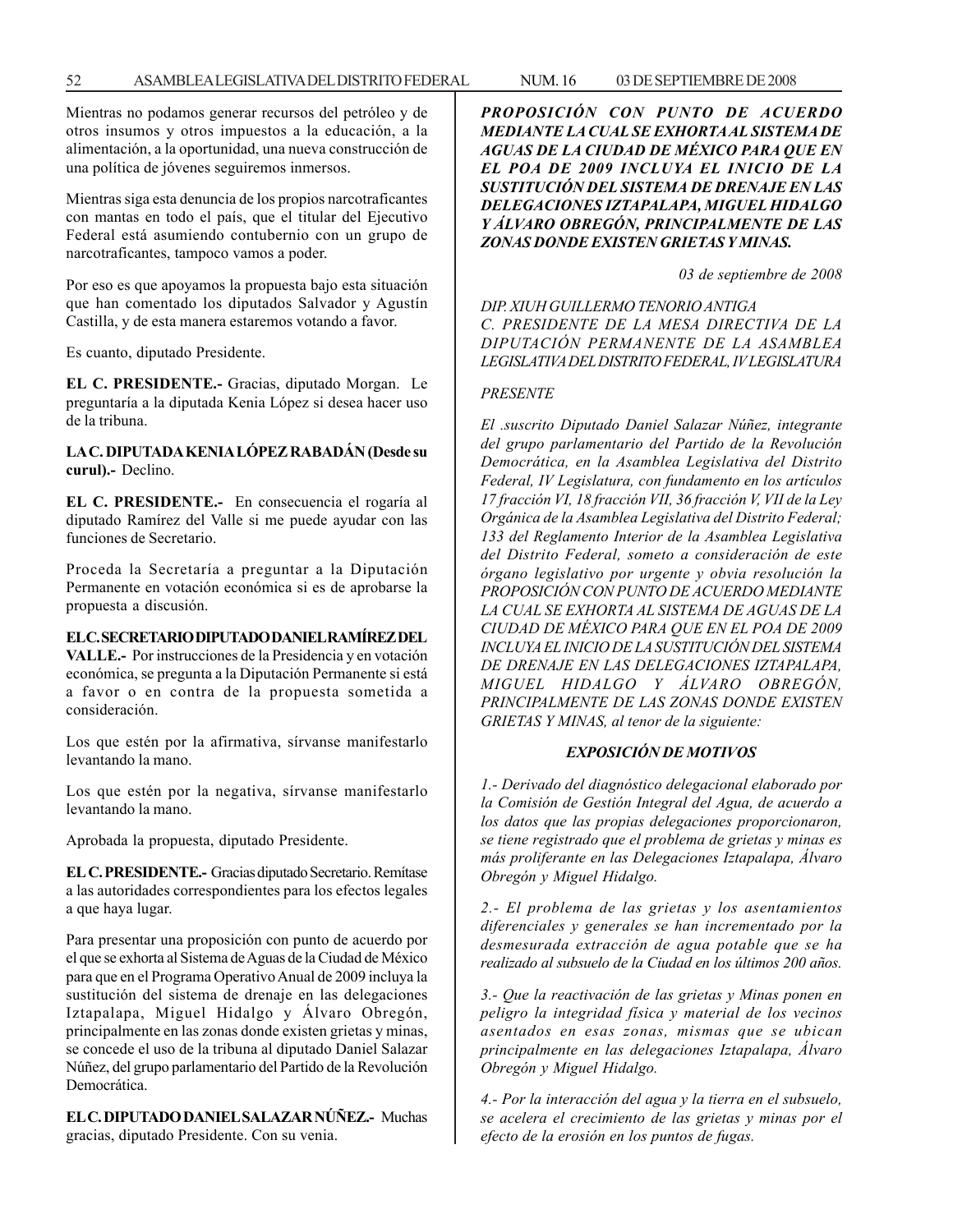*5.- Que para evitar en lo posible las fugas de agua potable en zona de grietas, el Sistema de Aguas de la Ciudad de México y la Delegación lztapalapa han sustituido aproximadamente 1,150 Kilómetros de red secundaria, por lo que se hace indispensable se le dé atención también a la sustitución en la red secundaria de drenaje.*

*6.- Las redes de drenaje existentes son en su gran mayoría de material de concreto, y en algunos casos son de barro, por lo que ante un ligero sismo o por reactivación de grieta, tienden a romperse, liberando con esto agua limpia o negra, misma que busca su salida, hasta encontrar alguna hendidura por la que se va, creándose la erosión que hace crecer grieta o caverna de mina.*

*7.- Con la sustitución de los tubos antiguos de concreto, por los de polietileno de alta densidad, especialmente diseñados para drenaje, se presentarían menos fugas y por ende se garantiza la no aparición de grietas ni la expansión de minas por este concepto.*

*8.- El Jefe Delegacional de Álvaro Obregón, estableció que existen 20 mil viviendas que se encuentran en una franja de cien kilómetros, a la orilla tanto de ríos como de barrancas, las cuales también se encuentran en permanente riesgo, dando un total de 600 puntos de alto riesgo en 84 colonias asentadas en zona de minas en la delegación Álvaro Obregón.*

*Existen aproximadamente 3 millones de personas que habitan en áreas sísmicas, más de 11 mil 500 viven cerca de 74 barrancas propensas a deslaves, y 121 escuelas públicas se ubican cerca de taludes. En consecuencia, este riesgo se observa en 61 colonias localizadas en las delegaciones Álvaro Obregón, Cuauhtémoc, Gustavo A Madero, Venustiano Carranza, Cuajimalpa, Iztapalapa, Magdalena Contreras y Xochimilco.*

*9.- En el 2005, la propia Delegación Miguel Hidalgo estima que aproximadamente 25 mil casas se localizaban a sentadas sobre minas, lo cual en temporadas de lluvias generaba incertidumbre y preocupación de que se fueran a socavar y por ende hundirse las casas.*

*Por lo anterior, el grupo parlamentario del Partido de la Revolución Democrática, estima que es de singular*

*importancia exhortar al Sistema de Aguas de la Ciudad de México para que en el presupuesto a discutirse en el mes de diciembre en la Asamblea Legislativa del Distrito Federal, incluya el presupuesto necesario para sustituir la red de drenaje, principalmente de las zonas con grietas y minas, valorando los siguientes:*

### *CONSIDERANDOS*

*Primero.- Que una de las obligaciones del Gobierno del Distrito Federal es la de procurar el bienestar social y dotar de servicios e infraestructura urbana a los habitantes del Distrito Federal, así como garantizar la sustentabilidad del agua y minimizar los riesgos que generan las grietas y minas para los habitantes de la Ciudad de México, en especifico de los que habitan en las delegaciones Iztapalapa, Álvaro Obregón y Miguel Hidalgo.*

*Segundo.- Que de acuerdo a las atribuciones que le son asignadas a la Asamblea Legislativa del Distrito Federal, como órgano de representación y gestión social; se realiza atento exhorto al Sistema de Aguas de la Ciudad de México, para que en su POA contemple el presupuesto suficiente para la sustitución del drenaje en las zonas de grietas y minas.*

*Tercero.- Que de conformidad a lo dispuesto por el artículo 7 de la Ley de Aguas del Distrito Federal, el Sistema de Aguas de la Ciudad de México es el Órgano ''Desconcentrado de la Administración Pública del Distrito Federal, adscrito a la Secretaría del Medio Ambiente, cuyo objeto principal es la operación de la infraestructura hidráulica y la prestación del servicio público de agua potable, drenaje y alcantarillado, así como el tratamiento y reuso de aguas residuales, que fungirá como auxiliar de la Secretaría de Finanzas en materia de servicios hidráulicos conforme a lo dispuesto en el Código Financiero del Distrito Federal.*

*Cuarto.- Que para el caso de Iztapalapa, se tiene detectado que en 34 colonias y Unidades Habitacionales, se requiere urgentemente la sustitución de la red secundaria de drenaje en una longitud de 496,051 metros lineales, beneficiando directamente a una población de 177,916 habitantes, de acuerdo al siguiente cuadro:*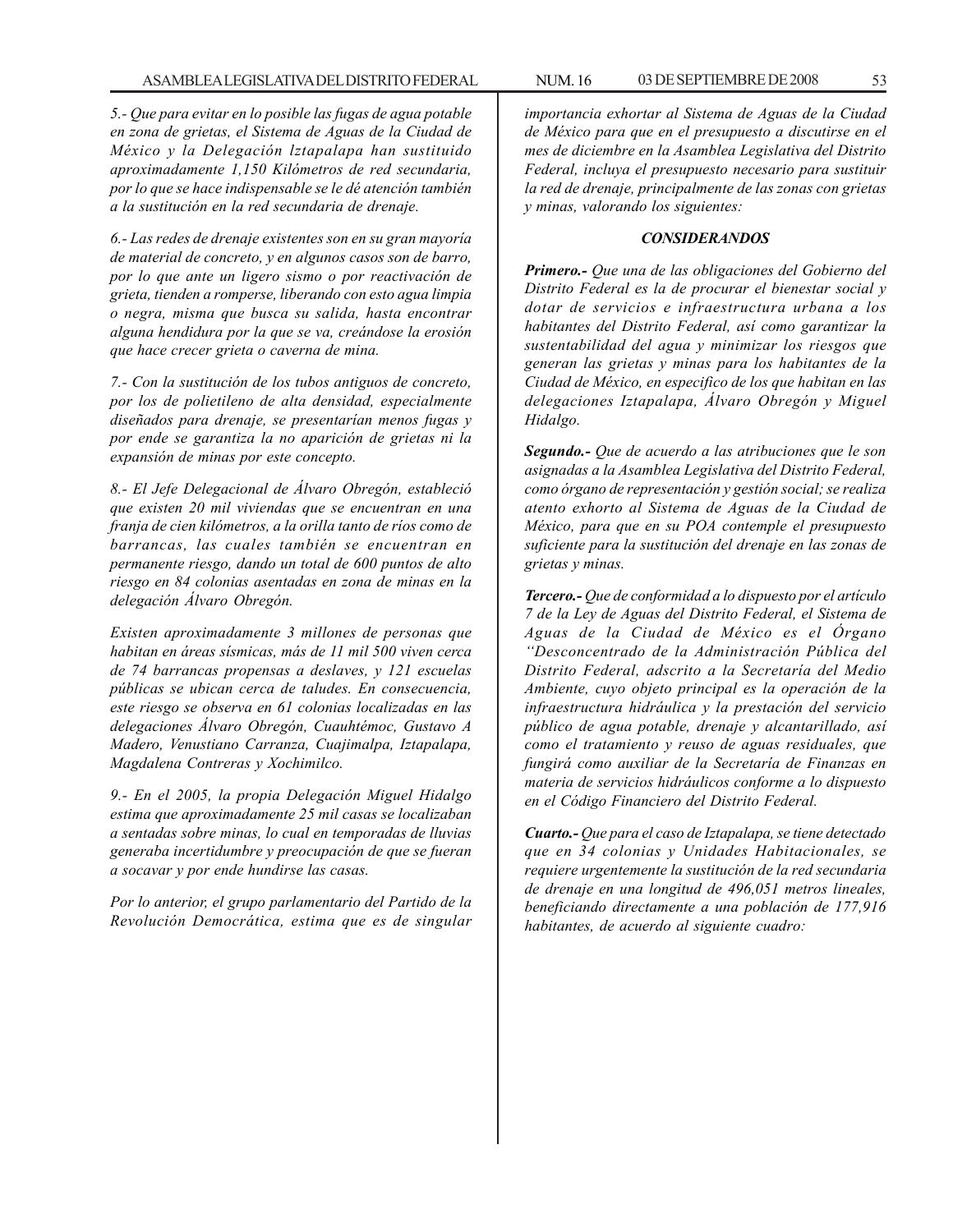| No.            | <b>COLONIA</b>                   | <b>META FÍSICA</b><br>(METROS LINEALES) | <b>POBLACIÓN</b><br><b>BENEFICIADA</b> |
|----------------|----------------------------------|-----------------------------------------|----------------------------------------|
| $\mathcal{I}$  | <i>LA PLANTA</i>                 | 7,000                                   | 2,450                                  |
| $\overline{c}$ | EL MOLINO (COOPERATIVAS)         | 3,600                                   | 1,260                                  |
| 3              | <b>LOMAS DE SAN LORENZO</b>      | 27,590                                  | 9,657                                  |
| $\overline{4}$ | PUEBLO DE SAN LORENZO TEZONCO    | 9,130                                   | 3,196                                  |
| 5              | CONSEJO AGRARISTA MEXICANO       | 24,100                                  | 8.435                                  |
| 6              | EL MOLINO TEZONCO                | 8,450                                   | 2,958                                  |
| 7              | EL ROSARIO                       | 11,250                                  | 3,938                                  |
| 8              | <i>AÑO DE JUÁREZ</i>             | 4,800                                   | 1,680                                  |
| 9              | PRESIDENTES DE MÉXICO            | 16,000                                  | 5,600                                  |
| 10             | CARLOS HANK GLEZ                 | 16,985                                  | 5,945                                  |
| 11             | <b>INSURGENTES</b>               | 7,210                                   | 2,524                                  |
| 12             | FRANCISCO VILLA                  | 14,850                                  | 5,198                                  |
| 13             | <i>LAS PEÑAS</i>                 | 14,310                                  | 5,009                                  |
| 14             | <i>LA ERA</i>                    | 12,045                                  | 4,216                                  |
| 15             | PUEBLO SANTA CRUZ MEYEHUALCO     | 10,300                                  | 3,605                                  |
| 16             | <b>JACARANDAS</b>                | 15,080                                  | 5,278                                  |
| 17             | <i>U.H SANTA CRUZ MEYEHUALCO</i> | 23,625                                  | 8,296                                  |
| 18             | U.H VICENTE GUERRERO             | 33,605                                  | 11,762                                 |
| 19             | <b>U.H ALBARRADAS</b>            | 1,025                                   | 1,794                                  |
| 20             | U.H. LAS AMÉRICAS                | 1,193                                   | 2,088                                  |
| 21             | U.H EJÉRCITO CONSTITUCIONALISTA  | 15,600                                  | 5,460                                  |
| 22             | ÁLVARO OBREGÓN                   | 9,700                                   | 3,395                                  |
| 23             | <i>TELECOMUNICACIONES</i>        | 5,000                                   | 1,750                                  |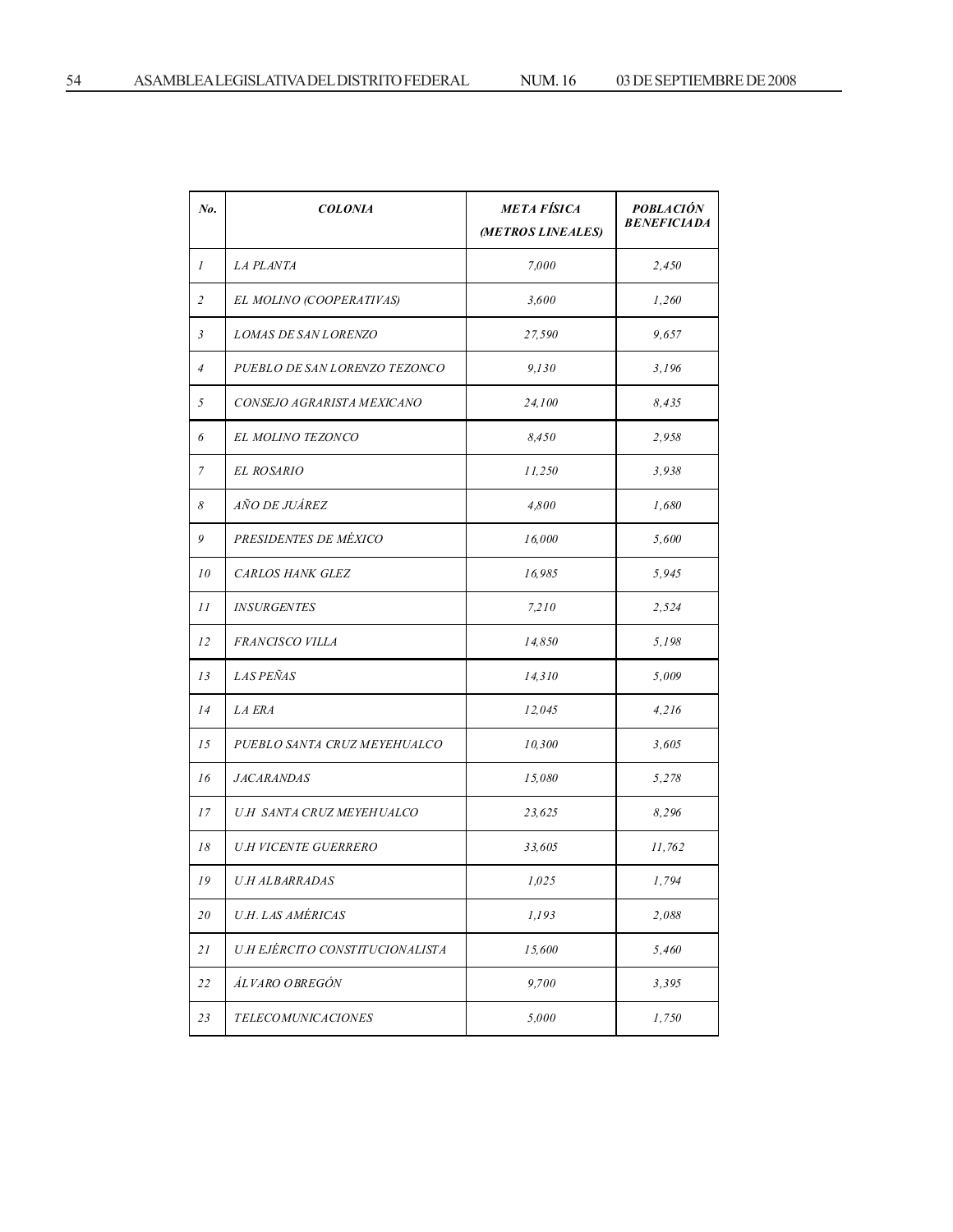|     | <b>TOTAL</b>                   | 496,051 | 177,916 |
|-----|--------------------------------|---------|---------|
| 34  | U.H ERMITA ZARAGOZA            | 37,393  | 11,760  |
| 33  | SAN LORENZO XICOTENCATL        | 7,310   | 2,559   |
| 32  | SANTA MARTHA ACATITLA NORTE    | 29,400  | 10,290  |
| 31  | SANTA MARTHA ACATITLA SUR      | 21,100  | 7,385   |
| 30  | PUEBLO SANTA MARTHA ACATITLA   | 9,600   | 3,360   |
| 29  | SAN SEBASTIAN TECOLOXTITLAN    | 11,600  | 4,060   |
| 28  | PUEBLO DE SANTA MA. AZTAHUACÁN | 15,600  | 5,460   |
| 27  | Z.U.E. STA MA. AZTAHUACÁN      | 26,000  | 9,100   |
| 26  | JOSÉ MA. MORELOS Y PAVÓN       | 1,800   | 3.150   |
| 2.5 | EJÉRCITO DE ORIENTE PEÑÓN      | 23,600  | 8,260   |
| 24  | EJERCITO DE ORIENTE ISSSTE     | 20,200  | 7,070   |

*Quinto.- Que a efecto de prevenir afectaciones de difícil e imposible reparación, que en su momento pudieran ocasionarse por la ruptura o fugas de la tubería de drenaje en las zonas de grietas y minas, es menester exhortar al Sistema de Aguas de la Ciudad de México para que en el POA de 2009 incluya el inicio de la sustitución del sistema de drenaje en las Delegaciones Iztapalapa, Miguel Hidalgo y Álvaro Obregón, atendiendo principalmente las zonas donde existen grietas y minas.*

*Por las consideraciones antes expuestas, el suscrito Diputado Daniel Salazar Núñez del grupo parlamentario del Partido de la Revolución Democrática en la Asamblea Legislativa del Distrito Federal, IV Legislatura, someto a su consideración el presente:*

### *PUNTO DE ACUERDO*

*ÚNICO.- SE EXHORTA AL SISTEMA DE AGUAS DE LA CIUDAD DE MÉXICO PARA QUE EN EL POA DE 2009 INCLUYA EL INICIO DE LA SUSTITUCIÓN DEL SISTEMA DE DRENAJE EN LAS DELEGACIONES IZTAPALAPA, MIGUEL HIDALGO Y ÁLVARO OBREGÓN, PRINCIPALMENTE DE LAS ZONAS DONDE EXISTEN GRIETAS Y MINAS.*

*Dado en el Recinto Legislativo de Donceles, a los tres días del mes de septiembre del dos mil ocho.*

*Atentamente.*

*Dip. Daniel Salazar Núñez.*

Es cuanto, diputado Presidente.

**EL C. PRESIDENTE.-** Gracias, diputado Salazar. En términos de lo dispuesto por el artículo 133 del Reglamento para el Gobierno Interior de la Asamblea Legislativa del Distrito Federal, consulte la Secretaría a la Diputación Permanente en votación económica si la propuesta presentada por el diputado Daniel Salazar Núñez se considera de urgente y obvia resolución.

**EL C. SECRETARIO DIPUTADO FRANCISCO XAVIER ALVARADO VILLAZÓN.-** Por instrucciones de la Presidencia y en votación económica, se consulta a la Diputación Permanente si la propuesta de referencia se considera de urgente y obvia resolución.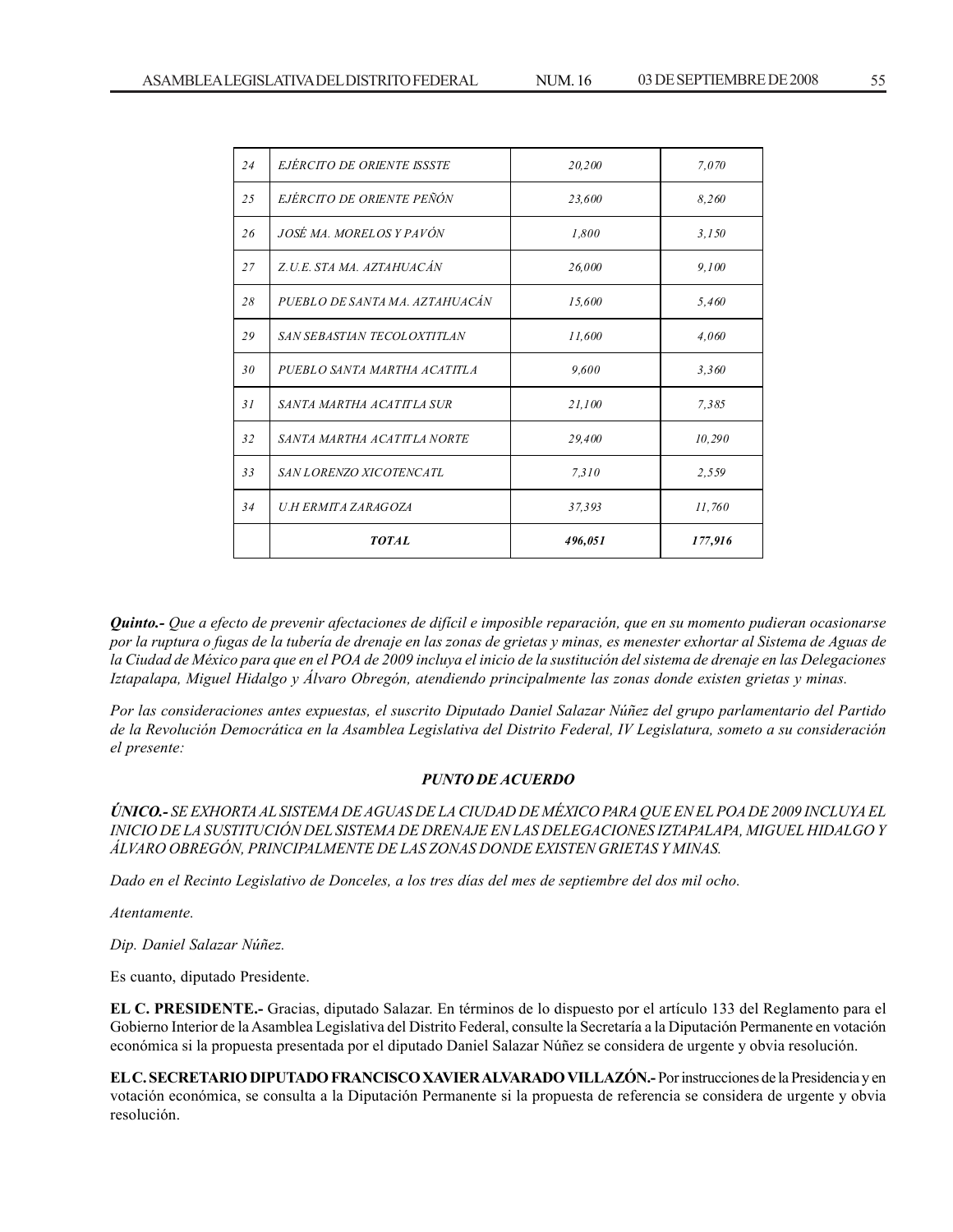Los que estén por la afirmativa, sírvanse manifestarlo levantando la mano.

Los que estén por la negativa, sírvanse manifestarlo levantando la mano.

Se considera de urgente y obvia resolución, diputado Presidente.

**EL C. PRESIDENTE.-** Gracias, diputado Secretario. Compañeros diputados, está a discusión la propuesta. ¿Existen oradores en contra?

De no ser así, proceda la Secretaría a preguntar a la Diputación Permanente en votación económica si es de aprobarse la propuesta a discusión.

**EL C. SECRETARIO.-** Por instrucciones de la Presidencia y en votación económica se pregunta a la Diputación Permanente si está a favor o en contra de la propuesta sometida a su consideración.

Los que estén por la afirmativa, sírvanse manifestarlo levantando la mano.

Los que estén por la negativa, sírvanse manifestarlo levantando la mano.

Aprobada la propuesta, diputado Presidente.

**EL C. PRESIDENTE.-** Gracias, diputado Secretario. Remítase a las autoridades correspondientes para los efectos legales a que haya lugar.

Para presentar una proposición con punto de acuerdo a efecto de que este órgano legislativo solicite respetuosamente al Secretario de Gobernación, Juan Camilo Mouriño, la aplicación de la Ley de Asociaciones Religiosas y Culto Público con el objeto de que prevalezca el Estado de derecho en nuestro país, se concede el uso de la Tribuna al diputado Humberto Morgan, a nombre del diputado Balfre Vargas Cortez, del grupo parlamentario del Partido de la Revolución Democrática.

**EL C. DIPUTADO HUMBERTO MORGAN COLÓN.-** Con su venia, diputado Presidente.

*PROPOSICIÓN CON PUNTO DE ACUERDO A EFECTO DE QUE ESTE ÓRGANO LEGISLATIVO SOLICITE RESPETUOSAMENTE AL SECRETARIO DE GOBERNACIÓN, JUAN CAMILO MOURIÑO, LA APLICACIÓN DE LA LEY DE ASOCIACIONES RELIGIOSAS Y CULTO PÚBLICO CON EL OBJETIVO DE QUE PREVALEZCA EL ESTADO DE DERECHO EN NUESTRO PAÍS.*

*Con su venia Diputado Presidente de la Mesa Directiva: El que suscribe DIPUTADO BALFRE VARGAS CORTEZ, integrante del grupo parlamentario de la Revolución* *Democrática con fundamento en el Artículo 122, Apartado C, Base Primera fracción V, inciso o) de la Constitución Política de los Estados Unidos Mexicanos, en el Artículo 42 fracción XXX del Estatuto de Gobierno del Distrito Federal; en los Artículos 17 fracción VI, 18 fracciones IV, 36 fracciones V y VI de la Ley Orgánica de la Asamblea Legislativa del Distrito Federal; y en los Artículos 93 y 133 del Reglamento para el Gobierno Interior de la Asamblea Legislativa del Distrito Federal, tengo a bien presentar la siguiente: PROPOSICIÓN CON PUNTO DE ACUERDO DE URGENTE Y OBVIA RESOLUCIÓN, A EFECTO DE QUE ESTE ÓRGANO LEGISLATIVO SOLICITE RESPETUOSAMENTE AL SECRETARIO DE GOBERNACIÓN, JUAN CAMILO MOURIÑO, LA APLICACIÓN DE LA LEY DE ASOCIACIONES RELIGIOSAS Y CULTO PÚBLICO CON EL OBJETIVO DE QUE PREVALEZCA EL ESTADO DE DERECHO EN NUESTRO PAÍS.*

*Al tenor de los siguientes:*

#### *CONSIDERANDOS*

*PRIMERO.- El Cardenal, Norberto Rivera Carrera, ha sido prolijo en declaraciones públicas polémicas. Con respecto a la despenalización del aborto declaró:*

*''No es el final del mundo, yo creo que vendrán más leyes y vendrán más posibilidades de dialogar sobre eso''.*

*SEGUNDO.- En virtud de las expresiones públicas en contra de la despenalización del aborto, a partir de una denuncia interpuesta por el Partido de la Revolución Democrática, la Secretaría de Gobernación incluso abrió un proceso administrativo en contra del Cardenal Norberto Rivera Carrera. El clérigo declaró al respecto:*

*''Yo no he violado en ningún momento la ley y el que así lo afirme tiene que probarlo''.*

*''Si alguien pone una queja yo creo que la Secretaría debe darle trámite, pero también debe exigir las pruebas, su servidor siempre se ha comportado conforme a derecho, he ejercido el derecho a opinar y a ''enseñar públicamente mis convicciones religiosas''.*

*TERCERO.- El Cardenal, Norberto Rivera Carrera, ha salido en defensa de declaraciones explícitamente intervencionistas en contra de México.*

*Pero, en su oportunidad, él rechazó las críticas de algunos diputados que consideraron como una intervención en los asuntos internos del país las declaraciones del papa Benedicto XVI sobre la problemática interna del país.*

*CUARTO.- El mismo Cardenal, Norberto Rivera Carrera, ha tenido que comparecer ante representantes de la Corte Superior de Los Ángeles, California, por el caso del*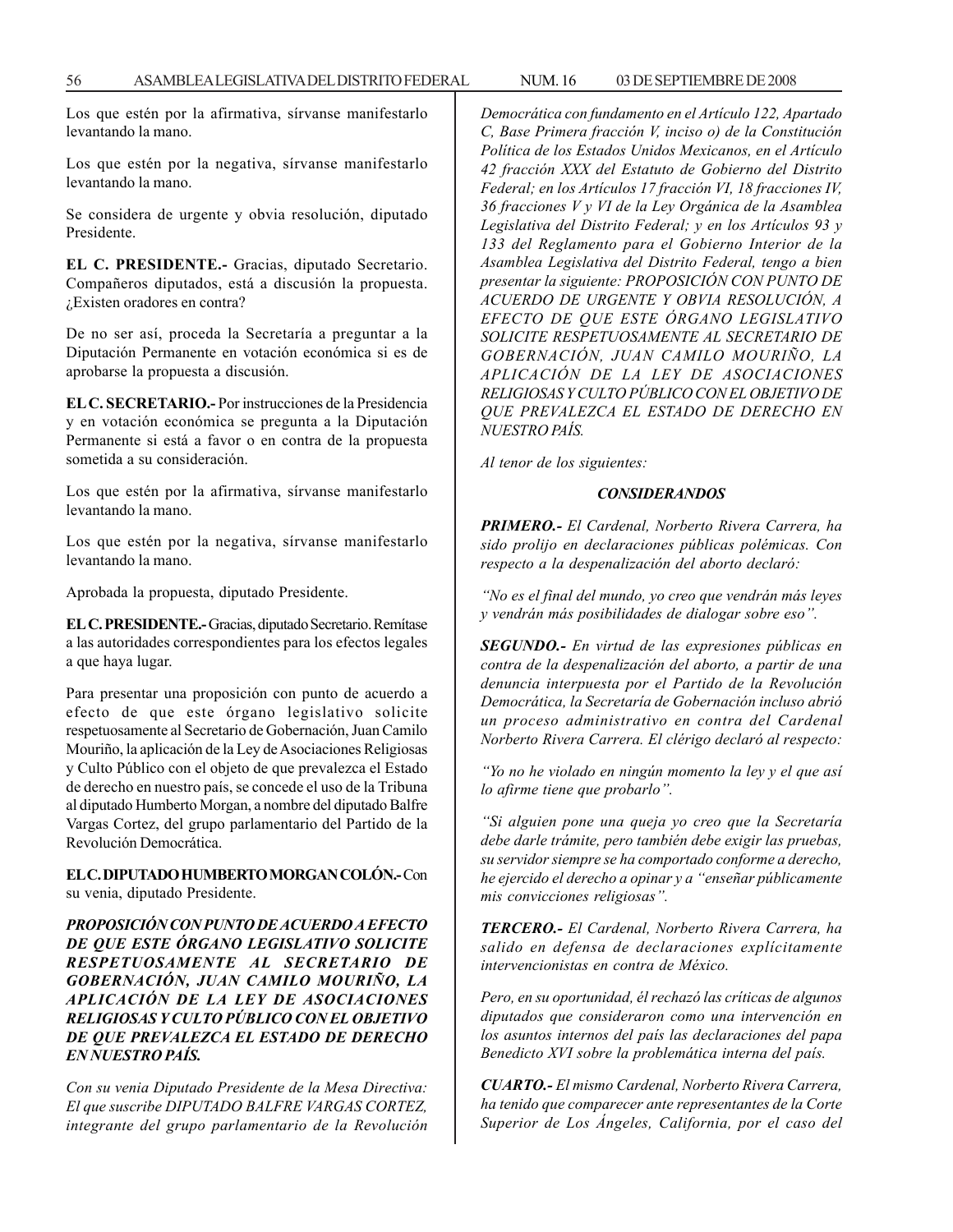*presunto sacerdote pederasta Nicolás Aguilar Rivera. Tal proceso pudo ser llevado a cabo luego de amplias presiones de diversos sectores de la sociedad y después de que el Cardenal percibió que su imagen era duramente cuestionada por el asunto tan complicado.*

*QUINTO.- La comparecencia del Cardenal, se presentó a partir de que la Red de Sobrevivientes de Víctimas de Abuso Sexual de Sacerdotes (SNAP, por sus siglas en inglés) apoyó, como hizo en la primera ocasión, la demanda que presentó un testigo protegido, a quien se nombró en el expediente BC361997 como Don Juan Número Cien. En esa ocasión, Erick Barragán, vocero de SNAP, informó que en la querella se especifican distintos cargos contra el cardenal Rivera como negligencia, conspiración civil, daños emocionales intencionales, entre otros. En la querella se especificaban doce cargos contra el cardenal Rivera, cinco contra el arzobispo de Los Ángeles, Cardenal Roger Mahony, y seis contra Nicolás Aguilar Rivera.*

*SEXTO.- Ante las críticas en su contra o manifestaciones, el Cardenal ha declarado: ''hay quienes sólo descalifican, pero lo hacen porque son hipócritas, ya que hacen eso para que los vean, son asistencialistas y no trabajan por el desarrollo completo de las personas. ''En las declaraciones se percibe inmediatamente la provocación contra sus detractores.*

*SÉPTIMO.- Recientemente, el Cardenal Norberto Rivera Carrera calificó de ''contradictorio'' que mientras se firma con ''bombo y platillo'' un acuerdo nacional contra la delincuencia organizada, también se ''amenace'' a la sociedad con declarar al aborto como constitucional.'' Norberto Rivera aprovechó el altar de la Catedral Metropolitana y la homilía para expresar las declaraciones en contra de la despenalización del aborto. Comentó que el acuerdo para combatir la seguridad es una ''acción abiertamente contradictoria con declarar constitucional la violencia contra los más inocentes, que son los que están en el vientre materno''; lo anterior en referencia a la discusión que llevó a cabo la Suprema Corte de Justicia de la Nación (SCJN) para decidir la constitucionalidad de la interrupción del embarazo hasta las 12 semanas de gestación.*

*OCTAVO.- Las asociaciones conservadoras, como es una costumbre histórica, mueven todas sus piezas para intentar dar marcha atrás a la historia de lucha por los derechos de la mujer. La intervención del preclaro representante religioso es una muestra de la obsesión por cancelar los derechos de la mujer sobre su propio cuerpo. Cuando en el Distrito Federal se avanza para despenalizar el aborto, la derecha confesional, con aprobación de autoridades federales, se empeña en borrar las luchas históricas de las mujeres.*

*NOVENO.- Comparar delincuentes con derechos históricos de la mujer, además de mostrar desprecio de género, exhibe un nivel de ignorancia que pretende hacer extensiva a toda la sociedad. Ni con prejuicios ni con absurdas comparaciones se dará marcha atrás en la despenalización de aborto. Ante estas declaraciones, la Secretaría de Gobernación, con base en al Artículo 29 de la Ley de Asociaciones Religiosas y Culto Público, debe establecer las infracciones y sanciones a las que se hace acreedor el Cardenal Norberto Rivera.*

*DÉCIMO.- Es equivocada y desafortunada la interpretación del Cardenal al aseverar que se trata de ''declarar constitucional la violencia contra los más inocentes, que son los que están en el vientre materno''. La declaración la realizó en referencia a la discusión que llevó a cabo la Suprema Corte de Justicia de la Nación (SCJN) para decidir la constitucionalidad de la interrupción del embarazo hasta las 12 semanas de gestación. Debate que perdió la derecha ante la ciudadanía y ante los medios de comunicación. Pero, aprovechando la discusión de la Suprema Corte de Justicia, la institución eclesiástica pretende politizar la coyuntura para lanzarse con todos sus medios contra los derechos de la mujer.*

#### *PUNTO DE ACUERDO*

*PRIMERO.- Con fundamento en el Artículo 133 del Reglamento para el Gobierno Interior de la Asamblea Legislativa del Distrito Federal se califica de urgente y obvia resolución la siguiente proposición con punto de acuerdo. En consecuencia, se dispensa el procedimiento que para su aprobación establece la Fracción II del Artículo 132 del Reglamento para el Gobierno Interior de la Asamblea Legislativa del Distrito Federal.*

*SEGUNDO.- PROPOSICIÓN CON PUNTO DE ACUERDO DE AGENTE Y OBVIA RESOLUCIÓN, A EFECTO DE QUE ESTE ÓRGANO LEGISLATIVO SOLICITE RESPETUOSAMENTE AL SECRETARIO DE GOBERNACION, JUAN CAMILO MOURIÑO, LA APLICACIÓN DE LA LEY DE ASOCIACIONES RELIGIOSAS Y CULTO PÚBLICO CON EL OBJETIVO DE QUE PREVALEZCA EL ESTADO DE DERECHO EN NUESTRO PAÍS.*

*Es cuanto, Diputado Presidente.*

*Asamblea Legislativa del Distrito Federal, Ciudad de México a 3 septiembre de 2008.*

#### *ATENTAMENTE*

*Dip. Balfre Vargas Cortez; Dip. Humberto Morgan Colón.*

Es cuanto, diputado Presidente.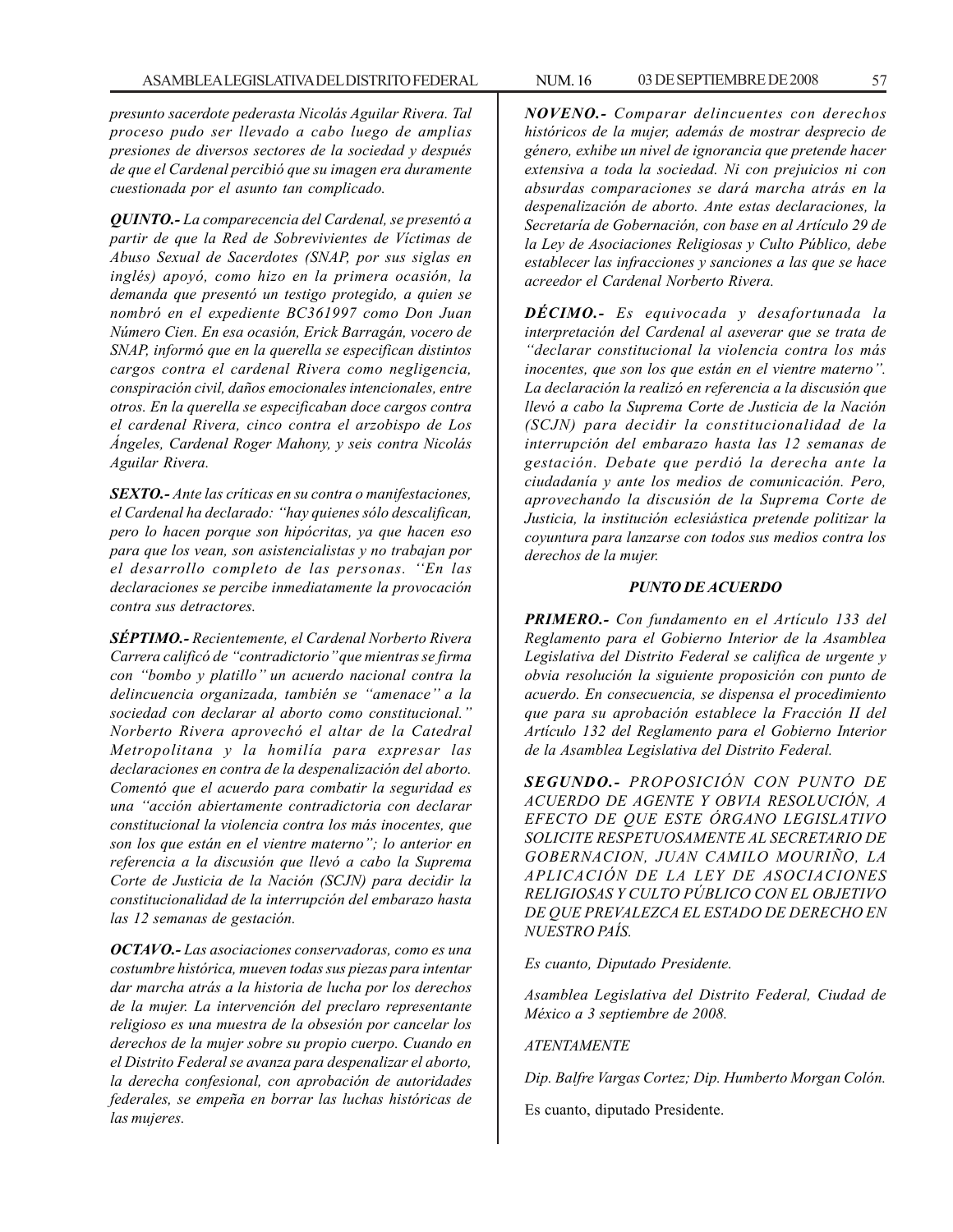58 ASAMBLEA LEGISLATIVA DEL DISTRITO FEDERAL NUM. 16 03 DE SEPTIEMBRE DE 2008

**EL C. PRESIDENTE.-** Gracias, diputado Morgan. En términos de lo dispuesto por el artículo 133 del Reglamento para el Gobierno Interior de la Asamblea Legislativa del Distrito Federal, consulte la Secretaría a la Diputación Permanente en votación económica si la propuesta presentada por el diputado Morgan, a nombre del diputado Balfre Vargas, se considera de urgente y obvia resolución.

**EL C. SECRETARIO.-** Por instrucciones de la Presidencia y en votación económica se consulta a la Diputación Permanente si la propuesta de referencia se considera de urgente y obvia resolución.

Los que estén por la afirmativa, sírvanse manifestarlo levantando la mano.

Los que estén por la negativa, sírvanse manifestarlo levantando la mano.

Se considera de urgente y obvia resolución la propuesta, diputado Presidente.

**EL C. PRESIDENTE.-** Gracias diputado Secretario. Compañeros diputados, está a discusión la propuesta. ¿Existen oradores en contra?

El diputado Castilla Marroquín.

En consecuencia se concede el uso de la tribuna para hablar de la contra al diputado Castilla Marroquín, hasta por 10 minutos.

## **EL C. DIPUTADO AGUSTÍN CARLOS CASTILLA MARROQUÍN.-** Con su permiso diputado Presidente.

El punto de acuerdo que se acaba de presentar tiene un muy grave defecto desde mi punto de vista. Carece de sustento jurídico. Es decir no señala ninguna violación específica que se haya cometido o alguna infracción en la que se haya incurrido como se pretende hacer parecer en los antecedentes del punto de acuerdo.

Esta propuesta tan genérica y tan ambigua podría usarse como modelo para exhortar por ejemplo al Jefe de Gobierno a que aplique la Ley de Transparencia o el Estatuto de Gobierno a la Constitución. Es decir pareciera que las declaraciones de una persona dan pie para exhortar a otra. No acabamos de entender.

De acuerdo con la Constitución Federal, específicamente el Artículo 6º relativo a las garantías individuales, señala que cualquiera goza de las garantías individuales que consagra nuestra Carta Magna, incluidas las asociaciones religiosas. Sólo se tiene que leer el Artículo 6 incluso de la Ley de Asociaciones Religiosas y Culto Público, y uno de esos derechos es la libertad de expresión; libertad que no se puede coartar o censurar so pena de incurrir en un exceso o en una arbitrariedad de actuar de manera antidemocrática porque no debemos de olvidar que la libertad de expresión y la tolerancia son valores de la democracia, y todo intento por acallar esa libertad es un atentado a la propia democracia.

En ese sentido, independientemente de lo que haya expresado una determinada persona, en este caso el cardenal Norberto Rivera, independientemente de si estamos de acuerdo o no con él, particularmente cuando de acuerdo a lo que se señala en el punto de acuerdo, hace referencia a una acusación puntual que se le hizo por un lado, y por otro lado expresa su posición por demás conocida respecto a un tema que se ha debatido profusamente en toda la sociedad, fue un debate muy polémico donde hay posiciones encontradas, pero donde en términos generales prevaleció el respeto a la diversidad, el respeto a las instituciones incluso, no entendemos por qué pretenden exhortar a la Secretaría de Gobernación.

No nos equivoquemos, esta Asamblea no puede pronunciarse en contra de la libertad de expresión, de la opinión de un ciudadano, independientemente de si es un representante o no de una asociación religiosa, porque incluso podríamos estar incurriendo en un intento de amordazamiento y desde luego ese no es el espíritu de la democracia y ese no ha sido tampoco el espíritu de esta IV Legislatura.

Estamos en contra de que se pretenda usar la ley para perseguir o callar a quienes piensan distinto porque eso se le llama autoritarismo. Estamos en contra de que la Ley se use como pretexto para perseguir políticamente a quien se opone y disiente con la fuerza de las ideas, del Gobierno del Distrito Federal o de algún partido político.

Hace algunos minutos honramos la memoria de Heberto Castillo, y yo hago un llamado a que honremos la memoria de un luchador social, sin duda querido y respetado por todos, con hechos concretos y no solamente con discurso.

Qué lamentable que el Partido de la Revolución Democrática haya presentado este punto de acuerdo que no tiene ni pies ni cabeza.

Es cuanto, diputado Presidente.

**EL C. PRESIDENTE.-** Gracias diputado Castilla. ¿Existe algún orador en pro?

El diputado Humberto Morgan, hasta por 10 minutos.

**EL C. DIPUTADO HUMBERTO MORGAN COLÓN.-** Con su venia, diputado Presidente.

Quisiera destacar en primer lugar que el punto que presenta el diputado Balfre Vargas y que he leído esta mañana, primero es absolutamente respetuoso y no tiene que ver con respecto a las declaraciones personales ni coartar la libertad de expresión, sino a que esas explicaciones o definiciones o concepciones se hagan desde el máximo púlpito de este país, que es la Catedral Metropolitana.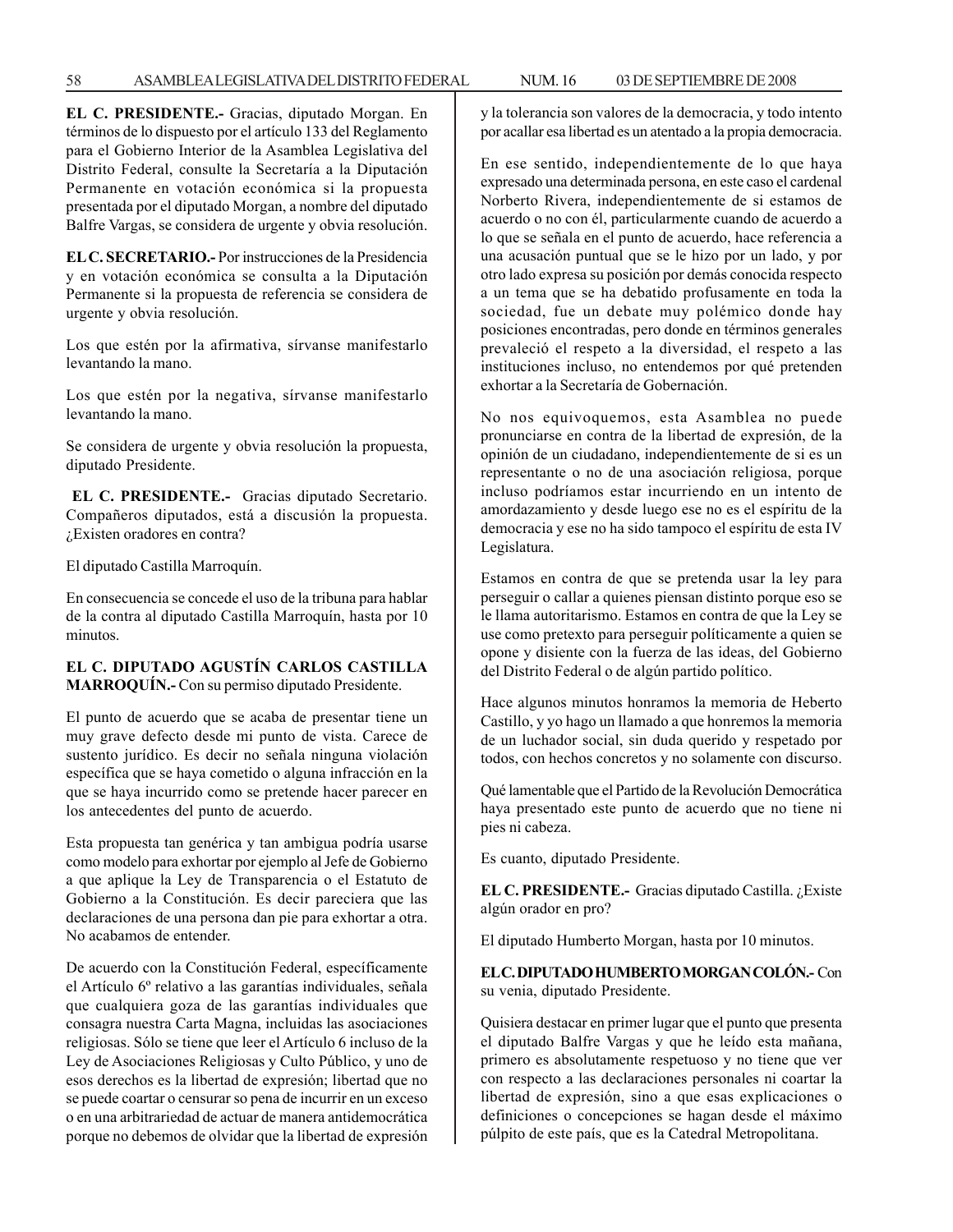No es ajeno a nosotros que en los últimos años, desde la llegada de Salinas de Gortari, la iglesia ha tomado un papel cada vez más relevante y una intromisión clara en el Estado Laico.

Yo los conminaría, compañera diputada, compañeros diputados, a que de manera respetuosa, como se ha presentado el punto, se exhorte y que seamos precisamente respetuosos tanto de la libertad de expresión pero también del Estado Laico.

Estamos llegando cada vez a esta lógica contundente no sólo de respetar las instituciones y la Constitución, sino también respetar estos elementos que han dado origen a la separación entre el Estado y la religión y la iglesia, y yo creo que no es ni una situación que atente contra el propio Cardenal, pero sí por muy Cardenal que sea debemos también conminarlo y pedirle que haya mesura en declaraciones, especialmente aquéllas que se hacen desde el púlpito de la Catedral Metropolitana.

Por eso es que no veo mayor ofensa, creo que el punto de acuerdo que ha presentado el diputado Balfre y que he leído yo no tiene esa intención y que solamente es una conminación a que se siga respetando esta separación entre el Estado y la iglesia, que nosotros somos garantes de que se siga cuidando esta institucionalidad y especialmente el espíritu de la Constitución Política de los Estados Unidos Mexicanos.

Es cuanto, diputado Presidente.

**EL C. PRESIDENTE.-** Gracias, diputado Morgan Colón. Proceda la Secretaría a preguntar a la Diputación Permanente, en votación económica, si es de aprobarse la propuesta a discusión.

**EL C. SECRETARIO.-** Por instrucciones de la Presidencia y en votación económica, se pregunta a la Diputación Permanente si se está a favor o en contra de la propuesta sometida a su consideración.

Los que estén por la afirmativa, sírvanse manifestarlo levantando la mano.

Los que estén por la negativa, sírvanse manifestarlo levantando la mano.

Aprobada la propuesta, diputado Presidente.

**EL C. PRESIDENTE.-** Gracias, diputado Secretario. Remítase a las autoridades correspondientes para los efectos legales a que haya lugar.

Para presentar una proposición con punto de acuerdo por el que se exhorta respetuosamente al Secretario de Transportes y Vialidad del Gobierno del Distrito Federal para que asigne una ruta de la Red de Transporte de Pasajeros (RTP) de Santa Rosa Xochiac a Barranca del

Muerto, en la Delegación Álvaro Obregón, se concede el uso de la tribuna al diputado Humberto Morgan Colón, del grupo parlamentario del Partido de la Revolución Democrática.

**EL C. DIPUTADO HUMBERTO MORGAN COLÓN.-** Una vez más, con su venia, diputado Presidente.

*PROPOSICIÓN CON PUNTO DE ACUERDO POR EL QUE SE EXHORTA RESPETUOSAMENTE AL SECRETARIO DE TRANSPORTE Y VIALIDAD DEL GOBIERNO DEL DISTRITO FEDERAL PARA QUE ASIGNE UNA RUTA DE LA RED DE TRANSPORTE DE PASAJEROS (RTP) DE SANTA ROSA XOCHIAC A BARRANCA DEL MUERTO, EN LA DELEGACIÓN ALVARO OBREGÓN.*

*DIPUTADO PRESIDENTE DE LA MESA DIRECTIVA DE LA DIPUTACIÓN PERMANENTE DE LA ASAMBLEA LEGISLATIVA DEL DISTRITO FEDERAL.*

## *DISTINGUIDAS COMPAÑERAS Y COMPAÑEROS DIPUTADOS*

*El suscrito diputado Humberto Morgan Colón, integrante del grupo parlamentario del Partido de la Revolución Democrática, con fundamento en lo dispuesto por los artículos 122, Apartado C, Base Primera, fracción V, incisos k), de la Constitución Política de los Estados Unidos Mexicanos; 1, 42 fracciones XV y 46 fracción I, del Estatuto de Gobierno del Distrito Federal; 10 fracción I y 17 fracción VI, de la Ley Orgánica de la Asamblea Legislativa del Distrito Federal, y; 133 del Reglamento para el Gobierno Interior de la Asamblea Legislativa del Distrito Federal; sometemos a la consideración de esta Honorable Asamblea Legislativa del Distrito Federal, la proposición con PUNTO DE ACUERDO POR EL QUE SE EXHORTA RESPETUOSAMENTE AL SECRETARIO DE TRANSPORTE Y VIALIDAD DEL GOBIERNO DEL DISTRITO FEDERAL PARA QUE ASIGNE UNA RUTA DE LA RED DE TRANSPORTE DE PASAJEROS (RTP), DE SANTA ROSA XOCHIAC A BARRANCA DEL MUERTO, EN LA DELEGACIÓN ÁLVARO OBREGÓN, al tenor de los siguientes:*

## *ANTECEDENTES*

*El acelerado crecimiento urbano de los últimos 50 años y la constante migración de la población que habitaba en la zona Centro a las delegaciones periféricas del poniente, sur y oriente, constituye un incremento continuo y desproporcionado en comparación con la infraestructura urbana y vías de comunicación instaladas para atender las necesidades de los habitantes.*

*Es así como la Delegación Álvaro Obregón se convierte en la tercera delegación con mayor población en el Distrito Federal, concentrado a la mayor parte en las zonas altas*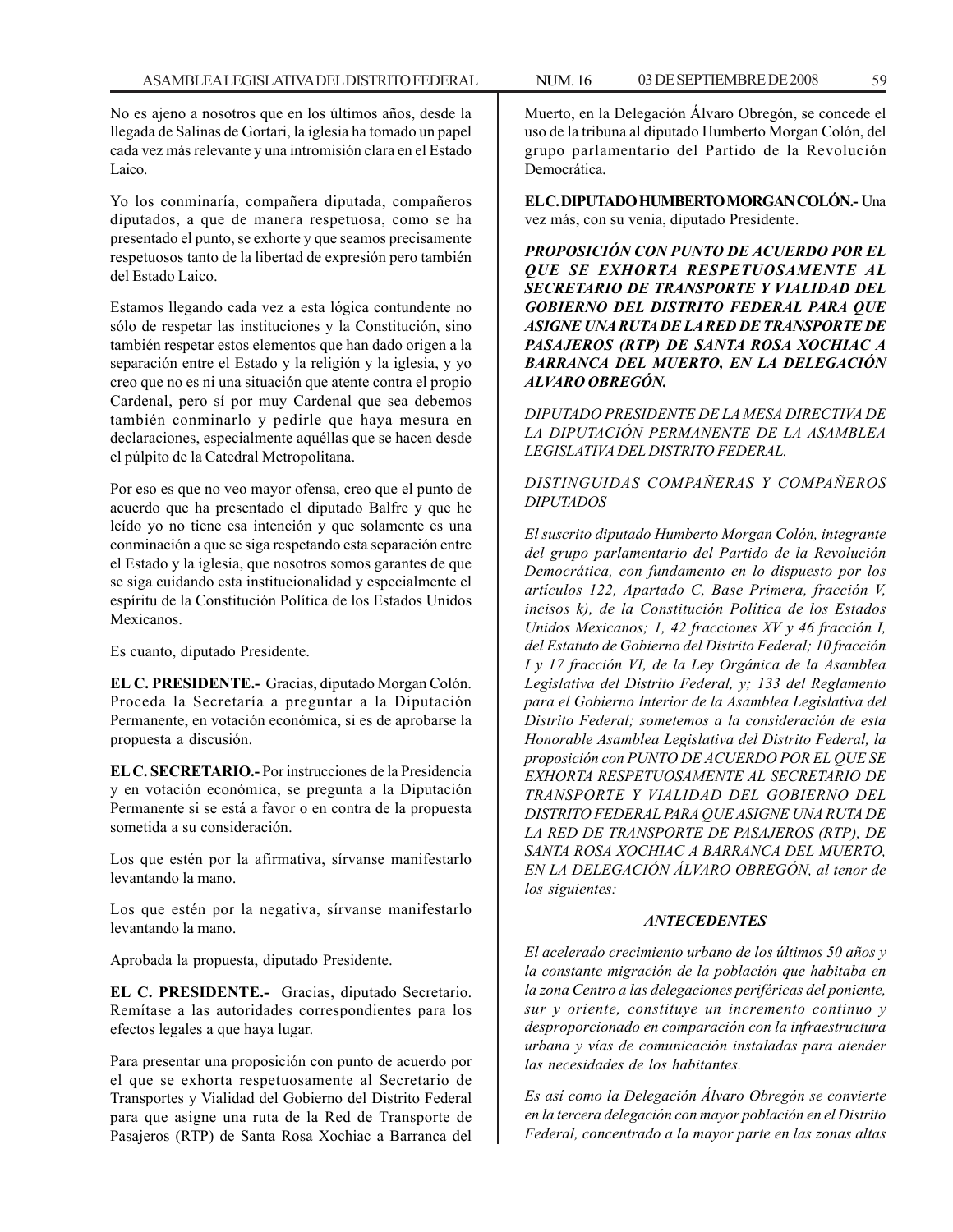*y limítrofes de la demarcación. Además de la multitud de colonias y barrios que la integran, cuenta con los pueblos de Santa Rosa Xochiac, San Bartolo Ameyalco y San Mateo, los cuales conservan usos y costumbres en su vida interna, social y política, sin ser ajenos a las necesidades que toda población requiere, un transporte público digno y adecuado.*

*La población que actualmente utiliza los medios de transporte que recorren la vialidad de Calzada de los Leones y Calzada de las Águilas lo hace en solamente dos rutas de trasporte público de pasajeros que son la ruta 43 y 117, mismas que resultan insuficientes e ineficientes para prestar el servicio.*

*Las quejas de los usuarios de estas rutas, refieren que los conductores de las unidades rebasan los limites de velocidad por diversión o competencia del pasaje, no guardan las medidas de seguridad en el ascenso y descenso de pasajeros al no hacer alto total, realizan paradas en lugares no autorizados, frenan con brusquedad, no mantienen las unidades en condiciones de higiene adecuadas, hay un grave deterioro de los microbuses, es constante el alto volumen de música al interior, las platicas de los conductores con sus ''copilotos'' se realiza en voz alta y con gran contenido altisonante sin que les importe el respeto mínimo a los usuarios del servicio, es constante ver fumar a los conductores de las unidades y hasta en ocasiones conducir en estado de ebriedad, rebasar los limites permisibles de pasajeros a bordo, muchas unidades llevan cristales polarizados evitando tener visibilidad al interior, existen unidades que emiten grandes contaminantes, entre otras múltiples deficiencias.*

*La Ciudad de México requiere para el movimiento de sus habitantes diversos medios de transporte, entre los que se encuentra el servicio público de transporte individual de pasajeros -taxi- , el Servicio de Transporte Colectivo Metro, el Metro bus y la Red de Transporte de Pasajeros (RTP), entre otros.*

*En específico la Red de Transporte de Pasajeros (RTP) en las últimas fechas ha incrementando la prestación del servicio en esta zona, y a decir de los vecinos, el servicio que le proporcionan es de calidad, eficiencia y además con profesionalismo y respeto a los pasajeros que hacen uso del mismo.*

*La RTP opera un total de 100 rutas con una longitud de 3 mil 61 kilómetros, cuyo trazo se presenta en las zonas periféricas y de bajos niveles de ingreso, dirigiéndose a las principales estaciones del Metro y; transportando en promedio por día hábil a 750 mil pasajeros, lo que representó en el año 2001 un total de 218 millones de pasajeros.*

*El presente Punto de Acuerdo se sustenta bajo los siguientes:*

### *CONSIDERANDOS*

*PRIMERO.- Que es responsabilidad de la Administración Pública asegurar, controlar, promover y vigilar que los servicios de transporte de pasajeros y de carga en el Distrito Federal, se efectúen con apego a la normatividad aplicable en la materia.*

*SEGUNDO: Que la Ley de Transporte y Vialidad es de orden público e interés general y tiene por objeto regular y controlar la prestación de los servicios de transporte de pasajeros y de carga en el Distrito Federal en todas sus modalidades, así como el equipamiento auxiliar de transporte, sea cualesquiera el tipo de vehículos y sus sistemas de propulsión, a fin de que de manera regular, permanente, continua, uniforme e ininterrumpida se satisfagan las necesidades de la población; así como regular y controlar el uso de la vialidad, la infraestructura, los servicios y los elementos inherentes o incorporados a la misma, para garantizar su adecuada utilización y la seguridad de los peatones, conductores y usuarios.*

*TERCERO: Que conforme al artículo 7 de la Ley de Transporte y Vialidad son facultades de la Secretaría de Transporte y Vialidad las siguientes:*

*''I.- Fomentar, impulsar, estimular, ordenar y regular el desarrollo del transporte público en el Distrito Federal;*

*XXII.- Redistribuir, modificar adecuar los itinerarios, rutas recorridos de acuerdo con las necesidades y las condiciones impuestas por la planeación del transporte;*

*XXXIX.- Adoptar todas las medidas que tiendan a satisfacer, eficientar regular el transporte de pasajeros de carga en su caso, coordinarse con las dependencias entidades de la Administración Pública para este propósito;''*

*CUARTO: Que por Decreto del 7 de enero del año dos mil se crea la Red de Transporte de Pasajeros RTP, como un organismo público descentralizado de la Administración Pública del DF, con personalidad jurídica y patrimonio propio, sectorizado a la SETRAVI, teniendo como prioridad la atención de las necesidades de transporte de las áreas periféricas y de las clases sociales de menores ingresos.*

*Dicha disposición sustenta aún más la petición, pues la ruta que se propone beneficiaría a por lo menos 26 mil personas de colonias populares y de escasos recursos, como son: Azoyapan, Lomas de la Era, Ampliación Tlacoyaque, Tlacoyaque, San Bartolo Ameyalco, El Olivar de los Padres, Rincón de la Bolsa, Alcantarilla, Tetelpan, entre otras.*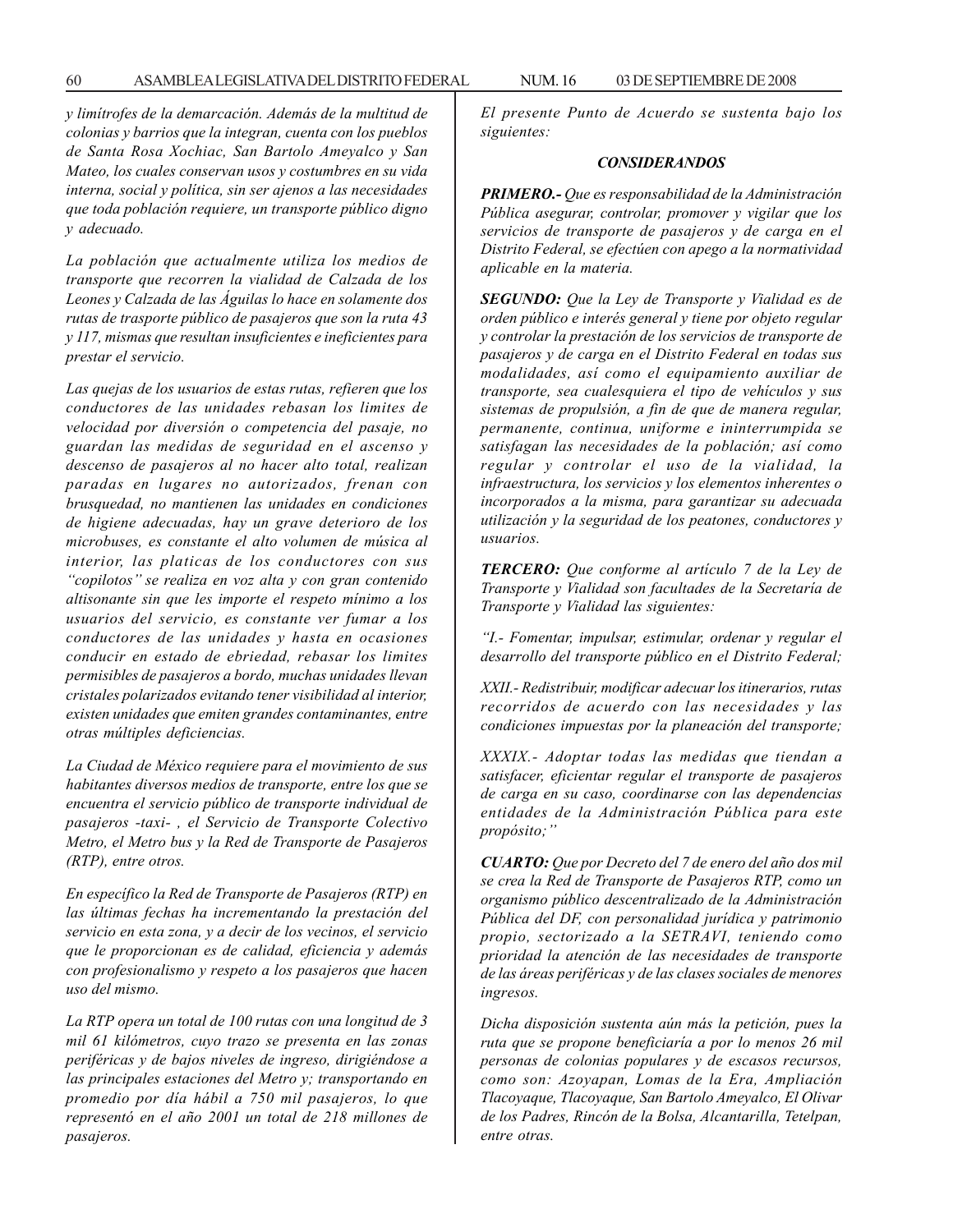*Por lo anteriormente expuesto y fundado, se propone al Pleno de esta Diputación Permanente de la Asamblea Legislativa del Distrito Federal con carácter de urgente y obvia resolución la siguiente proposición con:*

### *PUNTO DE ACUERDO*

*PRIMERO. PUNTO DE ACUERDO POR EL QUE SE EXHORTA RESPETUOSAMENTE AL SECRETARIO DE TRANSPORTE Y VIALIDAD DEL GOBIERNO DEL DISTRITO FEDERAL Y A LA DIRECTORA GENERAL DE LA RTP PARA QUE ASIGNEN UNA RUTA DE LA RED DE TRANSPORTE DE PASAJEROS (RTP), DE SANTA ROSA XOCHIAC A BARRANCA DEL MUERTO, EN LA DELEGACIÓN ÁLVARO OBREGÓN*

*SEGUNDO.- SE EXHORTA AL SECRETARIO DE TRANSPORTE Y VIALIDAD DEL GOBIERNO DEL DISTRITO FEDERAL Y A LA DIRECTORA GENERAL DE LA RED DE TRANSPORTE DE PASAJEROS (RTP), A QUE CONSIDEREN EN EL PRESUPUESTO PARA EL EJERCICIO 2009 LA ADQUISICIÓN DE UNIDADES NUEVAS.*

*TERCERO.- SE EXHORTA AL SECRETARIO DE TRANSPORTE Y VIALIDAD DEL GOBIERNO DEL DISTRITO FEDERAL Y A LA DIRECTORA GENERAL DE LA RED DE TRANSPORTE DE PASAJEROS (RTP), A QUE INDEPENDIENTEMENTE DE LA VIGENCIA NORMATIVA SOBRE LA VIDA UTIL DE LAS UNIDADES, AQUELLAS UNIDADES QUE SE ENCUENTREN EN CONDICIONES OPTIMAS DE FUNCIONAMIENTO SE DESTINEN A SATISFACER LA DEMANDA QUE SE TIENE SOBRE DIVERSAS RUTAS DE LA CIUDAD DE MÉXICO.*

*CUARTO.- SE EXHORTA A LAS AUTORIDADES COMPETENTES PARA QUE EL SERVICIO QUE BRINDA RTP SE DESTINE PARA EL FIN QUE FUE CREADO, SIN QUE SE DISTRAIGA SUS RECURSOS AL APOYO DEL PROGRAMA ESCOLAR.*

*Atentamente.*

*Dip. Humberto Morgan Colón*

Es cuanto, diputado Presidente.

**EL C. PRESIDENTE.-** Gracias, diputado Morgan Colón. En términos de lo dispuesto por el artículo 133 del Reglamento para el Gobierno Interior de la Asamblea Legislativa del Distrito Federal, consulte la Secretaría a la Diputación Permanente en votación económica si la propuesta presentada por el diputado Morgan Colón se considera de urgente y obvia resolución.

**EL C. SECRETARIO.-** Por instrucciones de la Presidencia y en votación económica, se consulta a la Diputación Permanente si la propuesta de referencia se considera de urgente y obvia resolución.

Los que estén por la afirmativa, sírvanse manifestarlo levantando la mano.

Los que estén por la negativa, sírvanse manifestarlo levantando la mano.

Diputado Presidente, se considera de urgente y obvia resolución.

**EL C. PRESIDENTE.-** Gracias, diputado Secretario. Compañeros diputados, está a discusión la propuesta. ¿Existen oradores en contra?

El diputado Daniel Salazar y el diputado Antonio Lima.

En consecuencia se concede el uso de la tribuna al diputado Daniel Salazar hasta por 10 minutos.

**EL C. DIPUTADO DANIEL SALAZAR NÚÑEZ.-** Muchas gracias diputado Presidente.

Como ya sabemos no hay un mecanismo para razonar el voto y por eso es que tenemos que señalar que estamos en contra, aunque en sentido estricto no lo estemos.

Yo le quisiera proponer al diputado Humberto Morgan que se agregara al punto de acuerdo la necesidad de dos cosas al menos, una por parte de la SETRAVI y la RTP y, por otro lado, le atañe al RTP.

El primero, se requiere un poco más de presupuesto para que la cobertura de la RTP sea mayor y esto porque hay una, lo cual no está mal, hay un criterio técnico que asegura el correcto funcionamiento de las unidades de la RTP, que solamente tienen determinado tiempo de vida y aunque estén en buenas condiciones salen de circulación y entonces lo que se presupuesta año con año es solamente para reponer las unidades que están saliendo de operación, lo cual la verdad es que es correcto, es pertinente, porque además si uno revisa la cantidad de accidentes que ha tenido el RTP y la magnitud, se dará cuenta que no se puede comparar en lo absoluto con lo que antes era la Ruta 100, todas las unidades de RTP están gobernadas por un mecanismo que impide que los chóferes puedan operar las unidades a velocidades que pongan en riesgo la integridad de los usuarios.

De tal manera que las condiciones de las unidades en un 80 ó 85 por ciento son bastante aceptables y en ese sentido me parece que sería importante que el criterio que dejaran de circular a determinado tiempo no fuera tan riguroso porque, insisto, hay unidades que están en bastante buenas condiciones y que esas unidades que no dejan de operar, evidentemente no pueden dar el servicio en otros sitios donde se requieren rutas y el presupuesto que, insisto, que señala ejercicio fiscal tras ejercicio fiscal sólo es para que puedan ser sustituidos estos que dejan de operar año con año.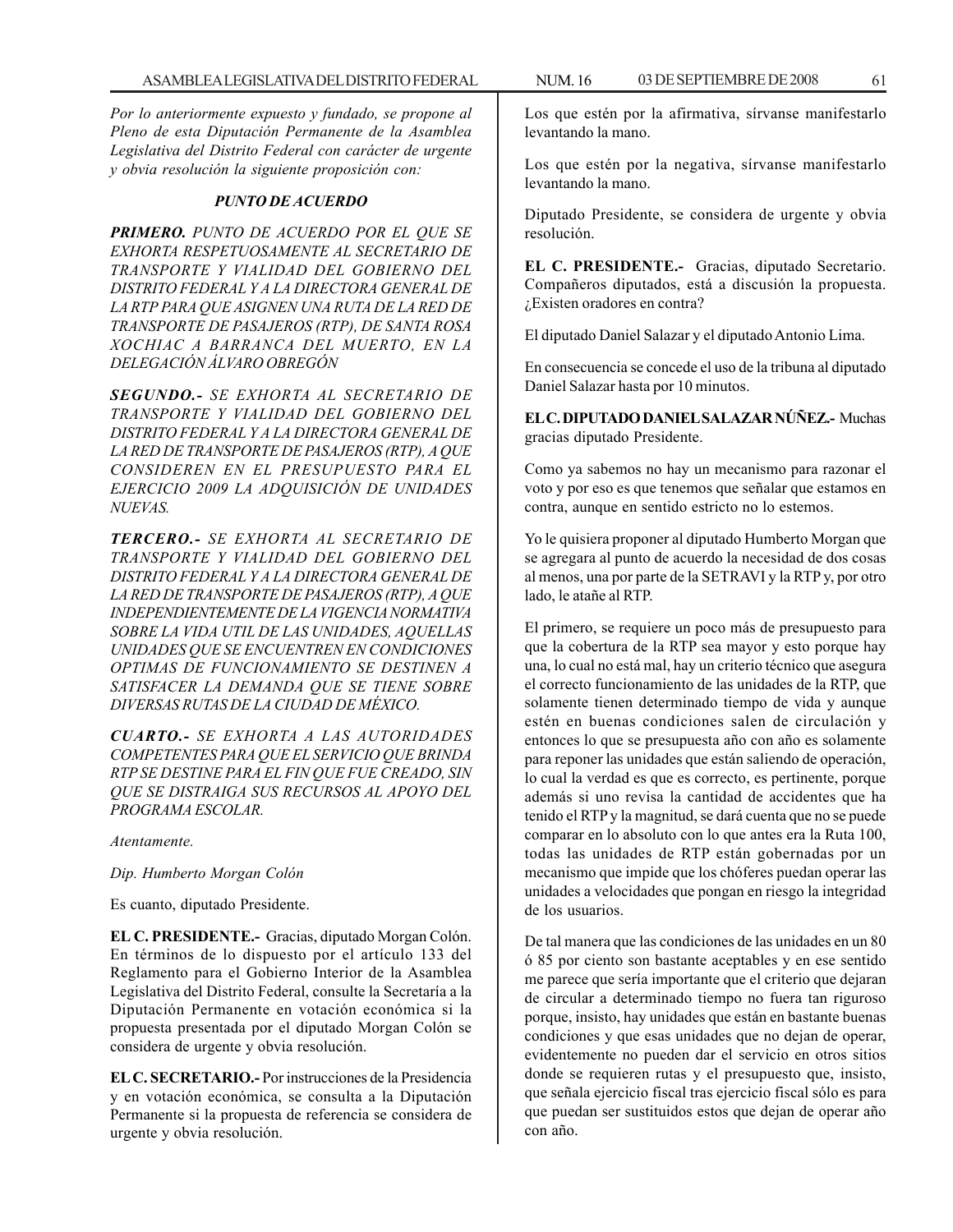Entonces, en ese sentido yo le propondría al diputado Humberto Morgan, el que además de exhortar a la SETRAVI para que autorice la nueva ruta y su ampliación, etcétera, sea en el sentido que en el siguiente presupuesto incluyan un incremento suficiente para unidades adicionales, no sólo para sustituir las que dejan de operar por su antigüedad.

Además lo otro, previa revisión de las unidades, pues que algunas de ellas no dejen necesariamente de operar, sino que se utilicen en esas rutas que de hace años, porque no es una demanda nueva, que de hace años se viene solicitando por parte de comunidades que se encuentran generalmente en las partes más altas de las sierras, es el caso de la Delegación Tlalpan, Magdalena Contreras, Cuajimalpa, Álvaro Obregón y Milpa Alta, no digo Gustavo A. Madero porque en realidad es muy complicado que el RTP vaya a esa zona en las partes altas, las más altas, porque ahí por sus pendientes, su orografía lo que opera son los pequeños vehículos. Meter RTP o microbuses genera una condición de muchísimo riesgo; indudablemente que hay zonas en donde se requiere, y esto podría ser factible, pero no de una forma digamos generalizada.

Por eso es que le hacemos muy respetuosamente esta propuesta al diputado Humberto Morgan que se incluyan en el punto de Acuerdo.

**EL C. PRESIDENTE.-** Gracias, diputado Salazar. No sé si alguien desea hablar en pro de la propuesta.

Si no, le daríamos el uso de la Tribuna al diputado Lima hasta por 10 minutos para hablar en contra de la propuesta.

**EL C. DIPUTADO ANTONIO LIMA BARRIOS.-** Con su venia, diputado Presidente.

Al igual que el diputado Salazar no es para hablar totalmente en contra, sino para hacer dos precisiones que quizás puedan ayudarnos a la precisión de este punto de acuerdo.

Primero, recordar el estatus jurídico de la RTP. La RTP es un organismo público descentralizado y tiene un estatus de empresa estatal. De tal manera que creo que el exhorto, aparte de hacérselo al Secretario de Transporte, que obviamente es el responsable del sector, tendría que ser también a la Directora de la RTP, la arquitecta Ariadna Montiel, para que este punto de Acuerdo pudiera tener mayor precisión a quién va dirigido.

Lo segundo sobre el servicio. Efectivamente estamos a favor de esta propuesta por lo que ha planteado el diputado Morgan que efectivamente es un servicio eficiente, a bajo costo para la gente sobre todo más necesitada de nuestra ciudad y que ha significado también hay que decirlo como lo señala el diputado Daniel Salazar, que requiere de presupuesto para que pueda seguir operando y ya que cito al diputado Daniel Salazar, efectivamente nosotros tenemos peticiones de Gustavo A. Madero, de diversas colonias, a fin de que se incremente el parque vehicular en algunas colonias donde llega en otras para que lleguen más rutas.

De tal manera que ese asunto lo tendríamos que estar viendo en el presupuesto para que este servicio se mantenga y continúe.

Decía casi totalmente a favor porque sí me voy a permitir señalar también un punto en el que no estoy de acuerdo totalmente con este punto y tiene que ver con hacerle un exhorto, no necesariamente que esté en este punto, pero sí lo quería dejar para efectos de la versión estenográfica, que en lo que no estoy de acuerdo es sobre un tema que yo he venido trabajando hace meses y que tiene que ver con el proyecto del transporte escolar obligatorio y donde precisamente el Gobierno de la Ciudad ha planteado que la RTP participe en este programa, de hecho ya nos ha hecho del conocimiento la arquitecta Ariadna Montiel, ha comparecido en esta Asamblea ante la Comisión de Transporte y nos ha dicho que se van a comprar 100 autobuses, que va a cumplir con todos los requerimientos para el transporte escolar, etcétera.

Nosotros le hemos dicho, es mejor que la RTP, los recursos que tiene disponibles los mantenga en este servicio que ya dijimos es eficiente que la gente lo quiere y que, desde nuestro punto de vista, el querer entrar a lo que tendría que ver con el servicio del transporte escolar obligatorio para los colegios particulares es en las cosas en las que nosotros no hemos estado de acuerdo, decimos no es posible que este sistema pudiera subsidiar algo que en la práctica tendría que ser prestado por particulares si es que se aprobara el asunto del transporte escolar, y por supuesto nosotros no estamos de acuerdo en que sea obligatorio.

De tal manera que es lo que yo quería manifestar en esta Tribuna y que en Comisiones hemos estado insistiendo de que se revise la participación de la RTP en el proyecto del transporte escolar obligatorio.

Es cuanto, diputado Presidente.

**EL C. PRESIDENTE.-** Gracias, diputado Lima. Entiendo, diputado Morgan, que aceptaría las propuestas que han hecho ambos diputados.

**EL C. DIPUTADO HUMBERTO MORGAN COLÓN.- (Desde su curul)** Así es, diputado Presidente.

**EL C. PRESIDENTE.-** Gracias. En consecuencia le rogaría a la Secretaría preguntar a la Diputación Permanente en votación económica si es de aprobarse la propuesta a discusión, con las consideraciones vertidas por los diputados Salazar Núñez y Lima Barrios.

**EL C. SECRETARIO.-** Por instrucciones de la Presidencia y en votación económica se pregunta a la Diputación Permanente si está a favor de la propuesta sometida a su consideración, con las modificaciones propuestas por el diputado Daniel Salazar y el diputado Antonio Lima.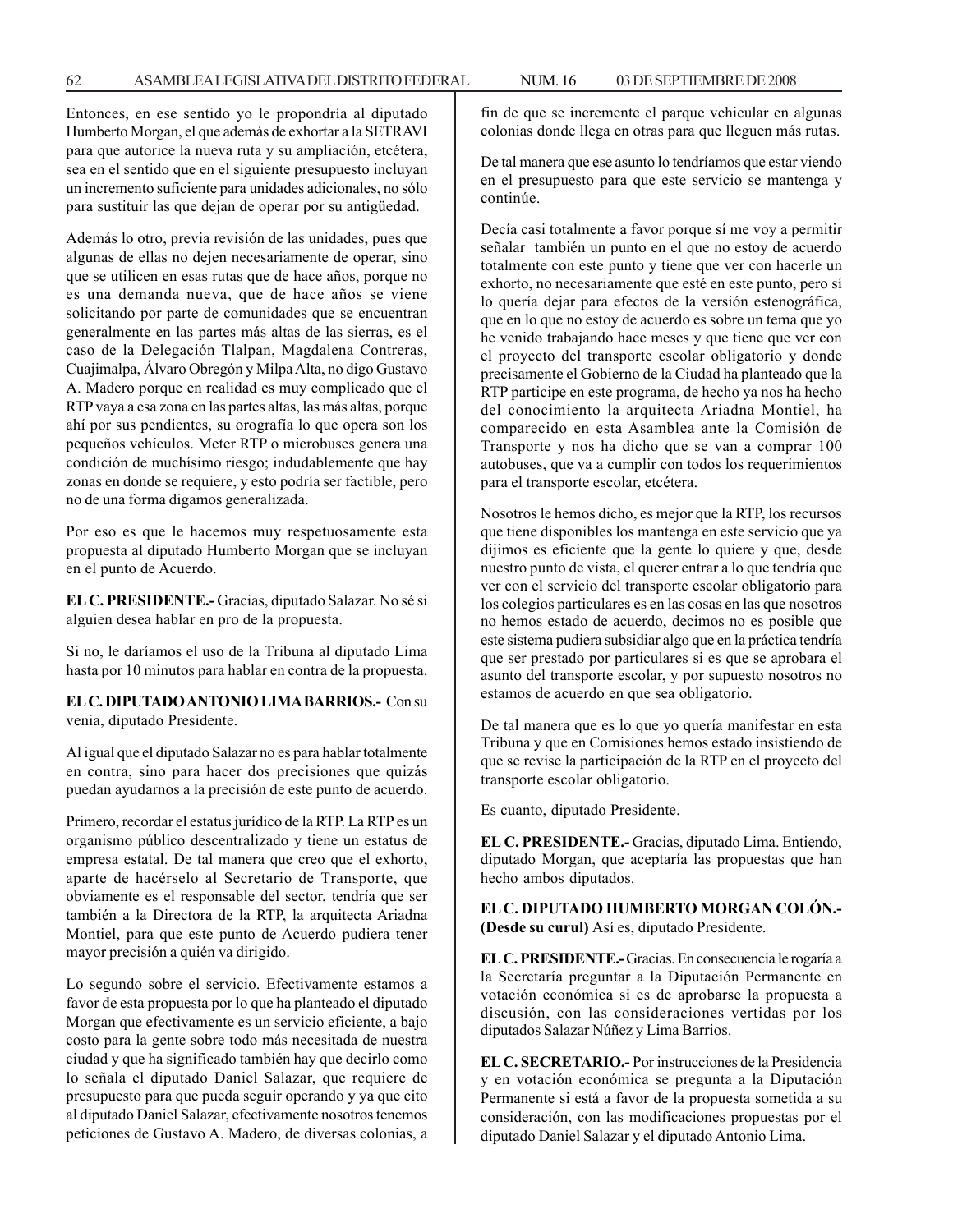Los que estén por la afirmativa, sírvanse manifestarlo levantando la mano.

Los que estén por la negativa, sírvanse manifestarlo levantando la mano.

Aprobada la propuesta, diputado Presidente.

**EL C. PRESIDENTE.-** Gracias. Remítase a las autoridades correspondientes para los efectos legales a que haya lugar.}

Para presentar una proposición con punto de acuerdo para celebrar una sesión solemne en memoria y reconocimiento del político, ideólogo y luchador social Gilberto Rincón Gallardo, se concede el uso de la Tribuna al diputado Xiuh Guillermo Tenorio Antiga, a nombre de la diputada Rebeca Parada Ortega, del grupo parlamentario del Partido Nueva Alianza.

**EL C. DIPUTADO XIUH GUILLERMO TENORIO ANTIGA.-** Con su venia, diputado Presidente.

## *PROPOSICIÓN CON PUNTO DE ACUERDO PARA CELEBRAR UNA SESIÓN SOLEMNE EN MEMORIA Y RECONOCIMIENTO DEL POLÍTICO, IDEÓLOGO Y LUCHADOR SOCIAL, GILBERTO RINCÓN GALLARDO Y MELTIS.*

*DIPUTADO XIUH GUILLERMO TENORIO ANTIGA PRESIDENTE DE LA MESA DIRECTIVA DE LA DIPUTACIÓN PERMANENTE DE LA ASAMBLEA LEGISLATIVA DEL DISTRITO FEDERAL, IV LEGISLATURA*

### *PRESENTE*

*Con su venia Diputado Presidente. Compañeras y Compañeros Diputados.*

*La suscrita Diputada Rebeca Parada Ortega, con fundamento en lo que disponen los Artículos 122 Base Primera, Fracción V Incisos i), j) y l), de la Constitución Política de los Estados Unidos Mexicanos; 42 Fracciones III, IX, XIII, XIV y XVI del Estatuto de Gobierno del Distrito Federal; 10 Fracciones V y XXV; 11, 13 Fracciones IV y V;17 Fracción VI, 41, 58, Fracciones II y X; 63, 64 y 74 de la Ley Orgánica de la Asamblea Legislativa del Distrito Federal y 28,48, 49, 50, 51 y 133, del Reglamento para el Gobierno Interior de la Asamblea Legislativa del Distrito Federal, me permito presentar la siguiente propuesta de:*

### *PUNTO DE ACUERDO*

*''PARA CELEBRAR UNA SESIÓN SOLEMNE EN MEMORIA Y RECONOCIMIENTO DEL POLÍTICO, IDEÓLOGO Y LUCHADOR SOCIAL, GILBERTO RINCÓN GALLARDO Y MELTIS''*

### *ANTECEDENTES*

*Los avances transformadores de la historia de los pueblos, han sido resultado de la acción de grandes hombres; que* *plenos de voluntad, fe y perseverancia, fueron capaces de cambiar el destino de la humanidad.*

*Ahora, que ha fallecido Gilberto Rincón Gallardo, es momento propicio para reflexionar nuevamente sobre su trayectoria, como actor principal en el proceso de cambio en nuestro desarrollo político y como promotor de una acción reivindicatoria y justa, para todas aquellas personas con discapacidad. Rincón Gallardo, es muestra permanente de constancia, de trabajo y de compromiso, con los grandes valores políticos y sociales, que nos dan perfil como Nación; supo desde su infancia, que sólo a través de la voluntad y la disciplina, es posible vencer todas las dificultades, que es necesario comprometerse con las causas comunes de las mayorías y que a pesar de dificultades físicas, el hombre es capaz de vivir plenamente y de alcanzar los más nobles objetivos.*

*Hombre de nuestro tiempo, de cambio y de transformación, forjador de nuestra democracia; fue capaz de alcanzar una solides intelectual brillante, que le permitió participar en la lucha heroica por la democracia, del Movimiento del 68.*

*Fue privado de su libertad más de treinta veces y supo cultivar la amistad y la solidaridad, a través de una afinidad política, que le permitió participar en la construcción de un movimiento de izquierda, nacionalista y comprometido con las causas populares.*

*Como luchador y militante activo del Partido Comunista Mexicano, fue preso político en 68, junto con Heberto Castillo y otros notables militantes de la ideología socialista, se enfrentó valientemente a la represión y en un momento adecuado, se incorporó a la lucha Institucional, para acceder a la honrosa Representación Popular; habiendo llegado a ser Diputado Federal. Hombre Universal, abierto al diálogo, al debate y al cambio, logró un modelo y una perspectiva de nuestro desarrollo histórico, que lo convenció de que la mejor forma de transformar las estructuras sociales, es con la participación activa; que el mejor instrumento es la Tribuna y que la mejor arma, es la palabra y la razón dialéctica.*

*Hombre de su tiempo, culto, comprometido y solidario, participó siempre, para eliminar todo tipo y expresión discriminatoria; fue antes que nada un mexicano preocupado por transformar nuestra realidad; reclamó permanentemente la necesidad de implementar políticas e instituciones abiertas, democráticas, sin ataduras discriminatorias; fue un rebelde en contra de la injusticia, de la discriminación y de la marginación, de todos aquellos mexicanos, que participan en desventaja, por múltiples causas, que los colocan en una situación de discapacidad.*

*Intelectual revolucionario, fue amigo y compañero de extraordinarios Líderes y Dirigentes de la Izquierda*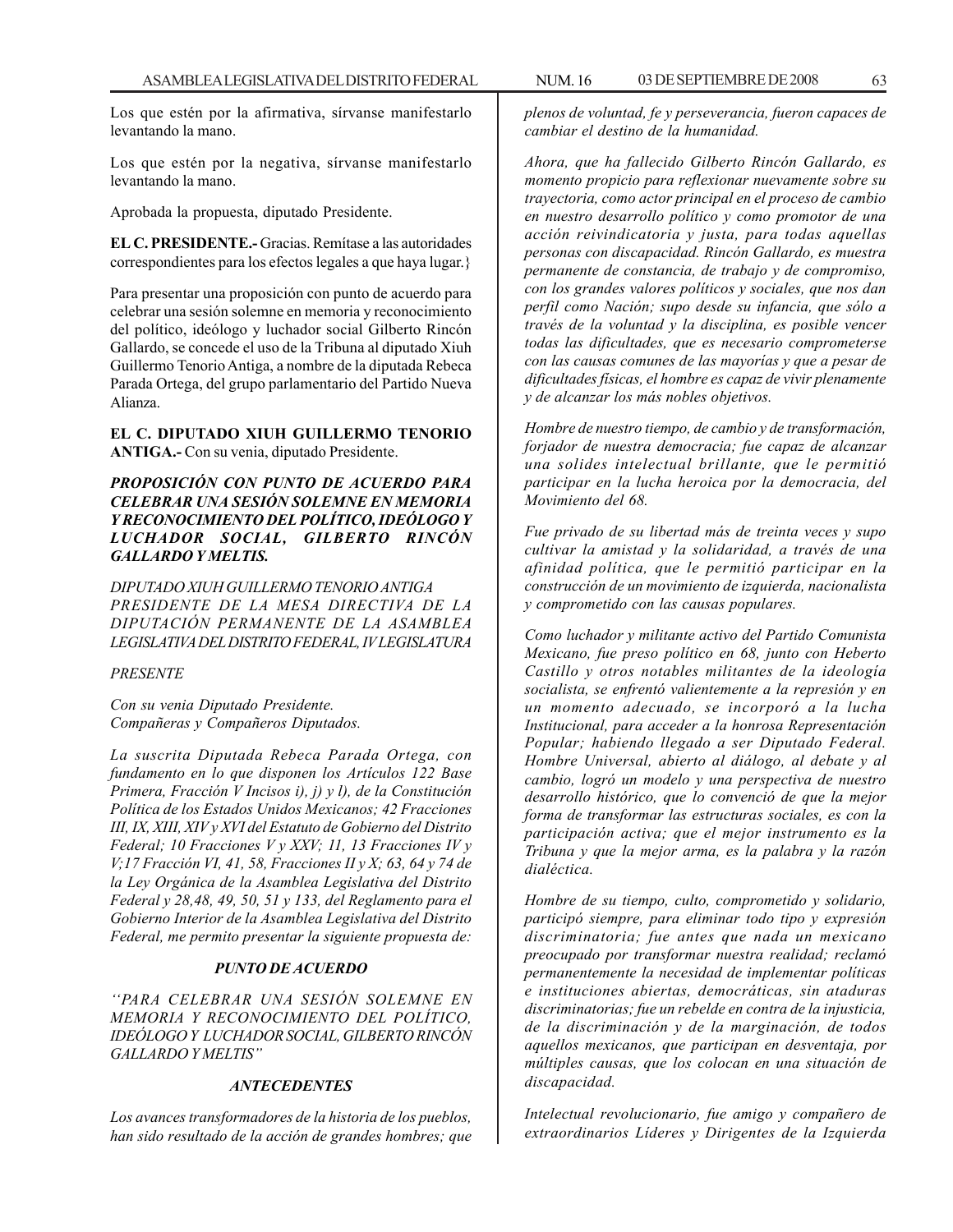64 ASAMBLEA LEGISLATIVA DEL DISTRITO FEDERAL NUM. 16 03 DE SEPTIEMBRE DE 2008

*Mexicana, como: Heberto Castillo, Valentín Campa, Demetrio Vallejo, David Alfaro Siqueiros, Renato Leduc y otros políticos y luchadores sociales, que dieron sustento, no solamente a la izquierda pacifica y democrática, sino sobre todo, fue factor de congruencia y de articulación para un Movimiento Nacionalista, Democrático y Revolucionario.*

*Entre otras muchas distinciones, fue candidato a la Presidencia de la República, en el año 2000, apoyado por el Partido de Democracia Social.*

*Hombre de ideas y abierto a la polémica, al debate y a la praxis política, fue Candidato en 1964 a Diputado Federal por el XI Distrito del Distrito Federal, postulado por el Frente Electoral del Pueblo.*

*Integrante del Partido de la Revolución Democrática, apoyó siempre las causas populares, sin abandonar jamás los valores de la izquierda, declarándose siempre en forma abierta, Social-Demócrata; impulsando propuestas que en su tiempo y aún ahora fueron polémicas, como son: Las Leyes de Sociedad en Convivencia y la Despenalización del Aborto; puntualizando su lucha a favor de la Igualdad de Género y de una posición permanente, general y sólida en contra de todo tipo de discriminación.*

*Intelectual y político limpio, sin resabios ni resentimientos, firme y fuerte en sus convicciones, presidió, hasta su muerte el Consejo Nacional para Prevenir la Discriminación, -que aún por desgracia- se muestra cotidianamente, en toda su injusticia y profundidad, en diferentes espacios de la sociedad mexicana.*

*Poseedor de una amplia cultura y de un sentimiento profundo, por las causas populares, siempre actúo al lado de los pobres, de las mayorías, de los marginados y de los discriminados y cuando hubo que arriesgar la vida, como en 1968, participó en forma directa, sin ambages ni condiciones.*

*Sostuvo siempre, que a pesar de la debilidad y la carencia de fortaleza del Estado de Derecho, México puede enfrentar con éxito, los retos y los ataques de los Poderes Fácticos y cuando la voluntad del Pueblo se acata, hemos podido impulsar cambios decisivos para la vida pública de México, como fue la Expropiación Petrolera, el Reparto Agrario y la Ley Federal del Trabajo, que son puntos torales de la transición democrática.*

*Político activo y en plena y permanente acción, desde el CONAPRE, continúo impulsando la implementación de una sólida normatividad, a favor y protección de todas las personas con discapacidad que existen en México, impulsando paralelamente nuestro desarrollo democrático, de amplia concepción popular, que aspira* *permanentemente a la práctica de una política, en defensa de los derechos sociales y políticos de las mayorías.*

*Todos los Partidos Políticos de México, reconocen en Gilberto Rincón Gallardo, a un mexicano ejemplar, a un político convencido de sus principios, a un mexicano distinguido, que luchó por fortalecer la identidad nacional y la justicia social.*

*Extenso, sería mencionar, todos y cada uno de los méritos de este extraordinario político mexicano; de este importante promotor de la igualdad y consecuentemente, activista permanente en contra de toda discriminación.*

*Hombre ejemplar, que enfrentó con valentía las carencias y vicisitudes de la vida; que supo morir con dignidad y dejar un legado ideológico y pragmático, que refleja plenamente sus altos principios y valores, como expresión permanente de solidaridad humana.*

*Por este perfil biográfico, que aún reserva muchos y variados actos, que acreditan la calidad humana; el valor político y la trascendencia histórica del pensamiento y de la praxis política de Gilberto Rincón Gallardo y como un homenaje y reconocimiento a tan grande mexicano, me permito proponer a la consideración de esta Honorable Diputación Permanente, la siguiente*

*Proposición con:*

## *PUNTO DE ACUERDO*

# *''PARA CELEBRAR UNA SESIÓN SOLEMNE EN MEMORIA Y RECONOCIMIENTO DEL POLÍTICO, IDEÓLOGO Y LUCHADOR SOCIAL, GILBERTO RINCÓN GALLARDO Y MELTIS''.*

*Diputado Presidente, le solicito atentamente, se le dé trámite a este Punto de Acuerdo en términos de lo que dispone el Artículo 133 del Reglamento para el Gobierno Interior de la Asamblea Legislativa del Distrito Federal.*

*Dado en la Asamblea Legislativa del Distrito Federal, a los tres días del mes de septiembre del dos mil ocho.*

*Atentamente.*

*Dip. Rebeca Parada Ortega.*

Es cuanto, diputado Presidente.

**EL C. PRESIDENTE DIPUTADO FRANCISCO XAVIER ALVARADO VILLAZÓN.-** Gracias diputado. En términos de lo dispuesto por el Artículo 133 del Reglamento para el Gobierno Interior de la Asamblea Legislativa del Distrito Federal, consulte la Secretaría a la Diputación Permanente en votación si la propuesta por el diputado Xiuh Guillermo Tenorio Antiga se considera de urgente y obvia resolución.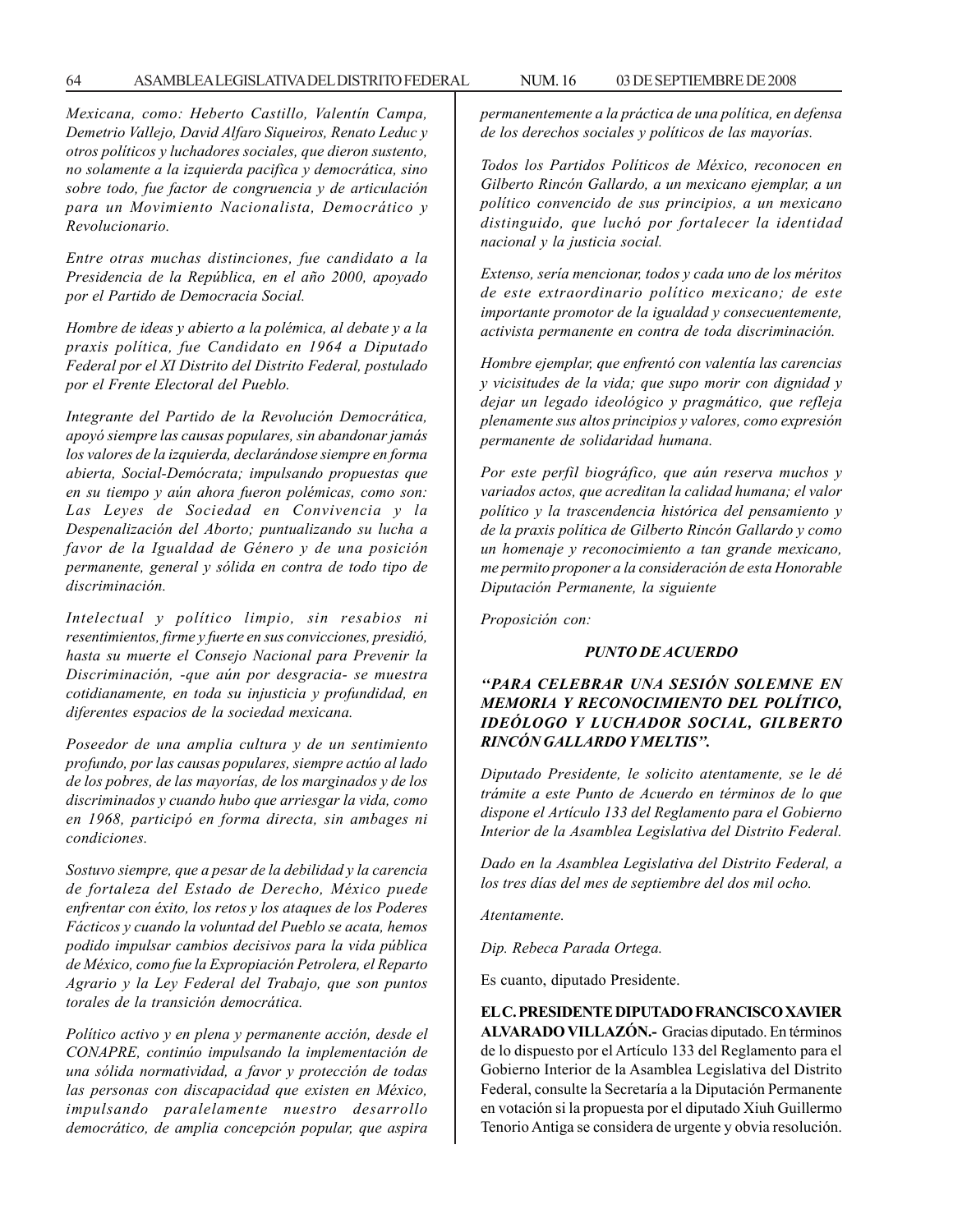**EL C. SECRETARIO DIPUTADO XIUH GUILLERMO TENORIO ANTIGA.-** Por instrucciones de la Presidencia y en votación económica se consulta la Diputación Permanente si la propuesta de referencia se considera de urgente y obvia resolución.

Los que estén por la afirmativa, sírvanse manifestarlo levantando la mano.

Los que estén por la negativa, sírvanse manifestarlo levantando la mano.

Se considera de urgente y obvia resolución, diputado Presidente.

**EL C. PRESIDENTE.-** Está a discusión la propuesta. ¿Existen oradores en contra?

Proceda la Secretaría a preguntar a la Diputación Permanente en votación económica si es de aprobarse la propuesta a discusión.

**EL C. SECRETARIO.-** Por instrucciones de la Presidencia y en votación económica se pregunta a la Diputación Permanente si está a favor o en contra de la propuesta sometida a su consideración.

Los que estén por la afirmativa, sírvanse manifestarlo levantando la mano.

Los que estén por la negativa, sírvanse manifestarlo levantando la mano.

Aprobada la propuesta, diputado Presidente.

**EL C. PRESIDENTE.-** Remítase a las autoridades correspondientes para los efectos a los que haya lugar.

**EL C. PRESIDENTE DIPUTADO XIUH GUILLERMO TENORIO ANTIGA.-** Para presentar una proposición con punto de acuerdo por el que se exhorta al Jefe Delegacional en Gustavo A. Madero, Licenciado Luis Meneses Murillo, para que haga del conocimiento de todos y cada uno de los servidores públicos de la Delegación a su cargo, la obligación que tienen de no actuar en beneficio de algún partido o de corriente o fracción alguna, so pena de ser sancionados con base en lo establecido en la Ley Federal de Responsabilidades de los Servidores Públicos y que haga llegar a este Órgano Legislativo copia de los acuses de las notificaciones de cada uno de los servidores públicos de la Delegación, se concede el uso de la tribuna al diputado Antonio Lima Barrios, del grupo parlamentario del Partido de la Revolución Democrática.

**EL C. DIPUTADO ANTONIO LIMA BARRIOS.-** Con su venia, diputado Presidente.

*PROPOSICIÓN CON PUNTO DE ACUERDO POR EL QUE SE EXHORTA AL JEFE DELEGACIONAL EN* *GUSTAVO A MADERO, LIC. LUIS MENESES MURILLO PARA QUE HAGA DEL CONOCIMIENTO DE TODOS Y CADA UNO DE LOS SERVIDORES PÚBLICOS DE LA DELEGACIÓN A SU CARGO LA OBLIGACIÓN QUE TIENEN DE SERVIR CON ESTRICTO APEGO A DERECHO Y QUE SE ABSTENGAN DE ACTUAR EN BENEFICIO DE UN PARTIDO O DE CORRIENTE O FRACCIÓN ALGUNA SO PENA DE SER SANCIONADOS CON BASE A LO ESTABLECIDO POR LA LEY FEDERAL DE RESPONSABILIDADES DE LOS SERVIDORES PÚBLICOS Y QUE HAGA LLEGAR A ESTE ÓRGANO LEGISLATIVO, COPIA DE LOS ACUSES DE LAS NOTIFICACIONES DE CADA UNO DE LOS SERVIDORES PÚBLICOS DE LA DELEGACIÓN.*

## *HONORABLE ASAMBLEA:*

*Con fundamento en el artículo 17 fracciones VI y VII de la Ley Orgánica de la Asamblea Legislativa del Distrito Federal y 133 de su Reglamento para el Gobierno Interior, someto a la consideración del Pleno de la Diputación Permanente, la siguiente:*

*PROPOSICIÓN CON PUNTO DE ACUERDO POR EL QUE SE EXHORTA AL JEFE DELEGACIONAL EN GUSTAVO A MADERO, LIC. LUIS MENESES MURILLO PARA QUE HAGA DEL CONOCIMIENTO DE TODOS Y CADA UNO DE LOS SERVIDORES PÚBLICOS DE LA DELEGACIÓN A SU CARGO LA OBLIGACIÓN QUE TIENEN DE SERVIR CON ESTRICTO APEGO A DERECHO Y QUE SE ABSTENGAN DE ACTUAR EN BENEFICIO DE UN PARTIDO O DE CORRIENTE O FRACCIÓN ALGUNA SO PENA DE SER SANCIONADOS CON BASE A LO ESTABLECIDO POR LA LEY FEDERAL DE RESPONSABILIDADES DE LOS SERVIDORES PÚBLICOS Y QUE HAGA LLEGAR A ESTE ÓRGANO LEGISLATIVO, COPIA DE LOS ACUSES DE LAS NOTIFICACIONES DE CADA UNO DE LOS SERVIDORES PÚBLICOS DE LA DELEGACIÓN, todo ello al tenor de las siguientes*

### *CONSIDERACIONES:*

*PRIMERA: En diversas ocasiones el antecesor en el cargo del Lic. LUIS MENESES MURILLO, el Lic. Francisco Chiguil Figueroa, fue advertido en relación a que la atención a gestiones ciudadanas apoyadas por Diputados que no pertenecían a su corriente política eran reiteradamente dilatadas, y las respuestas, parciales o francamente negativas, lo cual constituye un desvío de las funciones del servidor público que la Ley Federal de Responsabilidades de los Servidores Públicos sanciona.*

*SEGUNDA: Una de las dependencias de la Delegación con una práctica negativa como la arriba señalada, lo es la oficina de Atención a Población Escolar de la Dirección General de Desarrollo Social de la Delegación Gustavo*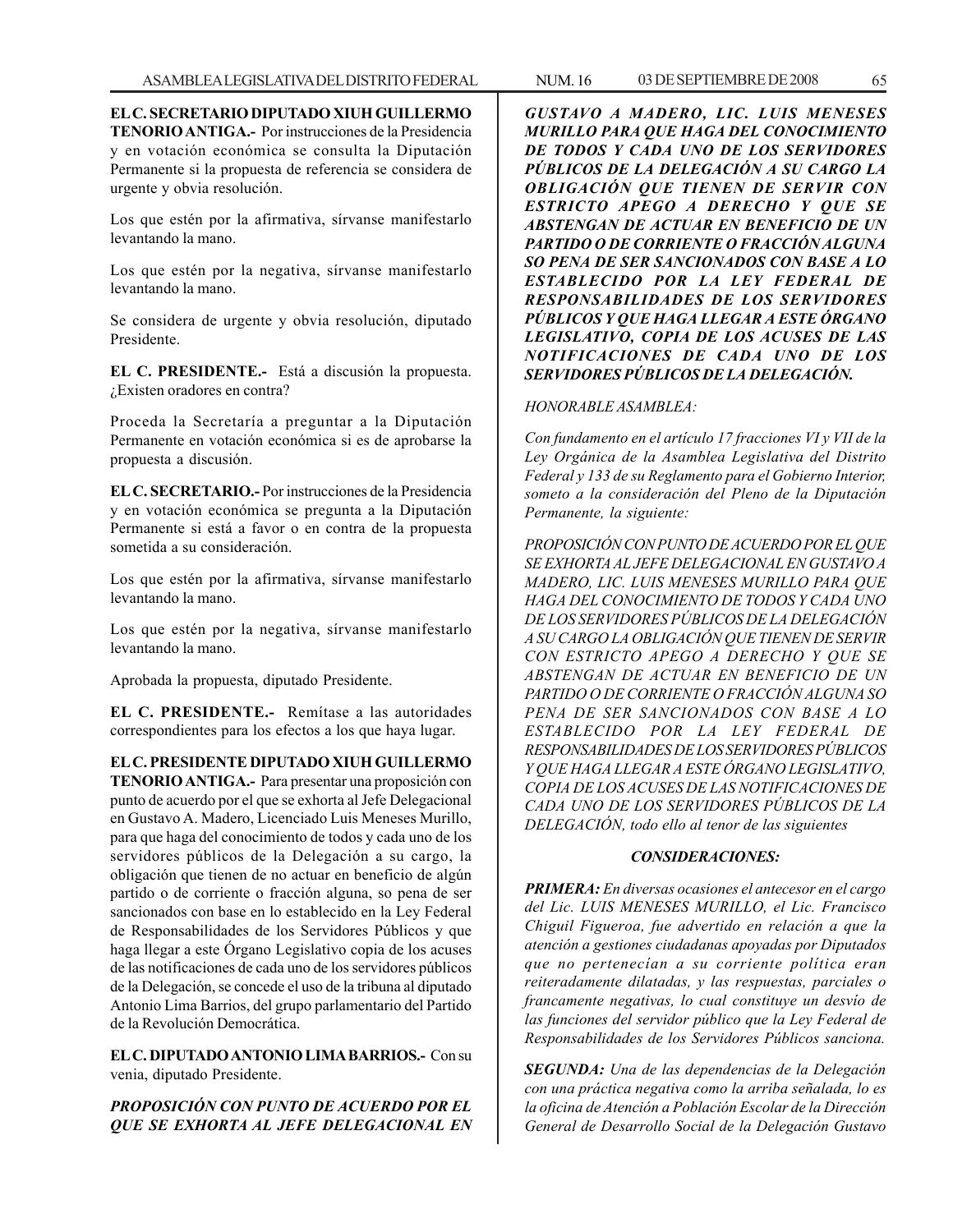*A. Madero a cargo de la C. ROSA ISELA MARTÍNEZ MARTÍNEZ, en la cual se ha comunicado a ciudadanos apoyados por el suscrito para la obtención de apoyos de beca escolar, que ''las gestiones que vengan del Módulo del Diputado Lima solo se atenderán si los demandantes acuden personalmente y sin la intermediación del Diputado''.*

*TERCERA: Como evidencia de lo anterior se tiene el oficio No. DGDS/APE/0197/08 signado por la C. Rosa Isela Martínez Martínez JUD de la oficina de Atención a Población Escolar de la Dirección General de Desarrollo Social de la Delegación GAM, dirigido a la Señora Yolanda Gabriel García Sosa, documento en el cual la Jefa de la Unidad Departamental comunica a mi representada con motivo de su solicitud de apoyo con beca escolar para su menor hija, que: CITO ''... no hay intermediarios, por lo que todo trámite es directamente en el área a mi cargo ... (SIC)''*

*La servidora pública a cargo de la oficina en cuestión, ignora que dentro de las funciones derivadas del Estatuto de los Diputados está la de gestionar ante las autoridades la atención de las demandas de sus representados, tal como lo establece la Ley Orgánica de la Asamblea Legislativa del Distrito Federal.*

*CUARTA: Adicionalmente a lo anterior expuesto se tiene que, del caso típico que se expone sobre el viciado actuar de servidores públicos de la Gustavo A. Madero se desprende una flagrante violación a lo establecido en el artículo 47 de la Ley Federal de Responsabilidades de los Servidores Públicos que a la letra dice:*

*ARTÍCULO 47.- Todo servidor público tendrá las siguientes obligaciones, para salvaguardar la legalidad, honradez, lealtad, imparcialidad y eficiencia que deben ser observadas en el desempeño de su empleo, cargo o comisión, y cuyo incumplimiento dará lugar al procedimiento y a las sanciones que correspondan, sin perjuicio de sus derechos laborales.*

*Fracción I.- Cumplir con la máxima diligencia el servicio que le sea encomendado y abstenerse de cualquier acto u omisión que cause la suspensión o deficiencia de dicho servicio o implique abuso o ejercicio indebido de un empleo, cargo o comisión.*

*QUINTA y última consideración: Se entiende, y así debe ser, que el actuar de los servidores públicos de toda instancia de Gobierno debe regirse tanto por la Ley como a los Lineamientos emanados de los titulares de las Dependencias, por lo que se hace necesario que el Jefe Delegacional recién juramentado en esta Asamblea Legislativa deje a un lado los viciados e ilegales procedimientos de su antecesor en el ejercicio de las funciones de Gobierno en la Delegación Gustavo A. Madero e instruya a sus colaboradores a actuar, apegados* *a la Ley y a la Filosofía de un Gobierno Democrático, en beneficio de los habitantes en general sin distingo de*

*Con base a lo anterior, me permito someter a consideración de esta H. Asamblea el siguiente:*

*Partidos o, peor aún de corrientes o grupos del Partido*

### *PUNTO DE ACUERDO*

*UNO: SE EXHORTA AL JEFE DELEGACIONAL EN GUSTAVO A MADERO, LIC. LUIS MENESES MURILLO, A QUE HAGA DEL CONOCIMIENTO DE TODOS Y CADA UNO DE LOS SERVIDORES PÚBLICOS DE LA DELEGACIÓN A SU CARGO, LA OBLIGACIÓN QUE TIENEN DE SERVIR A LA POBLACIÓN, CON ESTRICTO APEGO A DERECHO Y QUE SE ABSTENGAN DE ACTUAR EN BENEFICIO DE UN PARTIDO, DE UNA CORRIENTE O FRACCIÓN PARTIDARIA, SO PENA DE SER SANCIONADOS CON BASE A LO ESTABLECIDO POR LA LEY FEDERAL DE RESPONSABILIDADES DE LOS SERVIDORES PÚBLICOS.*

*DOS: QUE HAGA LLEGAR A ESTE ÓRGANO LEGISLATIVO COPIA DE LOS ACUSES, DE LAS NOTIFICACIONES ARRIBA SEÑALADAS, DE CADA UNO DE LOS SERVIDORES PÚBLICOS DE LA DELEGACIÓN A SU CARGO.*

*Recinto Legislativo, Distrito Federal, septiembre de dos mil ocho.*

*ATENTAMENTE*

*al que pertenecen.*

*Dip. Antonio Lima Barrios.*

Es cuanto, diputado Presidente.

**EL C. PRESIDENTE.-** Gracias, diputado Lima Barrios. En términos de lo dispuesto por el artículo 133 del Reglamento para el Gobierno Interior de la Asamblea Legislativa del Distrito Federal, consulte la Secretaría a la Diputación Permanente, en votación económica, si la propuesta presentada por el diputado Lima Barrios se considera de urgente y obvia resolución.

**EL C. SECRETARIO.-** Por instrucciones de la Presidencia y en votación económica, se consulta a la Diputación Permanente si la propuesta de referencia se considera de urgente y obvia resolución.

Los que estén por la afirmativa, sírvanse manifestarlo levantando la mano.

Los que estén por la negativa, sírvanse manifestarlo levantando la mano.

Se considera de urgente y obvia resolución, diputado Presidente.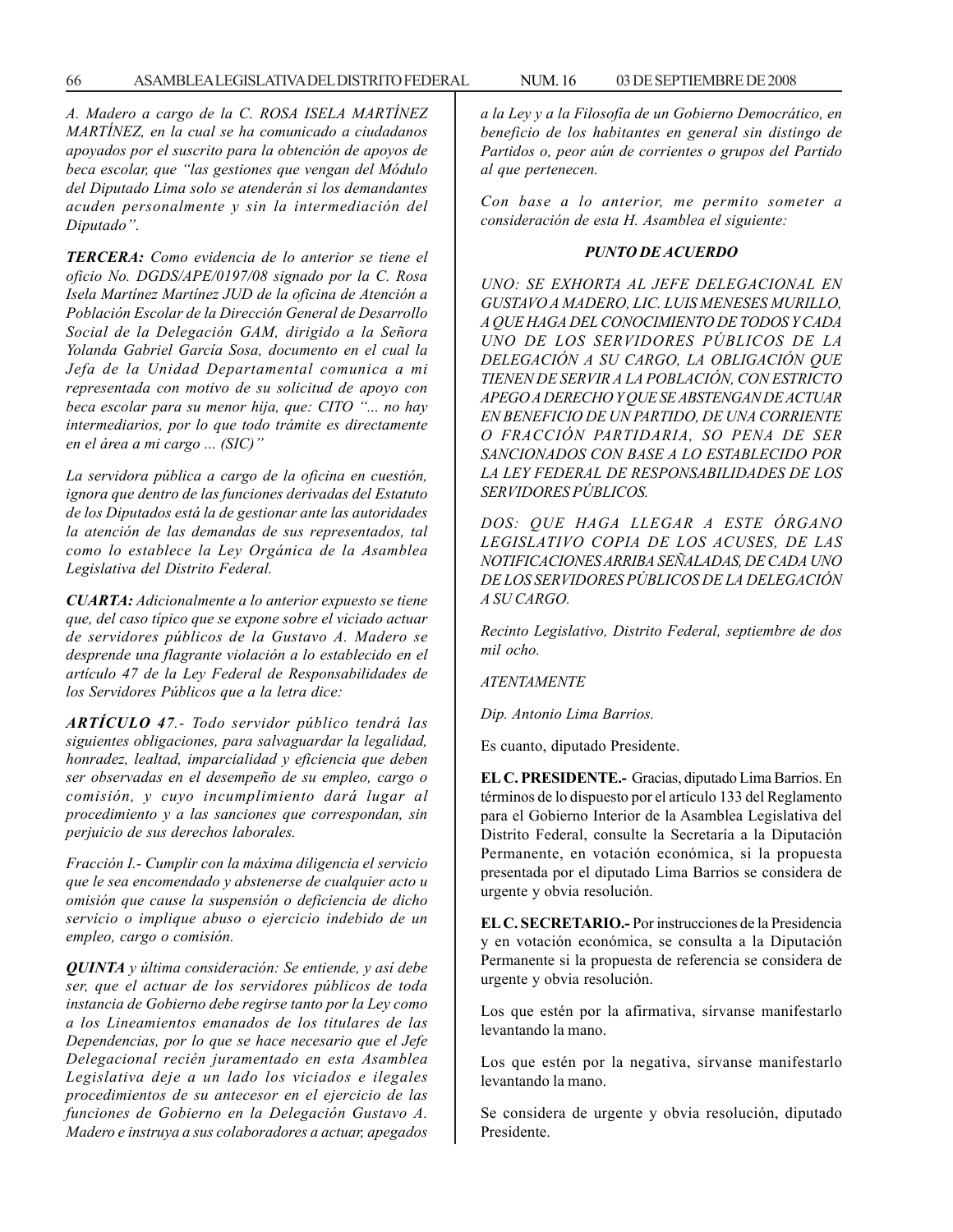**EL C. PRESIDENTE.-** Gracias, diputado Secretario. Compañera diputada, compañeros diputados, está a discusión la propuesta. ¿Existen oradores en contra?

De no ser así, proceda la Secretaría preguntar a la Diputación Permanente, en votación económica, si es de aprobarse la propuesta a discusión.

**EL C. SECRETARIO.-** Por instrucciones de la Presidencia y en votación económica, se pregunta a la Diputación Permanente si está a favor o en contra de la propuesta sometida a su consideración.

Los que estén por la afirmativa, sírvanse manifestarlo levantando la mano.

Los que estén por la negativa, sírvanse manifestarlo levantando la mano.

Aprobada la propuesta, diputado Presidente.

**EL C. PRESIDENTE.-** Gracias, diputado Secretario. Remítase a las autoridades correspondientes para los efectos legales a que haya lugar.

Para presentar una proposición con punto de acuerdo para exhortar al Secretario de Educación del Distrito Federal, Doctor Axel Didriksson Takayanagui, que a la brevedad resuelva las necesidades y planteamientos de los aspirantes a bachillerato rechazados por el Instituto de Educación Media Superior del Distrito Federal, se concede el uso de la Tribuna al diputado Salvador Pablo Martínez Della Rocca, del grupo parlamentario del Partido de la Revolución Democrática.

**EL C. DIPUTADO SALVADOR PABLO MARTÍNEZ DELLA ROCCA.-** Muchas gracias, Presidente.

*PROPOSICIÓN CON PUNTO DE ACUERDO PARA EXHORTAR AL SECRETARIO DE EDUCACIÓN DEL DISTRITO FEDERAL, DOCTOR AXEL DIDRIKSSON TAKAYANAGUI, QUE A LA BREVEDAD RESUELVA LAS NECESIDADES Y PLANTEAMIENTOS DE LOS ASPIRANTES A BACHILLERATO RECHAZADOS POR EL INSTITUTO DE EDUCACIÓN MEDIA SUPERIOR DEL DISTRITO FEDERAL.*

*El suscrito Diputado Salvador Martínez Della Rocca, Diputado a la Asamblea Legislativa del Distrito Federal IV Legislatura por el Partido de la Revolución Democrática, y con fundamento en el artículo 122, párrafo primero y segundo, base primera, fracción V, inciso g) DE LA CONSTITUCIÓN POLÍTICA DE LOS ESTADOS UNIDOS MEXICANOS; 42 fracciones XI y XXX, DEL ESTATUTO DE GOBIERNO DEL DISTRITO FEDERAL; 17 fracción VI DE LA LEY ORGÁNICA DE LA ASAMBLEA LEGISLATIVA DEL DISTRITO FEDERAL; 133 DEL REGLAMENTO PARA EL GOBIERNO INTERIOR DE LA ASAMBLEA LEGISLATIVA DEL DISTRITO FEDERAL;*

*someto a la consideración de esta Soberanía la siguiente PROPOSICIÓN CON PUNTO DE ACUERDO de obvia y urgente resolución, haciendo de manifiesto la siguiente:*

## *EXPOSICIÓN DE MOTIVOS*

*De acuerdo con el Decreto de Creación, publicado en la Gaceta Oficial del Distrito Federal el 30 de marzo de 2000, el Instituto de Educación Media Superior del Distrito Federal es un organismo público descentralizado de la Administración Pública del Distrito Federal.*

*El Instituto cuenta con 17 planteles, distribuidos en 14 delegaciones del Distrito Federal, con una matrícula aproximada de 5670 alumnos de primer ingreso.*

*Dentro de los objetivos del Instituto de Educación Media Superior del Distrito Federal se encuentra, entre otros, impartir educación media superior en aquellas zonas en las que la atención de la demanda escolar es insuficiente, y así lo requiera el interés colectivo, y como una respuesta al grave problema de acceso a la Educación Media Superior en la Ciudad de México.*

*De conformidad con la Convocatoria para el proceso de registro de aspirantes a ingresar al sistema de bachillerato del Gobierno del Distrito Federal para el ciclo escolar 2008-2009, cada plantel dispuso de 350 lugares para estudiantes de primer ingreso; el Plantel José Revueltas Sánchez (Venustiano Carranza) sólo dispuso de 70 lugares, por estar en una sede provisional. Sin embargo, este número de lugares es del todo insuficiente para atender la demanda de acceso para cursar el bachillerato en el mencionado instituto, como sucede con el acceso en todas las otras modalidades de bachillerato. Así, esta situación dejo a un significativo grupo de jóvenes sin acceso a esta opción educativa.*

*En estos días, el titular de la Secretaría de Educación del Distrito Federal, Doctor Áxel Didriksson Takayanagui, declaró que ''Las instituciones educativas de la ciudad de México enfrentan un ''rezago estructural'' en la cobertura del bachillerato, en el que se encuentran por lo menos 300 mil jóvenes, a los que anualmente se suman otros cien mil, quienes a pesar de concluir con la secundaria no encuentran un espacio donde continuar sus estudios''. Ante ello, es urgente ampliar la oferta y abrir nuevos planteles.*

*En virtud de lo anteriormente fundado y motivado, someto a la consideración de esta Soberanía, la aprobación del siguiente*

### *PUNTO DE ACUERDO DE OBVIA Y URGENTE RESOLUCIÓN*

*ÚNICO.- SE EXHORTA AL SECRETARIO DE EDUCACIÓN DEL DISTRITO FEDERAL, DR. AXEL DIDRIKSSON*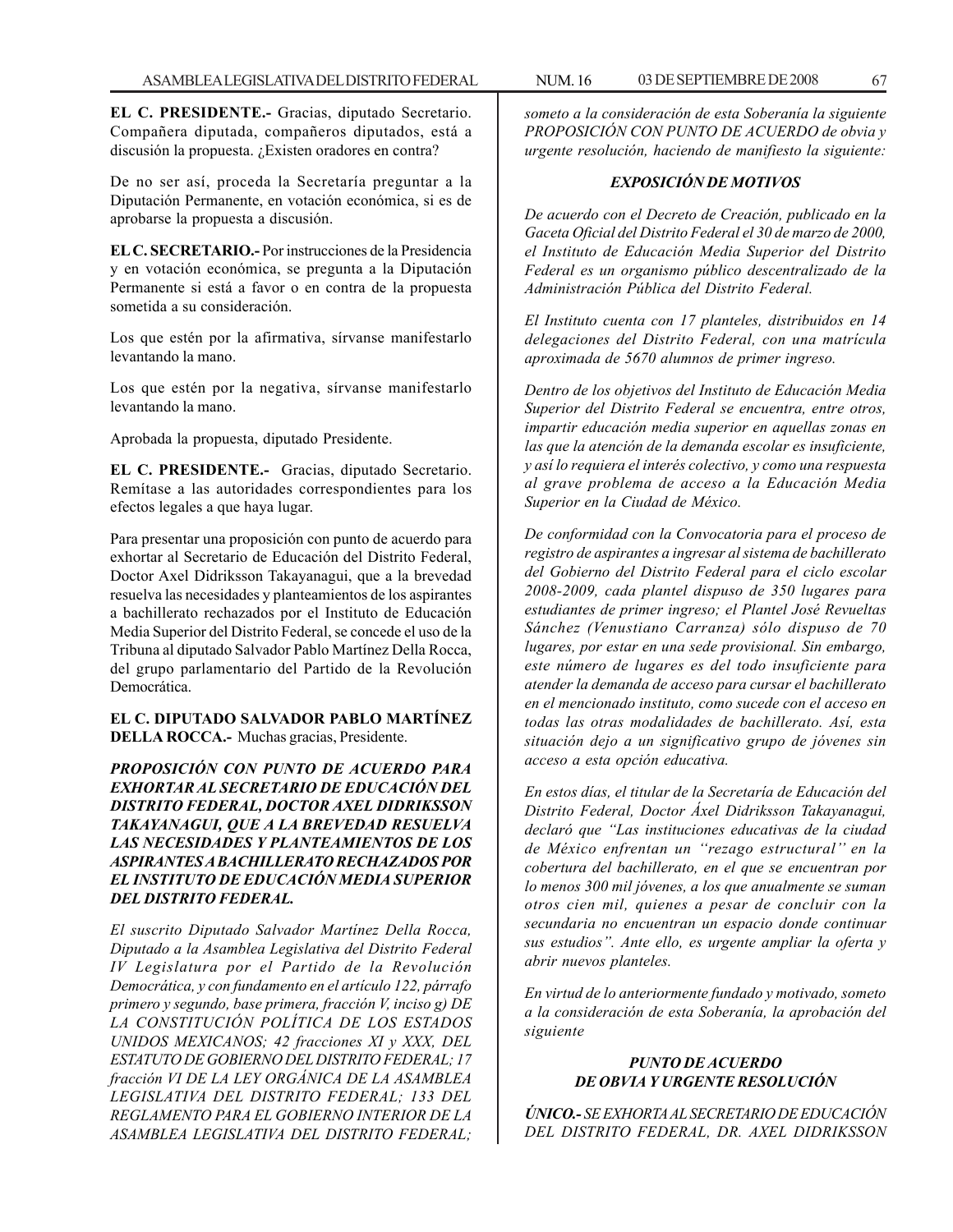*TAKAYANAGUI; QUE A LA BREVEDAD ATIENDA LAS NECESIDADES Y PLANTEAMIENTOS DE LOS ASPIRANTES A BACHILLERATO RECHAZADOS POR EL INSTITUTO DE EDUCACIÓN MEDIA SUPERIOR DEL DISTRITO FEDERAL.*

*Dado en el Recinto de la Asamblea Legislativa del Distrito Federal, a los tres días del mes de septiembre del año dos mil ocho.*

*Atentamente.*

*Dip. Salvador Pablo Martínez Della Rocca.*

Es cuanto, señor Presidente.

**EL C. PRESIDENTE.-** Gracias, diputado Martínez Della Rocca. En términos de lo dispuesto por el artículo 133 del Reglamento para el Gobierno Interior de la Asamblea Legislativa del Distrito Federal, consulte la Secretaría a la Diputación Permanente en votación económica si la propuesta presentada por el diputado Salvador Pablo Martínez Della Rocca se considera de urgente y obvia resolución.

**EL C. SECRETARIO.-** Por instrucciones de la Presidencia y en votación económica, se consulta a la Diputación Permanente si la propuesta de referencia se considera de urgente y obvia resolución.

Los que estén por la afirmativa, sírvanse manifestarlo levantando la mano.

Los que estén por la negativa, sírvanse manifestarlo levantando la mano.

Se considera de urgente y obvia resolución, diputado Presidente.

**EL C. PRESIDENTE.-** Gracias, diputado Secretario. Compañera diputada, compañeros diputados, está a discusión la propuesta. ¿Existen oradores en contra?

De no ser así, le rogaría a la Secretaría a preguntar a la Diputación Permanente en votación económica si es de aprobarse la propuesta a discusión.

**EL C. SECRETARIO.-** Por instrucciones de la Presidencia y en votación económica, se pregunta a la Diputación Permanente si está a favor o en contra de la propuesta sometida a consideración.

Los que estén por la afirmativa, sírvanse manifestarlo levantando la mano.

Los que estén por la negativa, sírvanse manifestarlo levantando la mano.

Aprobada la propuesta, diputado Presidente.

**EL C. PRESIDENTE.-** Gracias diputado Secretario. Remítase a las autoridades correspondientes para los efectos legales a que haya lugar.

Para presentar una proposición con punto de acuerdo por el que se exhorta al Jefe de Gobierno del Distrito Federal, Marcelo Ebrard Casaubón, para que en el plazo más corto posible envíe a este órgano Legislativo las propuestas de magistrados para cubrir las vacantes existentes desde hace varios años en el Tribunal Superior de Justicia del Distrito Federal, así como los magistrados especializados para el funcionamiento del Sistema de Justicia para Adolescentes, se concede el uso de la tribuna al diputado Antonio Lima Barrios, del grupo parlamentario del Partido de la Revolución Democrática.

**EL C. DIPUTADO ANTONIO LIMA BARRIOS.-** Con su venia, diputado Presidente.

*PROPOSICIÓN CON PUNTO DE ACUERDO POR EL QUE SE EXHORTA AL JEFE DE GOBIERNO DEL DISTRITO FEDERAL, LIC. MARCELO EBRARD CASAUBÓN, PARA QUE, EN EL PLAZO MAS CORTO POSIBLE, ENVÍE A ESTE ÓRGANO LEGISLATIVO LAS PROPUESTAS DE MAGISTRADOS PARA CUBRIR LAS VACANTES EXISTENTES, DESDE HACE VARIOS AÑOS, EN EL TRIBUNAL SUPERIOR DE JUSTICIA DEL DISTRITO FEDERAL ASI COMO LOS MAGISTRADOS ESPECIALIZADOS PARA EL FUNCIONAMIENTO DEL SISTEMA DE JUSTICIA PARA ADOLESCENTES EN EL DISTRITO FEDERAL.*

## *HONORABLE ASAMBLEA:*

*Con fundamento en el artículo 17 fracción VI y VII de la Ley Orgánica de la Asamblea Legislativa del Distrito Federal y 133 de su Reglamento para el Gobierno Interior, someto a la consideración del Pleno de la Diputación Permanente, la siguiente:*

*PROPOSICIÓN CON PUNTO DE ACUERDO POR EL QUE SE EXHORTA AL JEFE DE GOBIERNO DEL DISTRITO FEDERAL, LIC. MARCELO EBRARD CASAUBÓN, PARA QUE, EN EL PLAZO MAS CORTO POSIBLE, ENVÍE A ESTE ÓRGANO LEGISLATIVO LAS PROPUESTAS DE MAGISTRADOS PARA CUBRIR LAS VACANTES EXISTENTES, DESDE HACE VARIOS AÑOS, EN EL TRIBUNAL SUPERIOR DE JUSTICIA DEL DISTRITO FEDERAL ASI COMO LOS MAGISTRADOS ESPECIALIZADOS PARA EL FUNCIONAMIENTO DEL SISTEMA DE JUSTICIA PARA ADOLESCENTES EN EL DISTRITO FEDERAL al tenor de los siguientes:*

## *CONSIDERANDOS*

*PRIMERO: En el Tribunal Superior de Justicia del Distrito Federal se encuentran, desde hace varios meses, seis magistraturas vacantes, una de ellas desde hace mas*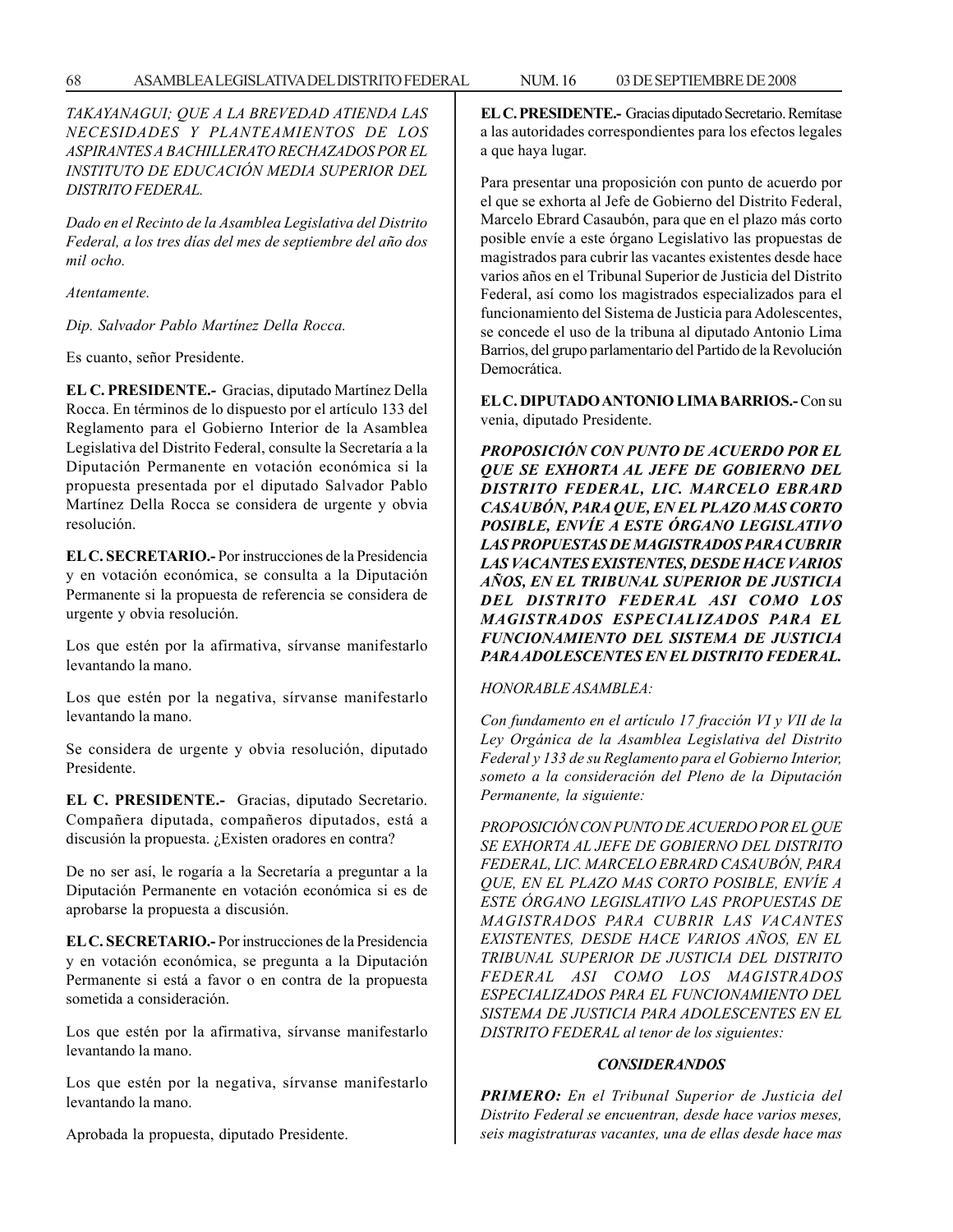*de tres años, lo cual le origina al Órgano Judicial del Distrito Federal, graves dificultades para cumplir con el principio de la expeditez y prontitud en la prestación de la justicia. Todo ello en perjuicio de los habitantes de la ciudad.*

*SEGUNDO: De acuerdo al Estatuto de Gobierno del Distrito Federal, corresponde al Titular del Ejecutivo del Distrito Federal enviar a la Asamblea Legislativa las propuestas de magistrados vacantes en el Tribunal de Justicia del Distrito Federal.*

*TERCERO: Además de lo anterior, es necesario tomar en cuenta que faltan escasos 32 días para que entre en vigor la aplicación del Sistema de Justicia para Adolescentes aprobado por esta Legislatura, para lo cual se hace indispensable el nombramiento de seis Magistrados especializados en el sistema con la antelación suficiente para la organización inherente tanto en lo referente a recursos humanos como materiales.*

*CUARTO: De no darse el pronto nombramiento de los doce Magistrados se presentaría la situación extrema, e inédita, de que el 17% del Pleno del Tribunal estaría funcionando con Magistrados por Ministerio de ley, con las consecuentes implicaciones Jurídicas y Sociales que ello conlleva. No hay que perder de vista que los Magistrados por Ministerio de Ley son suplidos por Jueces de primera Instancia, los que a su vez son suplidos por Secretarios de Acuerdo y ello por un período de tres meses cada uno con la subsecuente incertidumbre que esta situación genera para los justiciables y sus defensores y, en general, para la calidad de la Justicia que brinda el Estado a los habitantes del Distrito Federal.*

*En virtud de lo anteriormente expuesto, me permito someter a la consideración del pleno de esta Diputación Permanente el siguiente:*

## *PUNTO DE ACUERDO*

*ÚNICO: SE EXHORTA AL JEFE DE GOBIERNO DEL DISTRITO FEDERAL, LIC. MARCELO EBRARD CASAUBÓN A QUE EN EL PLAZO MÁS CORTO POSIBLE, HAGA LLEGAR A ESTA SOBERANÍA LAS PROPUESTAS DE MAGISTRADOS PARA CUBRIR LAS PLAZAS VACANTES EXISTENTES EN EL ÓRGANO JUDICIAL DEL DISTRITO FEDERAL Y PARA EL SISTEMA DE JUSTICIA PARA ADOLESCENTES, A FÍN DE QUE EL ÓRGANO LEGISLATIVO DE LA CIUDAD ESTÉ EN CONDICIONES DE SOMETER DICHAS PROPUESTAS AL CORRESPONDIENTE PROCESO DE RATIFICACIÓN.*

*Recinto Legislativo, Distrito Federal, 3 de septiembre de dos mil ocho.*

### *Atentamente.*

*Dip. Antonio Lima Barrios.*

Es cuanto, diputado Presidente.

**EL C. PRESIDENTE.-** Gracias, diputado Lima. En términos de lo dispuesto por el artículo 133 del Reglamento para el Gobierno Interior de la Asamblea Legislativa del Distrito Federal, consulte la Secretaría a la Diputación Permanente en votación económica si la propuesta presentada por el diputado Lima Barrios se considera de urgente y obvia resolución.

**EL C. SECRETARIO.-** Por instrucciones de la Presidencia y en votación económica, se consulta a la Diputación Permanente si la propuesta de referencia se considera de urgente y obvia resolución.

Los que estén por la afirmativa, sírvanse manifestarlo levantando la mano.

Los que estén por la negativa, sírvanse manifestarlo levantando la mano.

Se considera de urgente y obvia resolución, diputado Presidente.

**EL C. PRESIDENTE**.- Gracias, diputado Secretario. Compañera diputada, compañeros diputados, está a discusión la propuesta. ¿Existen oradores en contra?

De no ser así, le rogaría a la Secretaría a preguntar a la Diputación Permanente en votación económica si es de aprobarse la propuesta a discusión.

**EL C. SECRETARIO.-** Por instrucciones de la Presidencia y en votación económica, se consulta a la Diputación Permanente si está a favor o en contra de la propuesta sometida a su consideración.

Los que estén por la afirmativa, sírvanse manifestarlo levantando la mano.

Los que estén por la negativa, sírvanse manifestarlo levantando la mano.

Aprobada la propuesta, diputado Presidente.

**EL C. PRESIDENTE.-** Gracias, diputado Secretario. Remítase a las autoridades correspondientes para los efectos legales a que haya lugar.

Para presentar una proposición con punto de Acuerdo por el que se insta ante el Contralor General del Distrito Federal que rinda informe solicitado sobre los expedientes abiertos a servidores públicos relacionados con el caso News Divine, así como para que abra una investigación sobre el posible desvío de recursos por parte del Delegado en Gustavo A. Madero en un evento de carácter partidario celebrado el 30 de agosto en la Delegación Gustavo A. Madero, se concede el uso de la Tribuna al diputado Antonio Lima Barrios, del grupo parlamentario del Partido de la Revolución Democrática.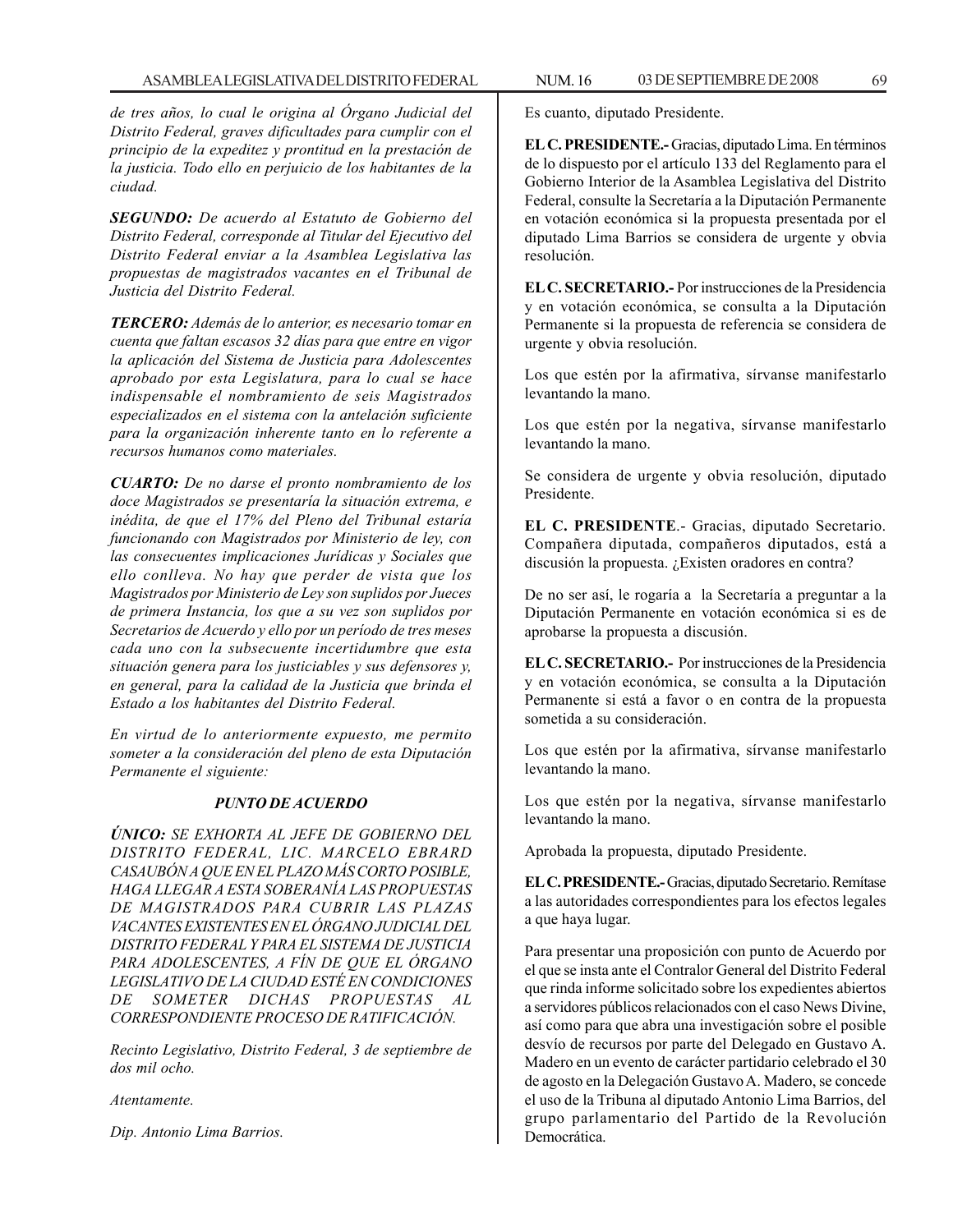**EL C. DIPUTADO ANTONIO LIMA BARRIOS.-** Con su venia, diputado Presidente.

*PROPOSICIÓN CON PUNTO DE ACUERDO POR EL QUE SE INSISTA ANTE EL CONTRALOR GENERAL DEL DISTRITO FEDERAL, QUE RINDA EL INFORME, YA SOLICITADO POR ESTA SOBERANÍA Y NO ACATADO AÚN, SOBRE LOS EXPEDIENTES ABIERTOS A SERVIDORES PÚBLICOS RELACIONADOS CON EL CASO NEWS DIVINE, ASI COMO PARA QUE ABRA UNA INVESTIGACIÓN SOBRE EL POSIBLE DESVÍO DE RECURSOS POR PARTE DEL DELEGADO EN GUSTAVO A. MADERO EN UN EVENTO DE CARÁCTER PARTIDARIO CELEBRADO EL 30 DE AGOSTO EN LA DELEGACIÓN GAM.*

*HONORABLE ASAMBLEA:*

*Con fundamento en el artículo 17 fracciones VI y VII de la Ley Orgánica de la Asamblea Legislativa del Distrito Federal y 133 de su Reglamento para el Gobierno Interior, someto a la consideración del Pleno de la Diputación Permanente, la siguiente:*

*PROPOSICIÓN CON PUNTO DE ACUERDO POR EL QUE SE INSISTA ANTE EL CONTRALOR GENERAL DEL DISTRITO FEDERAL, QUE RINDA EL INFORME, YA SOLICITADO POR ESTA SOBERANÍA Y NO ACATADO AÚN, SOBRE LOS EXPEDIENTES ABIERTOS A SERVIDORES PÚBLICOS RELACIONADOS CON EL CASO NEWS DIVINE, ASI COMO PARA QUE ABRA UNA INVESTIGACIÓN SOBRE EL POSIBLE DESVÍO DE RECURSOS POR PARTE DEL DELEGADO EN GUSTAVO A. MADERO EN UN EVENTO DE CARÁCTER PARTIDARIO CELEBRADO EL 30 DE AGOSTO EN LA DELEGACIÓN GAM. Al tenor de los siguientes:*

#### *CONSIDERANDOS*

*PRIMERO: Una de las obligaciones, a la par que compromisos, del Jefe de Gobierno del Distrito Federal lo es con la transparencia de los actos de gobierno y la rendición de cuentas de los Servidores públicos de la Administración del Distrito Federal.*

*SEGUNDO: Con fecha 20 del mes de agosto del año en curso, esta diputación permanente acordó solicitar al Contralor General del Gobierno del Distrito Federal información relativa a su actuación con motivo de los trágicos acontecimientos ocurridos durante el operativo policíaco efectuado en la discoteca NEWS DIVINE el 20 de junio pasado, con base en el compromiso asumido por el Lic. Marcelo Ebrard de llegar al fondo de las investigaciones para que el hecho no quedara impune.*

*TERCERO: Es de particular interés de los integrantes de la Asamblea Legislativa el que, en consonancia con el* *compromiso con la verdad y con que no campee la impunidad en los trágicos y reprobables acontecimientos del 20 de junio en el establecimiento de triste memoria denominado News Divine, se conozcan las medidas adoptadas para realmente ir al fondo del asunto y sancionar a los responsables de tan lamentables acontecimientos.*

*CUARTO: Al día de hoy, miércoles 3 de septiembre no tenemos respuesta a la solicitud de información turnada al Contralor General del Distrito Federal, consistente en un cuestionario de 19 preguntas, a pesar de que se ha rebasado con holgura el plazo de 5 días hábiles que se le dieron al C. Contralor para que hiciera llegar a esta soberanía la información solicitada.*

*QUINTO: Aunado a lo anterior, se tiene que la respuesta de la Contraloría a la solicitud de información realizada por la Presidencia de la Comisión Investigadora sobre lo acontecido el 20 de junio en la Discoteca ''News Divine'' constituye una burla al órgano Legislativo del Distrito Federal, pues en el oficio de respuesta enviado a la Comisión, solo se concreta a enunciar los tres ámbitos en los que se está investigando, a saber: La Delegación Gustavo A. Madero, la SSP y la PGJDF y señala el número de los servidores públicos a los que se investiga, por lo que se hace necesario que el Lic. Ricardo García Sainz Lavista, Contralor General del GDF brinde información útil a esta Soberanía.*

*SEXTO. De acuerdo a díversas fuentes personales y periodísticas, se tiene conocimiento de la realización de un evento de carácter partidario en uno de los salones Alvin ubicados en la Avenida Politécnico de la Delegación GAM, en el cual se habrían empleado recursos económicos y materiales del erario publico para su realización, evento en el que el anterior Jefe Delegacional, acompañado tanto por el actual Jefe Delegacional como por funcionarios de su administración en funciones, emitió expresiones groseras hacia los afectados por los trágicos acontecimientos del 20 de junio en los que el depuesto Delegado Lic. Francisco Chiguil, tiene presuntas responsabilidades Administrativas y/o penales.*

*En virtud de lo anteriormente expuesto, me permito someter a la consideración del pleno de esta Diputación Permanente el siguiente:*

#### *PUNTO DE ACUERDO*

*ÚNO: SE REITERA LA SOLICITUD DE INFORMACIÓN PRECISADA EN EL DOCUMENTO QUE CONTIENE 19 PREGUNTAS ENVIADO AL CONTRALOR GENERAL DEL DISTRITO FEDERAL, LIC. RICARDO GARCIA SAENZ LAVISTA, CON FECHA 20 DE AGOSTO DEL AÑO EN CURSO SOBRE LAS INVESTIGACIONES EFECTUADAS POR LA CONTRALORIA GENERAL DEL DISTRITO*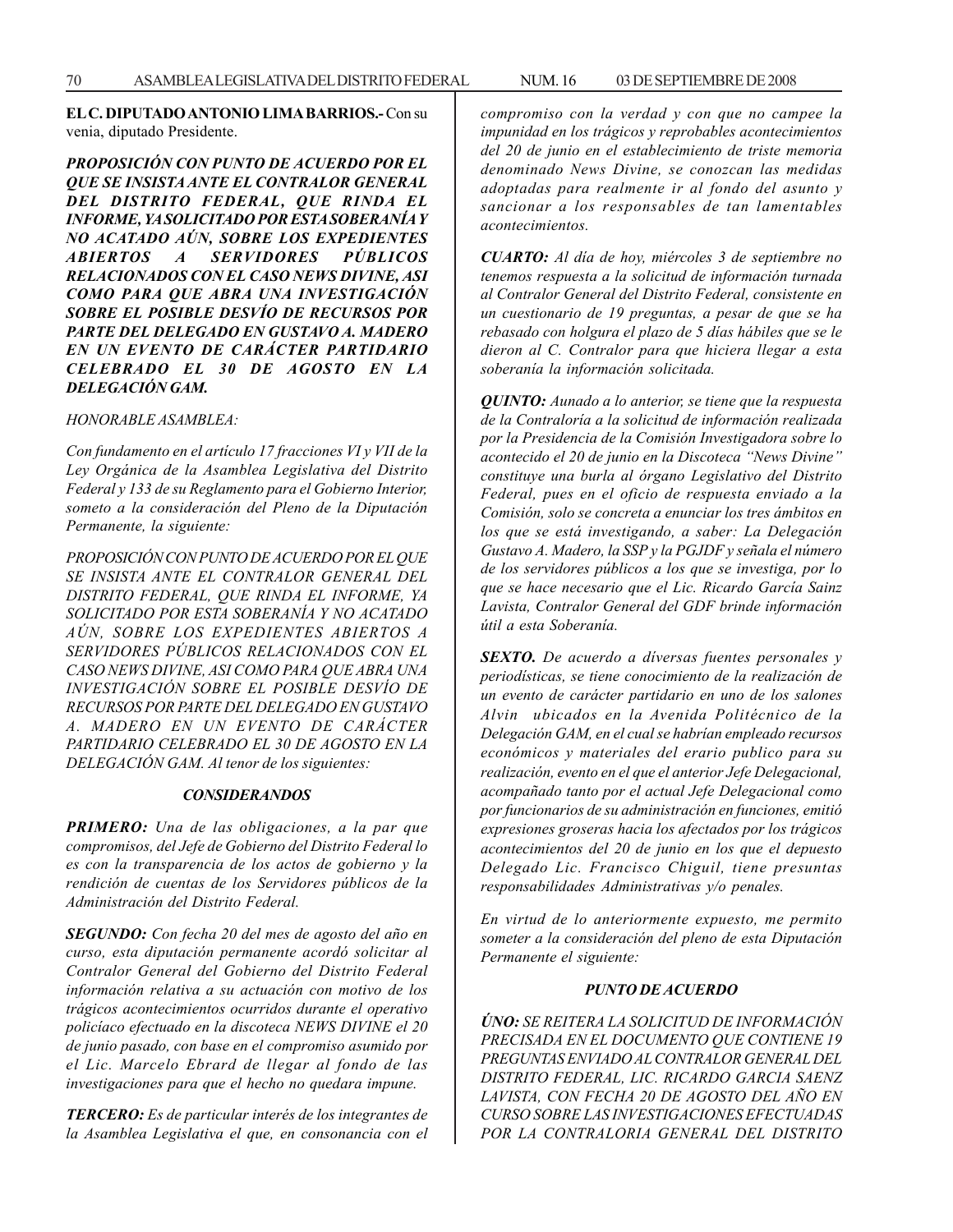*FEDERAL RELATIVAS A LAS ACTUACIONES DE DIVERSOS ACTORES DE LA ADMINISTRACIÓN PUBLICA DEL D. F Y DE LA DELEGACIÓN GUSTAVO A. MADERO, EN RELACIÓN CON LOS ACONTECIMIENTOS DEL 20 DE JUNIO DEL AÑO EN CURSO EN LA DISCOTECA ''NEWS DIVINE'' EN LA COLONIA NUEVA ATZACOALCO DE LA DELEGACIÓN GUSTAVO A. MADERO.*

*DOS: QUE DICHA INFORMACIÓN SEA ENVIADA A ESTA ASAMBLEA EN UN PLAZO QUE NO EXCEDA TRES DIAS HÁBILES A PARTIR DE LA NOTIFICACIÓN DEL PRESENTE PUNTO DE ACUERDO.*

*TRES: QUE ABRA UNA INVESTIGACIÓN A TODOS LOS INVOLUCRADOS EN EL POSIBLE DESVÍO DE RECURSOS DEL ERARIO CON MOTIVO DE LA REALIZACIÓN DE UN EVENTO DE CARÁCTER PARTIDARIO EN UNO DE LOS SALONES DEL CONJUNTO ''ALVIN'' UBICADO EN AV. POLITÉCNICO DE LA DELEGACIÓN GUSTAVO A. MADERO Y QUE INFORME A ESTA SOBERANIA AL MOMENTO DE INICIAR LA INVESTIGACIÓN Y AL CONCLUIR LA MISMA CON LOS RESULTADOS QUE HAYA ARROJADO.*

*Recinto Legislativo, Distrito Federal, 3 de septiembre de dos mil ocho.*

*Atentamente.*

*Dip. Antonio Lima Barrios.*

Es cuanto, diputado Presidente.

**EL C. PRESIDENTE.-** Gracias, diputado Lima. En términos de lo dispuesto por el artículo 133 del Reglamento para el Gobierno Interior de la Asamblea Legislativa del Distrito Federal, consulte la Secretaría a la Diputación Permanente en votación económica si la propuesta presentada por el diputado Lima Barrios se considera de urgente y obvia resolución.

**EL C. SECRETARIO.-** Por instrucciones de la Presidencia y en votación económica, se consulta a la Diputación Permanente si la propuesta de referencia se considera de urgente y obvia resolución.

Los que estén por la afirmativa, sírvanse manifestarlo levantando la mano.

Los que estén por la negativa, sírvanse manifestarlo levantando la mano.

Diputado Presidente, la propuesta se considera de urgente y obvia resolución.

**EL C. PRESIDENTE.-** Gracias, diputado Secretario. Compañera diputada, compañeros diputados, está a discusión la propuesta. ¿Existen oradores en contra?

De no ser así, le rogaría a la Secretaría preguntar a la Diputación Permanente en votación económica si es de aprobarse la propuesta a discusión.

**EL C. SECRETARIO.-** Por instrucciones de la Presidencia y en votación económica se pregunta a la Diputación Permanente si está a favor o en contra de la propuesta sometida a su consideración.

Los que estén por la afirmativa, sírvanse manifestarlo levantando la mano.

Los que estén por la negativa, sírvanse manifestarlo levantando la mano.

Aprobada la propuesta, diputado Presidente.

**EL C. PRESIDENTE.-** Gracias, diputado Secretario. Remítase a las autoridades correspondientes para los efectos legales a que haya lugar.

Para presentar una proposición con punto de acuerdo para exhortar a las 16 delegaciones para que en su Programa Operativo Anual de 2009 se contemplen modificaciones a la infraestructura hidráulica en sus edificios e instalaciones para la cosecha de agua de lluvia, de acuerdo a las reformas aprobadas a la Ley de Aguas del Distrito Federal el pasado 27 de agosto, se concede el uso de la Tribuna al diputado Daniel Salazar Núñez, del grupo parlamentario del Partido de la Revolución Democrática.

**EL C. DIPUTADO DANIEL SALAZAR NÚÑEZ.-** Con su venia, diputado Presidente.

*PROPOSICIÓN CON PUNTO DE ACUERDO PARA EXHORTAR A LAS 16 DELEGACIONES PARA QUE EN SU POA 2009, SE CONTEMPLEN MODIFICACIONES A LA INFRAESTRUCTURA HIDRÁULICA EN SUS EDIFICIOS E INSTALACIONES, PARA LA COSECHA DE AGUA DE LLUVIA DE ACUERDO A LAS REFORMAS APROBADAS A LA LEY DE AGUAS DEL DISTRITO FEDERAL EL PASADO 27 DE AGOSTO 2008.*

*03 de septiembre de 2008*

*DIP. XIUH GUILLERMO TENORIO ANTIGA C. PRESIDENTE DE LA MESA DIRECTIVA DE LA DIPUTACIÓN PERMANENTE DE LA ASAMBLEA LEGISLATIVA DEL DISTRITO FEDERAL, IV LEGISLATURA*

# *PRESENTE*

*El suscrito Diputado Daniel Salazar Núñez, integrante del grupo parlamentario del Partido de la Revolución Democrática, en la Asamblea Legislativa del Distrito Federal, IV Legislatura, con fundamento en los artículos 17 fracción VI, 18 fracción VII, 36 fracción V, VII de la Ley Orgánica de la Asamblea Legislativa del Distrito Federal;*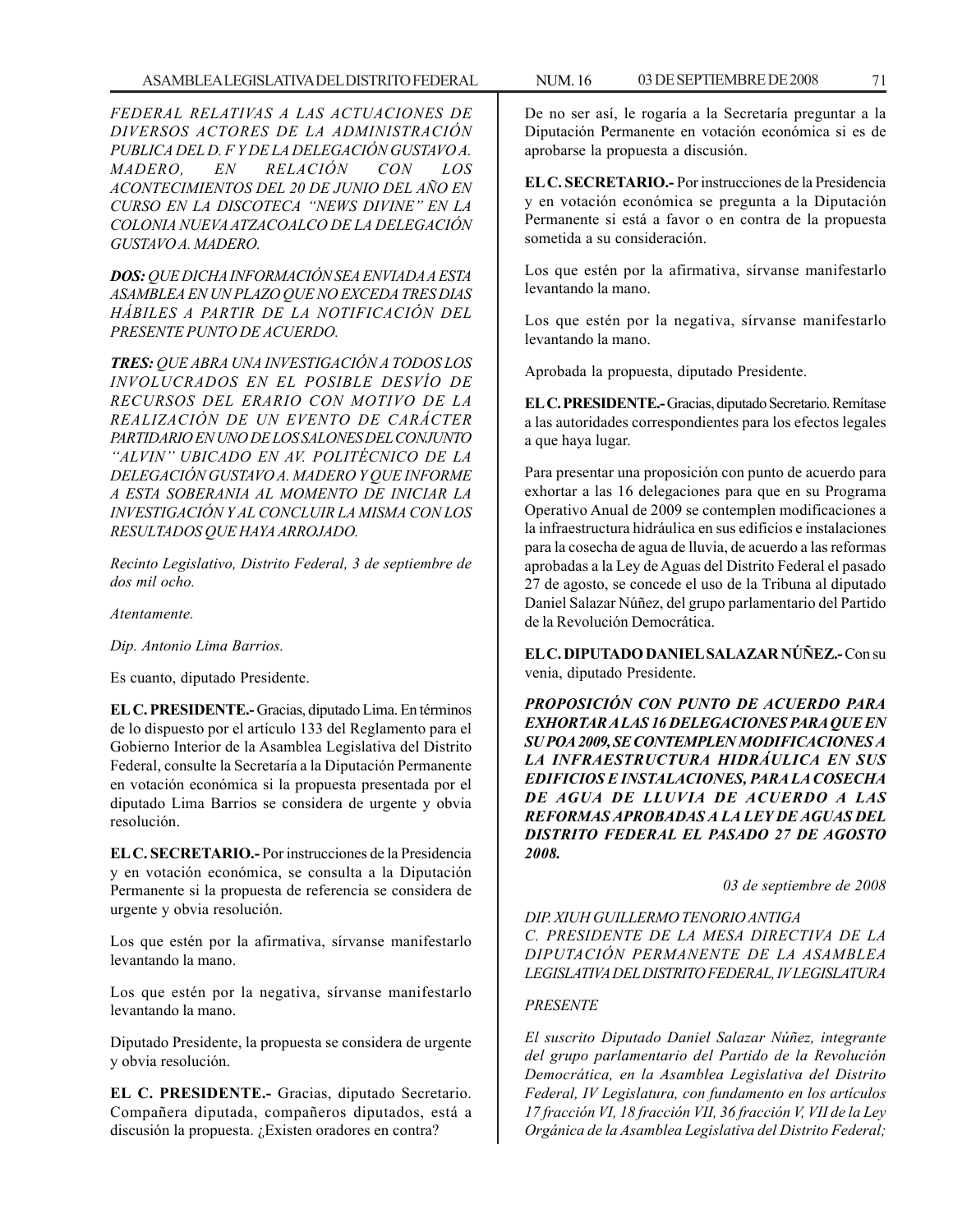*133 del Reglamento Interior de la Asamblea Legislativa del Distrito Federal, someto a consideración de este órgano legislativo por urgente y obvia resolución la*

*PROPOSICIÓN CON PUNTO DE ACUERDO PARA EXHORTAR A LAS 16 DELEGACIONES PARA QUE EN SU POA 2009, SE CONTEMPLEN MODIFICACIONES A LA INFRAESTRUCTURA HIDRÁULICA EN SUS EDIFICIOS E INSTALACIONES, PARA LA COSECHA DE AGUA DE LLUVIA DE ACUERDO A LAS REFORMAS APROBADAS A LA LEY DE AGUAS DEL DISTRITO FEDERAL EL PASADO 27 DE AGOSTO 2008, al tenor de la siguiente:*

## *EXPOSICIÓN DE MOTIVOS*

*1.- Debido al crecimiento de la mancha urbana, y ante la creciente necesidad de vivienda por el crecimiento desproporcional de la población, se tuvo que ir cubriendo de concreto de casi la totalidad del terreno, lo que impide que el agua de lluvia alimente de manera natural a los mantos acuiferos.*

*2.- En razón del crecimiento poblacional, la demanda de servicios se incrementa, es por ello que en La zona metropolitana del Valle de México, en los últimos años existen alarmantes niveles de sobreexplotación de los acuíferos, esta situación es la causa principal de hundimientos en el terreno, que varia de 4 a 40 centímetros por año, dependiendo la zona de que se trate.*

*Con la sobreexplotación del acuífero se generan gritas y socavaciones, generando con ello rupturas en la red de agua y de drenaje, al grado de considerarse que aproximadamente el 40 % de agua que abastece a la ciudad se pierde por fugas.*

*3.- Una alternativa, que puede ser la solución al desabasto de agua en la ciudad, así como en los problemas de encharcamiento e inundaciones, es precisamente la captación de agua de lluvia, ya que cada año se va al drenaje y se junta con aguas negras una cantidad importante de agua proveniente de precipitación pluvial.*

*4.- Es necesario y además urgente, realizar acciones para separar el agua residual del agua potable, en razón de que cada que llueve por la falta de una cultura de aprovechamiento de los recursos naturales, se deja de aprovechas millones de metros cúbicos de agua limpia, misma que puede ser utilizada por centros comerciales, grandes edificios, estacionamientos y las casas habitación, que en poca o mucha medida pueden captar el agua de lluvia.*

*5.- Ante la necesidad de aprovechar el agua de lluvia, se presentó y aprobó en esta Asamblea Legislativa reformas a la Ley de Aguas del Distrito Federal, que contemplan la captación o cosecha de agua de lluvia, en las que se*

*establece de manera obligatoria que las nuevas construcciones o edificaciones contemplen la infraestructura necesaria para la cosecha de agua de lluvia.*

*En las reformas que se aprobaron el pasado 27 de agosto del 2008, se contempla en la Ley de Aguas la figura de Cosechador de Agua de Lluvia, dentro de las que se contempla a las dependencias, entidades, organismos, instituciones, organizaciones y entes públicos, privados y sociales, los ejidos, comunidades, barrios y pueblos, así como las y los habitantes del Distrito Federal que conscientes de la fundamental importancia de construir colectivamente una nueva cultura del uso, ahorro y reuso del agua potable realicen las acciones individuales o colectivas que puedan para contribuir con el Gobierno del Distrito Federal a promover, organizar e incentivar la cosecha de agua de lluvia.*

*6.- De igual forma, resulta imprescindible y urgente aprovechar al máximo los recursos naturales, sobre todo el agua que resulta ser un recurso no renovable y que se esta agotando, por ello, se considera que se debe instalar en los edificios públicos y de servicios, accesorios sanitarios ahorradores de agua potable, los cuales deberán recibir mantenimiento periódicamente para conservarse en condiciones optimas de servicio e higiene, comenzando por instalar mingitorios sin agua, inodoros de bajo consumo, regaderas, llaves y tuberías ahorradoras de agua.*

*Por lo anterior, es necesario que los Órganos Políticos Administrativos, acordes a las necesidades de esta metrópoli implementen acciones como la sustituir los accesorios de baño por ahorradores, en ese sentido se les exhorta para que en contemplen en el POA del 2009, partidas presupuestales para tal efecto, así como para instalar la infraestructura hidráulica que permita el cosechar agua de lluvia, valorando los siguientes:*

### *CONSIDERANDOS*

*Primero.- Que al paso de los años los habitantes de la Ciudad de México hemos padecido en poca o gran escala la falta de agua en nuestros hogares, esto derivado del deterioro del volumen suministrado a la ciudad, aunado al crecimiento de la población en los últimos 20 años, y toda vez que la escasez del agua es un problema que se acrecienta día con día, surge la necesidad de crear mecanismos que permitan garantizar que al recurso disponible se le dará un uso eficiente y racional.*

*Segundo.- Que ante el crecimiento desproporcional de la población y la falta de conciencia y sobre todo de una cultura del cuidado y uso racional del agua, la acción humana se convierte en un factor devastador, siendo necesario ejecutar programas y acciones encaminadas a*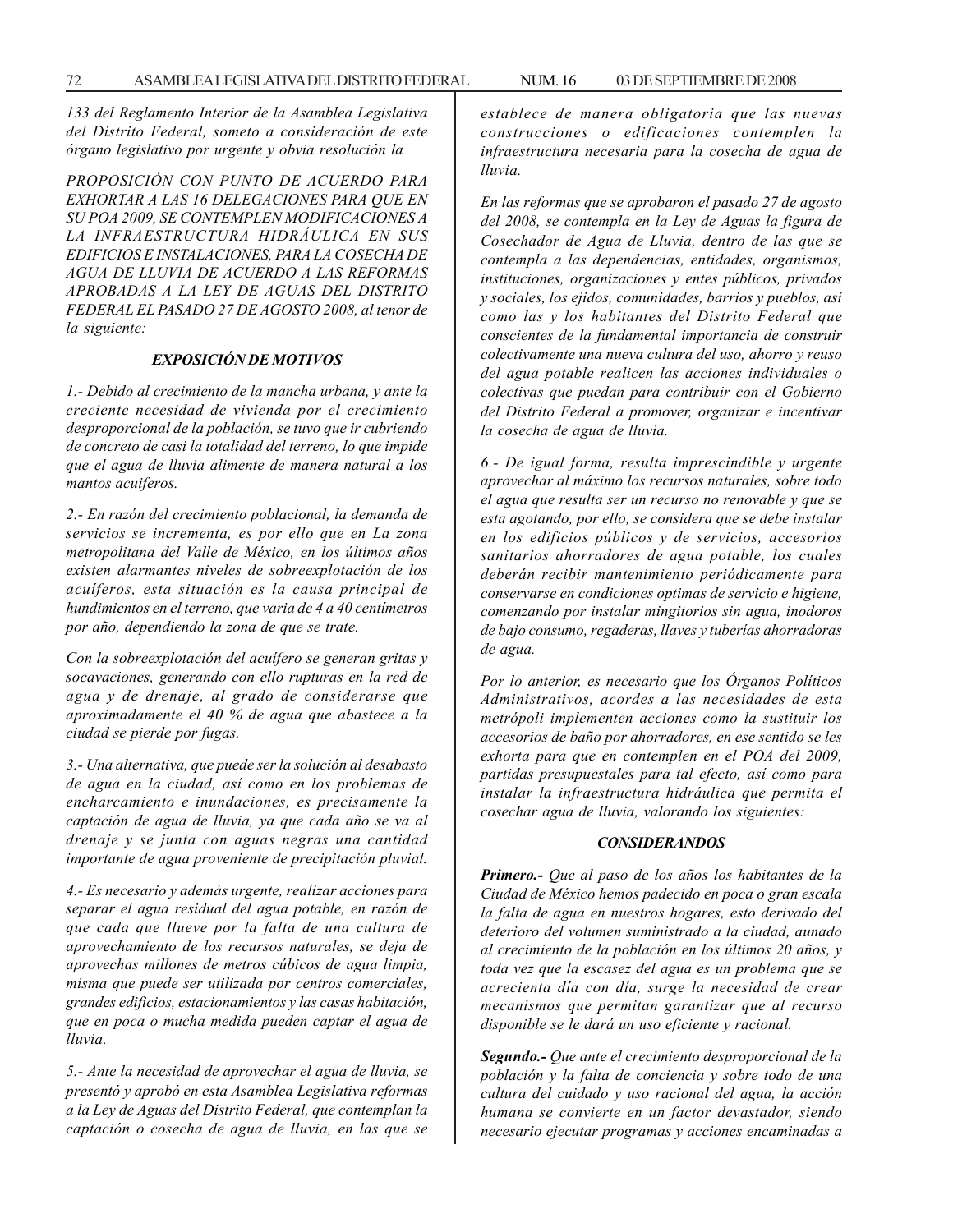*crear conciencia y educar a la población, sin embargo dicha labor debe comenzar desde las instituciones publicas, tales como las delegaciones, quienes deben atender con los señalamientos de instalar en los edificios públicos y de servicios, mingitorios sin agua, inodoros de bajo consumo, regaderas, llaves, tuberías y accesorios sanitarios ahorradores de agua potable, los cuales deberán recibir mantenimiento periódicamente para conservarse en condiciones optimas de servicio e higiene, tal y como lo dispone el artículo 5 de la Ley de Aguas, reformada el pasado 27 de agosto del año en curso.*

*Tercero.- Que el artículo 4 de la Ley de Aguas Reformada contempla la figura de Cosechador(a) de Agua de Lluvia, destacando a las dependencias, entidades, organismos, instituciones, organizaciones y entes públicos, privados y sociales, los ejidos, comunidades, barrios y pueblos, así como las y los habitantes del Distrito Federal que conscientes de la fundamental importancia de construir colectivamente una nueva cultura del uso, ahorro y reuso del agua potable realicen las acciones individuales o colectivas que puedan para contribuir con el Gobierno del Distrito Federal a promover, organizar e incentivar la cosecha de agua de lluvia.*

*Cuarto.- Que de conformidad con el artículo 86 bis 1, las nuevas construcciones o edificaciones deberán contar con redes separadas de agua potable, de agua residual tratada y cosecha de agua de lluvia, debiéndose utilizar esta última en todos aquellos usos que no requieran agua potable, así mismo, deberán contar con la instalación de sistemas alternativos de uso de agua pluvial.*

*Las edificaciones existentes que modifiquen sus instalaciones hidráulicas para la reducción en el consumo de agua potable e incrementen la reutilización y tratamiento de la misma obtendrán la certificación de edificación sustentable y tendrán derecho a reducciones fiscales que establezca el Código Financiero del Distrito Federal.*

*Quinto.- Que a efecto de dar cabal cumplimiento a las reformas a la Ley de Aguas del Distrito Federal, aprobadas por esta Asamblea Legislativa, se considera pertinente exhortar a las 16 delegaciones para que contemplen en su POA para el 2009, los requerimientos presupuestales para realizar modificaciones a la infraestructura hidráulica de sus edificios e instalaciones, a efecto de cosechar el agua de lluvia.*

*De igual forma, se hace extensivo el exhorto a todas las dependencias, entidades, organismos, e instituciones públicas para que en cumplimiento a las disposiciones que se establecen en la Ley de Aguas del Distrito Federal sustituyan los muebles de baño e instalen mingitorios sin agua, inodoros de bajo consumo, regaderas, llaves, tuberias y accesorios sanitarios ahorradores de agua*

*potable, los cuales deberán recibir mantenimiento de manera periódica para conservarse en condiciones optimas de servicio e higiene.*

*Por las consideraciones antes expuestas, el suscrito Diputado Daniel Salazar Núñez del grupo parlamentario del Partido de la Revolución Democrática en la Asamblea Legislativa del Distrito Federal, IV Legislatura, someto a su consideración el presente:*

### *PUNTO DE ACUERDO*

*PRIMERO.- SE EXHORTA A LAS 16 DELEGACIONES PARA QUE EN SU POA 2009, SE CONTEMPLEN MODIFICACIONES A LA INFRAESTRUCTURA HIDRÁULlCA EN SUS EDIFICIOS E INSTALACIONES, PARA LA COSECHA DE AGUA DE LLUVIA DE ACUERDO A LAS REFORMAS APROBADAS A LA LEY DE AGUAS DEL DISTRITO FEDERAL EL PASADO 27 DE AGOSTO 2008.*

*SEGUNDO.- SE EXHORTA A LAS DEPENDENCIAS, ENTIDADES, ORGANISMOS, E INSTITUCIONES PÚBLICAS PARA QUE EN CUMPLIMIENTO A LAS DISPOSICIONES QUE SE ESTABLECEN EN LA LEY DE AGUAS DEL DISTRITO FEDERAL SUSTITUYAN DE MANERA PAULATINA LOS MUEBLES DE BAÑO E INSTALEN MINGITORIOS SIN AGUA, INODOROS DE BAJO CONSUMO, REGADERAS, LLAVES, TUBERÍAS Y ACCESORIOS SANITARIOS AHORRADORES DE AGUA POTABLE, LOS CUALES DEBERÁN RECIBIR MANTENIMIENTO PERIÓDICAMENTE PARA CONSERVARSE EN CONDICIONES OPTIMAS DE SERVICIO E HIGIENE.*

*Dado en el Recinto Legislativo de Donceles, a los tres días del mes de septiembre del dos mil ocho.*

*Atentamente.*

*Dip. Daniel Salazar Núñez.*

Es cuanto, diputado Presidente.

**EL C. PRESIDENTE.-** Gracias diputado Salazar. En términos de lo dispuesto por el Artículo 133 del Reglamento para el Gobierno Interior de la Asamblea Legislativa del Distrito Federal, consulte la Secretaría a la Diputación Permanente en votación económica si la propuesta presentada por el diputado Salazar Núñez se considera de urgente y obvia resolución.

**EL C. SECRETARIO.-** Por instrucciones de la Presidencia y en votación económica se consulta a la Diputación Permanente si la propuesta de referencia se considera de urgente y obvia resolución.

Los que estén por la afirmativa, sírvanse manifestarlo levantando la mano.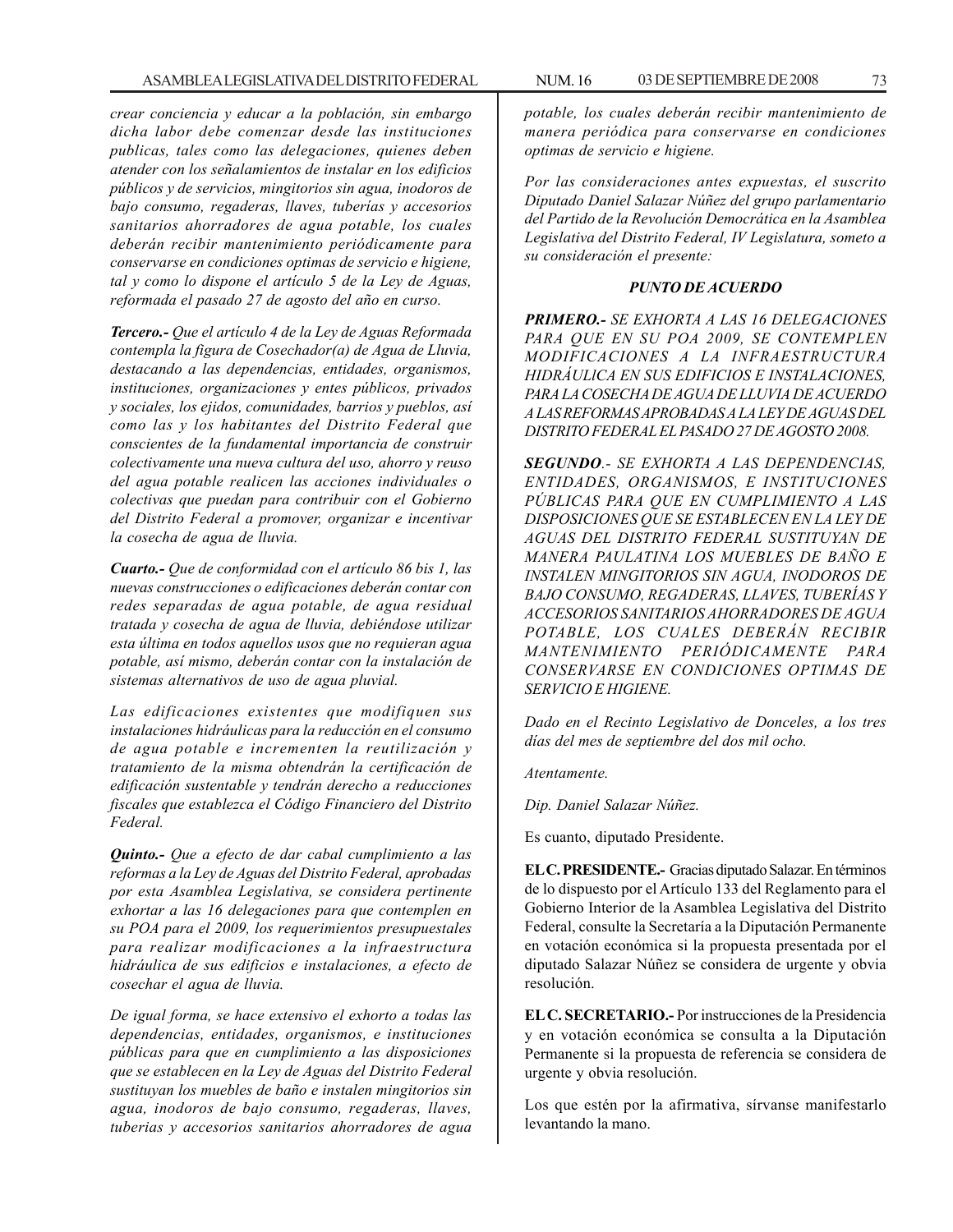Los que estén por la negativa, sírvanse manifestarlo levantando la mano.

Se considera de urgente y obvia resolución la propuesta, diputado Presidente.

**EL C. PRESIDENTE.-** Gracias diputado Secretario. Compañeros diputados, están a discusión la propuesta. ¿Existen oradores en contra?

De no ser así, proceda la Secretaría a preguntar a la Diputación Permanente en votación económica si es de aprobarse la propuesta a discusión.

**EL C. SECRETARIO.-** Por instrucciones de la Presidencia y en votación económica se pregunta a la Diputación Permanente si se está a favor o en contra de la propuesta sometida a su consideración.

Los que estén por la afirmativa, sírvanse manifestarlo levantando la mano.

Los que estén por la negativa, sírvanse manifestarlo levantando la mano.

Aprobada la propuesta, diputado Presidente.

**EL C. PRESIDENTE.-** Gracias diputado Secretario. Remítase a las autoridades correspondientes para los efectos legales a que haya lugar.

Para presentar una proposición con punto de acuerdo por el que se exhorta al Jefe Delegacional en Iztacalco para que rinda un informe detallado de los avances que tienen al día de hoy en la organización del evento denominado la Guelaguetza en el Zócalo capitalino, se concede el uso de la Tribuna al diputado Daniel Salazar Núñez, a nombre propio y del diputado Ricardo Benito Antonio León, del grupo parlamentario del Partido de la Revolución Democrática.

**EL C. DIPUTADO DANIEL SALAZAR NUÑEZ.-** Con su venia diputado Presidente.

*PROPOSICIÓN CON PUNTO DE ACUERDO POR EL QUE SE EXHORTA AL JEFE DELEGACIONAL EN IZTACALCO PARA QUE RINDA UN INFORME DETALLADO DE LOS AVANCES QUE TIENEN AL DÍA DE HOY EN LA ORGANIZACIÓN DEL EVENTO DENOMINADO LA GUELAGUETZA EN EL ZÓCALO CAPITALINO.*

*DIPUTADO VÍCTOR HUGO CÍRIGO VÁSQUEZ PRESIDENTE DE LA COMISIÓN DE GOBIERNO DE LA ASAMBLEA LEGISLATIVA DEL DISTRITO FEDERAL IV LEGISLATURA*

*El que suscribe Diputado Daniel Salazar Núñez, a nombre propio y del Diputado Ricardo Benito Antonio León, integrantes del grupo parlamentario Partido de la* *Revolución Democrática en la Asamblea Legislativa del Distrito Federal, con fundamento en lo dispuesto por el Artículo 122 Apartado C Base Primera Fracción V Inciso O de la Constitución Política de los Estados Unidos Mexicanos; 42 fracción XVI, de Estatuto de Gobierno del Distrito Federal, 17 fracción VI, 18 fracción VII de la Ley Orgánica de la Asamblea Legislativa del Distrito Federal; 133 del Reglamento para el Gobierno Interior de la Asamblea Legislativa del Distrito Federal; sometemos a consideración de esta Honorable Asamblea Legislativa, la presente*

*PROPOSICIÓN CON PUNTO DE ACUERDO DE URGENTE Y OBVIA RESOLUCIÓN*

*Al tenor de los siguientes:*

#### *ANTECEDENTES*

*La Ciudad de México siempre ha sido considerada meca de numerosas festividades culturales en las que se refrenda el sentido de unidad que prevalece en todos los estados de la República. El ambiente bullicioso que se vive en cada una de estas celebraciones es motivo de regocijo y alegría, en especial cuando se trata de resaltar los valores históricos y culturales que identifican a los mexicanos.*

*Un evento de importancia es la muestra cultural La Guelaguetza, esta festividad es una de las más significativas de los pueblos indígenas de Oaxaca, ya que se basa en una acción de compartir y de fortalecer la amistad.*

*El término Guelaguetza proviene del zapoteca: guela, que indica cualidad o característica de algo y guetza que significa cortesía o finura, por lo que su acepción resumida es ''el acto de cortesía por excelencia'' y en un concepto más amplio es un sistema de ayuda mutua que implica devolver el favor cuando un miembro de la comunidad es favorecido.*

*La Guelaguetza comienza con las calendas, un desfile para invitar a toda la gente a la fiesta. El desfile es encabezado por la diosa Centeotl, representada por una joven elegida por la comunidad por el amplio conocimiento de las tradiciones de su pueblo. A ella le siguen el grupo de marmotas, seguidas de las chinas oaxaqueñas y los danzantes representativos de las siete regiones, quienes portan la vestimenta tradicional de su región.*

*La Guelaguetza es nuestra herencia cultural indígena, que ha sido declarada por la UNESCO como PATRIMONIO CULTURAL DE LA HUMANIDAD, no es en vano que los oaxaqueños se distingan en el mosaico multicultural de la nación mexicana, como uno de los pueblos que más ama y respeta a sus tradiciones y costumbres. Pues saben que en ellas está depositado un inconmensurable tesoro. Por eso Oaxaca es la reserva espiritual de México.*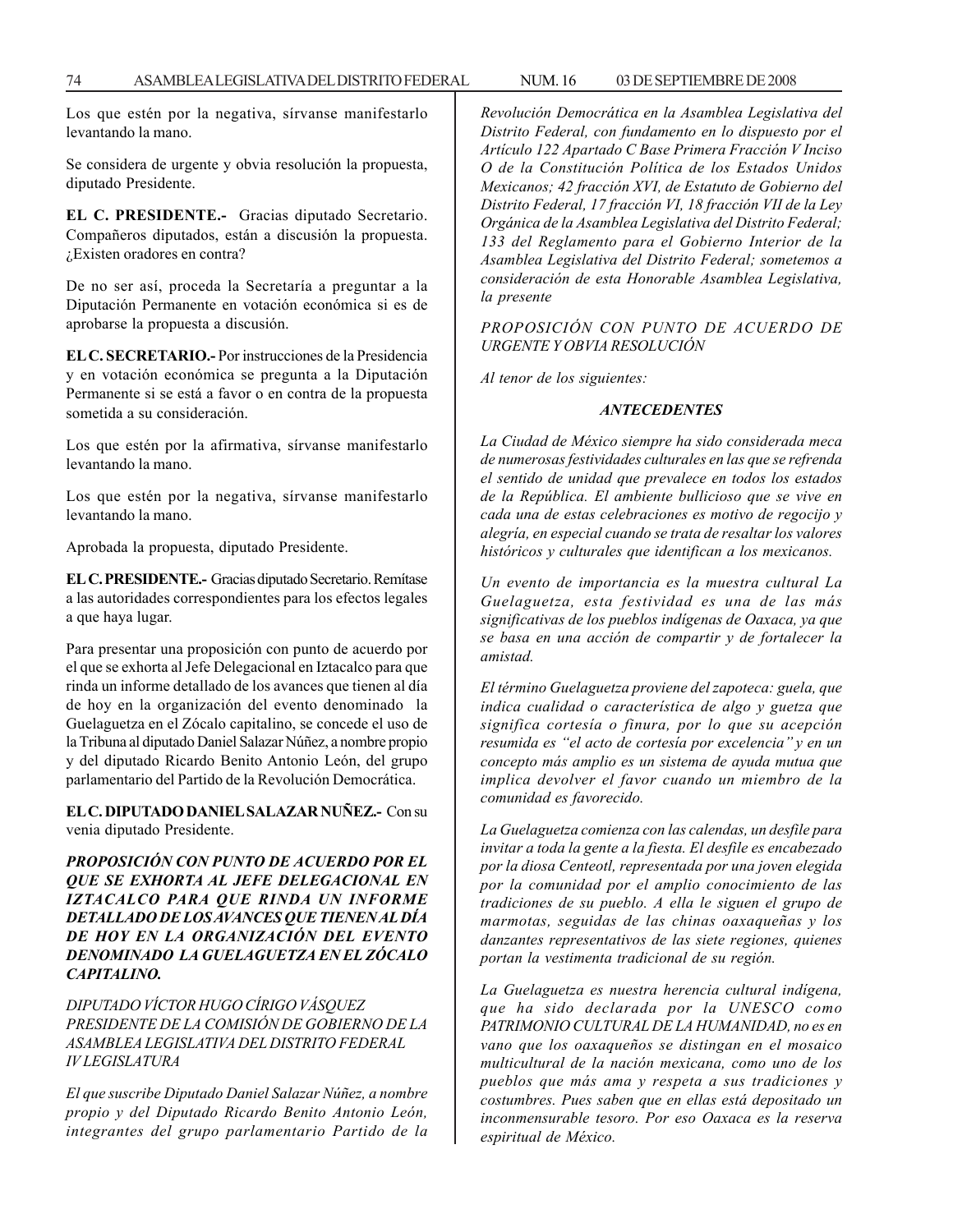*Las características con las que se realiza esta fiesta en la Ciudad de Oaxaca, se trasladan a los diferentes lugares en donde se ha presentado.*

*Tal es el caso de la Ciudad de México, en la cual hemos podido apreciar en varias ocasiones la festividad de la Guelaguetza. En este año, se asigno al ejercicio presupuestal de la Delegación lztacalco, el presupuesto necesario para llevar a cabo dicha festividad en el zócalo capitalino, esto por la importancia que representa la reproducción de la cultura que existe en el interior del país y que constituye las raíces de todos los mexicanos.*

### *CONSIDERANDOS*

*PRIMERO.- Que como instituciones al servicio de la comunidad cuyo objetivo es diseñar programas y acciones de investigación, formación, difusión, promoción y preservación del arte y la cultura, corresponde a los funcionarios públicos del Gobierno del Distrito Federal coordinar las acciones necesarias para llevar a cabo la Guelaguetza en el zócalo capitalino.*

*SEGUNDO.- Que la finalidad de asignar presupuesto para realizar la Guelaguetza radica en la necesidad de promover este importante evento cultural entre los habitantes de la Ciudad de México.*

*TERCERO.- Que es necesario proporcionar espacios públicos como lo es el zócalo capitalino, para la realización de eventos culturales que den a conocer las tradiciones de las comunidades en este caso las oaxaqueñas ya que se trata de una tradición que se lleva a cabo desde tiempos remotos.*

*CUARTO.- Que en la Ciudad de México existen diversas organizaciones de oaxaqueños que promueven la realización de la Guelaguetza como un evento que rescata sus tradiciones, Gastronomía y Artesanías en esta ciudad capital, como un ejercicio que garantiza la promoción de sus derechos culturales.*

*QUINTO,- Que debe ser prioritario para las autoridades abrir los espacios públicos para la presentación de todo tipo de eventos culturales.*

*SEXTO.- Que hay asignado un millón cien mil pesos para la realización de este evento en el zócalo capitalino en el presupuesto de egresos de la Delegación Iztacalco.*

*En virtud de lo anteriormente expuesto y fundado, presentamos a continuación la siguiente:*

# *PROPOSICIÓN CON PUNTO DE ACUERDO DE URGENTE Y OBVIA RESOLUCIÓN*

*PRIMERA.- Se exhorta al Jefe Delegacional en Iztacalco para que rinda un informe detallado de los avances que tiene al día de hoy en la organización del Evento denominado ''La Guelaguetza en el Zócalo Capitalino'' ,*

*SEGUNDA.- Se exhorta al Jefe de Gobierno, a la Secretaría de Cultura ambos del Distrito Federal y al Jefe Delegacional en Iztacalco a reunirse de forma inmediata con la Comisión Organizadora de la Guelaguetza en el zócalo capitalino, toda vez que esta etiquetado el presupuesto para la realización de dicho evento en el ejercicio presupuestal para 2008 (\$1' 100,000.00 (un millón cien mil pesos).*

*Con compromiso social y por deber, dado en el Recinto Legislativo el día 3 de septiembre de 2008.*

# *ATENTAMENTE*

*Dip. Daniel Salazar Núñez y Dip. Ricardo Benito Antonio León.*

Es cuanto, diputado Presidente.

**EL C. PRESIDENTE.-** Gracias, diputado Salazar. En términos de lo dispuesto por el artículo 133 del Reglamento para el Gobierno Interior de la Asamblea Legislativa del Distrito Federal, consulte la Secretaría a la Diputación Permanente en votación económica si la propuesta presentada por el diputado Salazar Núñez se considera de urgente y obvia resolución.

**EL C. SECRETARIO.-** Por instrucciones de la Presidencia y en votación económica, se consulta a la Diputación Permanente si la propuesta de referencia se considera de urgente y obvia resolución.

Los que estén por la afirmativa, sírvanse manifestarlo levantando la mano.

Los que estén por la negativa, sírvanse manifestarlo levantando la mano.

Diputado Presidente, se considera de urgente y obvia resolución.

**EL C. PRESIDENTE.-** Gracias, diputado Secretario. Compañeros diputados, está a discusión la propuesta. ¿Existen oradores en contra?

De no ser así, le rogaría a la Secretaría preguntar a la Diputación Permanente, en votación económica, si es de aprobarse la propuesta puesta a discusión.

**EL C. SECRETARIO.-** Por instrucciones de la Presidencia y en votación económica, se pregunta a la Diputación Permanente si está a favor o en contra de la propuesta sometida a su consideración.

Los que estén por la afirmativa, sírvanse manifestarlo levantando la mano.

Los que estén por la negativa, sírvanse manifestarlo levantando la mano.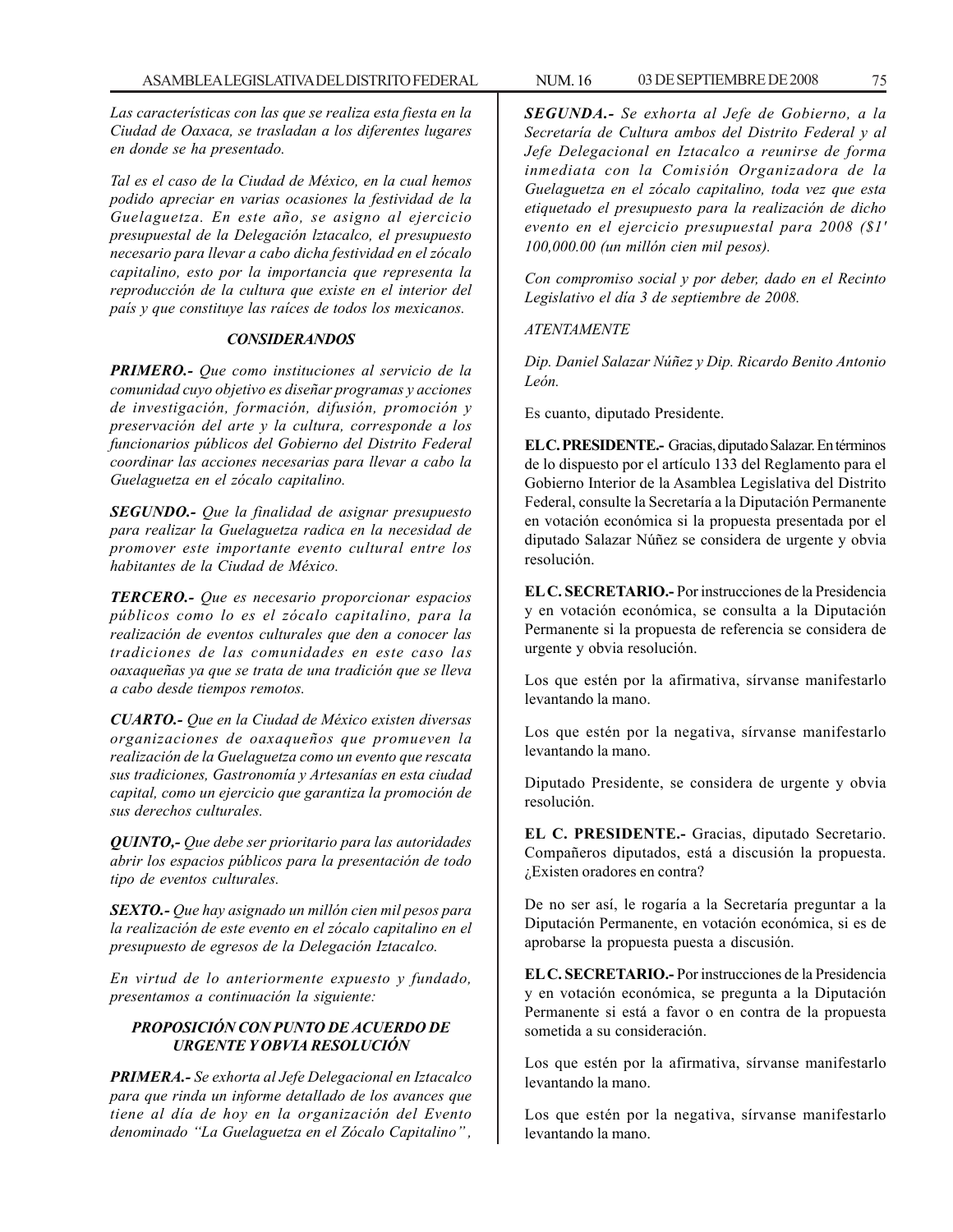Aprobada la propuesta, diputado Presidente.

**EL C. PRESIDENTE.-** Gracias, diputado Secretario. Remítase a las autoridades correspondientes para los efectos legales a que haya lugar.

Para presentar una proposición con punto de acuerdo para exhortar respetuosamente al Jefe de Gobierno del Distrito Federal a fin de que integre en el ejercicio presupuestal para 2009 los recursos suficientes para que el Centro de Salud Cocoyotes, ubicado en la Colonia Cocoyotes Delegación Gustavo A. Madero sea habilitado como un Centro de Atención Tipo III, que cumpla con las características necesarias para brindar una atención de calidad a la población, se concede el uso de la Tribuna al diputado Daniel Salazar Núñez, a nombre propio y del diputado Ricardo Benito Antonio León, del grupo parlamentario del Partido de la Revolución Democrática.

**EL C. DIPUTADO DANIEL SALAZAR NÚÑEZ.-** Con su venia, diputado Presidente y por última vez en la sesión, es compromiso.

*PROPOSICIÓN CON PUNTO DE ACUERDO PARA EXHORTAR RESPETUOSAMENTE AL JEFE DE GOBIERNO DEL DISTRITO FEDERAL A FIN DE QUE INTEGRE EN EL EJERCICIO PRESUPUESTAL PARA 2009 LOS RECURSOS SUFICIENTES PARA QUE EL CENTRO DE SALUD COCOYOTES, UBICADO EN LA COLONIA COCOYOTES, DELEGACIÓN GUSTAVO A. MADERO, SEA HABILITADO COMO UN CENTRO DE ATENCIÓN TIPO III, QUE CUMPLA CON LAS CARACTERÍSTICAS NECESARIAS PARA BRINDAR UNA ATENCIÓN DE CALIDAD A LA POBLACIÓN.*

# *DIPUTADO VÍCTOR HUGO CÍRIGO VÁSQUEZ PRESIDENTE DE LA COMISIÓN DE GOBIERNO DE LA ASAMBLEA LEGISLATIVA DEL DISTRITO FEDERAL*

*El que suscribe Diputado Daniel Salazar Núñez a nombre propio y del Diputado Ricardo Benito Antonio León, integrantes del grupo parlamentario de Partido de la Revolución Democrática en la Asamblea Legislativa del Distrito Federal, con fundamento en lo dispuesto por el Artículo 122 Apartado C Base Primera Fracción V Inciso O de la Constitución Política de los Estados Unidos Mexicanos: 42 fracción XVI del Estatuto de Gobierno del Distrito Federal, 17 fracción VI, 18 fracción VII de la Ley Orgánica de la Asamblea Legislativa del Distrito Federal; 132 del Reglamento para el Gobierno Interior de la Asamblea Legislativa del Distrito Federal: sometemos a consideración de esta Honorable Asamblea Legislativa, la presente PROPOSICIÓN CON PUNTO DE ACUERDO PARA EXHORTAR RESPETUOSAMENTE AL JEFE DE GOBIERNO DEL DISTRITO FEDERAL A FIN DE QUE INTEGRE EN EL EJERCICIO PRESUPUESTAL PARA 2009 LOS RECURSOS SUFICIENTES PARA QUE EL*

*CENTRO DE SALUD COCOYOTES, UBICADO EN LA COLONIA COCOYOTES, DELEGACIÓN GUSTAVO A. MADERO, SEA HABILITADO COMO UN CENTRO DE ATENCIÓN TIPO III, QUE CUMPLA CON LAS CARACTERÍSTICAS NECESARIAS PARA BRINDAR UNA ATENCIÓN DE CALIDAD A LA POBLACIÓN, al tenor de los siguientes:*

### *CONSIDERANDOS*

*Primero. El artículo 4° de la Constitución Política de los Estados Unidos Mexicanos señala que ''Toda persona tiene derecho a la protección de la salud, y que la Ley definirá las bases y modalidades para el acceso a los servicios de salud .. '', de ahí que en el artículo 14, fracción I, de la Ley de Salud Para el Distrito Federal establezca que ''El Sistema de Salud.... proporcionará servicios de salud a la población y mejorará la calidad de los mismos...''.*

*Segundo. La salud es uno de los parámetros fundamentales a través del cual se establece la pauta para fomentar el desarrollo humano de la ciudadanía y determina las acciones que todo gobierno debe implementar como compromiso Con la comunidad.*

*Tercero. Los Centros de Salud son un recurso indispensable en el sistema de prestación de servicios de atención médica del país. Los servicios que prestan corresponden a necesidades y prioridades particulares, que brindan a la población una alternativa de atención primaria y con un costo mínimo.*

*Cuarto. En el Distrito Federal de acuerdo al Censo de Población y Vivienda del 2005 existen 8 720 916 habitantes, de los cuales 1 193 161 habitan en la delegación Gustavo A. Madero, siendo ésta la segunda demarcación política con mayor población en el Distrito Federal. y según datos del Instituto Nacional de Estadística Geografía e Informática solo el 53.6% de la población total del Distrito Federal es derechohabiente a algún tipo de Seguridad Social.*

*Quinto. El Centro de Salud ''Cocoyotes'', se construyó en el año de 1994 contando con una superficie de construcción inicial de 127.99 m2 de los cuales y hasta el momento, solo se encuentra en servicio el 44% de la construcción total.*

*Desde sus inicios se considero como un Centro de Atención Tipo 1, pues la población que atendería sería de 2641 habitantes de muy alta marginación, según datos que proporciona la Oficina de Información Pública de la Secretaría de Salud del Distrito Federal.*

*Sexto. El Centro de Salud Cocoyotes atiende, a pesar de ser un Centro de Atención Tipo 1. a la población de las colonias Cocoyotes, Cuautepec Barrio Alto, Gral. Felipe Berriozábal. Vista Hermosa, Tlalpexco, 6 de Junio, Del*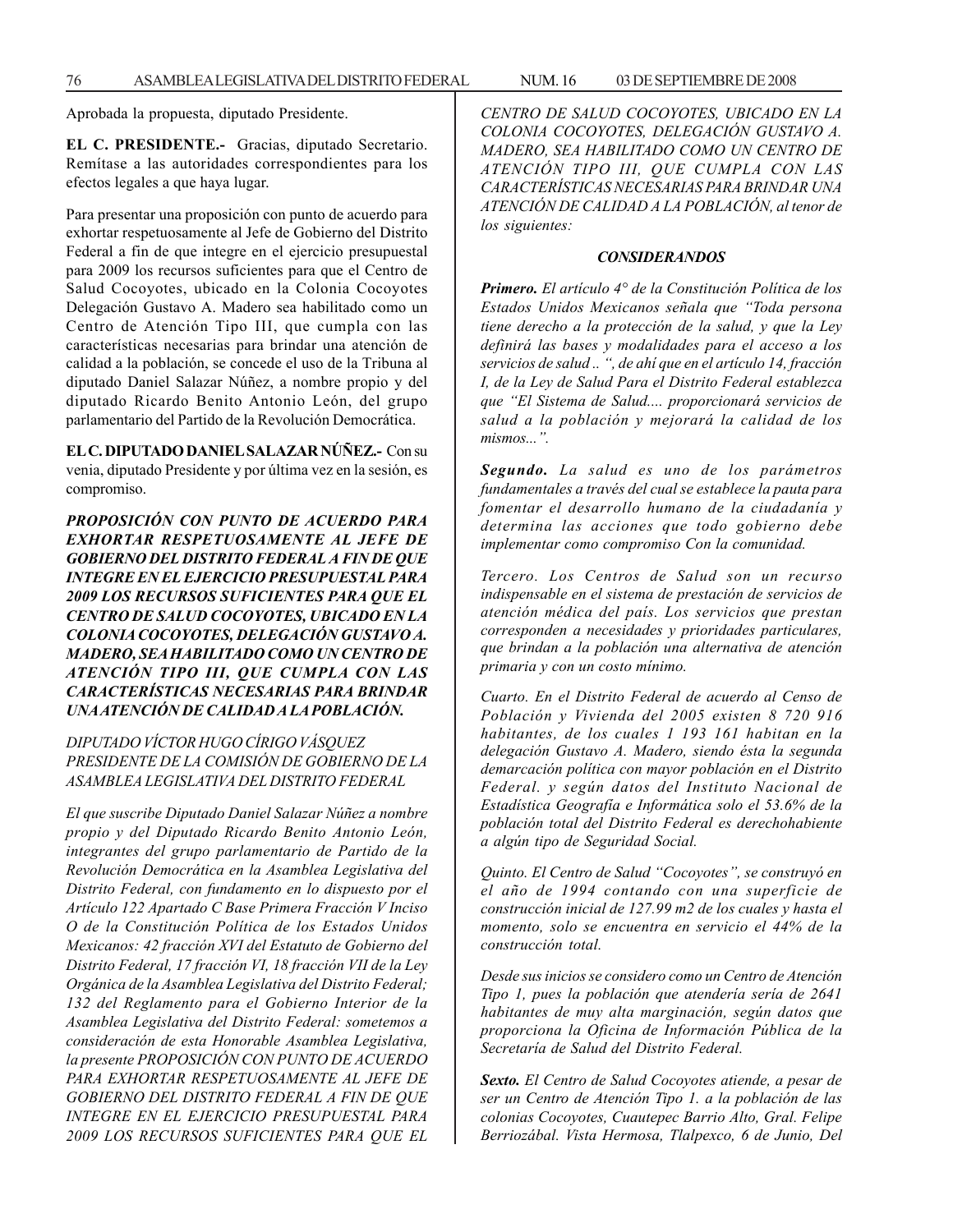*Carmen, Arboledas, Forestal 1. Ampliación Arboledas, Castillo Chico, Castillo Grande, Ahuehuetes, Cuautepec de Madero, y la Casilda con un total de población aproximada de 80,000 habitantes, según datos del II Conteo de Población y Vivienda 2005, en las cuales no hay servicios de salud especializados sino solo los que brindan atención primaria.*

*Séptimo. Siendo la Delegación Gustavo A. Madero es una de las más pobladas y con más extenso territorio por lo tanto, la población a la que se estaría dando atención en el Centro de Salud Cocoyotes, fluctúa entre los 40,000 habitantes, en su mayoría población de alta y muy alta marginación, por ello la necesidad de que se habilite como un Centro de Atención Tipo III.*

*En virtud de lo anteriormente expuesto y fundado presentamos a continuación la siguiente:*

### *PROPOSICIÓN CON PUNTO DE ACUERDO*

*PRIMERO: SE EXHORTA RESPETUOSAMENTE AL JEFE DE GOBIERNO DEL DISTRITO FEDERAL A FIN DE QUE INTEGRE EN El EJERCICIO PRESUPUESTAL PARA 2009 LOS RECURSOS SUFICIENTES PARA QUE El CENTRO DE SALUD COCOYOTES, UBICADO EN LA COLONIA COCOYOTES, DELEGACIÓN GUSTAVO A. MADERO, SEA HABILITADO COMO UN CENTRO DE ATENCIÓN TIPO III, QUE CUMPLA CON LAS CARACTERÍSTICAS NECESARIAS PARA BRINDAR UNA ATENCIÓN DE CALIDAD A LA POBLACIÓN.*

*SEGUNDO: SE EXHORTA RESPETUOSAMENTE A LA ASAMBLEA LEGISLATIVA DEL DISTRITO FEDERAL A QUE, EN EL ANÁLISIS QUE HARÁ DEL PRESUPUESTO DE EGRESOS PARA 2009, CONSIDERE EL PRESUPUESTO NECESARIO PARA HABILITAR Y OPERAR EL CENTRO DE SALUD COCOYOTES COMO UN CENTRO DE ATENCIÓN TIPO III.*

*Con compromiso social y por deber, dado en el Recinto Legislativo el día 3 de septiembre de 2008.*

### *ATENTAMENTE*

*Dip. Daniel Salazar Núñez y Dip. Ricardo Benito Antonio León.*

Es cuanto, diputado Presidente.

**EL C. PRESIDENTE.-** Gracias, diputado Salazar. En términos de lo dispuesto por el artículo 133 del Reglamento para el Gobierno Interior de la Asamblea Legislativa del Distrito Federal, consulte la Secretaría a la Diputación Permanente en votación económica si la propuesta presentada por el diputado Salazar se considera de urgente y obvia resolución.

**EL C. SECRETARIO.-** Por instrucciones de la Presidencia y en votación económica, se consulta a la Diputación Permanente si la propuesta presentada por el diputado Daniel Salazar Núñez se considera de urgente y obvia resolución.

Los que estén por la afirmativa, sírvanse manifestarlo levantando la mano.

Los que estén por la negativa, sírvanse manifestarlo levantando la mano.

Se considera de urgente y obvia resolución la propuesta, diputado Presidente.

**EL C. PRESIDENTE.-** Gracias, diputado Secretario. Compañeros diputados, está a discusión la propuesta. ¿Existe algún orador en contra?

De no ser así, proceda la Secretaría a preguntar a la Diputación Permanente en votación económica si es de aprobarse la propuesta a discusión.

**EL C. SECRETARIO.-** Por instrucciones de la Presidencia y en votación económica, se pregunta a la Diputación Permanente si está a favor o en contra de la propuesta sometida a consideración.

Los que estén por la afirmativa, sírvanse manifestarlo levantando la mano.

Los que estén por la negativa, sírvanse manifestarlo levantando la mano.

Aprobada, diputado Presidente.

**EL C. PRESIDENTE.-** Gracias diputado Secretario. Remítase a las autoridades correspondientes para los efectos legales a que haya lugar.

Para presentar una proposición con punto de acuerdo por el que se exhorta respetuosamente al Jefe de Gobierno del Distrito Federal para que en el ámbito de su competencia lleve a cabo todas las acciones necesarias para actuar en coordinación con las autoridades de los distintos niveles de gobierno y sociedad civil en el cumplimiento de los compromisos firmados en el Acuerdo Nacional por la Seguridad, la Justicia y la Legalidad firmado el pasado 21 de agosto de 2008, se concede el uso de la tribuna al diputado Agustín Carlos Castilla Marroquín a nombre propio y del diputado Ramón Miguel Hernández Labastida, del grupo parlamentario del Partido Acción Nacional.

**EL C. DIPUTADO AGUSTÍN CARLOS CASTILLA MARROQUÍN.-** Con su venia, diputado Presidente.

*PROPOSICIÓN CON PUNTO DE ACUERDO POR EL QUE SE EXHORTA AL JEFE DE GOBIERNO DEL DISTRITO FEDERAL, QUE EN EL ÁMBITO DE SU COMPETENCIA LLEVE A CABO TODAS LAS ACCIONES NECESARIAS PARA ACTUAR EN*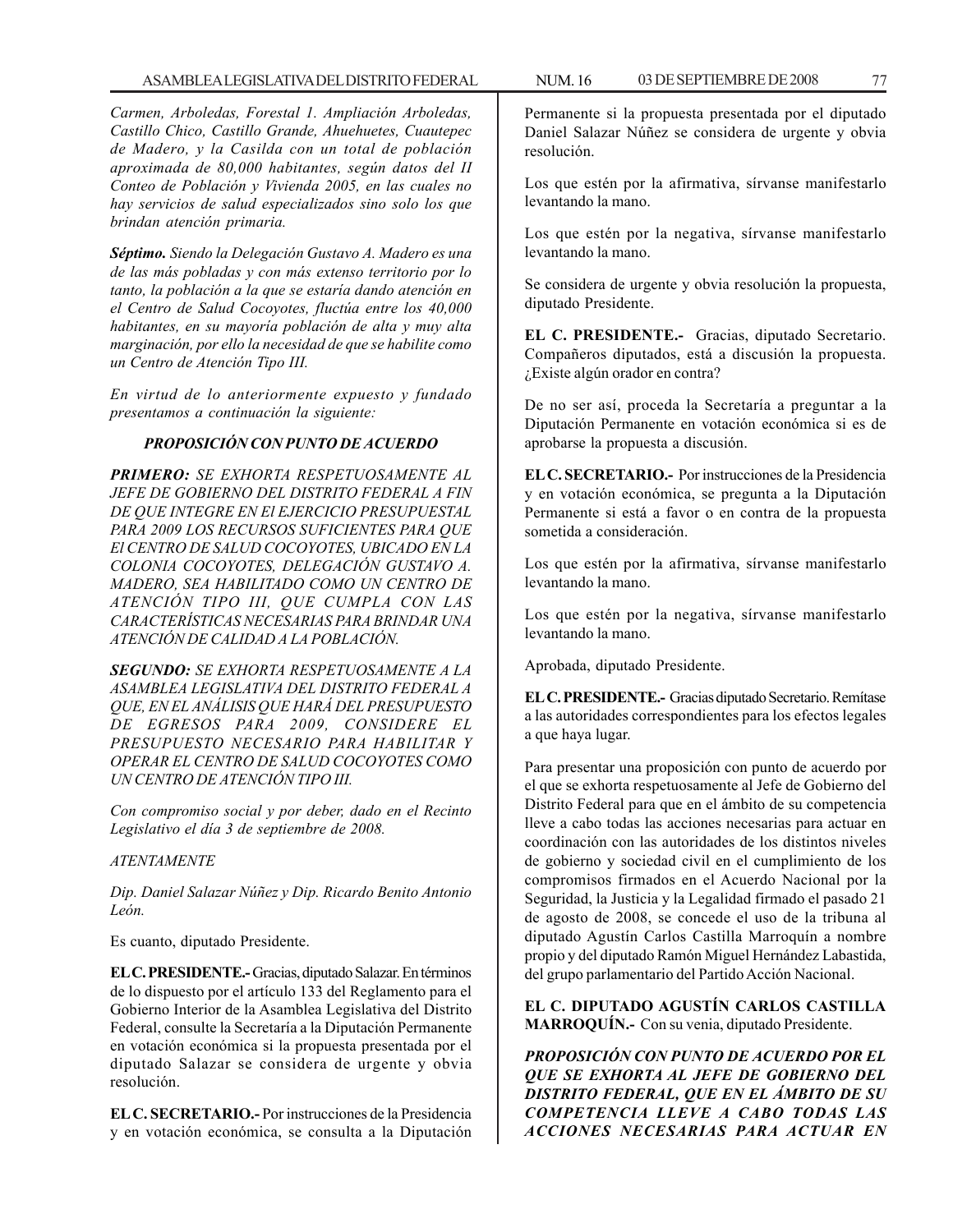*COORDINACIÓN CON LAS AUTORIDADES DE LOS DISTINTOS NIVELES DE GOBIERNO Y SOCIEDAD CIVIL EN EL CUMPLIMIENTO DE LOS COMPROMISOS FIRMADOS EN EL ACUERDO NACIONAL POR LA SEGURIDAD, LA JUSTICIA Y LA LEGALIDAD, FIRMADO EL PASADO 21 DE AGOSTO DEL 2008.*

*Grupo Parlamentario del Partido Acción Nacional*

*Dip. Xiuh Guillermo Tenorio Antiga Presidente de la Mesa Directiva*

*Presente.*

*Los suscritos diputados integrantes del grupo parlamentario del Partido Acción Nacional, con fundamento en lo dispuesto por los artículos 17 fracción VI de la Ley Orgánica, y 133 del Reglamento para el Gobierno Interior, ambos de la Asamblea Legislativa del Distrito Federal, sometemos a consideración de esta Diputación Permanente, para su discusión, y en su caso aprobación, con carácter de urgente y obvia resolución, el presente PUNTO DE ACUERDO POR EL QUE SE EXHORTA AL JEFE DE GOBIERNO DEL DISTRITO FEDERAL, QUE EN EL ÁMBITO DE SU COMPETENCIA LLEVE A CABO TODAS LAS ACCIONES NECESARIAS PARA ACTUAR EN COORDINACIÓN CON LAS AUTORIDADES DE LOS DISTINTOS NIVELES DE GOBIERNO Y SOCIEDAD CIVIL EN EL CUMPLIMIENTO DE LOS COMPROMISOS FIRMADOS EN EL ACUERDO NACIONAL POR LA SEGURIDAD, LA JUSTICIA Y LA LEGALIDAD, FIRMADO EL PASADO 21 DE AGOSTO DEL 2008, al tenor de los siguientes*

#### *ANTECEDENTES*

*1.- En el Distrito Federal los principios de seguridad, legalidad y justicia son el eje en la solución de los principales problemas de incremento de la criminalidad e inseguridad por la que atraviesa nuestra sociedad, principios que por su existencia en el marco jurídico del Gobierno del Distrito Federal, también son temas prioritarios que necesariamente deben formar parte de los programas, acciones y políticas públicas del gobierno del Distrito Federal.*

*El Gobierno del Distrito Federal ha afirmado mantener una actitud proactiva en el combate al crimen y se ha comprometido a aplicar todo el peso de la política penal contra los delincuentes, labor en que la Secretaría de Seguridad Pública local debe ser punta de lanza para poner orden en la ciudad y generar las condiciones de seguridad para las familias capitalinas.*

*Sin embargo, el Gobierno del Distrito Federal a pesar de una gran inversión de recursos públicos, en materia de resultados deja mucho que desear.*

*3.- Hoy es evidente que los delitos que van a la alza como son el secuestro y el robo en sus distintas modalidades, en muchas ocasiones quedan en total impunidad, sin que se haga efectiva la acción de la justicia en beneficio de las victimas y la seguridad de los ciudadanos del Distrito Federal.*

*También hay que señalar los casos en donde elementos encargados de la procuración de justicia se ven involucrados en actos de corrupción, robos y secuestro, quienes aplican sus conocimientos y poder en la comisión de delitos, dando lugar a que las corporaciones encargadas de resguardar la vida e integridad de las personas se corrompan.*

*3.- En días pasados el menor Fernando Martí, tras su secuestro fue asesinado a manos de sus plagiarios, y se descubrió que quienes participaron en este ilícito eran policías en activo, pertenecientes a corporaciones del Distrito Federal, hecho que conmovió a la ciudadanía y generó que ésta condenara tal atrocidad y diera pauta a los actuales reclamos de la sociedad civil sobre la inseguridad.*

*4.- Este acontecimiento hizo que distintos sectores de la sociedad exigieran a los gobiernos en sus diferentes niveles, dejar a un lado sus diferencias políticas y encontrar la solución al grave problema de la inseguridad.*

*Lo anterior, permitió que el Presidente Felipe Calderón Hinojosa convocara a los Poderes Ejecutivos Federales y Estatales, Congreso de la Unión, Poder Judicial Federal, representantes de las asociaciones de Presidentes Municipales, medios de comunicación y las organizaciones de la sociedad civil, empresariales, sindicales y religiosas, a firmar el Acuerdo Nacional por la Seguridad, la Justicia y la Legalidad, en el marco de la Vigésimo Tercera Sesión Ordinaria del Consejo Nacional de Seguridad Pública, celebrada en Palacio Nacional el 21 de agosto del presente año.*

*De este Acuerdo, se firmaron 11 artículos con 74 compromisos de acciones en materia de seguridad.*

*5.- En éste acuerdo se reconoció que la impunidad, corrupción y la falta de coordinación entre las autoridades ha generado un ambiente de inseguridad y violencia, así como la pérdida de confianza en los ciudadanos sobre las acciones de gobierno, tendientes a combatir el fenómeno de la delincuencia.*

*Así mismo, se hizo patente el rezago en problemas que se han hecho añejos en los diversos ámbitos de procuración e impartición de justicia, mismos que han sido desatendidos, generando la falla inminente en los organismos encargados de la seguridad pública.*

*Estos problemas han aumentado aún más, con la injerencia de la delincuencia en las corporaciones*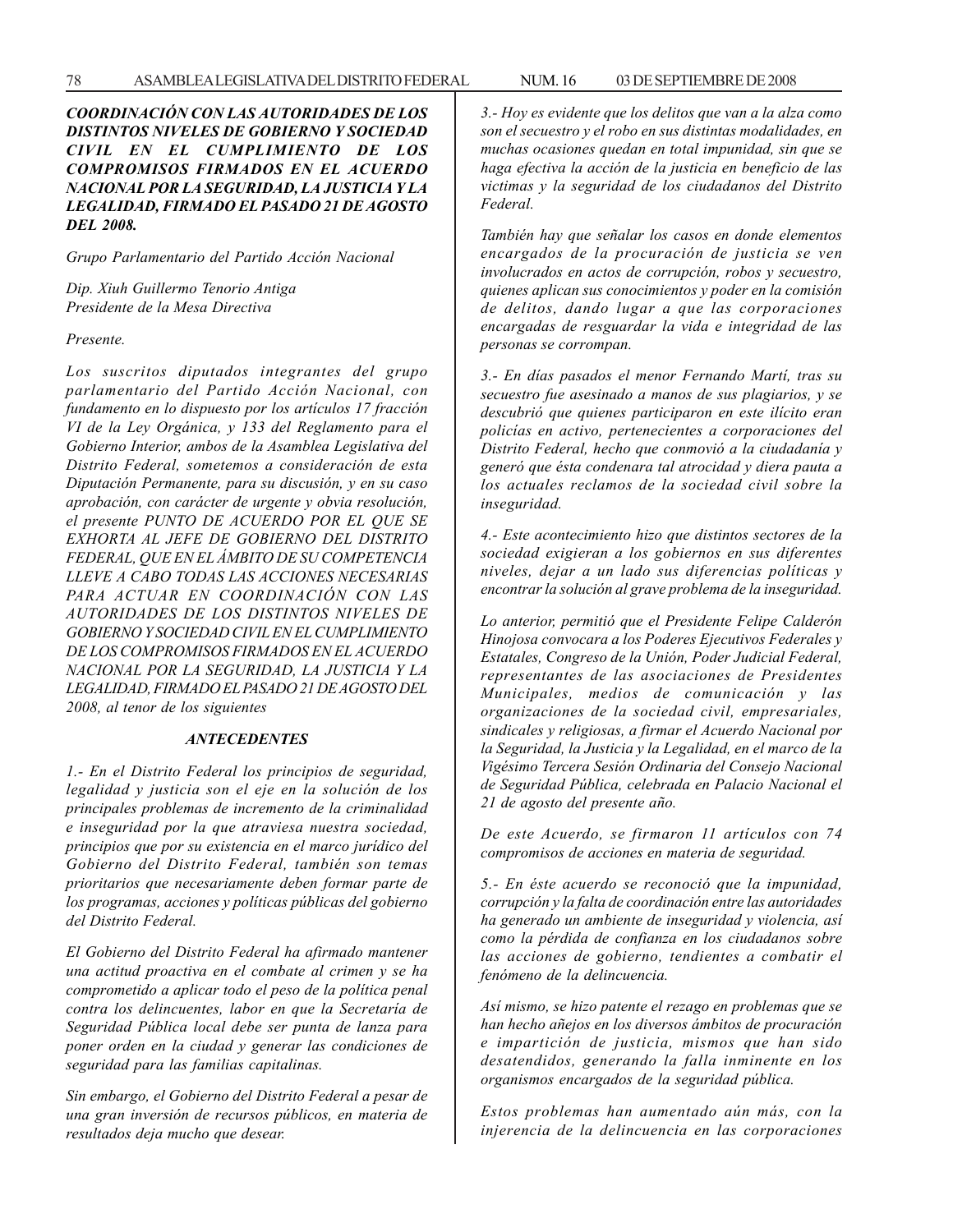*encargadas de procurar e impartir justicia, y que en la sociedad han encontrado su mejor víctima para obtener ventajas económicas sin ser sancionados.*

*6.- Ante estos hechos se buscó la necesidad de llegar a acuerdos integrales por parte de los distintos estratos de gobierno, y la unión estratégica de este acuerdo, hizo que los principales consensos alcanzados en esta firma fueran hacer que la política sea una política de Estado, en coordinación, cooperación e intercambio de información entre los distintos ámbitos de gobierno y miembros de la sociedad civil, siendo necesario hacer un frente común y poner en alto a la violencia y los índices de criminalidad.*

*7.- Cabe señalar que los actores involucrados en el citado acuerdo, reconocieron que el éxito del plan exige fortalecer y poner en marcha una redefinición de la capacidad financiera, para afianzar las instituciones en la procuración, impartición y administración de justicia, instituciones que deberán conducirse bajo el principio de transparencia en la ejecución de estos recursos.*

*Con los antecedentes expuestos, sometemos a consideración de esta Diputación Permanente, la presente proposición con punto de acuerdo, al tenor de los siguientes*

#### *CONSIDERANDOS*

*PRIMERO.- Que la constitución política de los Estados Unidos Mexicanos dispone que la seguridad pública es una función a cargo de la Federación, el Distrito Federal, los Estados y Municipios, quienes actuarán en coordinación en el ámbito de sus respectivas competencias, y cuya actuación deberá realizarse bajo los principios de legalidad, eficiencia, profesionalismo y honradez.*

*SEGUNDO.- Que en la puesta en marcha del Acuerdo Nacional por la Seguridad, la Justicia y la Legalidad, firmado el pasado 21 de agosto del 2008, se debe contribuir a la estabilidad de la sociedad, haciendo un frente común en contra de la delincuencia, y a recobrar la confianza en los órganos de procuración, impartición y administración de justicia, por parte de los ciudadanos del Distrito Federal y de cada Estado que conforman la República Mexicana.*

*TERCERO.- Que en la aplicación del Acuerdo Nacional por la Seguridad, la Justicia y la Legalidad, se establecieron términos a corto, mediano y largo plazo, para que en el ámbito de sus atribuciones y competencias, los tres poderes y órdenes de gobierno que conforman el Estado Mexicano, así como los sectores privado y social, implementen acciones a favor de la seguridad, la justicia y la legalidad.*

*CUARTO.- Que en su toma de protesta, el Jefe de Gobierno se comprometió a hacer cumplir la Constitución y las leyes de la cuidad, y antes señaló que uno de los ejes rectores de su administración sería la seguridad y justicia.*

*QUINTO.- Que el artículo 14 de la Ley Orgánica de la Administración Pública del Distrito Federal, obliga al Jefe de Gobierno a cumplir y ejecutar las acciones que se derivan del Acuerdo Nacional por la Seguridad, la Justicia y la Legalidad, así como el trabajo en coordinación con los distintos ámbitos de gobierno.*

*SEXTO.- Que en el Distrito Federal, el Acuerdo Nacional por la Seguridad, la Justicia y la Legalidad, debe ser ejecutado en el marco de las atribuciones del Gobierno del Distrito Federal, para cumplir los compromisos asumidos de acuerdo con las metas y los tiempos convenidos en este convenio.*

*SÉPTIMO.- Que la implementación del Acuerdo Nacional por la Seguridad, la Justicia y la Legalidad, demanda del Gobierno del Distrito Federal pleno compromiso, quien deberá implementar las acciones que tengan como resultados la seguridad de los habitantes de esta Ciudad.*

*OCTAVO.- Que en el marco del cumplimiento del Acuerdo Nacional por la Seguridad, la Justicia y la Legalidad, los convenios alcanzados se deben de cumplir bajo el estricto compromiso de la legalidad y no bajo el enfoque del beneficio político, de grupo o de partido.*

*En consecuencia, de conformidad con los antecedentes y considerandos expuestos, se aprueba el siguiente*

### *PUNTO DE ACUERDO*

*PRIMERO.- Se exhorta al Jefe de Gobierno del Distrito Federal a que en el ámbito de su competencia, lleve a cabo todas las acciones necesarias para actuar, en coordinación con las autoridades de la federación, los estados, municipios, medios de comunicación y las organizaciones de la sociedad civil, empresariales, sindicales y religiosas, a fin de cumplir con los compromisos a que se contrae en el Acuerdo Nacional por la Seguridad, la Justicia y la Legalidad, firmado el pasado 21 de agosto del 2008.*

*SEGUNDO.- Se exhorta al Jefe de Gobierno del Distrito Federal, a que asuma plenamente los compromisos relativos al Acuerdo Nacional por la Seguridad, la Justicia y la Legalidad, y hacer frente común con los distintos niveles de gobierno, contra la inseguridad, la corrupción y la delincuencia en la Capital de la República Mexicana.*

*TERCERO.- Se exhorta al Jefe de Gobierno del Distrito Federal que en la implementación de las acciones del*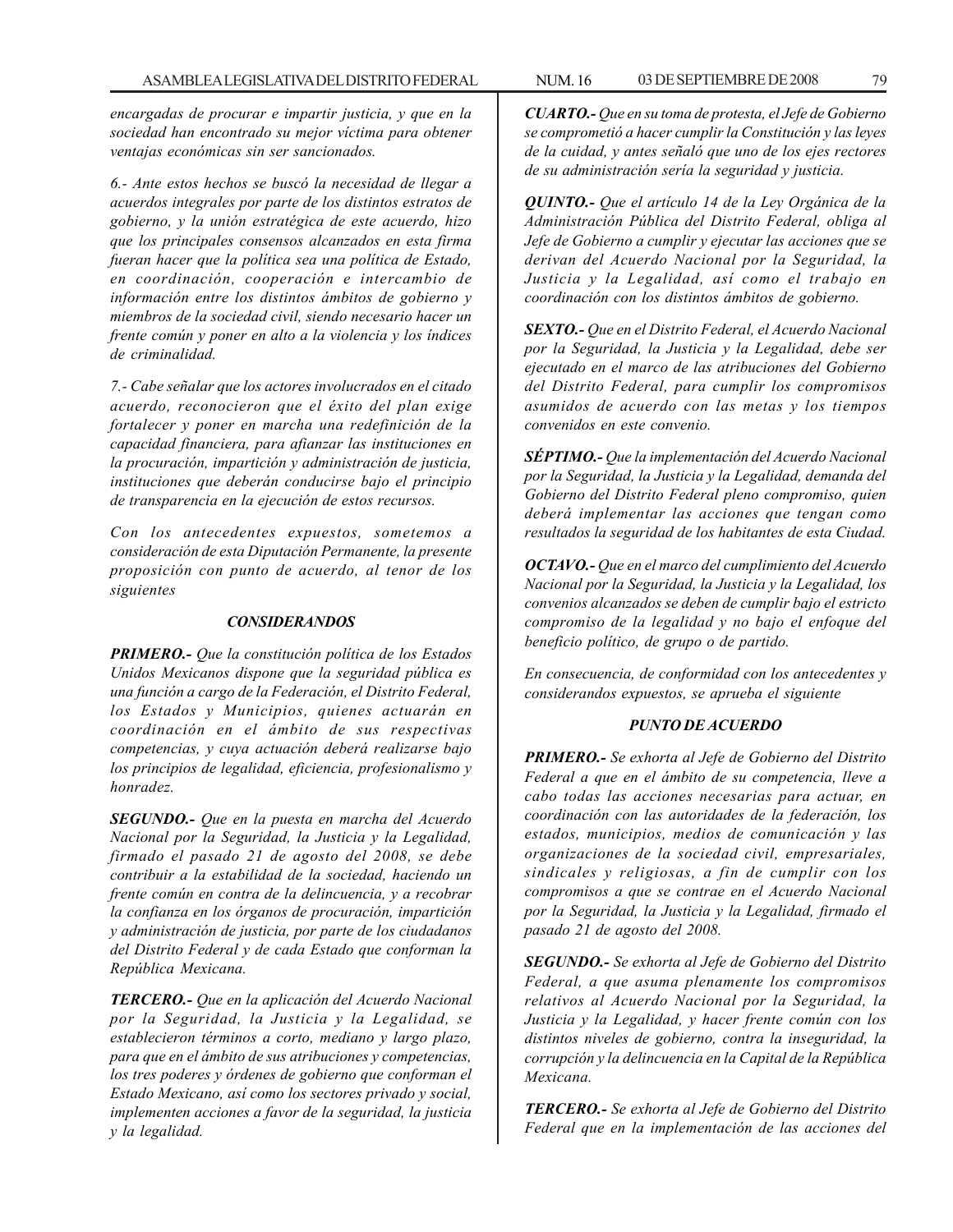*Acuerdo Nacional por la Seguridad, la Justicia y la Legalidad, se conduzca con transparencia, legalidad, honradez, lealtad e imparcialidad, y siempre con mira a la consecución del bien común en el Distrito Federal.*

*Atentamente.*

*Dip. Agustín Carlos Castilla Marroquín.*

Es cuanto, diputado Presidente.

**EL C. PRESIDENTE.-** Gracias, diputado Castilla. En términos de lo dispuesto por el artículo 133 del Reglamento para el Gobierno Interior de la Asamblea Legislativa del Distrito Federal, consulte la Secretaría a la Diputación Permanente en votación económica si la propuesta presentada por el diputado Castilla se considera de urgente y obvia resolución.

**EL C. SECRETARIO.-** Por instrucciones de la Presidencia y en votación económica, se consulta a la Diputación Permanente si la propuesta del diputado Agustín Castilla se considera de urgente y obvia resolución.

Los que estén por la afirmativa, sírvanse manifestarlo levantando la mano.

Los que estén por la negativa, sírvanse manifestarlo levantando la mano.

Se considera de urgente y obvia resolución, diputado Presidente.

**EL C. PRESIDENTE**.- Gracias, diputado Secretario. Compañera diputada, compañeros diputados, está a discusión la propuesta. ¿Existen oradores en contra?

De no ser así, proceda la Secretaría a preguntar a la Diputación Permanente en votación económica si es de aprobarse la propuesta a discusión.

**EL C. SECRETARIO.-** Por instrucciones de la Presidencia y en votación económica, se consulta a la Diputación Permanente si está a favor o en contra de la propuesta presentada por el diputado Agustín.

Los que estén por la afirmativa, sírvanse manifestarlo levantando la mano.

Los que estén por la negativa, sírvanse manifestarlo levantando la mano.

Aprobada la propuesta, diputado Presidente.

**EL C. PRESIDENTE.-** Gracias, diputado Secretario. Remítase a las autoridades correspondientes para los efectos legales a que haya lugar.

Para presentar una proposición con punto de Acuerdo por el que se exhorta al Titular del órgano político administrativo adscrito a la demarcación territorial de Coyoacán, Arquitecto Antonio Heberto Castillo Juárez, para que presente de manera pronta y expedita el plan, programa o solución debidamente conciliado al conflicto que existe con los comerciantes y artesanos que desde más de 25 años desarrollan dicha actividad en el Centro Histórico de Coyoacán, se concede el uso de la Tribuna al diputado Miguel Sosa Tan del grupo parlamentario del Partido de la Revolución Democrática.

**EL C. DIPUTADO MIGUEL SOSA TAN.-** Con su permiso, diputado Presidente.

*PROPOSICIÓN CON PUNTO DE ACUERDO POR EL QUE SE EXHORTA AL TITULAR DEL ÓRGANO POLÍTICO ADMINISTRATIVO ADSCRITO A LA DEMARCACIÓN TERRITORIAL DE COYOACÁN, ARQ. ANTONIO HEBERTO CASTILLO JUÁREZ PARA QUE PRESENTE DE MANERA PRONTA Y EXPEDITA A ESTA SOBERANÍA, SU PROGRAMA INTEGRAL PARA LA REUBICACIÓN DE LOS MÁS DE 500 ARTESANOS Y COMERCIANTES DEL CENTRO HISTÓRICO DE LA DELEGACIÓN COYOACÁN.*

*El suscrito, diputado Miguel Sosa Tan, integrante del grupo parlamentario del Partido de la Revolución Democrática, con base en las atribuciones y facultades que nos confiere el artículo 122 de la Constitución Política de los Estados Unidos Mexicanos, los relativos de la Ley Orgánica de la Asamblea Legislativa del Distrito Federal, así como el artículo 133 del Reglamento para el Gobierno Interior de la Asamblea Legislativa del Distrito Federal, presento a consideración de éste Honorable Pleno, el siguiente Punto de Acuerdo, por el que se EXHORTA AL TITULAR DEL ÓRGANO POLÍTICO ADMINISTRATIVO ADSCRITO A LA DEMARCACIÓN TERRITORIAL DE COYOACÁN, ARQ. ANTONIO HEBERTO CASTILLO JUÁREZ PARA QUE PRESENTE DE MANERA PRONTA Y EXPEDITA A ESTA SOBERANÍA, SU PROGRAMA INTEGRAL PARA LA REUBICACIÓN DE LOS MÁS DE 500 ARTESANOS Y COMERCIANTES DEL CENTRO HISTÓRICO DE LA DELEGACIÓN COYOACÁN.*

*Fue en la madrugada del pasado 24 de marzo del presente año, cuando de manera inesperada las autoridades de la delegación Coyoacán colocaron la malla metálica en el jardín Hidalgo y el parque Centenario, para prohibir la realización de cualquier tipo de actividad comercial en dicho lugar, aún y cuando éstos, se habían comprometido con los artesanos y comerciantes a asignarles un espacio en el centro histórico de Coyoacán para poder trabajar en lo que se llevaban a cabo las obras.*

*Derivado lo anterior, se generó un conflicto entre los artesanos y comerciantes que demandan un espacio para llevar a cabo su actividad, como desde hace mas de 25 años lo hacen en el centro histórico de la delegación, y el Jefe Delegacional, Arq. Antonio Heberto Castillo Juárez.*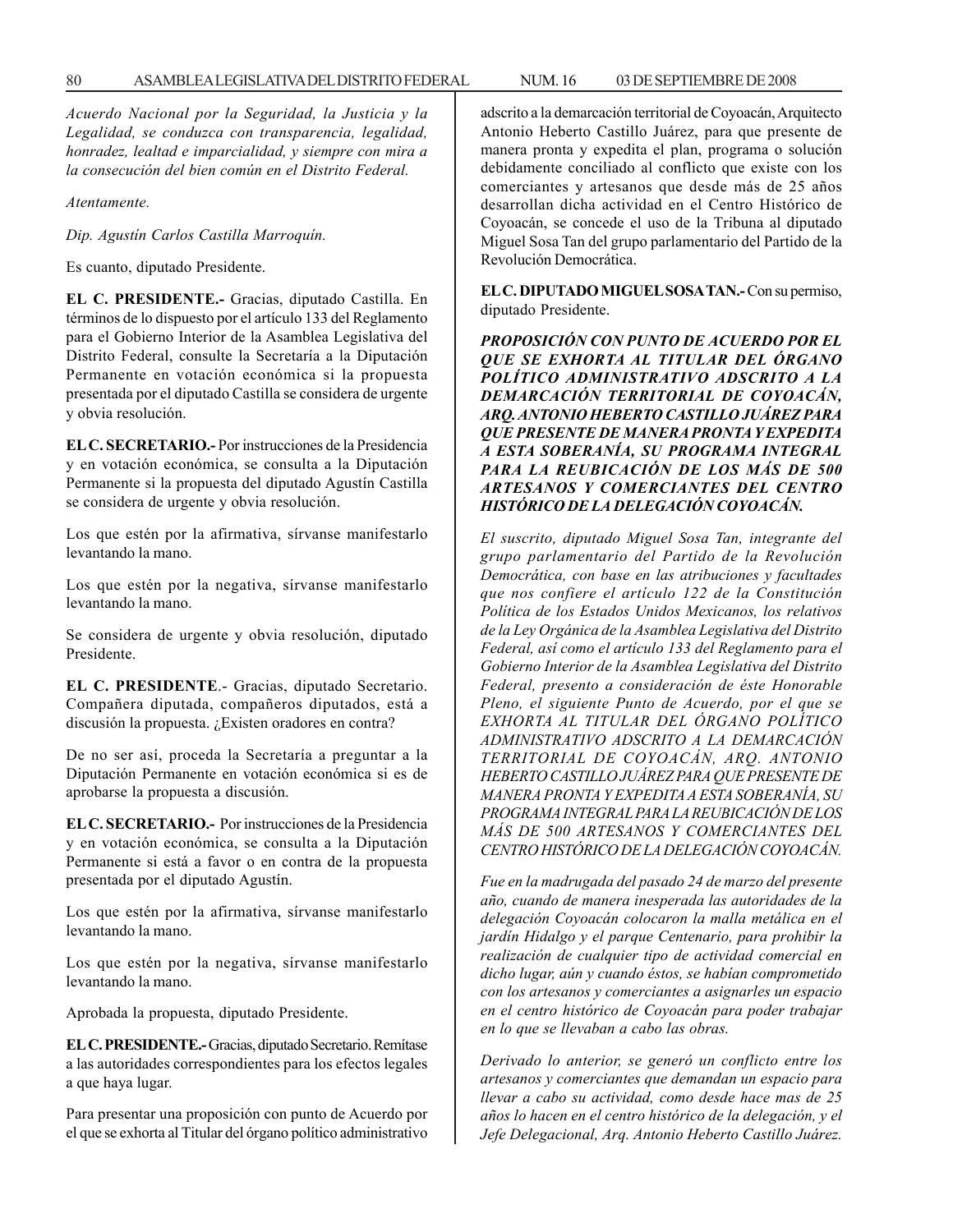### ASAMBLEA LEGISLATIVA DEL DISTRITO FEDERAL NUM. 16 03 DE SEPTIEMBRE DE 2008 81

*En ese orden de ideas, el funcionario público antes referido, ha señalado que los artesanos y vendedores ambulantes no podrán volver a vender en esos sitios, bajo la premisa de que el comercio informal en la plaza Hidalgo y el jardín Centenario viola el Programa Parcial de Desarrollo de la colonia Del Carmen, además de que, es un espacio catalogado por el Instituto Nacional de Antropología e Historia (INAH), situación última que por cierto, es incorrecta.*

*Sin embargo, no debemos perder de vista, que se trata de la única fuente de trabajo y el único sostén de esas centenas de cabezas de familia, y que las tensas negociaciones con las autoridades delegacionales, solo han dejado un panorama poco conciliador.*

*Ya son alrededor de 20 grupos en los que se encuentran divididos los comerciantes y artesanos, con lo que se deja ver la clara magnitud del conflicto social, que de no resolverse de manera justa y legal, podría rebasarse y generarse un conflicto peor. Además, no debemos perder de vista, que dicho conflicto se ha filtrado a la sociedad en su conjunto, y ello se demuestra con las más de 80 mil firmas de apoyo que se muestra a los artesanos y comerciantes referidos.*

*Asimismo, y por si no fuera poco, las múltiples declaraciones del Jefe Delegacional, Arq. Antonio Heberto Castillo Juárez, tales como ''tenemos que hacer respetar la ley, hay elementos jurídicos de sobra, y si no se quieren salir los que van a salir perdiendo son ellos':' ''si no razonan, si no quieren van a tener que salir por la vía jurídica''; ''.no van a regresar a las plazas''; y sobre la posibilidad de utilizar la fuerza para desalojarlos: ''El caso más drástico es que no acepten ningún lugar (de reubicación), pues entonces no se van a colocar en las plazas''; no han hecho mas que generar mayor inquietud y molestia entre el numeroso grupo de comerciantes y artesanos.*

*La premura en la presentación de la solución al conflicto se debe a que, como es de dominio popular, el centro histórico de coyoacán representa la segunda plaza mas concurrida en los festejos del mes de septiembre, y ante la cercanía de éstos, y ante el hecho de que los comerciantes y artesanos urgen a regresar a su actividad, y ante el hecho de las declaraciones del Jefe Delegacional de Coyoacán, es que se intuye un posible enfrentamiento, que a todas luces se debe evitar.*

*Con base en lo anteriormente expuesto, y en el entendido de realizar desde esta Soberanía todas las acciones que sean necesarias para evitar un posible enfrentamiento entre la ciudadania y la autoridad delegacional, es que genero la siguiente Proposición con Punto de Acuerdo con carácter de urgente y obvia resolución:*

*PRIMERO: Se exhorta al Jefe Delegacional de Coyoacán, Arq. Antonio Heberto Castillo Juárez, para que ofrezca en breve, una alternativa que sea lo mas viable y justa para los artesanos y comerciantes que demandan un espacio para llevar a cabo su actividad, como desde hace mas de 25 años lo hacen en el centro histórico de la delegación, con el ánimo de evitar un posible enfrentamiento y en su caso, una problemática mayor.*

*SEGUNDO: Se le exhorta al funcionario para que en un plazo no mayor de 5 días hábiles, a partir de la notificación del presente, haga llegar a esta soberanía su Programa Integral para la reubicación de los artesanos y comerciantes del centro histórico de la Delegación Coyoacán, con el que se dirima el conflicto entre los ciudadanos y la autoridad delegacional.*

*TERCERO: Se le exhorta al Jefe Delegacional, para que modifique su indiferencia ante la problemática social de los afectados, y que de manera coordinada y conjunta, logren una legal y justa conciliación.*

*Es cuanto.*

*Atentamente.*

*Dip. Miguel Sosa Tan.*

Es cuanto, diputado Presidente.

**EL C. PRESIDENTE.-** Gracias, diputado Sosa. En términos de lo dispuesto por el artículo 133 del Reglamento para el Gobierno Interior de la Asamblea Legislativa del Distrito Federal, consulte la Secretaría a la Diputación Permanente en votación económica si la propuesta presentada por el diputado Sosa Tan se considera de urgente y obvia resolución.

**EL C. SECRETARIO.-** Por instrucciones de la Presidencia y en votación económica, se consulta a la Diputación Permanente si la propuesta de referencia se considera de urgente y obvia resolución.

Los que estén por la afirmativa, sírvanse manifestarlo levantando la mano.

Los que estén por la negativa, sírvanse manifestarlo levantando la mano.

Se considera de urgente y obvia resolución, diputado Presidente.

**EL C. PRESIDENTE.-** Gracias, diputado Secretario. Compañera diputada, compañeros, está a discusión la propuesta. ¿Existen oradores en contra?

De no ser así, proceda la Secretaría a preguntar a la Diputación Permanente en votación económica si es de aprobarse la propuesta a discusión.